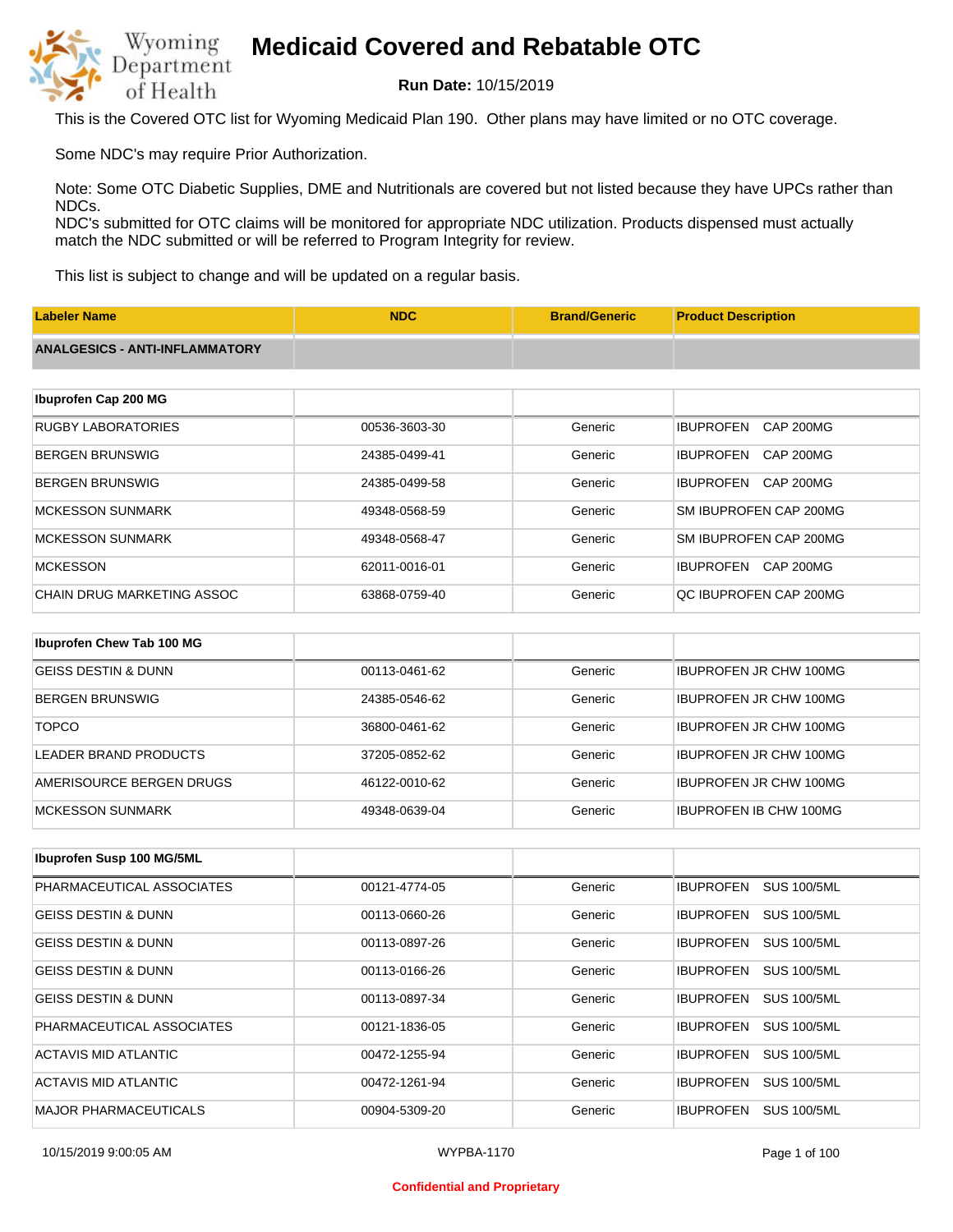

| Wyoming                      | <b>Medicaid Covered and Rebatable OTC</b> |         |                                        |
|------------------------------|-------------------------------------------|---------|----------------------------------------|
| Department<br>of Health      | <b>Run Date: 10/15/2019</b>               |         |                                        |
| <b>MAJOR PHARMACEUTICALS</b> | 00904-5309-09                             | Generic | <b>IBUPROFEN</b><br><b>SUS 100/5ML</b> |
| <b>MAJOR PHARMACEUTICALS</b> | 00904-5577-20                             | Generic | <b>IBUPROFEN</b><br><b>SUS 100/5ML</b> |
| ACTAVIS MID ATLANTIC         | 00472-1263-94                             | Generic | <b>IBUPROFEN</b><br><b>SUS 100/5ML</b> |
| <b>SELECT BRAND</b>          | 15127-0900-04                             | Generic | <b>IBUPROFEN</b><br><b>SUS 100/5ML</b> |
| <b>BERGEN BRUNSWIG</b>       | 24385-0009-26                             | Generic | <b>IBUPROFEN</b><br><b>SUS 100/5ML</b> |
| <b>BERGEN BRUNSWIG</b>       | 24385-0372-26                             | Generic | <b>IBUPROFEN</b><br><b>SUS 100/5ML</b> |
| <b>BERGEN BRUNSWIG</b>       | 24385-0905-26                             | Generic | <b>IBUPROFEN</b><br><b>SUS 100/5ML</b> |
| <b>BERGEN BRUNSWIG</b>       | 24385-0905-34                             | Generic | <b>IBUPROFEN</b><br><b>SUS 100/5ML</b> |
| <b>TOPCO</b>                 | 36800-0166-26                             | Generic | <b>IBUPROFEN</b><br><b>SUS 100/5ML</b> |
| <b>SELECT BRAND</b>          | 15127-0978-04                             | Generic | <b>IBUPROFEN</b><br><b>SUS 100/5ML</b> |
| <b>BERGEN BRUNSWIG</b>       | 24385-0009-34                             | Generic | <b>IBUPROFEN</b><br><b>SUS 100/5ML</b> |
| <b>LEADER BRAND PRODUCTS</b> | 37205-0848-26                             | Generic | <b>IBUPROFEN</b><br><b>SUS 100/5ML</b> |
| <b>BERGEN BRUNSWIG</b>       | 24385-0361-26                             | Generic | <b>IBUPROFEN</b><br><b>SUS 100/5ML</b> |
| <b>BERGEN BRUNSWIG</b>       | 24385-0361-34                             | Generic | <b>IBUPROFEN</b><br><b>SUS 100/5ML</b> |
| <b>TOPCO</b>                 | 36800-0660-26                             | Generic | <b>IBUPROFEN</b><br><b>SUS 100/5ML</b> |
| <b>TOPCO</b>                 | 36800-0897-26                             | Generic | <b>IBUPROFEN</b><br><b>SUS 100/5ML</b> |
| <b>LEADER BRAND PRODUCTS</b> | 37205-0643-26                             | Generic | <b>IBUPROFEN</b><br><b>SUS 100/5ML</b> |
| LEADER BRAND PRODUCTS        | 37205-0660-26                             | Generic | <b>IBUPROFEN</b><br><b>SUS 100/5ML</b> |
| LEADER BRAND PRODUCTS        | 37205-0282-26                             | Generic | <b>IBUPROFEN</b><br><b>SUS 100/5ML</b> |
| LEADER BRAND PRODUCTS        | 37205-0283-26                             | Generic | IBUPROFEN<br><b>SUS 100/5ML</b>        |
| AMERISOURCE BERGEN DRUGS     | 46122-0110-26                             | Generic | <b>IBUPROFEN</b><br><b>SUS 100/5ML</b> |
| PERRIGO PHARMACEUTICALS      | 45802-0133-26                             | Generic | <b>IBUPROFEN SUS 100/5ML</b>           |
| PERRIGO PHARMACEUTICALS      | 45802-0897-26                             | Generic | <b>IBUPROFEN SUS 100/5ML</b>           |
| PERRIGO PHARMACEUTICALS      | 45802-0897-34                             | Generic | <b>SUS 100/5ML</b><br>IBUPROFEN        |
| <b>MCKESSON SUNMARK</b>      | 49348-0229-34                             | Generic | <b>SUS 100/5ML</b><br><b>IBUPROFEN</b> |
| PERRIGO PHARMACEUTICALS      | 45802-0140-26                             | Generic | <b>IBUPROFEN</b><br><b>SUS 100/5ML</b> |
| <b>MCKESSON SUNMARK</b>      | 49348-0229-37                             | Generic | <b>IBUPROFEN</b><br><b>SUS 100/5ML</b> |
| <b>MCKESSON SUNMARK</b>      | 49348-0499-34                             | Generic | <b>IBUPROFEN</b><br><b>SUS 100/5ML</b> |
| <b>MCKESSON SUNMARK</b>      | 49348-0500-34                             | Generic | <b>IBUPROFEN</b><br><b>SUS 100/5ML</b> |
| <b>MCKESSON SUNMARK</b>      | 49348-0876-34                             | Generic | <b>IBUPROFEN</b><br><b>SUS 100/5ML</b> |
| <b>MCKESSON</b>              | 62011-0011-01                             | Generic | <b>IBUPROFEN</b><br><b>SUS 100/5ML</b> |
| <b>MCKESSON</b>              | 62011-0030-01                             | Generic | <b>IBUPROFEN</b><br><b>SUS 100/5ML</b> |
| <b>MCKESSON</b>              | 62011-0010-01                             | Generic | <b>SUS 100/5ML</b><br><b>IBUPROFEN</b> |
| <b>MCKESSON</b>              | 62011-0030-02                             | Generic | <b>IBUPROFEN</b><br><b>SUS 100/5ML</b> |
| <b>MCKESSON</b>              | 62011-0214-01                             | Generic | <b>IBUPROFEN</b><br><b>SUS 100/5ML</b> |
| CHAIN DRUG MARKETING ASSOC   | 63868-0756-18                             | Generic | <b>SUS 100/5ML</b><br>IBUPROFEN        |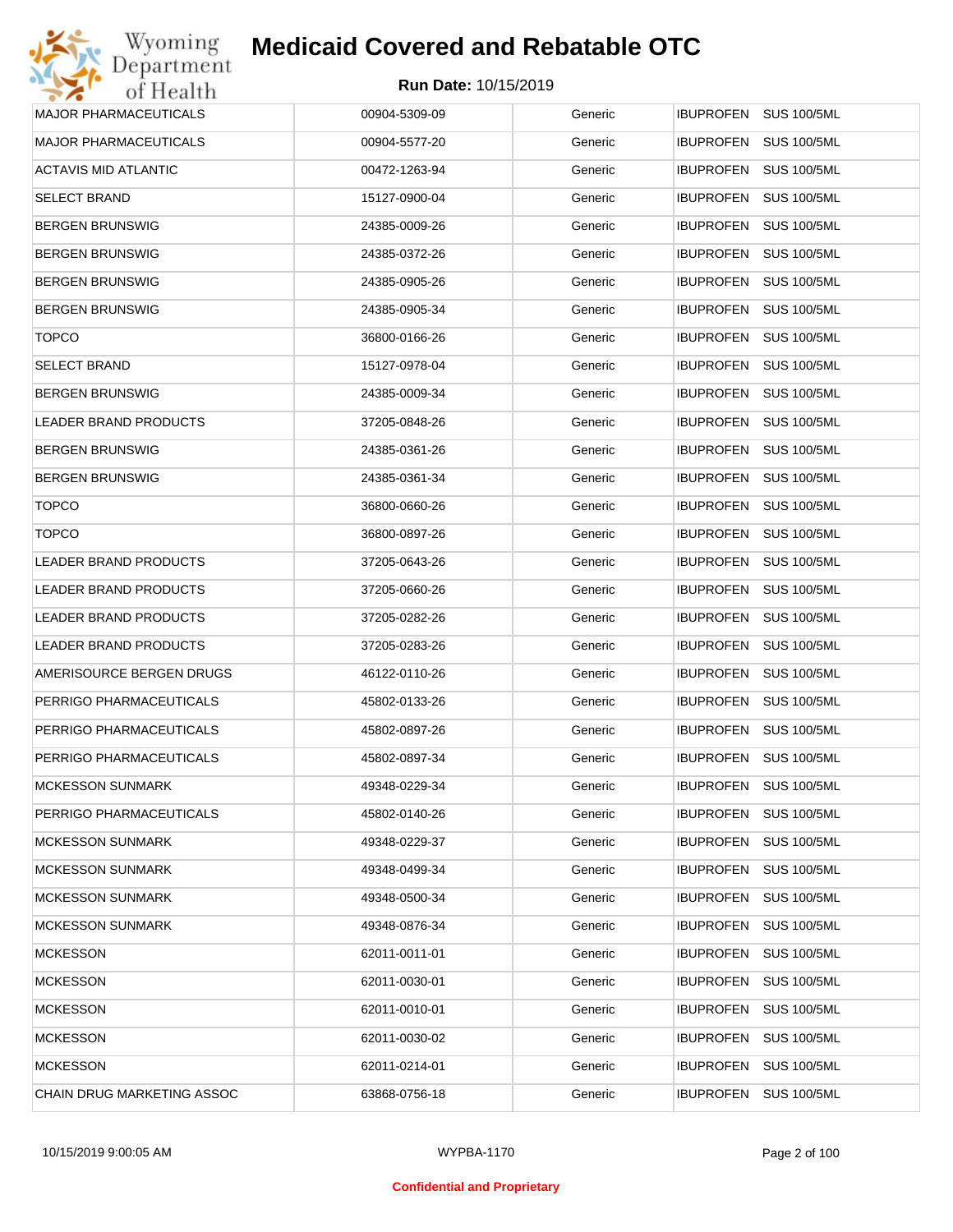| Wyoming<br><b>Medicaid Covered and Rebatable OTC</b><br>Department |                             |         |                  |                    |  |
|--------------------------------------------------------------------|-----------------------------|---------|------------------|--------------------|--|
| of Health                                                          | <b>Run Date: 10/15/2019</b> |         |                  |                    |  |
| PRECISION DOSE, INC                                                | 68094-0494-62               | Generic | <b>IBUPROFEN</b> | <b>SUS 100/5ML</b> |  |
| PRECISION DOSE, INC.                                               | 68094-0503-59               | Generic | <b>IBUPROFEN</b> | <b>SUS 100/5ML</b> |  |
| <b>CHAIN DRUG MARKETING ASSOC</b>                                  | 63868-0758-18               | Generic | <b>IBUPROFEN</b> | <b>SUS 100/5ML</b> |  |
| PRECISION DOSE, INC.                                               | 68094-0503-62               | Generic | <b>IBUPROFEN</b> | <b>SUS 100/5ML</b> |  |
| PRECISION DOSE, INC.                                               | 68094-0494-58               | Generic | <b>IBUPROFEN</b> | <b>SUS 100/5ML</b> |  |
| PRECISION DOSE, INC.                                               | 68094-0494-59               | Generic | <b>IBUPROFEN</b> | <b>SUS 100/5ML</b> |  |
| PRECISION DOSE, INC.                                               | 68094-0494-61               | Generic | <b>IBUPROFEN</b> | <b>SUS 100/5ML</b> |  |
| PRECISION DOSE, INC.                                               | 68094-0503-61               | Generic | <b>IBUPROFEN</b> | <b>SUS 100/5ML</b> |  |

| <b>Ibuprofen Susp 40 MG/ML</b> |               |         |                                 |
|--------------------------------|---------------|---------|---------------------------------|
| <b>GEISS DESTIN &amp; DUNN</b> | 00113-0057-05 | Generic | <b>IBUPROFEN</b><br>DRO 50/1.25 |
| <b>MAJOR PHARMACEUTICALS</b>   | 00904-5463-35 | Generic | <b>IBUPROFEN</b><br>DRO 50/1.25 |
| <b>BERGEN BRUNSWIG</b>         | 24385-0550-10 | Generic | <b>IBUPROFEN</b><br>DRO 50/1.25 |
| <b>TOPCO</b>                   | 36800-0057-05 | Generic | <b>IBUPROFEN</b><br>DRO 50/1.25 |
| <b>TOPCO</b>                   | 36800-0255-10 | Generic | <b>IBUPROFEN</b><br>DRO 50/1.25 |
| <b>LEADER BRAND PRODUCTS</b>   | 37205-0436-10 | Generic | <b>IBU-DROPS</b><br>DRO 50/1.25 |
| PERRIGO PHARMACEUTICALS        | 45802-0057-05 | Generic | <b>IBUPROFEN</b><br>DRO 50/1.25 |
| <b>ACTAVIS</b>                 | 45963-0125-24 | Generic | <b>IBUPROFEN</b><br>DRO 50/1.25 |
| <b>LEADER BRAND PRODUCTS</b>   | 37205-0646-05 | Generic | <b>IBU-DROPS</b><br>DRO 40MG/ML |
| <b>ACTAVIS</b>                 | 45963-0125-23 | Generic | <b>IBUPROFEN</b><br>DRO 50/1.25 |
| <b>MCKESSON SUNMARK</b>        | 49348-0374-69 | Generic | <b>IBUPROFEN</b><br>DRO 50/1.25 |
| <b>MCKESSON SUNMARK</b>        | 49348-0642-27 | Generic | <b>IBUPROFEN</b><br>DRO 50/1.25 |
| <b>MCKESSON</b>                | 62011-0004-01 | Generic | <b>IBUPROFEN</b><br>DRO 50/1.25 |
| <b>MCKESSON</b>                | 62011-0012-01 | Generic | <b>IBUPROFEN</b><br>DRO 50/1.25 |
| CHAIN DRUG MARKETING ASSOC     | 63868-0076-30 | Generic | DRO 50/1.25<br><b>IBUPROFEN</b> |

| Ibuprofen Tab 200 MG           |               |         |                                      |
|--------------------------------|---------------|---------|--------------------------------------|
| PERRIGO                        | 00113-0074-71 | Generic | <b>IBUPROFEN</b><br><b>TAB 200MG</b> |
| PERRIGO                        | 00113-0074-78 | Generic | <b>TAB 200MG</b><br><b>IBUPROFEN</b> |
| PERRIGO                        | 00113-0647-62 | Generic | <b>TAB 200MG</b><br><b>IBUPROFEN</b> |
| <b>PERRIGO</b>                 | 00113-0647-71 | Generic | <b>IBUPROFEN</b><br><b>TAB 200MG</b> |
| <b>GEISS DESTIN &amp; DUNN</b> | 00113-0517-71 | Generic | <b>TAB 200MG</b><br><b>IBUPROFEN</b> |
| <b>PERRIGO</b>                 | 00113-0604-62 | Generic | <b>IBUPROFEN</b><br><b>TAB 200MG</b> |
| PERRIGO                        | 00113-0604-78 | Generic | <b>IBUPROFEN</b><br><b>TAB 200MG</b> |
| <b>PERRIGO</b>                 | 00113-0604-90 | Generic | <b>TAB 200MG</b><br><b>IBUPROFEN</b> |
| PERRIGO                        | 00113-0604-71 | Generic | <b>TAB 200MG</b><br><b>IBUPROFEN</b> |
| <b>PERRIGO</b>                 | 00113-0647-78 | Generic | <b>TAB 200MG</b><br><b>IBUPROFEN</b> |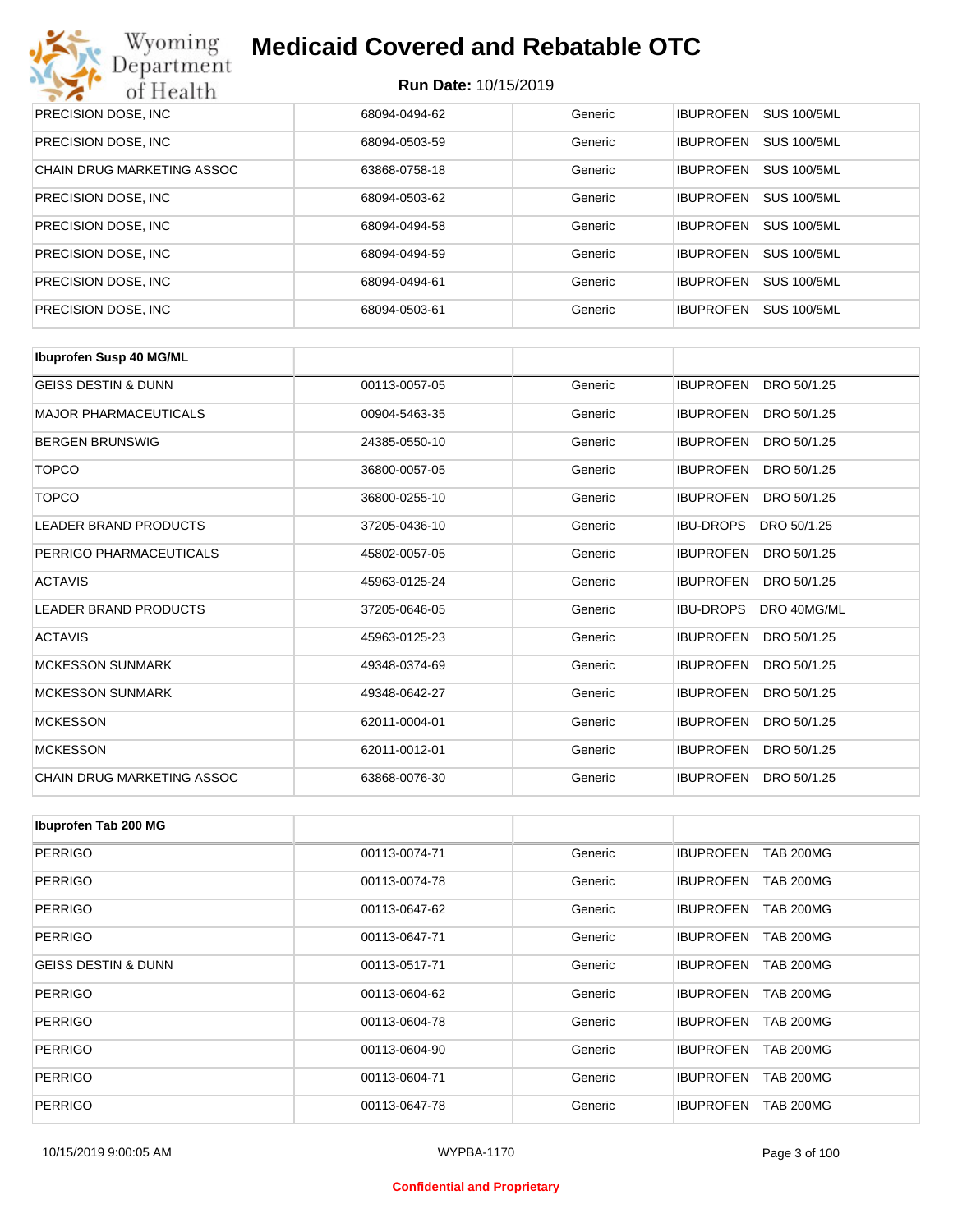| Wyoming                      | <b>Medicaid Covered and Rebatable OTC</b> |         |                                      |
|------------------------------|-------------------------------------------|---------|--------------------------------------|
| Department<br>of Health      | <b>Run Date: 10/15/2019</b>               |         |                                      |
| <b>RUGBY LABORATORIES</b>    | 00536-3587-06                             | Generic | IBUPROFEN TAB 200MG                  |
| <b>RUGBY LABORATORIES</b>    | 00536-3587-01                             | Generic | <b>IBUPROFEN</b><br><b>TAB 200MG</b> |
| <b>MAJOR PHARMACEUTICALS</b> | 00904-7915-24                             | Generic | <b>IBUPROFEN</b><br><b>TAB 200MG</b> |
| <b>MAJOR PHARMACEUTICALS</b> | 00904-7915-40                             | Generic | <b>IBUPROFEN</b><br><b>TAB 200MG</b> |
| <b>MAJOR PHARMACEUTICALS</b> | 00904-7915-51                             | Generic | <b>IBUPROFEN</b><br><b>TAB 200MG</b> |
| <b>MAJOR PHARMACEUTICALS</b> | 00904-7915-59                             | Generic | IBUPROFEN TAB 200MG                  |
| <b>SELECT BRAND</b>          | 15127-0312-01                             | Generic | SB IBUPROFEN TAB 200MG               |
| <b>SELECT BRAND</b>          | 15127-0312-24                             | Generic | SB IBUPROFEN TAB 200MG               |
| <b>MAJOR PHARMACEUTICALS</b> | 00904-7914-59                             | Generic | <b>IBU-200</b><br><b>TAB 200MG</b>   |
| <b>MAJOR PHARMACEUTICALS</b> | 00904-7915-80                             | Generic | IBUPROFEN TAB 200MG                  |
| <b>SELECT BRAND</b>          | 15127-0312-50                             | Generic | SB IBUPROFEN TAB 200MG               |
| <b>SELECT BRAND</b>          | 15127-0335-50                             | Generic | SB IBUPROFEN TAB 200MG               |
| <b>SELECT BRAND</b>          | 15127-0905-50                             | Generic | SB IBUPROFEN TAB 200MG               |
| <b>SELECT BRAND</b>          | 15127-0907-50                             | Generic | SB IBUPROFEN TAB 200MG               |
| PHARBEST PHARMACEUTICALS     | 16103-0393-06                             | Generic | IBUPROFEN TAB 200MG                  |
| <b>MAJOR PHARMACEUTICALS</b> | 00904-7914-51                             | Generic | <b>IBU-200</b><br><b>TAB 200MG</b>   |
| <b>MAJOR PHARMACEUTICALS</b> | 00904-7914-61                             | Generic | IBUPROFEN TAB 200MG                  |
| <b>MAJOR PHARMACEUTICALS</b> | 00904-7915-70                             | Generic | IBUPROFEN TAB 200MG                  |
| <b>SELECT BRAND</b>          | 15127-0312-25                             | Generic | SB IBUPROFEN TAB 200MG               |
| <b>SELECT BRAND</b>          | 15127-0335-24                             | Generic | SB IBUPROFEN TAB 200MG               |
| <b>SELECT BRAND</b>          | 15127-0907-24                             | Generic | SB IBUPROFEN TAB 200MG               |
| <b>BERGEN BRUNSWIG</b>       | 24385-0058-78                             | Generic | IBUPROFEN TAB 200MG                  |
| <b>BERGEN BRUNSWIG</b>       | 24385-0058-82                             | Generic | IBUPROFEN TAB 200MG                  |
| <b>BERGEN BRUNSWIG</b>       | 24385-0059-78                             | Generic | IBUPROFEN TAB 200MG                  |
| <b>BERGEN BRUNSWIG</b>       | 24385-0604-78                             | Generic | <b>IBUPROFEN</b><br><b>TAB 200MG</b> |
| <b>BERGEN BRUNSWIG</b>       | 24385-0604-90                             | Generic | <b>IBUPROFEN</b><br><b>TAB 200MG</b> |
| <b>BERGEN BRUNSWIG</b>       | 24385-0647-71                             | Generic | <b>IBUPROFEN</b><br>TAB 200MG        |
| <b>BERGEN BRUNSWIG</b>       | 24385-0604-85                             | Generic | <b>IBUPROFEN</b><br><b>TAB 200MG</b> |
| <b>TOPCO</b>                 | 36800-0183-83                             | Generic | <b>IBUPROFEN</b><br>TAB 200MG        |
| <b>TOPCO</b>                 | 36800-0517-71                             | Generic | <b>IBUPROFEN</b><br>TAB 200MG        |
| <b>BERGEN BRUNSWIG</b>       | 24385-0604-71                             | Generic | <b>IBUPROFEN</b><br>TAB 200MG        |
| <b>BERGEN BRUNSWIG</b>       | 24385-0647-78                             | Generic | <b>IBUPROFEN</b><br>TAB 200MG        |
| <b>MAJOR PHARMACEUTICALS</b> | 00904-7912-51                             | Generic | <b>IBUPROFEN</b><br>TAB 200MG        |
| <b>MAJOR PHARMACEUTICALS</b> | 00904-7912-59                             | Generic | IBUPROFEN TAB 200MG                  |
| <b>SELECT BRAND</b>          | 15127-0335-01                             | Generic | SB IBUPROFEN TAB 200MG               |
| PHARBEST PHARMACEUTICALS     | 16103-0393-08                             | Generic | IBUPROFEN TAB 200MG                  |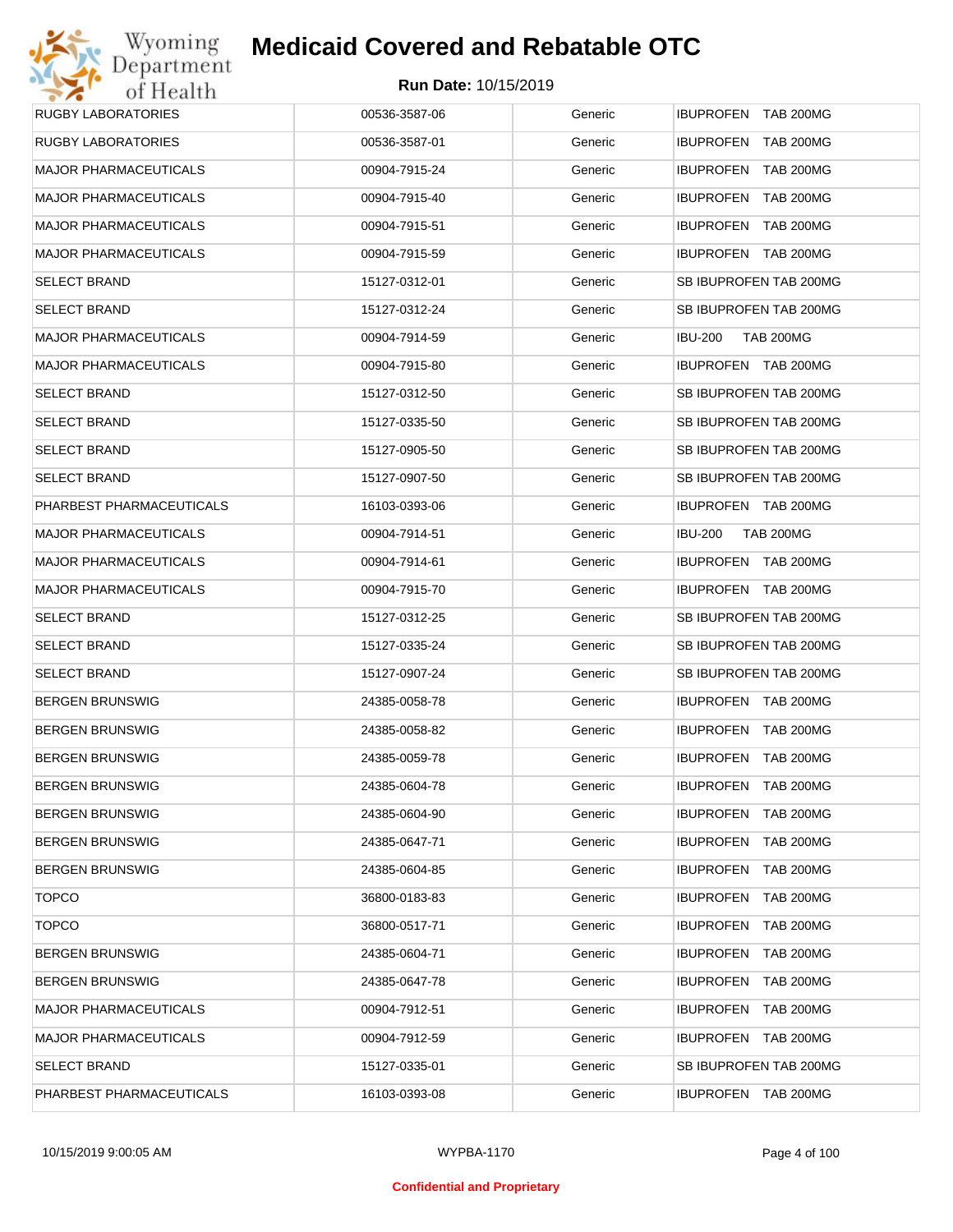

## **Medicaid Covered and Rebatable OTC**

| <b>TOPCO</b>                 | 36800-0604-93 | Generic | IBUPROFEN TAB 200MG                  |
|------------------------------|---------------|---------|--------------------------------------|
| <b>TOPCO</b>                 | 36800-0647-71 | Generic | IBUPROFEN TAB 200MG                  |
| <b>TOPCO</b>                 | 36800-0647-90 | Generic | IBUPROFEN TAB 200MG                  |
| <b>LEADER BRAND PRODUCTS</b> | 37205-0341-71 | Generic | IBUPROFEN TAB 200MG                  |
| <b>TOPCO</b>                 | 36800-0604-62 | Generic | IBUPROFEN TAB 200MG                  |
| <b>TOPCO</b>                 | 36800-0604-71 | Generic | IBUPROFEN TAB 200MG                  |
| <b>TOPCO</b>                 | 36800-0604-78 | Generic | IBUPROFEN TAB 200MG                  |
| <b>TOPCO</b>                 | 36800-0604-85 | Generic | IBUPROFEN TAB 200MG                  |
| LEADER BRAND PRODUCTS        | 37205-0341-78 | Generic | IBUPROFEN TAB 200MG                  |
| LEADER BRAND PRODUCTS        | 37205-0345-71 | Generic | IBUPROFEN TAB 200MG                  |
| LEADER BRAND PRODUCTS        | 37205-0345-78 | Generic | IBUPROFEN TAB 200MG                  |
| <b>TOPCO</b>                 | 36800-0074-71 | Generic | IBUPROFEN TAB 200MG                  |
| <b>TOPCO</b>                 | 36800-0074-78 | Generic | IBUPROFEN TAB 200MG                  |
| <b>TOPCO</b>                 | 36800-0517-78 | Generic | <b>IBUPROFEN</b><br><b>TAB 200MG</b> |
| <b>TOPCO</b>                 | 36800-0604-90 | Generic | IBUPROFEN TAB 200MG                  |
| <b>TOPCO</b>                 | 36800-0647-62 | Generic | IBUPROFEN TAB 200MG                  |
| <b>TOPCO</b>                 | 36800-0647-78 | Generic | IBUPROFEN TAB 200MG                  |
| <b>LEADER BRAND PRODUCTS</b> | 37205-0350-71 | Generic | IBUPROFEN TAB 200MG                  |
| LEADER BRAND PRODUCTS        | 37205-0605-71 | Generic | IBUPROFEN TAB 200MG                  |
| <b>MCKESSON SUNMARK</b>      | 49348-0706-04 | Generic | IBUPROFEN TAB 200MG                  |
| MCKESSON SUNMARK             | 49348-0706-10 | Generic | IBUPROFEN TAB 200MG                  |
| <b>MCKESSON SUNMARK</b>      | 49348-0727-10 | Generic | SM IBUPROFEN TAB 200MG               |
| MCKESSON SUNMARK             | 49348-0196-09 | Generic | IBUPROFEN TAB 200MG                  |
| <b>MCKESSON SUNMARK</b>      | 49348-0196-10 | Generic | IBUPROFEN TAB 200MG                  |
| <b>MCKESSON SUNMARK</b>      | 49348-0196-35 | Generic | IBUPROFEN TAB 200MG                  |
| <b>MCKESSON SUNMARK</b>      | 49348-0706-09 | Generic | <b>IBUPROFEN TAB 200MG</b>           |
| <b>MCKESSON SUNMARK</b>      | 49348-0706-14 | Generic | IBUPROFEN TAB 200MG                  |
| MCKESSON SUNMARK             | 49348-0727-09 | Generic | SM IBUPROFEN TAB 200MG               |
| <b>MCKESSON</b>              | 62011-0015-02 | Generic | HM IBUPROFEN TAB 200MG               |
| AMNEAL PHARMACEUTICALS       | 53746-0140-10 | Generic | IBUPROFEN TAB 200MG                  |
| <b>MCKESSON</b>              | 62011-0014-01 | Generic | HM IBUPROFEN TAB 200MG               |
| <b>MCKESSON</b>              | 62011-0014-02 | Generic | HM IBUPROFEN TAB 200MG               |
| <b>MCKESSON</b>              | 62011-0014-03 | Generic | HM IBUPROFEN TAB 200MG               |
| AMNEAL PHARMACEUTICALS       | 53746-0140-01 | Generic | IBUPROFEN TAB 200MG                  |
| <b>MCKESSON</b>              | 62011-0015-01 | Generic | HM IBUPROFEN TAB 200MG               |
| <b>MCKESSON</b>              | 62011-0222-02 | Generic | HM IBUPROFEN TAB 200MG               |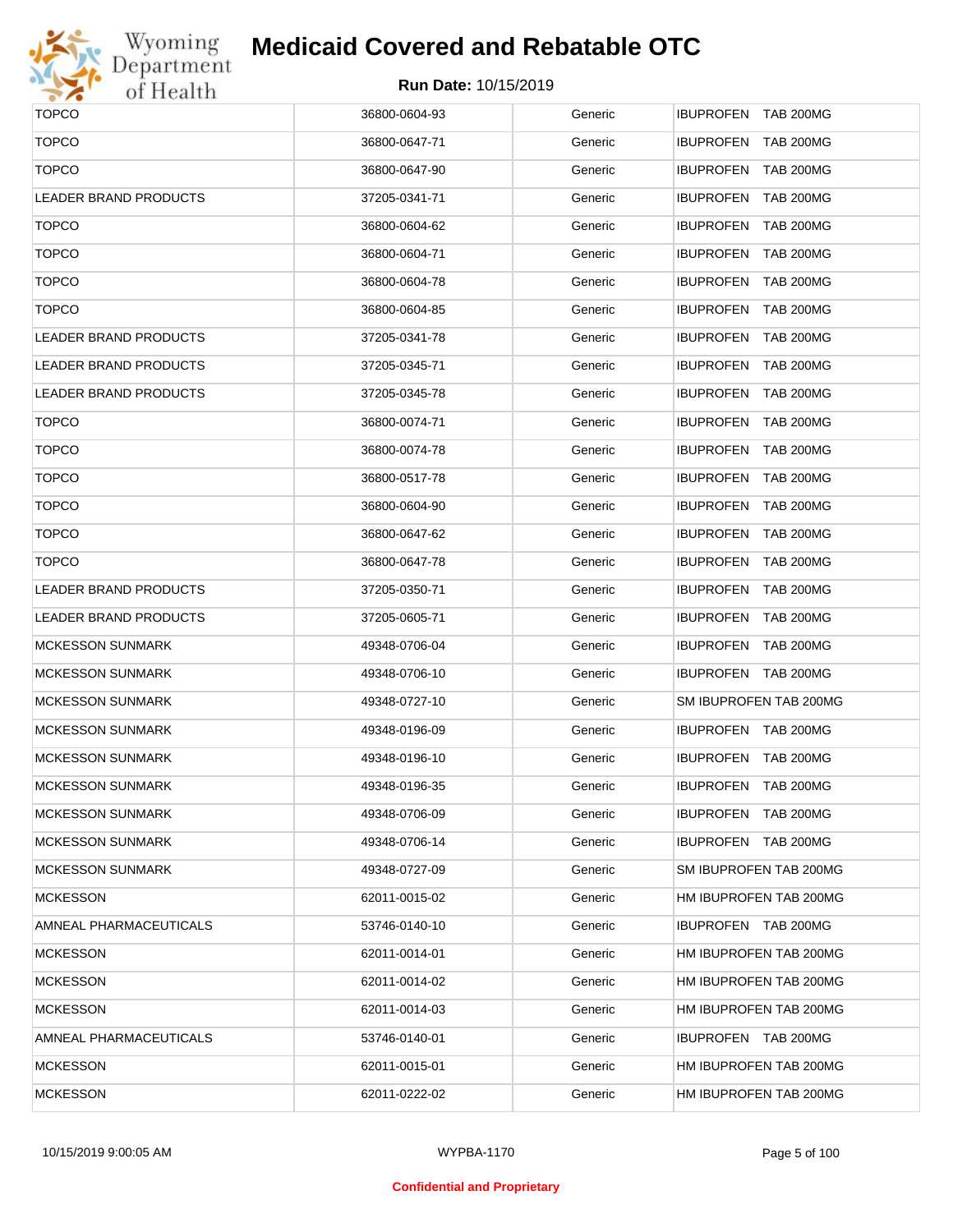

## **Medicaid Covered and Rebatable OTC**

| <b>MCKESSON</b>             | 62011-0213-01 | Generic | HM IBUPROFEN TAB 200MG               |
|-----------------------------|---------------|---------|--------------------------------------|
| <b>MCKESSON</b>             | 62011-0222-01 | Generic | HM IBUPROFEN TAB 200MG               |
| AUBURN PHARMACEUTICAL       | 62107-0002-01 | Generic | <b>PROVIL</b><br><b>TAB 200MG</b>    |
| AUBURN PHARMACEUTICAL       | 62107-0002-50 | Generic | <b>PROVIL</b><br><b>TAB 200MG</b>    |
| MCKESSON PACKAGING SERVICES | 63739-0134-01 | Generic | <b>TAB 200MG</b><br><b>IBUPROFEN</b> |
| CHAIN DRUG MARKETING ASSOC  | 63868-0790-50 | Generic | OC IBUPROFEN TAB 200MG               |
| CHAIN DRUG MARKETING ASSOC  | 63868-0983-50 | Generic | QC IBUPROFEN TAB 200MG               |
| CHAIN DRUG MARKETING ASSOC  | 63868-0791-50 | Generic | OC IBUPROFEN TAB 200MG               |

| Naproxen Sodium Cap 220 MG |               |         |                        |
|----------------------------|---------------|---------|------------------------|
| LEADER BRAND PRODUCTS      | 37205-0854-58 | Generic | NAPROXEN SOD CAP 220MG |
| LEADER BRAND PRODUCTS      | 37205-0854-60 | Generic | NAPROXEN SOD CAP 220MG |
| AMERISOURCE BERGEN DRUGS   | 46122-0038-58 | Generic | NAPROXEN SOD CAP 220MG |
| AMERISOURCE BERGEN DRUGS   | 46122-0038-60 | Generic | NAPROXEN SOD CAP 220MG |
| <b>MCKESSON</b>            | 62011-0007-01 | Generic | NAPROXEN SOD CAP 220MG |

| Naproxen Sodium Tab 220 MG     |               |         |                        |
|--------------------------------|---------------|---------|------------------------|
| <b>GEISS DESTIN &amp; DUNN</b> | 00113-0368-62 | Generic | NAPROXEN SOD TAB 220MG |
| <b>GEISS DESTIN &amp; DUNN</b> | 00113-0368-71 | Generic | NAPROXEN SOD TAB 220MG |
| <b>GEISS DESTIN &amp; DUNN</b> | 00113-0368-78 | Generic | NAPROXEN SOD TAB 220MG |
| <b>GEISS DESTIN &amp; DUNN</b> | 00113-9490-62 | Generic | NAPROXEN SOD TAB 220MG |
| <b>GEISS DESTIN &amp; DUNN</b> | 00113-9490-71 | Generic | NAPROXEN SOD TAB 220MG |
| <b>GEISS DESTIN &amp; DUNN</b> | 00113-9490-78 | Generic | NAPROXEN SOD TAB 220MG |
| <b>RUGBY LABORATORIES</b>      | 00536-1022-01 | Generic | ALL DAY RELF TAB 220MG |
| <b>RUGBY LABORATORIES</b>      | 00536-1022-06 | Generic | ALL DAY RELF TAB 220MG |
| <b>RUGBY LABORATORIES</b>      | 00536-1023-01 | Generic | ALL DAY RELF TAB 220MG |
| <b>SELECT BRAND</b>            | 15127-0466-01 | Generic | NAPROXEN SOD TAB 220MG |
| <b>SELECT BRAND</b>            | 15127-0466-24 | Generic | NAPROXEN SOD TAB 220MG |
| <b>SELECT BRAND</b>            | 15127-0466-50 | Generic | NAPROXEN SOD TAB 220MG |
| <b>BERGEN BRUNSWIG</b>         | 24385-0490-71 | Generic | ALL DAY PAIN TAB 220MG |
| <b>BERGEN BRUNSWIG</b>         | 24385-0368-71 | Generic | ALL DAY PAIN TAB 220MG |
| <b>BERGEN BRUNSWIG</b>         | 24385-0368-78 | Generic | ALL DAY PAIN TAB 220MG |
| <b>BERGEN BRUNSWIG</b>         | 24385-0368-81 | Generic | ALL DAY PAIN TAB 220MG |
| <b>BERGEN BRUNSWIG</b>         | 24385-0490-78 | Generic | ALL DAY PAIN TAB 220MG |
| <b>TOPCO</b>                   | 36800-0368-62 | Generic | ALL DAY PAIN TAB 220MG |
| <b>TOPCO</b>                   | 36800-0368-71 | Generic | ALL DAY PAIN TAB 220MG |
| <b>TOPCO</b>                   | 36800-0368-78 | Generic | ALL DAY PAIN TAB 220MG |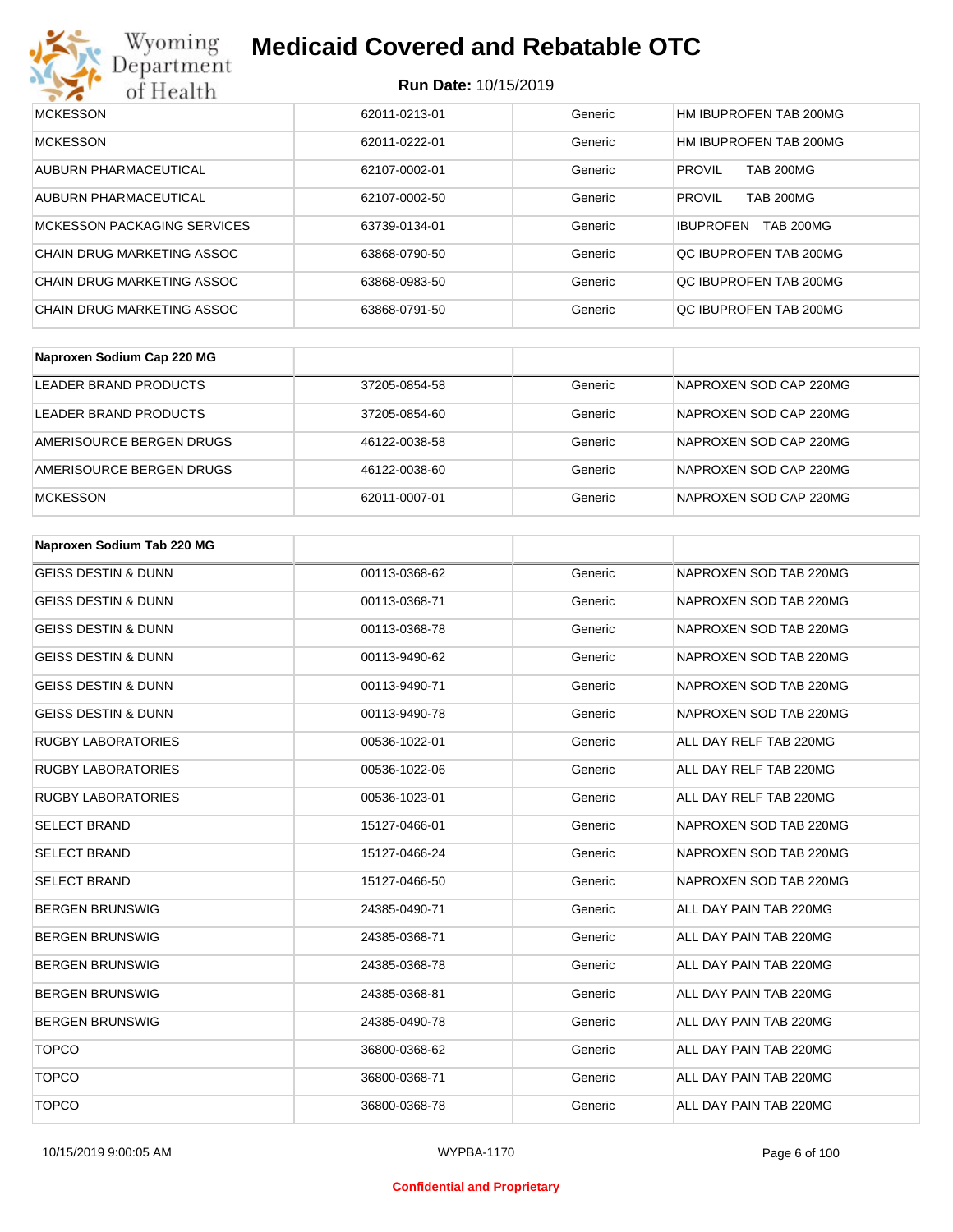

## **Medicaid Covered and Rebatable OTC**

#### **Run Date:** 10/15/2019

| TOPCO                           | 36800-0368-82 | Generic | ALL DAY PAIN TAB 220MG |
|---------------------------------|---------------|---------|------------------------|
| <b>TOPCO</b>                    | 36800-0490-62 | Generic | ALL DAY PAIN TAB 220MG |
| <b>TOPCO</b>                    | 36800-0490-78 | Generic | ALL DAY PAIN TAB 220MG |
| PERRIGO PHARMACEUTICALS         | 45802-0490-71 | Generic | NAPROXEN SOD TAB 220MG |
| PERRIGO PHARMACEUTICALS         | 45802-0490-78 | Generic | NAPROXEN SOD TAB 220MG |
| <b>MCKESSON SUNMARK</b>         | 49348-0306-09 | Generic | NAPROXEN SOD TAB 220MG |
| MCKESSON                        | 62011-0017-02 | Generic | NAPROXEN SOD TAB 220MG |
| <b>MCKESSON</b>                 | 62011-0017-01 | Generic | NAPROXEN SOD TAB 220MG |
| CHAIN DRUG MARKETING ASSOC      | 63868-0465-01 | Generic | NAPROXEN SOD TAB 220MG |
| CHAIN DRUG MARKETING ASSOC      | 63868-0465-50 | Generic | NAPROXEN SOD TAB 220MG |
| <b>ANALGESICS - NonNarcotic</b> |               |         |                        |

| Acetaminophen Cap 500 MG |               |         |              |           |
|--------------------------|---------------|---------|--------------|-----------|
| MAJOR PHARMACEUTICALS    | 00904-1987-80 | Generic | <b>MAPAP</b> | CAP 500MG |
| MAJOR PHARMACEUTICALS    | 00904-1987-60 | Generic | <b>MAPAP</b> | CAP 500MG |

| Acetaminophen Chew Tab 80 MG |               |         |                                  |
|------------------------------|---------------|---------|----------------------------------|
| <b>RUGBY LABORATORIES</b>    | 00536-1014-07 | Generic | <b>PAIN &amp; FEVER CHW 80MG</b> |
| MAJOR PHARMACEUTICALS        | 00904-5256-46 | Generic | CHW 80MG<br>MAPAP                |
| MAJOR PHARMACEUTICALS        | 00904-5791-46 | Generic | MAPAP CHILD CHW 80MG             |

| Acetaminophen Disintegrating Tab 160 MG |               |         |                           |
|-----------------------------------------|---------------|---------|---------------------------|
| MAJOR PHARMACEUTICALS                   | 00904-5754-24 | Generic | JUNIOR MAPAP TAB 160MG RT |
| MCKESSON SUNMARK                        | 49348-0063-04 | Generic | SM RPD MELT TAB 160MG     |
| MCKESSON                                | 62011-0230-01 | Generic | HM RPD MELT TAB 160MG     |
| CHAIN DRUG MARKETING ASSOC              | 63868-0158-24 | Generic | NON-ASA JR TAB 160MG      |

| Acetaminophen Disintegrating Tab 80 MG |               |         |                         |
|----------------------------------------|---------------|---------|-------------------------|
| MAJOR PHARMACEUTICALS                  | 00904-5751-46 | Generic | CHLDS MAPAP TAB 80MG RT |
| LEADER BRAND PRODUCTS                  | 37205-0516-65 | Generic | CHLD PAIN RL TAB 80MG   |

| Acetaminophen Liquid 160 MG/5ML |               |         |                             |
|---------------------------------|---------------|---------|-----------------------------|
| WOMEN'S CHOICE PHARMACEUTICALS  | 00485-0057-08 | Generic | ED-APAP<br>LIQ 80MG/2.5     |
| <b>PAR PHARMACEUTICALS</b>      | 00603-0839-94 | Generic | Q-PAP<br>LIQ 160/5ML        |
| <b>MAJOR PHARMACEUTICALS</b>    | 00904-1985-00 | Generic | <b>MAPAP</b><br>LIQ 160/5ML |
| MAJOR PHARMACEUTICALS           | 00904-1985-20 | Generic | <b>MAPAP</b><br>LIQ 160/5ML |
| <b>MAJOR PHARMACEUTICALS</b>    | 00904-1985-16 | Generic | <b>MAPAP</b><br>LIQ 160/5ML |
| <b>PAR PHARMACEUTICALS</b>      | 00603-0840-94 | Generic | Q-PAP<br>LIQ 160/5ML        |

#### **Confidential and Proprietary**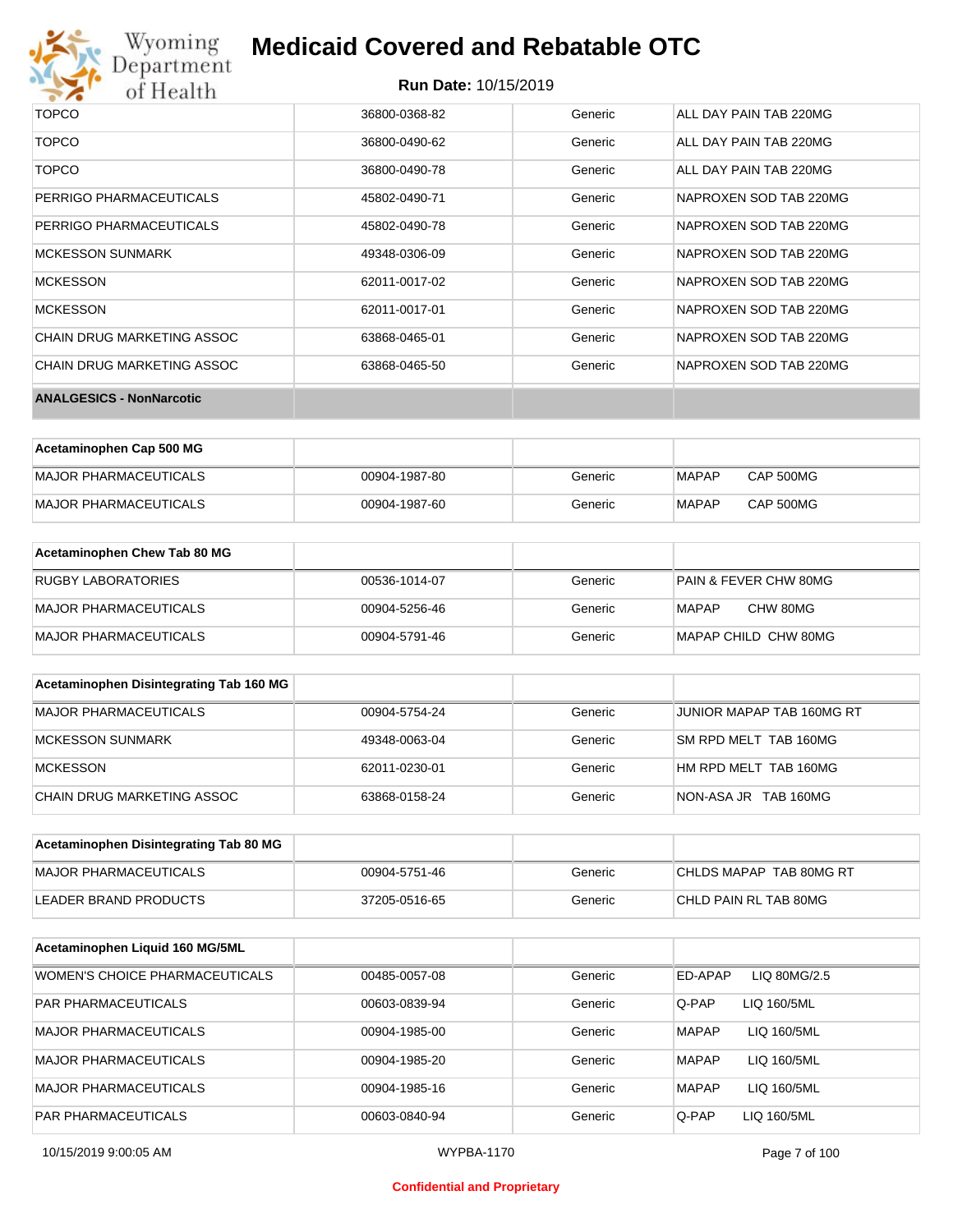| PAR PHARMACEUTICALS             | 00603-0839-58 | Generic      | Q-PAP<br>LIQ 160/5ML                  |
|---------------------------------|---------------|--------------|---------------------------------------|
| <b>METHOD PHARMACEUTICALS</b>   | 58657-0520-16 | Generic      | <b>ACETAMIN</b><br>LIQ 160/5ML        |
| <b>SILARX</b>                   | 54838-0144-40 | Generic      | CHLD SILAPAP LIQ 160/5ML              |
| <b>SILARX</b>                   | 54838-0144-70 | Generic      | CHLD SILAPAP LIQ 160/5ML              |
| <b>SILARX</b>                   | 54838-0144-80 | Generic      | CHLD SILAPAP LIQ 160/5ML              |
|                                 |               |              |                                       |
| Acetaminophen Liquid 167 MG/5ML |               |              |                                       |
| <b>MAJOR PHARMACEUTICALS</b>    | 00904-5847-09 | Generic      | MAPAP APAP LIQ 500/15ML               |
| Acetaminophen Soln 100 MG/ML    |               |              |                                       |
| PAR PHARMACEUTICALS             | 00603-0838-73 | Generic      | Q-PAP INFANT DRO 80/0.8ML             |
| <b>SILARX</b>                   | 54838-0145-15 | <b>Brand</b> | INF SILAPAP DRO 80/0.8ML              |
| <b>SILARX</b>                   | 54838-0145-30 | <b>Brand</b> | INF SILAPAP DRO 80/0.8ML              |
|                                 |               |              |                                       |
| Acetaminophen Soln 160 MG/5ML   |               |              |                                       |
| PHARMACEUTICAL ASSOCIATES       | 00121-0657-11 | Generic      | <b>SOL 160/5ML</b><br><b>ACETAMIN</b> |
| PHARMACEUTICAL ASSOCIATES       | 00121-0657-21 | Generic      | <b>ACETAMIN</b><br><b>SOL 160/5ML</b> |
| PHARMACEUTICAL ASSOCIATES       | 00121-0657-05 | Generic      | <b>ACETAMIN</b><br><b>SOL 160/5ML</b> |
| <b>RUGBY LABORATORIES</b>       | 00536-0122-85 | Generic      | PAIN & FEVER SOL 160/5ML              |
| <b>RUGBY LABORATORIES</b>       | 00536-0122-97 | Generic      | PAIN & FEVER SOL 160/5ML              |
| Acetaminophen Suppos 120 MG     |               |              |                                       |
| <b>COSETTE PHARMACEUTICALS</b>  | 00713-0118-12 | Generic      | <b>SUP 120MG</b><br><b>ACEPHEN</b>    |
| <b>COSETTE PHARMACEUTICALS</b>  | 00713-0118-50 | Generic      | <b>ACEPHEN</b><br><b>SUP 120MG</b>    |
| COSETTE PHARMACEUTICALS         | 00713-0118-01 | Generic      | <b>ACEPHEN</b><br>SUP 120MG           |
|                                 |               |              |                                       |
| <b>PERRIGO</b>                  | 45802-0732-30 | Generic      | <b>ACETAMIN</b><br><b>SUP 120MG</b>   |
| PERRIGO                         | 45802-0732-33 | Generic      | ACETAMIN SUP 120MG                    |
| <b>TARO</b>                     | 51672-2115-02 | Generic      | <b>FEVERALL</b><br><b>SUP 120MG</b>   |
| <b>TARO</b>                     | 51672-2115-04 | Generic      | <b>FEVERALL</b><br><b>SUP 120MG</b>   |
| Acetaminophen Suppos 325 MG     |               |              |                                       |
| <b>COSETTE PHARMACEUTICALS</b>  | 00713-0164-50 | Generic      | <b>ACEPHEN</b><br><b>SUP 325MG</b>    |
| <b>COSETTE PHARMACEUTICALS</b>  |               |              |                                       |
|                                 | 00713-0164-12 | Generic      | <b>ACEPHEN</b><br><b>SUP 325MG</b>    |
| COSETTE PHARMACEUTICALS         | 00713-0164-01 | Generic      | <b>ACEPHEN</b><br><b>SUP 325MG</b>    |
| <b>TARO</b>                     | 51672-2116-02 | <b>Brand</b> | <b>FEVERALL</b><br><b>SUP 325MG</b>   |
| <b>TARO</b>                     | 51672-2116-04 | <b>Brand</b> | <b>FEVERALL</b><br><b>SUP 325MG</b>   |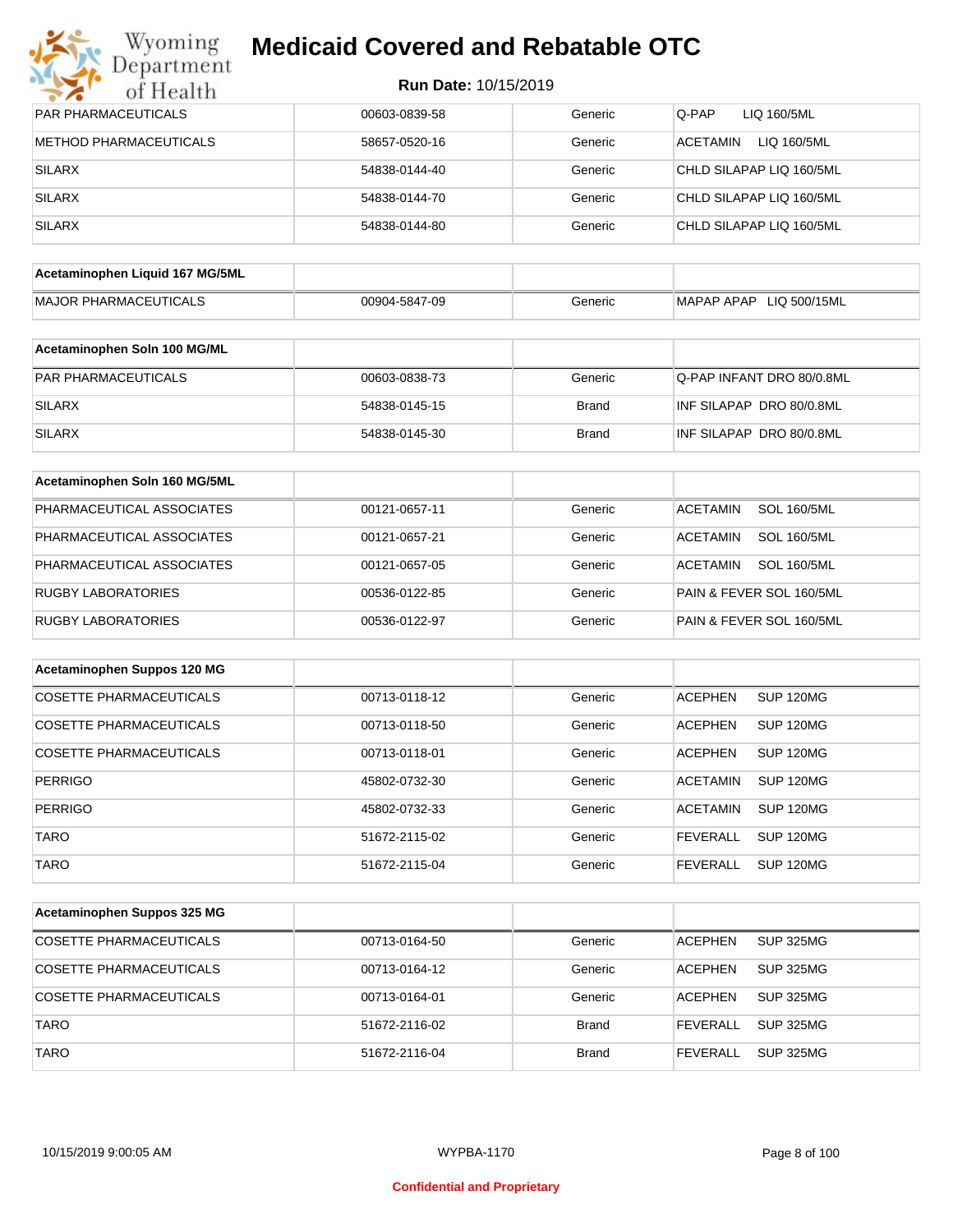

| Acetaminophen Suppos 650 MG    |               |              |                                 |
|--------------------------------|---------------|--------------|---------------------------------|
| <b>COSETTE PHARMACEUTICALS</b> | 00713-0165-01 | Generic      | SUP 650MG<br><b>ACEPHEN</b>     |
| COSETTE PHARMACEUTICALS        | 00713-0165-12 | Generic      | <b>ACEPHEN</b><br>SUP 650MG     |
| <b>COSETTE PHARMACEUTICALS</b> | 00713-0165-50 | Generic      | <b>ACEPHEN</b><br>SUP 650MG     |
| <b>PERRIGO</b>                 | 45802-0730-30 | Generic      | <b>ACETAMIN</b><br>SUP 650MG    |
| <b>PERRIGO</b>                 | 45802-0730-32 | Generic      | <b>ACETAMIN</b><br>SUP 650MG    |
| <b>PERRIGO</b>                 | 45802-0730-33 | Generic      | <b>ACETAMIN</b><br>SUP 650MG    |
| TARO                           | 51672-2117-04 | Generic      | <b>FEVERALL</b><br>SUP 650MG    |
|                                |               |              |                                 |
| Acetaminophen Suppos 80 MG     |               |              |                                 |
| <b>TARO</b>                    | 51672-2114-04 | <b>Brand</b> | FEVERALL INF SUP 80MG           |
| <b>TARO</b>                    | 51672-2114-02 | <b>Brand</b> | FEVERALL INF SUP 80MG           |
|                                |               |              |                                 |
| Acetaminophen Susp 160 MG/5ML  |               |              |                                 |
| PERRIGO PHARMACEUTICALS        | 00113-0105-26 | Generic      | PAIN RELIEF SUS 160/5ML         |
| GEISS DESTIN & DUNN            | 00113-0608-26 | Generic      | PAIN & FEVER SUS 160/5ML        |
| PHARMACEUTICAL ASSOCIATES      | 00121-1781-05 | Generic      | <b>ACETAMINOPHN SUS 160/5ML</b> |
| GEISS DESTIN & DUNN            | 00113-0212-26 | Generic      | PAIN & FEVER SUS 160/5ML        |
| <b>PERRIGO</b>                 | 00113-0590-10 | Generic      | PAIN & FEVER SUS 160/5ML        |
| <b>RUGBY LABORATORIES</b>      | 00536-3606-96 | Generic      | PAIN & FEVER SUS 160/5ML        |
| <b>MAJOR PHARMACEUTICALS</b>   | 00904-6308-20 | Generic      | MAPAP CHILD SUS 160/5ML         |
| PAR PHARMACEUTICALS            | 00603-0841-54 | Generic      | Q-PAP CHILD SUS 160/5ML         |
| <b>PAR PHARMACEUTICALS</b>     | 00603-0842-54 | Generic      | Q-PAP CHILD SUS 160/5ML         |
| PAR PHARMACEUTICALS            | 00603-0843-54 | Generic      | Q-PAP CHILD SUS 160/5ML         |
| <b>BERGEN BRUNSWIG</b>         | 24385-0130-26 | Generic      | PAIN RELIEF SUS 160/5ML         |
| <b>TOPCO</b>                   | 36800-0175-26 | Generic      | PAIN RELIEF SUS 160/5ML         |
| LEADER BRAND PRODUCTS          | 37205-0575-16 | Generic      | PAIN & FEVER SUS 160/5ML        |
| <b>TOPCO</b>                   | 36800-0105-26 | Generic      | PAIN RELIEF SUS 160/5ML         |
| <b>TOPCO</b>                   | 36800-0130-26 | Generic      | PAIN RELIEF SUS 160/5ML         |
| LEADER BRAND PRODUCTS          | 37205-0576-16 | Generic      | PAIN & FEVER SUS 160/5ML        |
| LEADER BRAND PRODUCTS          | 37205-0577-16 | Generic      | PAIN & FEVER SUS 160/5ML        |
| <b>LEADER BRAND PRODUCTS</b>   | 37205-0676-26 | Generic      | PAIN & FEVER SUS 160/5ML        |
| PERRIGO PHARMACEUTICALS        | 45802-0201-26 | Generic      | ACETAMINOPHN SUS 160/5ML        |
| AMERISOURCE BERGEN DRUGS       | 46122-0042-46 | Generic      | PAIN & FEVER SUS 160/5ML        |
| AMERISOURCE BERGEN DRUGS       | 46122-0106-26 | Generic      | PAIN RELIEF SUS 160/5ML         |
| PERRIGO PHARMACEUTICALS        | 45802-0203-26 | Generic      | ACETAMINOPHN SUS 160/5ML        |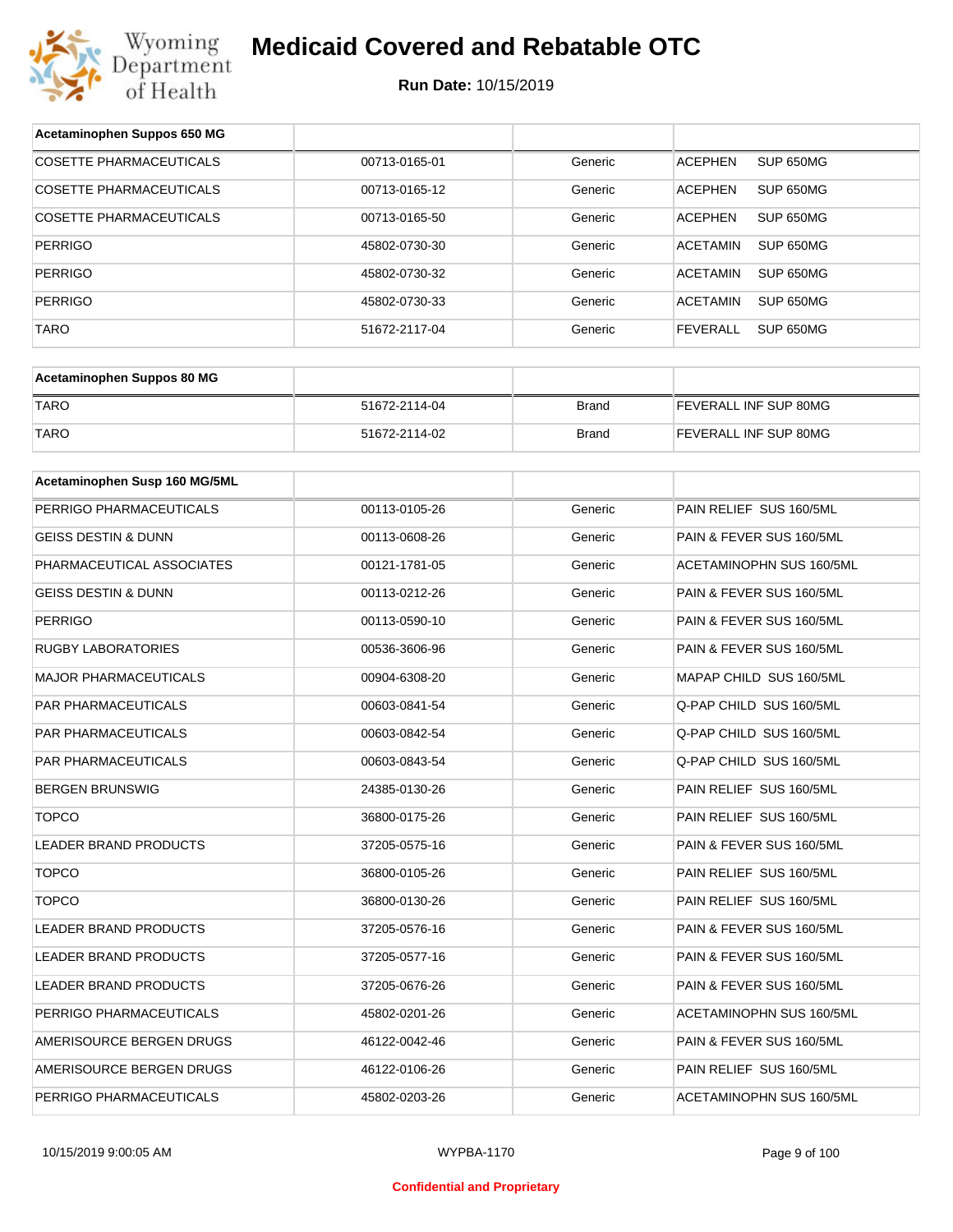| Wyoming<br>Department      | <b>Medicaid Covered and Rebatable OTC</b> |         |                          |
|----------------------------|-------------------------------------------|---------|--------------------------|
| of Health                  | <b>Run Date: 10/15/2019</b>               |         |                          |
| AMERISOURCE BERGEN DRUGS   | 46122-0056-03                             | Generic | PAIN & FEVER SUS 160/5ML |
| AMERISOURCE BERGEN DRUGS   | 46122-0209-26                             | Generic | PAIN & FEVER SUS 160/5ML |
| AMERISOURCE BERGEN DRUGS   | 46122-0210-26                             | Generic | PAIN & FEVER SUS 160/5ML |
| AMERISOURCE BERGEN DRUGS   | 46122-0212-26                             | Generic | PAIN & FEVER SUS 160/5ML |
| <b>MCKESSON SUNMARK</b>    | 49348-0325-34                             | Generic | PAIN & FEVER SUS 160/5ML |
| <b>MCKESSON SUNMARK</b>    | 49348-0430-30                             | Generic | PAIN & FEVER SUS 160/5ML |
| <b>MCKESSON SUNMARK</b>    | 49348-0119-34                             | Generic | PAIN & FEVER SUS 160/5ML |
| AMERISOURCE BERGEN DRUGS   | 46122-0042-03                             | Generic | PAIN & FEVER SUS 160/5ML |
| AMERISOURCE BERGEN DRUGS   | 46122-0105-26                             | Generic | PAIN & FEVER SUS 160/5ML |
| AMERISOURCE BERGEN DRUGS   | 46122-0050-46                             | Generic | PAIN RELIEF SUS 160/5ML  |
| AMERISOURCE BERGEN DRUGS   | 46122-0211-26                             | Generic | PAIN & FEVER SUS 160/5ML |
| AMERISOURCE BERGEN DRUGS   | 46122-0214-26                             | Generic | PAIN & FEVER SUS 160/5ML |
| <b>MCKESSON SUNMARK</b>    | 49348-0081-30                             | Generic | PAIN & FEVER SUS 160/5ML |
| <b>MCKESSON SUNMARK</b>    | 49348-0123-34                             | Generic | PAIN & FEVER SUS 160/5ML |
| <b>MCKESSON</b>            | 62011-0001-01                             | Generic | PAIN & FEVER SUS 160/5ML |
| <b>MCKESSON</b>            | 62011-0022-01                             | Generic | PAIN & FEVER SUS 160/5ML |
| <b>MCKESSON</b>            | 62011-0029-01                             | Generic | PAIN RELIEF SUS 160/5ML  |
| <b>MCKESSON</b>            | 62011-0002-01                             | Generic | PAIN & FEVER SUS 160/5ML |
| <b>MCKESSON</b>            | 62011-0183-01                             | Generic | PAIN & FEVER SUS 160/5ML |
| <b>MCKESSON</b>            | 62011-0247-01                             | Generic | PAIN & FEVER SUS 160/5ML |
| CHAIN DRUG MARKETING ASSOC | 63868-0175-26                             | Generic | NON-ASPIRIN SUS 160/5ML  |
| CHAIN DRUG MARKETING ASSOC | 63868-0176-26                             | Generic | NON-ASPIRIN SUS 160/5ML  |
| PRECISION DOSE, INC        | 68094-0587-62                             | Generic | ACETAMINOPHN SUS 160/5ML |
| PRECISION DOSE, INC        | 68094-0588-62                             | Generic | ACETAMINOPHN SUS 325MG   |
| PRECISION DOSE, INC        | 68094-0586-58                             | Generic | ACETAMINOPHN SUS 160/5ML |
| PRECISION DOSE, INC        | 68094-0587-58                             | Generic | ACETAMINOPHN SUS 160/5ML |
| PRECISION DOSE, INC        | 68094-0587-59                             | Generic | ACETAMINOPHN SUS 160/5ML |
| PRECISION DOSE, INC        | 68094-0587-61                             | Generic | ACETAMINOPHN SUS 160/5ML |
| PRECISION DOSE, INC        | 68094-0588-59                             | Generic | ACETAMINOPHN SUS 325MG   |

| Acetaminophen Susp 80 MG/0.8ML |               |         |                          |
|--------------------------------|---------------|---------|--------------------------|
| <b>TOPCO</b>                   | 36800-0008-05 | Generic | PAIN RELIEF DRO 80/0.8ML |
| <b>TOPCO</b>                   | 36800-0289-10 | Generic | PAIN RELIEF DRO 80/0.8ML |
| <b>TOPCO</b>                   | 36800-0289-05 | Generic | PAIN RELIEF DRO 80/0.8ML |

| Acetaminophen Tab 325 MG  |               |         |                                   |
|---------------------------|---------------|---------|-----------------------------------|
| <b>RUGBY LABORATORIES</b> | 00536-3222-10 | Generic | <b>PAIN &amp; FEVER TAB 325MG</b> |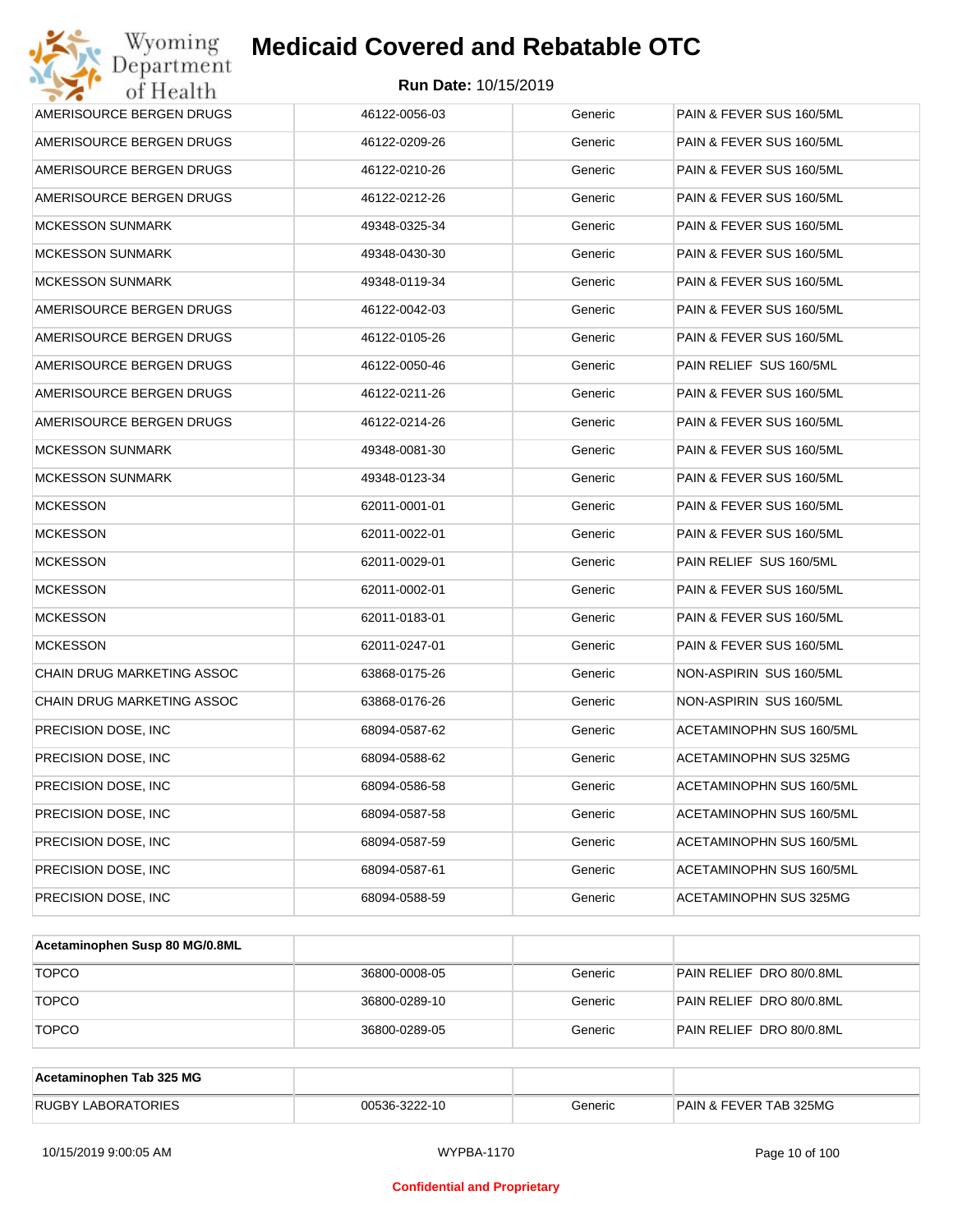## Wyoming<br>Department<br>of Health **Medicaid Covered and Rebatable OTC**

#### **Run Date:** 10/15/2019

| <b>PAR PHARMACEUTICAL</b>          | 00603-0263-32 | Generic | Q-PAP<br><b>TAB 325MG</b>        |
|------------------------------------|---------------|---------|----------------------------------|
| <b>PAR PHARMACEUTICAL</b>          | 00603-0263-29 | Generic | Q-PAP<br><b>TAB 325MG</b>        |
| <b>MAJOR PHARMACEUTICALS</b>       | 00904-1982-80 | Generic | <b>MAPAP</b><br><b>TAB 325MG</b> |
| <b>RUGBY LABORATORIES</b>          | 00536-3222-01 | Generic | PAIN & FEVER TAB 325MG           |
| <b>MAJOR PHARMACEUTICALS</b>       | 00904-1982-51 | Generic | <b>MAPAP</b><br><b>TAB 325MG</b> |
| <b>MAJOR PHARMACEUTICALS</b>       | 00904-1982-59 | Generic | <b>MAPAP</b><br><b>TAB 325MG</b> |
| <b>MAJOR PHARMACEUTICALS</b>       | 00904-1982-60 | Generic | <b>MAPAP</b><br><b>TAB 325MG</b> |
| <b>MAJOR PHARMACEUTICALS</b>       | 00904-1982-61 | Generic | <b>MAPAP</b><br><b>TAB 325MG</b> |
| <b>SELECT BRAND</b>                | 15127-0072-24 | Generic | NON-ASPIRIN TAB 325MG            |
| PHARBEST PHARMACEUTICALS           | 16103-0353-07 | Generic | PHARBETOL TAB 325MG              |
| <b>SELECT BRAND</b>                | 15127-0072-08 | Generic | NON-ASPIRIN TAB 325MG            |
| PHARBEST PHARMACEUTICALS           | 16103-0353-08 | Generic | PHARBETOL TAB 325MG              |
| PHARBEST PHARMACEUTICALS           | 16103-0353-11 | Generic | PHARBETOL TAB 325MG              |
| <b>BERGEN BRUNSWIG</b>             | 24385-0403-78 | Generic | PAIN RELIEF TAB 325MG            |
| <b>TOPCO</b>                       | 36800-0403-78 | Generic | PAIN RELIEF TAB 325MG            |
| AMERISOURCE BERGEN DRUGS           | 46122-0247-78 | Generic | PAIN RELIEF TAB 325MG            |
| <b>MCKESSON SUNMARK</b>            | 49348-0973-10 | Generic | PAIN RELIEVE TAB 325MG           |
| <b>MCKESSON</b>                    | 62011-0032-01 | Generic | PAIN RELIEVE TAB 325MG           |
| AUBURN PHARMACEUTICAL              | 62107-0052-01 | Generic | TACTINAL<br><b>TAB 325MG</b>     |
| AUBURN PHARMACEUTICAL              | 62107-0052-10 | Generic | TACTINAL<br><b>TAB 325MG</b>     |
| <b>MCKESSON PACKAGING SERVICES</b> | 63739-0440-01 | Generic | <b>ACETAMIN</b><br>TAB 325MG     |
| CHAIN DRUG CONSORTIUM              | 68016-0246-00 | Generic | NON-ASPIRIN TAB 325MG            |
|                                    |               |         |                                  |
| Acetaminophen Tab 500 MG           |               |         |                                  |
| <b>PERRIGO</b>                     | 00113-0227-71 | Generic | PAIN RELIEF TAB 500MG            |
| PERRIGO                            | 00113-0484-71 | Generic | PAIN RELIEF TAB 500MG            |
| <b>PERRIGO</b>                     | 00113-0484-90 | Generic | PAIN RELIEF TAB 500MG            |
| <b>PERRIGO</b>                     | 00113-0484-62 | Generic | PAIN RELIEF TAB 500MG            |
| <b>PERRIGO</b>                     | 00113-0484-78 | Generic | PAIN RELIEF TAB 500MG            |
| <b>MAJOR PHARMACEUTICALS</b>       | 00904-1983-24 | Generic | MAPAP<br>TAB 500MG               |
| <b>MAJOR PHARMACEUTICALS</b>       | 00904-1983-51 | Generic | MAPAP<br><b>TAB 500MG</b>        |
| <b>RUGBY LABORATORIES</b>          | 00536-3231-01 | Generic | PAIN & FEVER TAB 500MG           |
| <b>MAJOR PHARMACEUTICALS</b>       | 00904-1983-40 | Generic | MAPAP<br>TAB 500MG               |
| <b>RUGBY LABORATORIES</b>          | 00536-3218-01 | Generic | PAIN & FEVER TAB 500MG           |
| <b>RUGBY LABORATORIES</b>          | 00536-3218-10 | Generic | PAIN & FEVER TAB 500MG           |
| <b>MAJOR PHARMACEUTICALS</b>       | 00904-1988-59 | Generic | MAPAP<br>TAB 500MG               |
| <b>MAJOR PHARMACEUTICALS</b>       | 00904-1988-60 | Generic | <b>MAPAP</b><br>TAB 500MG        |

#### **Confidential and Proprietary**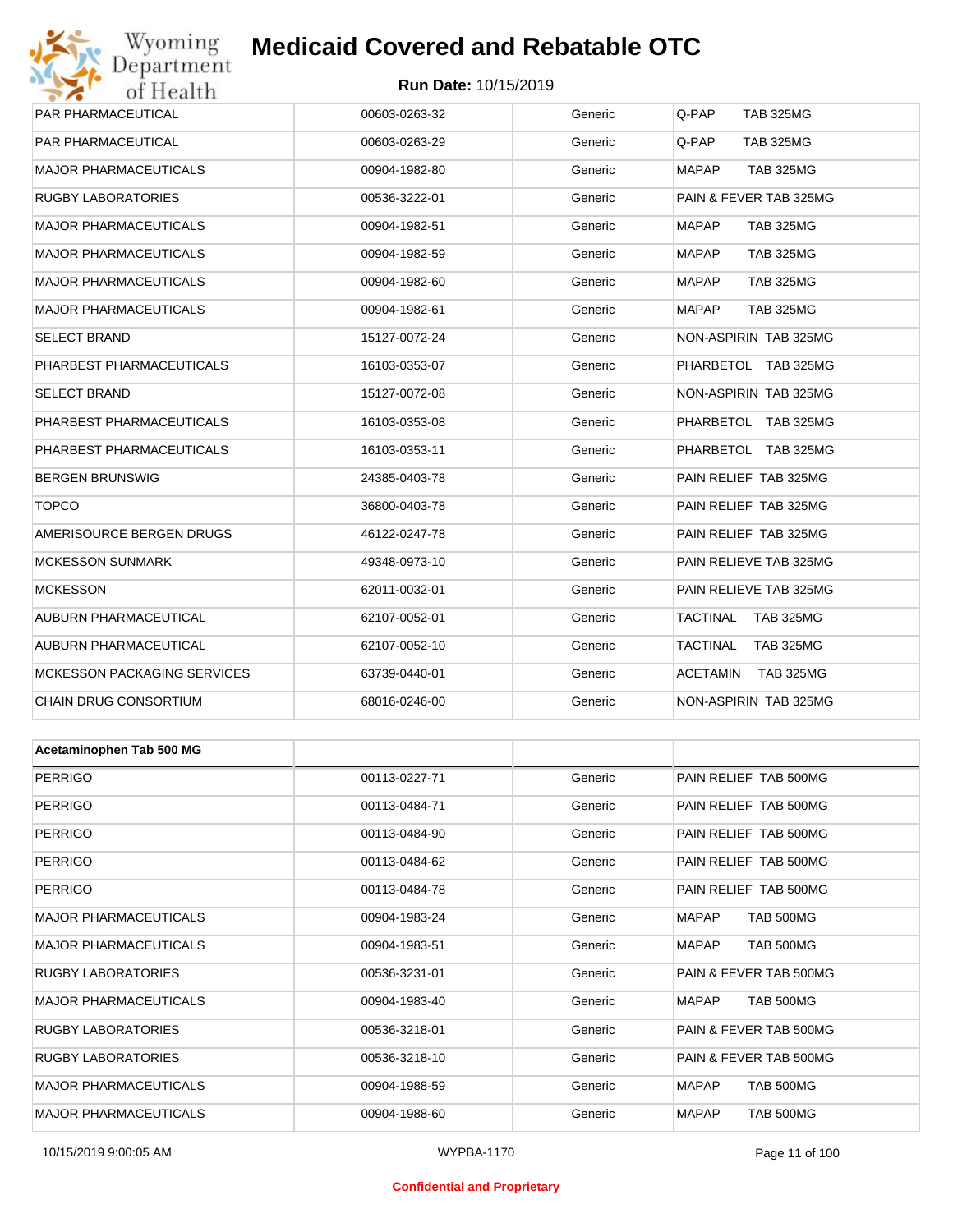| <b>MAJOR PHARMACEUTICALS</b> | 00904-1988-61 | Generic | <b>MAPAP</b><br><b>TAB 500MG</b> |
|------------------------------|---------------|---------|----------------------------------|
| <b>MAJOR PHARMACEUTICALS</b> | 00904-1988-80 | Generic | MAPAP<br>TAB 500MG               |
| RUGBY LABORATORIES           | 00536-3231-10 | Generic | PAIN & FEVER TAB 500MG           |
| PAR PHARMACEUTICAL           | 00603-0268-29 | Generic | Q-PAP<br>TAB 500MG               |
| PAR PHARMACEUTICAL           | 00603-0268-32 | Generic | Q-PAP<br>TAB 500MG               |
| <b>MAJOR PHARMACEUTICALS</b> | 00904-1983-59 | Generic | <b>MAPAP</b><br>TAB 500MG        |
| <b>MAJOR PHARMACEUTICALS</b> | 00904-1983-60 | Generic | MAPAP<br><b>TAB 500MG</b>        |
| <b>MAJOR PHARMACEUTICALS</b> | 00904-1983-80 | Generic | MAPAP<br>TAB 500MG               |
| <b>MAJOR PHARMACEUTICALS</b> | 00904-1983-94 | Generic | MAPAP<br>TAB 500MG               |
| <b>MAJOR PHARMACEUTICALS</b> | 00904-5816-60 | Generic | MAPAP<br>TAB 500MG/RR            |
| <b>SELECT BRAND</b>          | 15127-0735-09 | Generic | NON-ASPIRIN TAB 500MG            |
| <b>SELECT BRAND</b>          | 15127-0735-08 | Generic | NON-ASPIRIN TAB 500MG            |
| <b>SELECT BRAND</b>          | 15127-0735-16 | Generic | NON-ASPIRIN TAB 500MG            |
| PHARBEST PHARMACEUTICALS     | 16103-0376-06 | Generic | PHARBETOL TAB 500MG              |
| PHARBEST PHARMACEUTICALS     | 16103-0376-08 | Generic | PHARBETOL TAB 500MG              |
| PHARBEST PHARMACEUTICALS     | 16103-0376-11 | Generic | PHARBETOL TAB 500MG              |
| <b>BERGEN BRUNSWIG</b>       | 24385-0484-47 | Generic | PAIN RELIEF TAB 500MG            |
| <b>TOPCO</b>                 | 36800-0405-78 | Generic | PAIN RELIEF TAB 500MG            |
| <b>TOPCO</b>                 | 36800-0484-62 | Generic | PAIN RELIEF TAB 500MG            |
| <b>TOPCO</b>                 | 36800-0484-78 | Generic | PAIN RELIEF TAB 500MG            |
| <b>TOPCO</b>                 | 36800-0227-71 | Generic | PAIN RELIEF TAB 500MG            |
| <b>TOPCO</b>                 | 36800-0227-78 | Generic | PAIN RELIEF TAB 500MG            |
| <b>SELECT BRAND</b>          | 15127-0730-06 | Generic | NON-ASPIRIN TAB 500MG            |
| <b>SELECT BRAND</b>          | 15127-0730-21 | Generic | NON-ASPIRIN TAB 500MG            |
| <b>SELECT BRAND</b>          | 15127-0735-05 | Generic | NON-ASPIRIN TAB 500MG            |
| <b>LEADER BRAND PRODUCTS</b> | 37205-0594-78 | Generic | PAIN RELIEVE TAB 500MG           |
| <b>TOPCO</b>                 | 36800-0484-90 | Generic | PAIN RELIEF TAB 500MG            |
| <b>BERGEN BRUNSWIG</b>       | 24385-0145-71 | Generic | PAIN RELIEF TAB 500MG            |
| <b>BERGEN BRUNSWIG</b>       | 24385-0484-71 | Generic | PAIN RELIEF TAB 500MG            |
| <b>BERGEN BRUNSWIG</b>       | 24385-0484-78 | Generic | PAIN RELIEF TAB 500MG            |
| <b>BERGEN BRUNSWIG</b>       | 24385-0484-90 | Generic | PAIN RELIEF TAB 500MG            |
| <b>TOPCO</b>                 | 36800-0010-78 | Generic | PAIN RELIEF TAB 500MG            |
| <b>TOPCO</b>                 | 36800-0046-62 | Generic | PAIN RELIEVE TAB 500MG           |
| <b>TOPCO</b>                 | 36800-0046-71 | Generic | PAIN RELIEVE TAB 500MG           |
| <b>TOPCO</b>                 | 36800-0046-78 | Generic | PAIN RELIEVE TAB 500MG           |
| <b>TOPCO</b>                 | 36800-0046-83 | Generic | PAIN RELIEVE TAB 500MG           |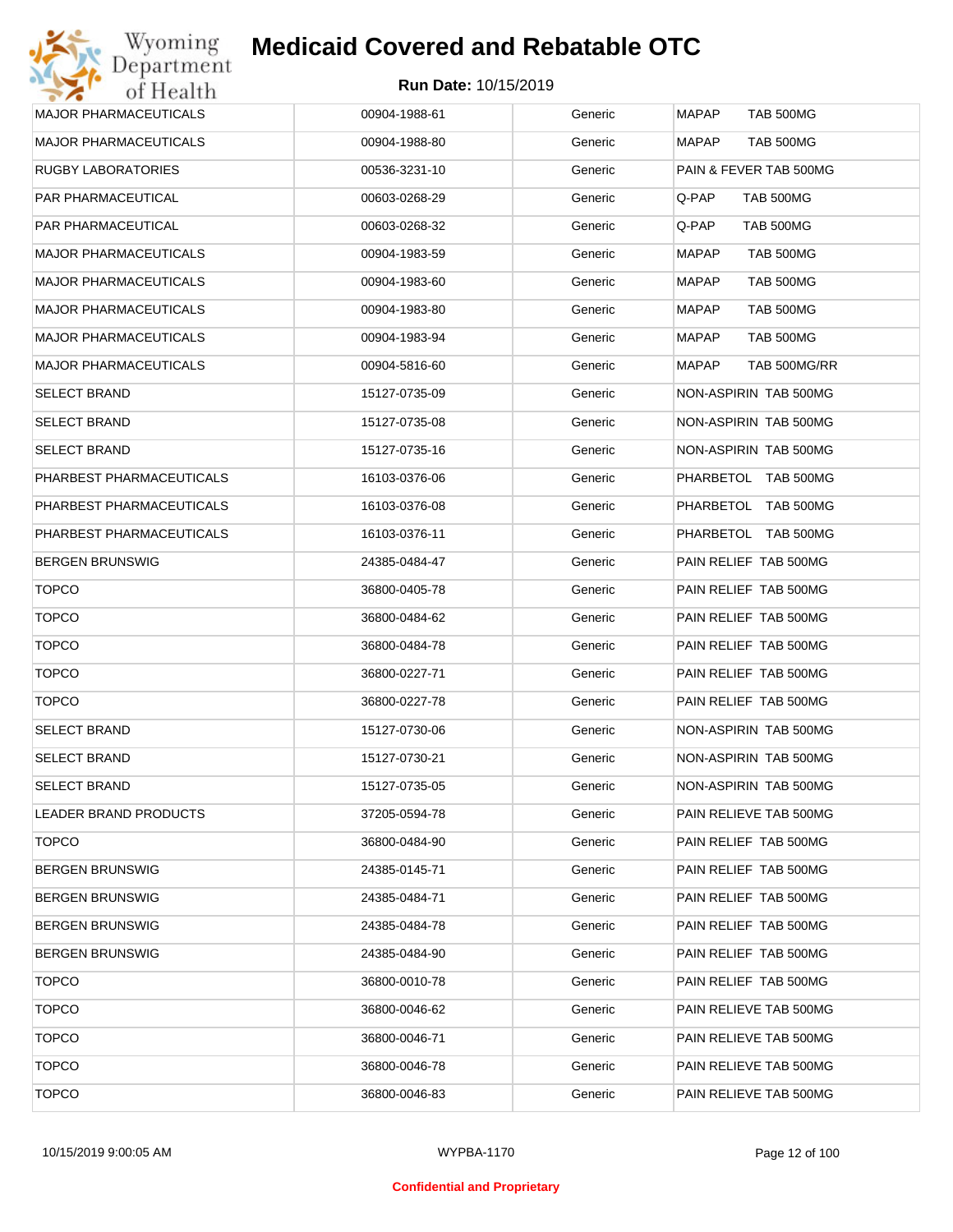

#### **Medicaid Covered and Rebatable OTC**

| <b>TOPCO</b>                 | 36800-0010-71 | Generic | PAIN RELIEF TAB 500MG               |
|------------------------------|---------------|---------|-------------------------------------|
| <b>TOPCO</b>                 | 36800-0405-72 | Generic | PAIN RELIEF TAB 500MG               |
| <b>TOPCO</b>                 | 36800-0484-71 | Generic | PAIN RELIEF TAB 500MG               |
| <b>LEADER BRAND PRODUCTS</b> | 37205-0594-90 | Generic | PAIN RELIEVE TAB 500MG              |
| <b>LEADER BRAND PRODUCTS</b> | 37205-0593-71 | Generic | PAIN RELIEVE TAB 500MG              |
| <b>LEADER BRAND PRODUCTS</b> | 37205-0593-78 | Generic | PAIN RELIEVE TAB 500MG              |
| <b>LEADER BRAND PRODUCTS</b> | 37205-0594-71 | Generic | PAIN RELIEVE TAB 500MG              |
| <b>LEADER BRAND PRODUCTS</b> | 37205-0980-71 | Generic | PAIN RELIEVE TAB 500MG/RR           |
| LEADER BRAND PRODUCTS        | 37205-0980-78 | Generic | PAIN RELIEVE TAB 500MG/RR           |
| PERRIGO PHARMACEUTICALS      | 45802-0484-78 | Generic | ACETAMIN<br>TAB 500MG               |
| PERRIGO PHARMACEUTICALS      | 45802-0484-90 | Generic | TAB 500MG<br>ACETAMIN               |
| MCKESSON SUNMARK             | 49348-0730-10 | Generic | PAIN RELIEVE TAB 500MG              |
| AMERISOURCE BERGEN DRUGS     | 46122-0178-78 | Generic | PAIN RELIEVE TAB 500MG              |
| MCKESSON SUNMARK             | 49348-0042-10 | Generic | PAIN RELIEVE TAB 500MG              |
| MCKESSON SUNMARK             | 49348-0042-14 | Generic | PAIN RELIEVE TAB 500MG              |
| MCKESSON SUNMARK             | 49348-0042-09 | Generic | PAIN RELIEVE TAB 500MG              |
| MCKESSON SUNMARK             | 49348-0730-09 | Generic | PAIN RELIEVE TAB 500MG              |
| MCKESSON SUNMARK             | 49348-0998-10 | Generic | PAIN RELIEVE TAB 500MG              |
| <b>MCKESSON</b>              | 62011-0023-03 | Generic | PAIN RELIEF TAB 500MG               |
| <b>MCKESSON</b>              | 62011-0049-01 | Generic | PAIN RELIEF TAB 500MG               |
| <b>MCKESSON</b>              | 62011-0027-01 | Generic | PAIN RELIEF TAB 500MG               |
| <b>MCKESSON</b>              | 62011-0023-01 | Generic | PAIN RELIEF TAB 500MG               |
| AUBURN PHARMACEUTICAL        | 62107-0051-10 | Generic | <b>TACTINAL</b><br><b>TAB 500MG</b> |
| AUBURN PHARMACEUTICAL        | 62107-0050-01 | Generic | <b>TACTINAL</b><br><b>TAB 500MG</b> |
| AUBURN PHARMACEUTICAL        | 62107-0050-10 | Generic | <b>TACTINAL</b><br><b>TAB 500MG</b> |
| AUBURN PHARMACEUTICAL        | 62107-0051-01 | Generic | TACTINAL<br><b>TAB 500MG</b>        |
| CHAIN DRUG MARKETING ASSOC   | 63868-0503-50 | Generic | NON-ASPIRIN TAB 500MG               |
| CHAIN DRUG MARKETING ASSOC   | 63868-0507-01 | Generic | NON-ASPIRIN TAB 500MG               |
| CHAIN DRUG MARKETING ASSOC   | 63868-0987-10 | Generic | NON-ASPIRIN TAB 500MG/RR            |
| CHAIN DRUG MARKETING ASSOC   | 63868-0987-50 | Generic | NON-ASPIRIN TAB 500MG/RR            |
|                              |               |         |                                     |

| Acetaminophen Tab ER 650 MG    |               |         |                        |
|--------------------------------|---------------|---------|------------------------|
| <b>GEISS DESTIN &amp; DUNN</b> | 00113-0217-71 | Generic | PAIN RELIEF TAB 650MG  |
| <b>PERRIGO</b>                 | 00113-0544-62 | Generic | ARTHRTS PAIN TAB 650MG |
| <b>PERRIGO</b>                 | 00113-0544-71 | Generic | ARTHRTS PAIN TAB 650MG |
| <b>MAJOR PHARMACEUTICALS</b>   | 00904-5769-60 | Generic | ARTHRTS PAIN TAB 650MG |
| <b>TOPCO</b>                   | 36800-0544-71 | Generic | ARTHRTS PAIN TAB 650MG |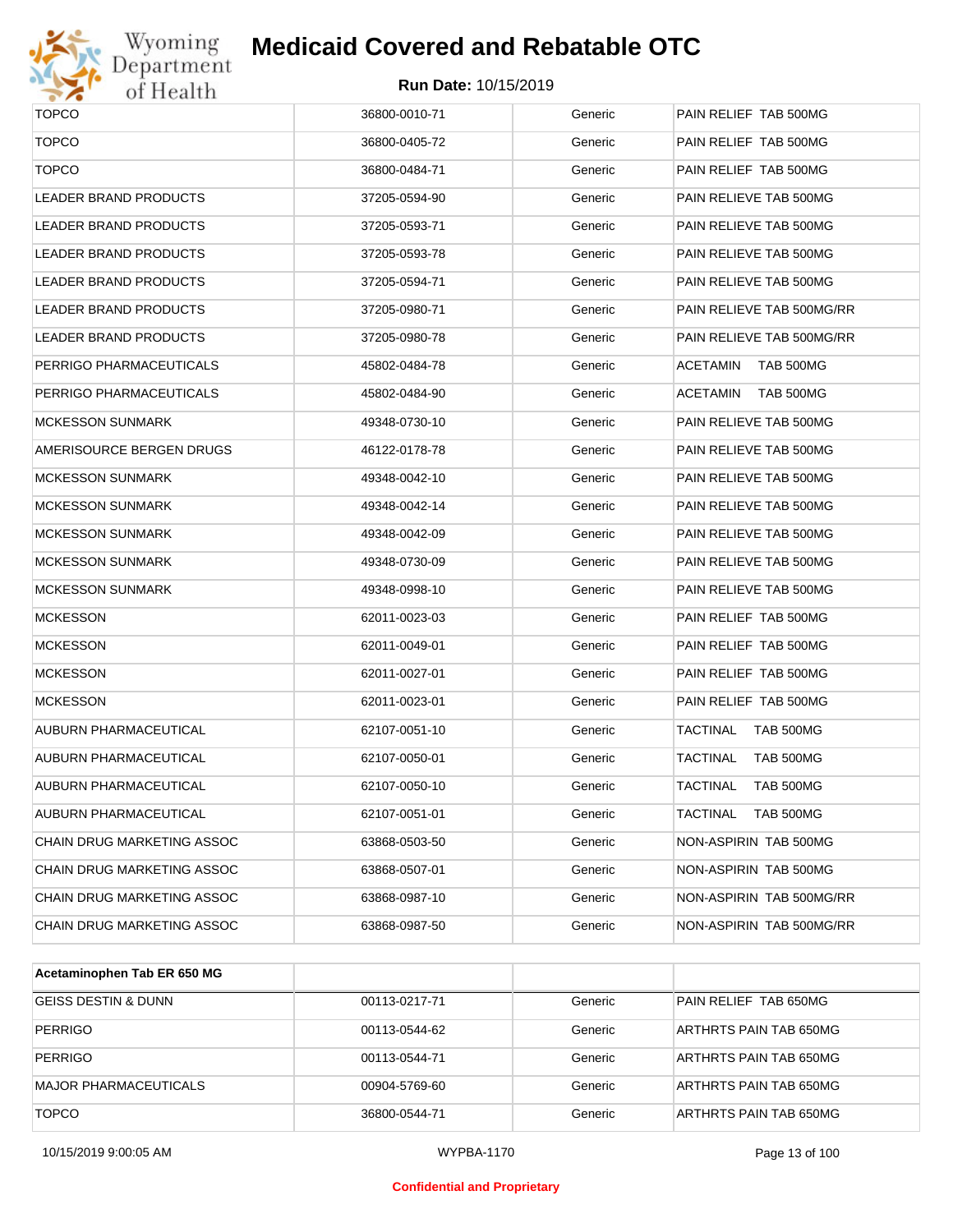## Wyoming<br>Department<br>of Health **Medicaid Covered and Rebatable OTC**



| <b>BERGEN BRUNSWIG</b>         | 24385-0629-71 | Generic | ARTHRTS PAIN TAB 650MG              |  |  |
|--------------------------------|---------------|---------|-------------------------------------|--|--|
| <b>BERGEN BRUNSWIG</b>         | 24385-0629-78 | Generic | ARTHRTS PAIN TAB 650MG              |  |  |
| <b>LEADER BRAND PRODUCTS</b>   | 37205-0034-78 | Generic | ARTHRTS PAIN TAB 650MG              |  |  |
| <b>TOPCO</b>                   | 36800-0217-78 | Generic | 8 HOUR PAIN TAB 650MG               |  |  |
| <b>TOPCO</b>                   | 36800-0544-62 | Generic | ARTHRTS PAIN TAB 650MG              |  |  |
| <b>TOPCO</b>                   | 36800-0544-78 | Generic | ARTHRTS PAIN TAB 650MG              |  |  |
| <b>LEADER BRAND PRODUCTS</b>   | 37205-0477-78 | Generic | 8 HOUR PAIN TAB 650MG               |  |  |
| <b>TOPCO</b>                   | 36800-0966-47 | Generic | ARTHRTS PAIN TAB 650MG              |  |  |
| AMERISOURCE BERGEN DRUGS       | 46122-0062-71 | Generic | 8 HOUR PAIN TAB 650MG               |  |  |
| AMERISOURCE BERGEN DRUGS       | 46122-0170-81 | Generic | ARTHRTS PAIN TAB 650MG              |  |  |
| <b>MCKESSON SUNMARK</b>        | 49348-0921-09 | Generic | ARTHRTS PAIN TAB 650MG              |  |  |
| <b>MCKESSON SUNMARK</b>        | 49348-0921-10 | Generic | ARTHRTS PAIN TAB 650MG              |  |  |
| AMERISOURCE BERGEN DRUGS       | 46122-0062-78 | Generic | 8 HOUR PAIN TAB 650MG               |  |  |
| <b>MCKESSON SUNMARK</b>        | 49348-0924-09 | Generic | 8 HOUR PAIN TAB 650MG               |  |  |
| <b>MCKESSON SUNMARK</b>        | 49348-0924-10 | Generic | 8 HOUR PAIN TAB 650MG               |  |  |
| OHM LABS                       | 51660-0333-01 | Generic | ARTHRTS PAIN TAB 650MG              |  |  |
| OHM LABS                       | 51660-0333-50 | Generic | ARTHRTS PAIN TAB 650MG              |  |  |
| <b>MCKESSON</b>                | 62011-0026-01 | Generic | ARTHRTS PAIN TAB 650MG              |  |  |
| CHAIN DRUG MARKETING ASSOC     | 63868-0089-01 | Generic | ARTHRTS PAIN TAB 650MG              |  |  |
| CHAIN DRUG MARKETING ASSOC     | 63868-0089-50 | Generic | ARTHRTS PAIN TAB 650MG              |  |  |
| AMERICAN HEALTH PACKAGING      | 68084-0777-25 | Generic | <b>ACETAMIN</b><br><b>TAB 650MG</b> |  |  |
| AMERICAN HEALTH PACKAGING      | 68084-0777-95 | Generic | <b>ACETAMIN</b><br><b>TAB 650MG</b> |  |  |
|                                |               |         |                                     |  |  |
| <b>Aspirin Chew Tab 81 MG</b>  |               |         |                                     |  |  |
| <b>GEISS DESTIN &amp; DUNN</b> | 00113-0467-68 | Generic | CHW 81MG<br><b>ASPIRIN</b>          |  |  |
| GEISS DESTIN & DUNN            | 00113-0274-68 | Generic | <b>ASPIRIN</b><br>CHW 81MG          |  |  |
| PAR PHARMACEUTICAL             | 00603-0024-36 | Generic | <b>ASPIRIN</b><br>CHW 81MG          |  |  |
| <b>MAJOR PHARMACEUTICALS</b>   | 00904-4040-73 | Generic | <b>ASPIRIN</b><br>CHW 81MG          |  |  |
| RUGBY LABORATORIES             | 00536-1008-36 | Generic | <b>ASPIRIN</b><br>CHW 81MG          |  |  |
| <b>MAJOR PHARMACEUTICALS</b>   | 00904-6288-89 | Generic | <b>ASPIRIN LOW CHW 81MG</b>         |  |  |
| PHARBEST PHARMACEUTICALS       | 16103-0366-05 | Generic | CHW 81MG<br>ASPIRIN                 |  |  |
| PHARBEST PHARMACEUTICALS       | 16103-0366-11 | Generic | <b>ASPIRIN</b><br>CHW 81MG          |  |  |
| <b>BERGEN BRUNSWIG</b>         | 24385-0028-68 | Generic | GNP ASPIRIN CHW 81MG                |  |  |
| <b>BERGEN BRUNSWIG</b>         | 24385-0364-68 | Generic | GNP ASPIRIN CHW 81MG                |  |  |
| <b>BERGEN BRUNSWIG</b>         | 24385-0278-68 | Generic | GNP ASPIRIN CHW 81MG                |  |  |
| <b>TOPCO</b>                   | 36800-0259-68 | Generic | <b>ASPIRIN</b><br>CHW 81MG          |  |  |
| <b>TOPCO</b>                   | 36800-0274-68 | Generic | ASPIRIN LOW CHW 81MG                |  |  |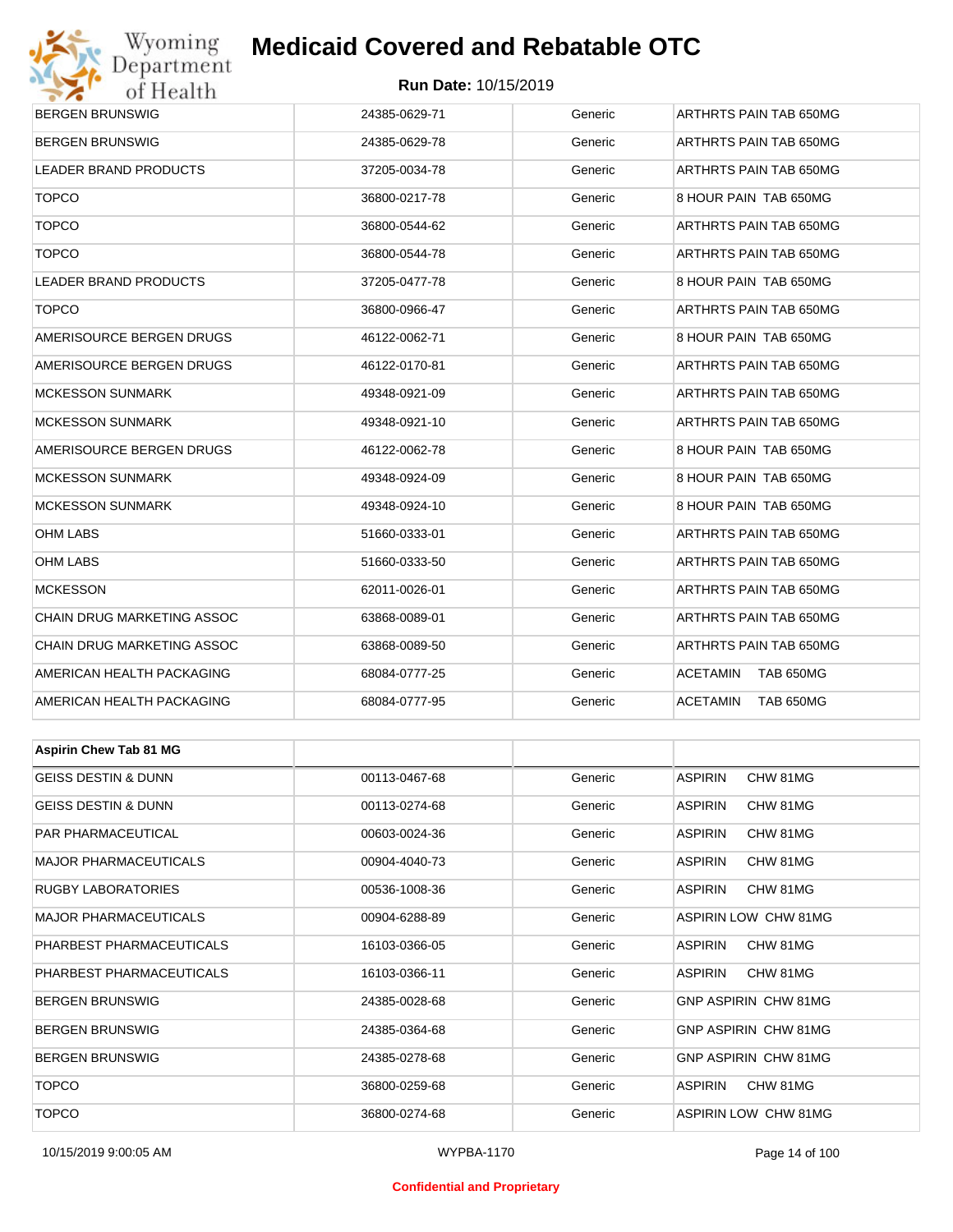

#### **Run Date:** 10/15/2019

| <b>SELECT BRAND</b>          | 15127-0241-36 | Generic | SB CHILD ASA CHW 81MG       |
|------------------------------|---------------|---------|-----------------------------|
| <b>TOPCO</b>                 | 36800-0467-68 | Generic | ASPIRIN LOW CHW 81MG        |
| LEADER BRAND PRODUCTS        | 37205-0708-68 | Generic | CHILD ASA CHW 81MG          |
| LEADER BRAND PRODUCTS        | 37205-0467-68 | Generic | CHILD ASA CHW 81MG          |
| <b>LEADER BRAND PRODUCTS</b> | 37205-0369-68 | Generic | ASPIRIN<br>CHW 81MG         |
| <b>MCKESSON SUNMARK</b>      | 49348-0191-07 | Generic | SM CHILD ASA CHW 81MG       |
| <b>MCKESSON SUNMARK</b>      | 49348-0498-07 | Generic | SM ASPIRIN CHW 81MG         |
| <b>MCKESSON SUNMARK</b>      | 49348-0757-07 | Generic | SM ASPIRIN CHW 81MG         |
| TIME-CAP LABS                | 49483-0334-63 | Generic | <b>ASPIRIN LOW CHW 81MG</b> |
| <b>MCKESSON</b>              | 62011-0021-01 | Generic | HM ASPIRIN CHW 81MG         |
| <b>MCKESSON</b>              | 62011-0028-01 | Generic | HM ASPIRIN CHW 81MG         |
| <b>MCKESSON</b>              | 62011-0212-01 | Generic | HM ASPIRIN CHW 81MG         |
| <b>AUBURN PHARMACEUTICAL</b> | 62107-0026-36 | Generic | CHILD ASA LS CHW 81MG       |
|                              |               |         |                             |

| <b>Aspirin Suppos 300 MG</b> |               |         |                |           |
|------------------------------|---------------|---------|----------------|-----------|
| PERRIGO                      | 00574-7034-12 | Generic | <b>ASPIRIN</b> | SUP 300MG |

| <b>Aspirin Suppos 600 MG</b> |               |         |                |           |
|------------------------------|---------------|---------|----------------|-----------|
| PERRIGO                      | 00574-7036-12 | Generic | <b>ASPIRIN</b> | SUP 600MG |

| Aspirin Tab 325 MG             |               |         |                                    |
|--------------------------------|---------------|---------|------------------------------------|
| <b>GEISS DESTIN &amp; DUNN</b> | 00113-0416-87 | Generic | <b>ASPIRIN</b><br><b>TAB 325MG</b> |
| <b>GEISS DESTIN &amp; DUNN</b> | 00113-0416-90 | Generic | <b>ASPIRIN</b><br><b>TAB 325MG</b> |
| <b>GEISS DESTIN &amp; DUNN</b> | 00113-0416-78 | Generic | <b>ASPIRIN</b><br><b>TAB 325MG</b> |
| <b>RUGBY LABORATORIES</b>      | 00536-1053-05 | Generic | <b>TAB 325MG</b><br><b>ASPIRIN</b> |
| <b>RUGBY LABORATORIES</b>      | 00536-1054-29 | Generic | <b>ASPIRIN</b><br><b>TAB 325MG</b> |
| <b>MAJOR PHARMACEUTICALS</b>   | 00904-2009-40 | Generic | <b>ASPIRIN</b><br><b>TAB 325MG</b> |
| <b>RUGBY LABORATORIES</b>      | 00536-3305-01 | Generic | <b>ASPIRIN</b><br><b>TAB 325MG</b> |
| <b>MAJOR PHARMACEUTICALS</b>   | 00904-2009-60 | Generic | <b>ASPIRIN</b><br><b>TAB 325MG</b> |
| <b>RUGBY LABORATORIES</b>      | 00536-3305-10 | Generic | <b>ASPIRIN</b><br><b>TAB 325MG</b> |
| <b>RUGBY LABORATORIES</b>      | 00536-1053-01 | Generic | <b>ASPIRIN</b><br><b>TAB 325MG</b> |
| <b>SELECT BRAND</b>            | 15127-0738-10 | Generic | SB ASPIRIN TAB 325MG               |
| <b>SELECT BRAND</b>            | 15127-0738-21 | Generic | SB ASPIRIN TAB 325MG               |
| <b>SELECT BRAND</b>            | 15127-0738-01 | Generic | SB ASPIRIN TAB 325MG               |
| PHARBEST PHARMACEUTICALS       | 16103-0365-11 | Generic | <b>ASPIRIN</b><br><b>TAB 325MG</b> |
| <b>SELECT BRAND</b>            | 15127-0738-05 | Generic | SB ASPIRIN TAB 325MG               |
| PHARBEST PHARMACEUTICALS       | 16103-0365-08 | Generic | <b>ASPIRIN</b><br><b>TAB 325MG</b> |

#### **Confidential and Proprietary**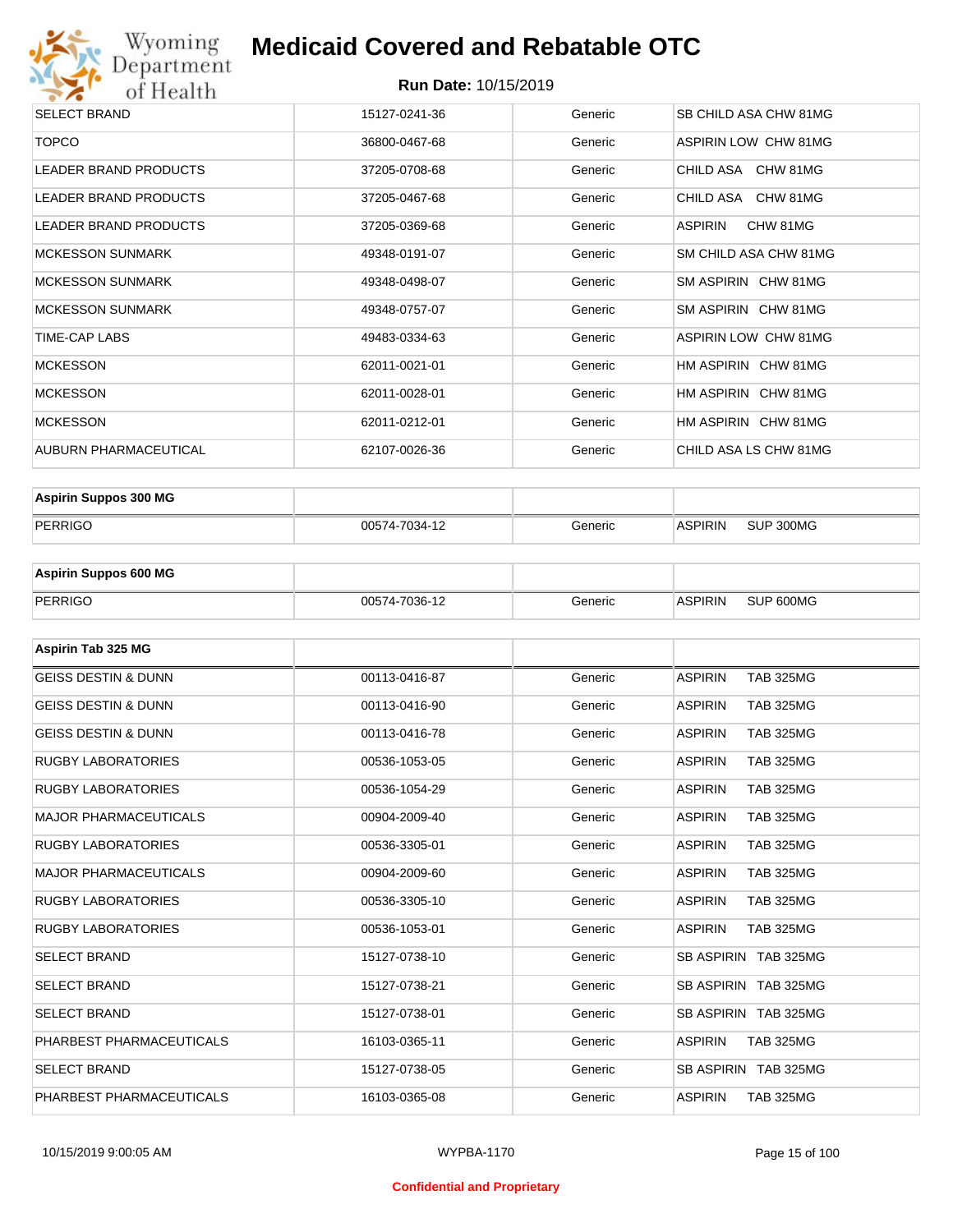## **Medicaid Covered and Rebatable OTC**

| MCKESSON SUNMARK           | 49348-0001-14 | Generic | SM ASPIRIN TAB 325MG               |
|----------------------------|---------------|---------|------------------------------------|
| <b>MCKESSON SUNMARK</b>    | 49348-0001-10 | Generic | SM ASPIRIN TAB 325MG               |
| MCKESSON SUNMARK           | 49348-0001-23 | Generic | SM ASPIRIN TAB 325MG               |
| TIME-CAP LABS              | 49483-0011-10 | Generic | <b>ASPIRIN</b><br><b>TAB 325MG</b> |
| MCKESSON                   | 62011-0020-01 | Generic | HM ASPIRIN TAB 325MG               |
| CHAIN DRUG MARKETING ASSOC | 63868-0352-03 | Generic | OC ASPIRIN TAB 325MG               |
| CHAIN DRUG MARKETING ASSOC | 63868-0352-10 | Generic | OC ASPIRIN TAB 325MG               |

| 00603-0168-21 | Generic | <b>ASPIRIN</b><br>TAB 325MG EC |
|---------------|---------|--------------------------------|
| 00904-2013-80 | Generic | <b>ASPIRIN</b><br>TAB 325MG EC |
| 00904-2013-72 | Generic | <b>ASPIRIN</b><br>TAB 325MG EC |
| 00536-3313-01 | Generic | <b>ASPIRIN</b><br>TAB 325MG EC |
| 00536-3313-10 | Generic | TAB 325MG EC<br><b>ASPIRIN</b> |
| 00603-0169-21 | Generic | TAB 325MG EC<br><b>ASPIRIN</b> |
| 00603-0169-32 | Generic | <b>ASPIRIN</b><br>TAB 325MG EC |
| 00904-2011-59 | Generic | <b>ASPIRIN</b><br>TAB 325MG EC |
| 00904-2013-60 | Generic | <b>ASPIRIN</b><br>TAB 325MG EC |
| 16103-0357-11 | Generic | TAB 325MG EC<br><b>ASPIRIN</b> |
| 16103-0357-08 | Generic | TAB 325MG EC<br><b>ASPIRIN</b> |
| 36800-0429-02 | Generic | <b>ASPIRIN</b><br>TAB 325MG EC |
| 24385-0429-02 | Generic | GNP ASPIRIN TAB 325MG EC       |
| 24385-0429-90 | Generic | GNP ASPIRIN TAB 325MG EC       |
| 37205-0429-96 | Generic | <b>ASPIRIN</b><br>TAB 325MG EC |
| 37205-0429-87 | Generic | <b>ASPIRIN</b><br>TAB 325MG EC |
| 49348-0937-14 | Generic | SM ASPIRIN TAB 325MG EC        |
| 49483-0331-10 | Generic | <b>ASPIRIN</b><br>TAB 325MG EC |
| 49348-0937-82 | Generic | SM ASPIRIN TAB 325MG EC        |
| 49483-0331-01 | Generic | <b>ASPIRIN</b><br>TAB 325MG EC |
| 50844-0227-12 | Generic | EQ ASPIRIN TAB 325MG EC        |
| 62011-0040-01 | Generic | <b>ASPIRIN</b><br>TAB 325MG EC |
| 62107-0028-32 | Generic | <b>ECPIRIN</b><br>TAB 325MG EC |
| 62107-0028-01 | Generic | <b>ECPIRIN</b><br>TAB 325MG EC |
| 63739-0523-01 | Generic | <b>ASPIRIN</b><br>TAB 325MG EC |
|               |         |                                |

| Aspirin Tab Delayed Release 81 MG |               |         |                |             |
|-----------------------------------|---------------|---------|----------------|-------------|
| <b>RUGBY LABORATORIES</b>         | 00536-1004-41 | Generic | <b>ASPIRIN</b> | TAB 81MG EC |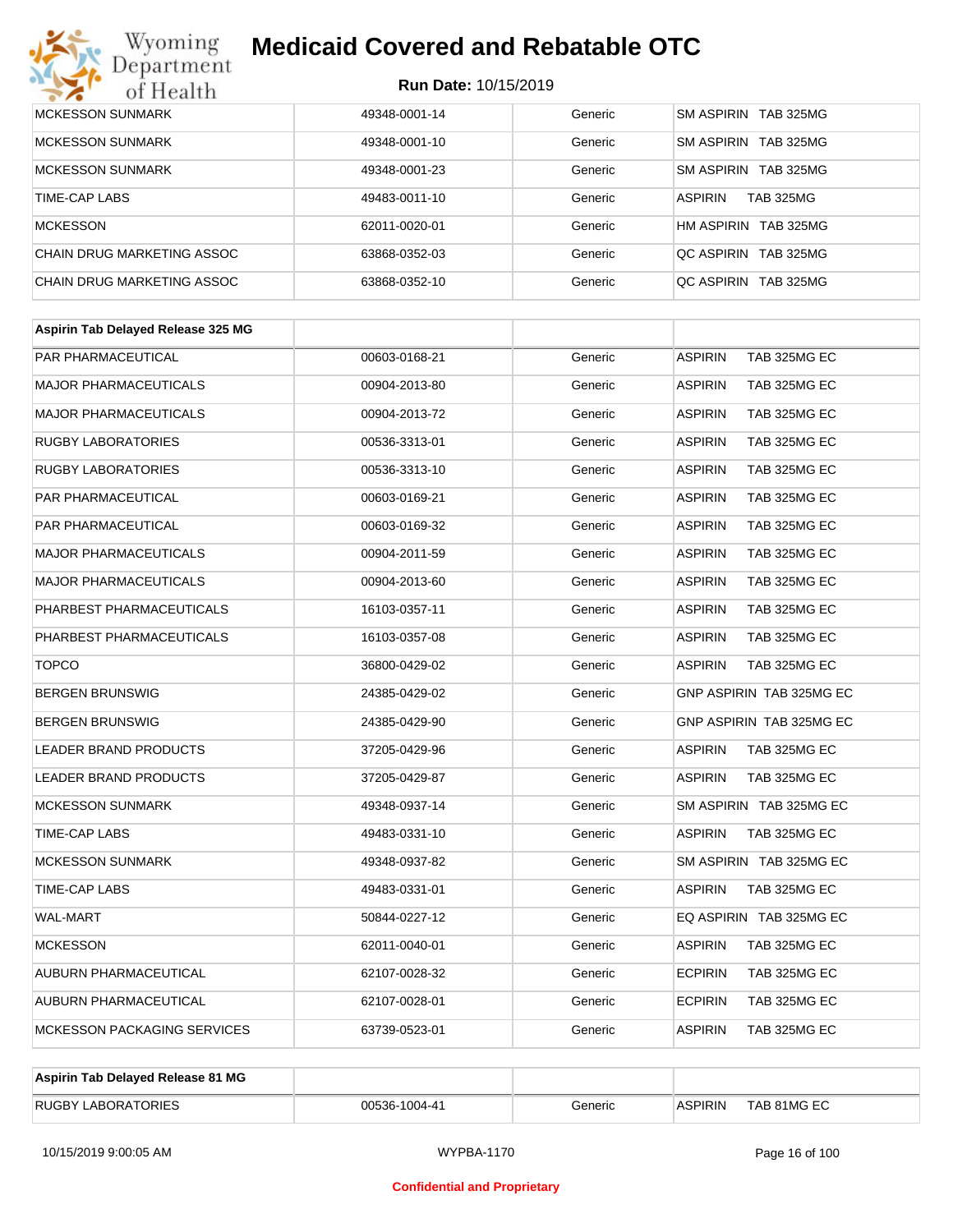### **Medicaid Covered and Rebatable OTC**

| <b>PAR PHARMACEUTICAL</b>          | 00603-0026-22 | Generic | <b>ASPIRIN LOW TAB 81MG EC</b> |  |
|------------------------------------|---------------|---------|--------------------------------|--|
| PAR PHARMACEUTICAL                 | 00603-0026-32 | Generic | ASPIRIN LOW TAB 81MG EC        |  |
| <b>MAJOR PHARMACEUTICALS</b>       | 00904-7704-80 | Generic | ASPIR-LOW TAB 81MG EC          |  |
| <b>MAJOR PHARMACEUTICALS</b>       | 00904-7704-18 | Generic | ASPIR-LOW TAB 81MG EC          |  |
| <b>MAJOR PHARMACEUTICALS</b>       | 00904-7704-70 | Generic | ASPIR-LOW TAB 81MG EC          |  |
| PHARBEST PHARMACEUTICALS           | 16103-0356-09 | Generic | <b>ASPIRIN</b><br>TAB 81MG EC  |  |
| PHARBEST PHARMACEUTICALS           | 16103-0356-11 | Generic | <b>ASPIRIN</b><br>TAB 81MG EC  |  |
| <b>TOPCO</b>                       | 36800-0277-48 | Generic | ASPIRIN LOW TAB 81MG EC        |  |
| <b>SELECT BRAND</b>                | 15127-0228-65 | Generic | <b>ASPIRIN</b><br>TAB 81MG EC  |  |
| <b>SELECT BRAND</b>                | 15127-0228-94 | Generic | ASPIRIN LOW TAB 81MG EC        |  |
| AMERISOURCE BERGEN DRUGS           | 46122-0182-48 | Generic | GNP ASPIRIN TAB 81MG EC        |  |
| AMERISOURCE BERGEN DRUGS           | 46122-0180-87 | Generic | ASPIRIN LOW TAB 81MG EC        |  |
| AMERISOURCE BERGEN DRUGS           | 46122-0180-76 | Generic | ASPIRIN LOW TAB 81MG EC        |  |
| TIME-CAP LABS                      | 49483-0387-12 | Generic | <b>ASPIRIN LOW TAB 81MG EC</b> |  |
| TIME-CAP LABS                      | 49483-0387-10 | Generic | ASPIRIN LOW TAB 81MG EC        |  |
| <b>MCKESSON SUNMARK</b>            | 49348-0980-15 | Generic | SM ASPIRIN TAB 81MG EC         |  |
| <b>MCKESSON SUNMARK</b>            | 49348-0980-23 | Generic | SM ASPIRIN TAB 81MG EC         |  |
| <b>MCKESSON SUNMARK</b>            | 49348-0980-53 | Generic | SM ASPIRIN TAB 81MG EC         |  |
| <b>MCKESSON SUNMARK</b>            | 49348-0981-15 | Generic | SM ASPIRIN TAB 81MG EC         |  |
| <b>MCKESSON</b>                    | 62011-0003-01 | Generic | ASPIRIN LOW TAB 81MG EC        |  |
| <b>MCKESSON</b>                    | 62011-0019-01 | Generic | ASPIRIN LOW TAB 81MG EC        |  |
| AUBURN PHARMACEUTICAL              | 62107-0027-26 | Generic | ASPIRIN 81 TAB 81MG EC         |  |
| AUBURN PHARMACEUTICAL              | 62107-0027-32 | Generic | ASPIRIN 81 TAB 81MG EC         |  |
| <b>MCKESSON PACKAGING SERVICES</b> | 63739-0522-01 | Generic | <b>ASPIRIN</b><br>TAB 81MG EC  |  |
| <b>MCKESSON PACKAGING SERVICES</b> | 63739-0522-10 | Generic | <b>ASPIRIN</b><br>TAB 81MG EC  |  |

| Magnesium Salicylate Tab 500 MG |               |         |                              |
|---------------------------------|---------------|---------|------------------------------|
| <b>SELECT BRAND</b>             | 15127-0448-24 | Generic | <b>SB BACKACHE TAB 500MG</b> |
| <b>ANTACIDS</b>                 |               |         |                              |

| Alum & Mag Hydroxide-Simethicone Chew<br>Tab 200-200-25 MG |               |         |                        |
|------------------------------------------------------------|---------------|---------|------------------------|
| RUGBY LABORATORIES                                         | 00536-1011-01 | Generic | <b>CHW</b><br>ALMACONE |
| MAJOR PHARMACEUTICALS                                      | 00904-0478-60 | Generic | MINTOX PLUS CHW        |

| Alum & Mag Hydroxide-Simethicone Susp<br>200-200-20 MG/5ML |               |         |                          |
|------------------------------------------------------------|---------------|---------|--------------------------|
| PERRIGO                                                    | 00113-0357-40 | Generic | ANTACID PLUS SUS GAS REL |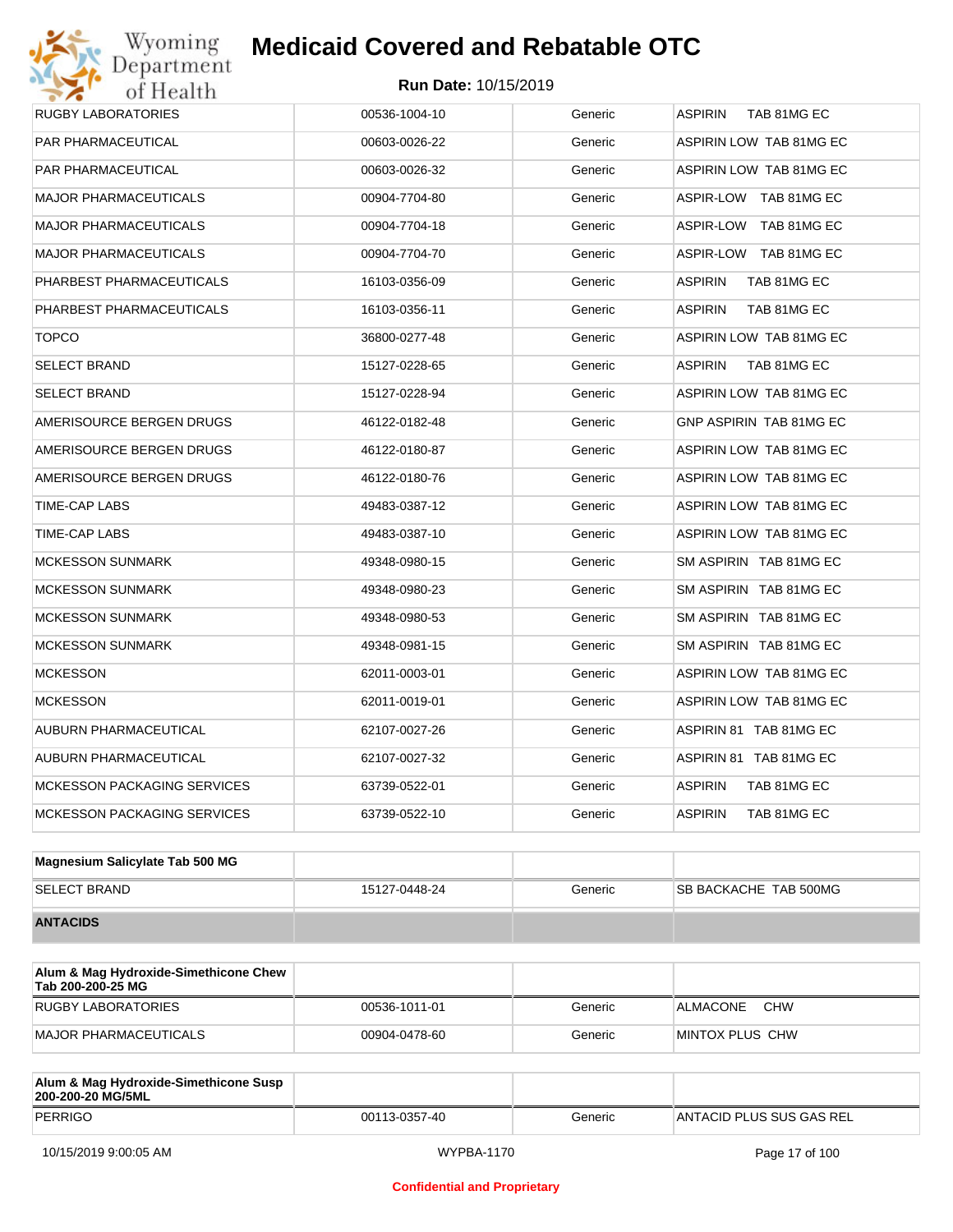

| Wyoming                           | <b>Medicaid Covered and Rebatable OTC</b> |         |                                     |  |  |
|-----------------------------------|-------------------------------------------|---------|-------------------------------------|--|--|
| Department<br>of Health           | <b>Run Date: 10/15/2019</b>               |         |                                     |  |  |
| PHARMACEUTICAL ASSOCIATES         | 00121-1761-30                             | Generic | MAG-AL PLUS LIQ                     |  |  |
| <b>PERRIGO</b>                    | 00113-0851-40                             | Generic | <b>ANTACID</b><br><b>SUS</b>        |  |  |
| <b>RUGBY LABORATORIES</b>         | 00536-0025-83                             | Generic | <b>ALMACONE</b><br>SUS              |  |  |
| <b>RUGBY LABORATORIES</b>         | 00536-1945-83                             | Generic | <b>RULOX</b><br><b>SUS</b>          |  |  |
| <b>MAJOR PHARMACEUTICALS</b>      | 00904-5721-14                             | Generic | SUS<br><b>MINTOX</b>                |  |  |
| <b>MAJOR PHARMACEUTICALS</b>      | 00904-0004-14                             | Generic | <b>SUS</b><br><b>MI-ACID</b>        |  |  |
| <b>SELECT BRAND</b>               | 15127-0883-52                             | Generic | SB ANTACID/ SUS ANTIGAS             |  |  |
| <b>BERGEN BRUNSWIG</b>            | 24385-0357-40                             | Generic | <b>GNP MASANTI SUS REG ST</b>       |  |  |
| <b>BERGEN BRUNSWIG</b>            | 24385-0356-40                             | Generic | <b>GNP ANTACID SUS ANTI-GAS</b>     |  |  |
| <b>LEADER BRAND PRODUCTS</b>      | 37205-0314-40                             | Generic | <b>SUS REG ST</b><br><b>ANTACID</b> |  |  |
| <b>TOPCO</b>                      | 36800-0357-40                             | Generic | ANTACID PLUS SUS GAS REL            |  |  |
| <b>TOPCO</b>                      | 36800-0851-40                             | Generic | <b>ANTACID FAST SUS RELIEF</b>      |  |  |
| <b>LEADER BRAND PRODUCTS</b>      | 37205-0530-40                             | Generic | ANTACID FAST SUS ACTING             |  |  |
| <b>MCKESSON SUNMARK</b>           | 49348-0019-39                             | Generic | <b>SM ANTACID/ SUS ANTIGAS</b>      |  |  |
| <b>MCKESSON SUNMARK</b>           | 49348-0020-39                             | Generic | SM ANTACID SUS ANTI-GAS             |  |  |
| <b>MCKESSON</b>                   | 62011-0147-01                             | Generic | HM ANTACID SUS ANTI-GAS             |  |  |
| <b>MCKESSON</b>                   | 62011-0148-01                             | Generic | HM ANTACID SUS ANTI-GAS             |  |  |
| <b>CHAIN DRUG MARKETING ASSOC</b> | 63868-0694-57                             | Generic | QC ANTACID SUS                      |  |  |
| <b>CHAIN DRUG MARKETING ASSOC</b> | 63868-0712-57                             | Generic | OC ANTACID SUS ANTI-GAS             |  |  |

| Alum & Mag Hydroxide-Simethicone Susp<br>400-400-40 MG/5ML |               |         |                                       |
|------------------------------------------------------------|---------------|---------|---------------------------------------|
| <b>GEISS DESTIN &amp; DUNN</b>                             | 00113-0340-40 | Generic | ANTACID PLUS SUS GAS REL              |
| PHARMACEUTICAL ASSOCIATES                                  | 00121-1762-30 | Generic | MAG-AL PLUS LIQ XS                    |
| PERRIGO PHARMACEUTICALS                                    | 00113-0588-40 | Generic | <b>ANTACID</b><br><b>SUS ANTI-GAS</b> |
| <b>RUGBY LABORATORIES</b>                                  | 00536-0015-83 | Generic | ALMACONE DBL SUS STRENGTH             |
| <b>MAJOR PHARMACEUTICALS</b>                               | 00904-5725-14 | Generic | <b>MINTOX</b><br><b>SUS MAX ST</b>    |
| <b>MAJOR PHARMACEUTICALS</b>                               | 00904-0005-14 | Generic | <b>MI-ACID</b><br><b>SUS MAX ST</b>   |
| <b>SELECT BRAND</b>                                        | 15127-0745-52 | Generic | ANTACID/ANTI SUS -GAS DS              |
| <b>BERGEN BRUNSWIG</b>                                     | 24385-0362-40 | Generic | <b>GNP ANTACID SUS CHERRY</b>         |
| <b>LEADER BRAND PRODUCTS</b>                               | 37205-0535-40 | Generic | <b>ANTACID</b><br><b>SUS MAX ST</b>   |
| <b>TOPCO</b>                                               | 36800-0340-40 | Generic | ANTACID PLUS SUS ANTI-GAS             |
| <b>TOPCO</b>                                               | 36800-0588-40 | Generic | <b>SUS MAX ST</b><br><b>ANTACID</b>   |
| <b>BERGEN BRUNSWIG</b>                                     | 24385-0340-40 | Generic | <b>GNP MASANTI SUS MAX ST</b>         |
| <b>LEADER BRAND PRODUCTS</b>                               | 37205-0536-40 | Generic | <b>ANTACID</b><br><b>SUS MAX ST</b>   |
| <b>MCKESSON</b>                                            | 62011-0122-01 | Generic | ADVANCED<br><b>SUS ANTACID</b>        |
| <b>MCKESSON</b>                                            | 62011-0149-01 | Generic | HM ANTACID SUS ANTI-GAS               |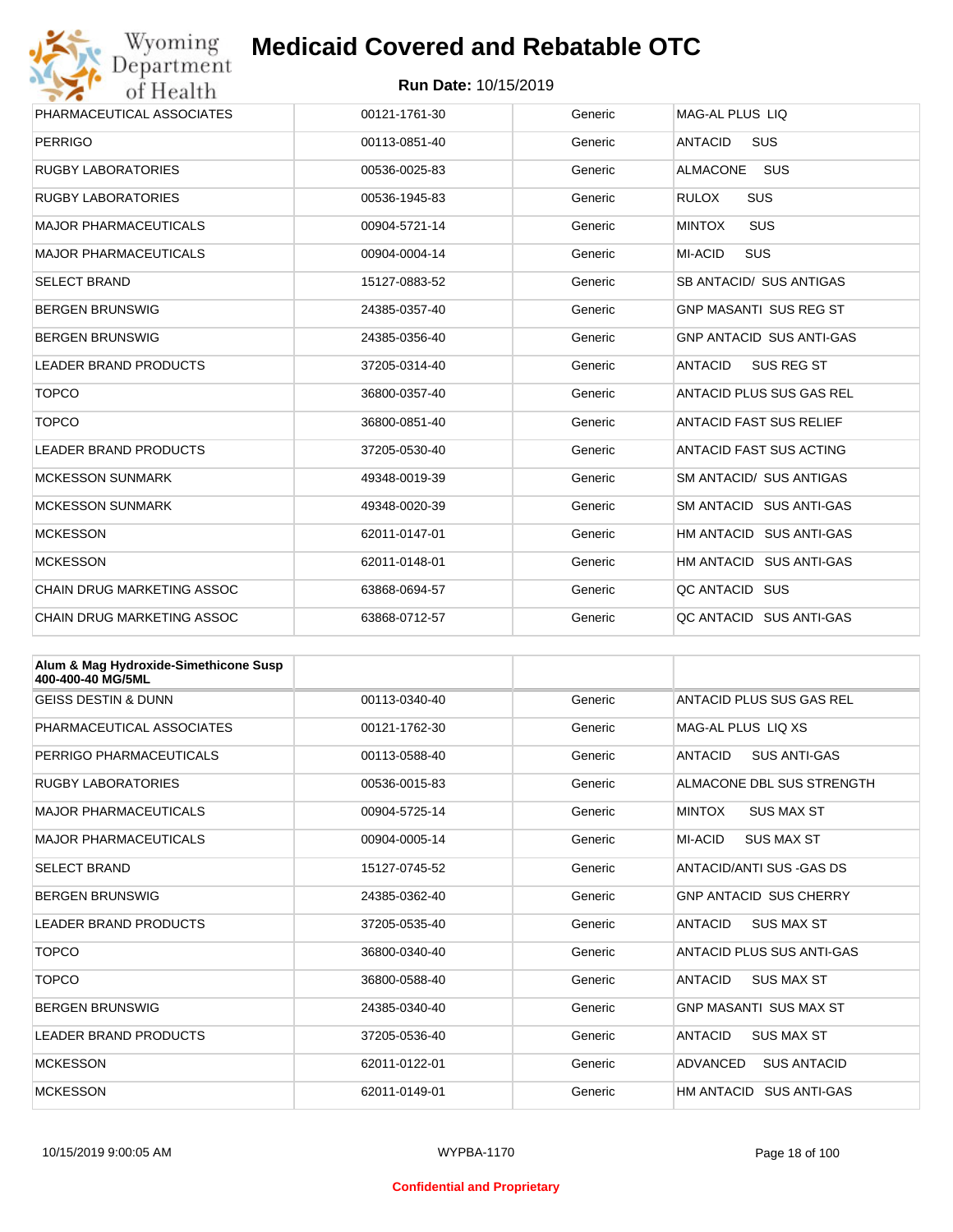

| Aluminum & Magnesium Hydroxides Susp<br>200-200 MG/5ML          |               |              |                                      |
|-----------------------------------------------------------------|---------------|--------------|--------------------------------------|
| PHARMACEUTICAL ASSOCIATES                                       | 00121-1760-30 | <b>Brand</b> | MAG-AL<br><b>LIQ</b>                 |
| Aluminum Hydroxide Gel Susp 320                                 |               |              |                                      |
| MG/5ML                                                          |               |              |                                      |
| <b>RUGBY LABORATORIES</b>                                       | 00536-0091-85 | Generic      | ALUM HYDROX SUS 320/5ML              |
| Aluminum Hydroxide-Magnesium<br>Carbonate Chew Tab 160-105 MG   |               |              |                                      |
| GLAXO CONSUMER HEALTHCARE L.P.                                  | 00135-0098-26 | <b>Brand</b> | <b>GAVISCON</b><br><b>CHW EX-STR</b> |
| GLAXO CONSUMER HEALTHCARE L.P.                                  | 00135-0430-03 | Brand        | <b>GAVISCON</b><br>CHW EX-STR        |
| <b>MAJOR PHARMACEUTICALS</b>                                    | 00904-5365-60 | Generic      | <b>ACID GONE</b><br><b>CHW</b>       |
| AMERISOURCE BERGEN DRUGS                                        | 46122-0150-78 | Generic      | GNP ANTACID CHW 160-105              |
| Aluminum Hydroxide-Magnesium                                    |               |              |                                      |
| Carbonate Susp 508-475 MG/10ML                                  |               |              |                                      |
| GLAXO CONSUMER HEALTHCARE L.P.                                  | 00135-0095-41 | Brand        | <b>GAVISCON</b><br>SUS               |
|                                                                 |               |              |                                      |
| Aluminum Hydroxide-Magnesium<br>Carbonate Susp 95-358 MG/15ML   |               |              |                                      |
| GLAXO CONSUMER HEALTHCARE L.P.                                  | 00135-0094-41 | <b>Brand</b> | <b>GAVISCON</b><br>SUS               |
| <b>MAJOR PHARMACEUTICALS</b>                                    | 00904-7727-14 | Generic      | <b>ACID GONE</b><br><b>SUS</b>       |
|                                                                 |               |              |                                      |
| Aluminum Hydroxide-Magnesium<br>Trisilicate Chew Tab 80-14.2 MG |               |              |                                      |
| GLAXO CONSUMER HEALTHCARE L.P.                                  | 00135-0096-26 | <b>Brand</b> | <b>GAVISCON</b><br><b>CHW</b>        |
|                                                                 |               |              |                                      |
| <b>Calcium Carbonate (Antacid) Chew Tab</b><br>1000 MG          |               |              |                                      |
| <b>GLAXO CONSUMER HEALTHCARE L.P.</b>                           | 00135-0118-14 | <b>Brand</b> | TUMS ULTRA CHW 1000MG                |
| <b>GLAXO CONSUMER HEALTHCARE L.P.</b>                           | 00135-0118-83 | <b>Brand</b> | TUMS ULTRA CHW 1000MG                |
| GLAXO CONSUMER HEALTHCARE L.P.                                  | 00135-0180-14 | <b>Brand</b> | TUMS ULTRA CHW 1000MG                |
| GLAXO CONSUMER HEALTHCARE L.P.                                  | 00135-0181-01 | Brand        | TUMS ULTRA CHW 1000MG                |
| GLAXO CONSUMER HEALTHCARE L.P.                                  | 00135-0181-02 | <b>Brand</b> | TUMS ULTRA CHW 1000MG                |
| GLAXO CONSUMER HEALTHCARE L.P.                                  | 00135-0181-03 | <b>Brand</b> | TUMS ULTRA CHW 1000MG                |
| GLAXO CONSUMER HEALTHCARE L.P.                                  | 00135-0228-01 | <b>Brand</b> | TUMS ULTRA CHW 1000MG                |
| PERRIGO PHARMACEUTICALS                                         | 00113-0595-23 | Generic      | CAL ANTACID CHW 1000MG               |
| GLAXO CONSUMER HEALTHCARE L.P.                                  | 00135-0181-05 | <b>Brand</b> | TUMS ULTRA CHW 1000MG                |
| GLAXO CONSUMER HEALTHCARE L.P.                                  | 00135-0180-02 | <b>Brand</b> | TUMS ULTRA CHW 1000MG                |
| GLAXO CONSUMER HEALTHCARE L.P.                                  | 00135-0181-14 | <b>Brand</b> | TUMS ULTRA CHW 1000MG                |
| <b>TOPCO</b>                                                    | 36800-0595-23 | Generic      | CALC ANTACID CHW 1000MG              |
| LEADER BRAND PRODUCTS                                           | 37205-0333-69 | Generic      | CAL ANTACID CHW 1000MG               |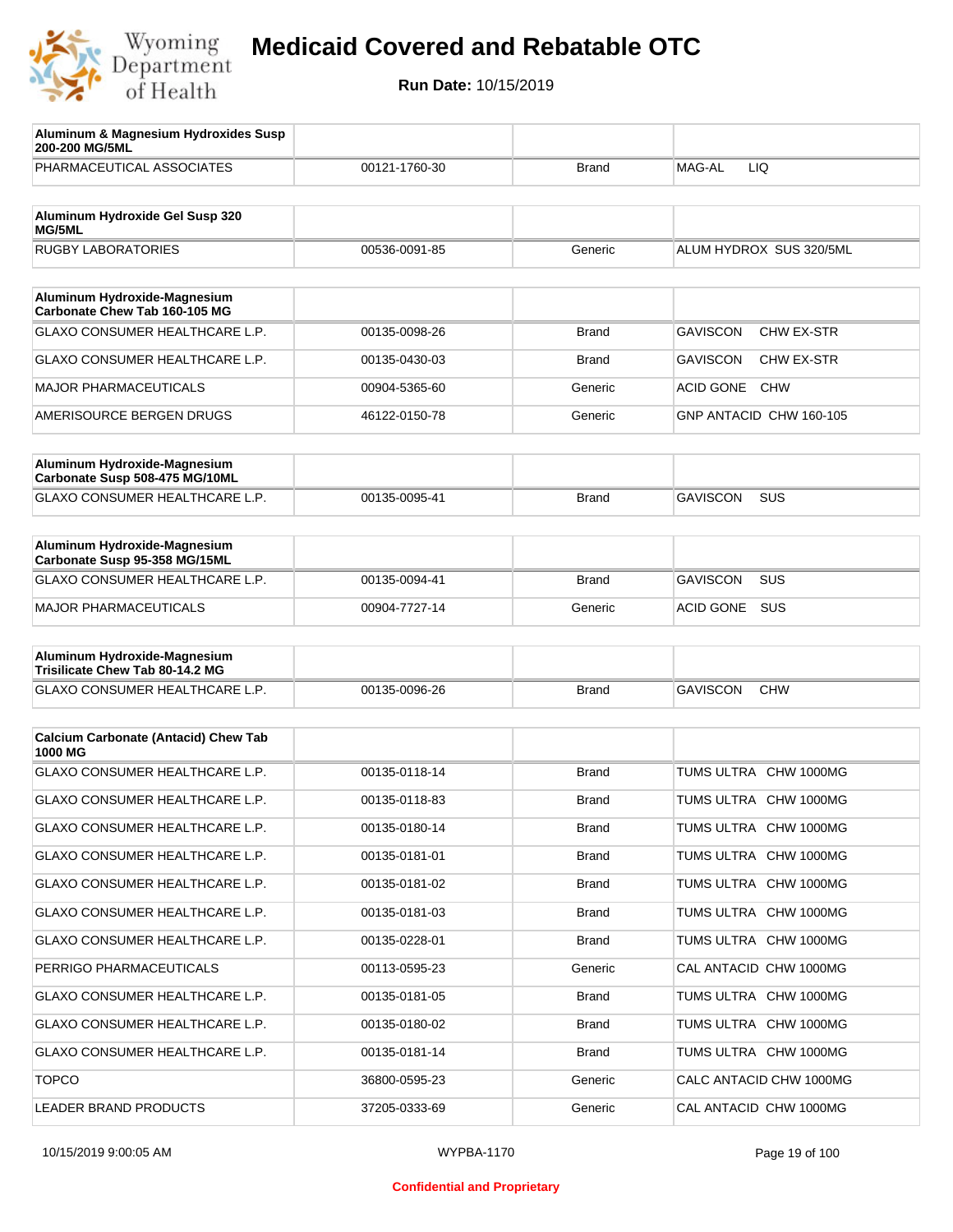

| <b>MCKESSON SUNMARK</b>                                            | 49348-0959-16 | Generic      | SM ANTACID CHW 1000MG       |
|--------------------------------------------------------------------|---------------|--------------|-----------------------------|
| <b>Calcium Carbonate (Antacid) Chew Tab</b><br>1177 MG (471 MG Ca) |               |              |                             |
| <b>GLAXO CONSUMER HEALTHCARE L.P.</b>                              | 00135-0560-01 | <b>Brand</b> | TUMS CHW DEL CHW 1177MG     |
| <b>Calcium Carbonate (Antacid) Chew Tab</b><br>500 MG              |               |              |                             |
| PERRIGO PHARMACEUTICALS                                            | 00113-0485-47 | Generic      | CHW 500MG<br><b>ANTACID</b> |
| <b>GLAXO CONSUMER HEALTHCARE L.P.</b>                              | 00135-0070-48 | <b>Brand</b> | <b>TUMS</b><br>CHW 500MG    |
| <b>GLAXO CONSUMER HEALTHCARE L.P.</b>                              | 00135-0071-27 | <b>Brand</b> | <b>TUMS</b><br>CHW 500MG    |
| <b>GLAXO CONSUMER HEALTHCARE L.P.</b>                              | 00135-0071-48 | <b>Brand</b> | <b>TUMS</b><br>CHW 500MG    |
| PERRIGO PHARMACEUTICALS                                            | 00113-0478-47 | Generic      | CALC ANTACID CHW 500MG      |
| GLAXO CONSUMER HEALTHCARE L.P.                                     | 00135-0070-03 | <b>Brand</b> | <b>TUMS</b><br>CHW 500MG    |
| <b>GLAXO CONSUMER HEALTHCARE L.P.</b>                              | 00135-0070-27 | <b>Brand</b> | TUMS<br>CHW 500MG           |
| <b>RUGBY LABORATORIES</b>                                          | 00536-1048-15 | Generic      | <b>ANTACID</b><br>CHW 500MG |
| <b>MAJOR PHARMACEUTICALS</b>                                       | 00904-1257-92 | Generic      | CALC ANTACID CHW 500MG      |
| <b>MAJOR PHARMACEUTICALS</b>                                       | 00904-6412-92 | Generic      | CALC ANTACID CHW 500MG      |
| <b>RUGBY LABORATORIES</b>                                          | 00536-1007-15 | Generic      | CAL-GEST<br>CHW 500MG       |
| GLAXO CONSUMER HEALTHCARE L.P.                                     | 00135-0522-03 | Generic      | TUMS FRESHER CHW 500MG      |
| <b>SELECT BRAND</b>                                                | 15127-0211-24 | Generic      | <b>ANTACID</b><br>CHW 500MG |
| <b>SELECT BRAND</b>                                                | 15127-0210-24 | Generic      | <b>ANTACID</b><br>CHW 500MG |
| <b>TOPCO</b>                                                       | 36800-0478-47 | Generic      | <b>ANTACID</b><br>CHW 500MG |
| <b>TOPCO</b>                                                       | 36800-0485-47 | Generic      | CALC ANTACID CHW 500MG      |
| <b>LEADER BRAND PRODUCTS</b>                                       | 37205-0200-47 | Generic      | <b>ANTACID</b><br>CHW 500MG |
| LEADER BRAND PRODUCTS                                              | 37205-0210-47 | Generic      | <b>ANTACID</b><br>CHW 500MG |
| <b>MCKESSON SUNMARK</b>                                            | 49348-0958-21 | Generic      | CALC ANTACID CHW 500MG      |
| <b>MCKESSON SUNMARK</b>                                            | 49348-0957-21 | Generic      | CALC ANTACID CHW 500MG      |
| <b>MCKESSON</b>                                                    | 62011-0132-01 | Generic      | CALC ANTACID CHW 500MG      |
| Coloium Carbonato (Antooid) Chow Tab                               |               |              |                             |

| <b>Calcium Carbonate (Antacid) Chew Tab</b><br>750 MG |               |              |                        |
|-------------------------------------------------------|---------------|--------------|------------------------|
| <b>GLAXO CONSUMER HEALTHCARE L.P.</b>                 | 00135-0074-07 | <b>Brand</b> | TUMS EXTRA CHW 750MG   |
| GLAXO CONSUMER HEALTHCARE L.P.                        | 00135-0074-22 | <b>Brand</b> | TUMS EXTRA CHW 750MG   |
| GLAXO CONSUMER HEALTHCARE L.P.                        | 00135-0140-03 | <b>Brand</b> | CHW 750MG<br>TUMS E-X  |
| GLAXO CONSUMER HEALTHCARE L.P.                        | 00135-0178-02 | <b>Brand</b> | TUMS F-X<br>CHW 750MG  |
| GLAXO CONSUMER HEALTHCARE L.P.                        | 00135-0178-03 | <b>Brand</b> | CHW 750MG<br>TUMS F-X  |
| GLAXO CONSUMER HEALTHCARE L.P.                        | 00135-0178-08 | <b>Brand</b> | CHW 750MG<br>TUMS E-X  |
| PERRIGO PHARMACEUTICALS                               | 00113-0179-80 | Generic      | CALC ANTACID CHW 750MG |
| GLAXO CONSUMER HEALTHCARE L.P.                        | 00135-0154-05 | Brand        | TUMS E-X<br>CHW 750MG  |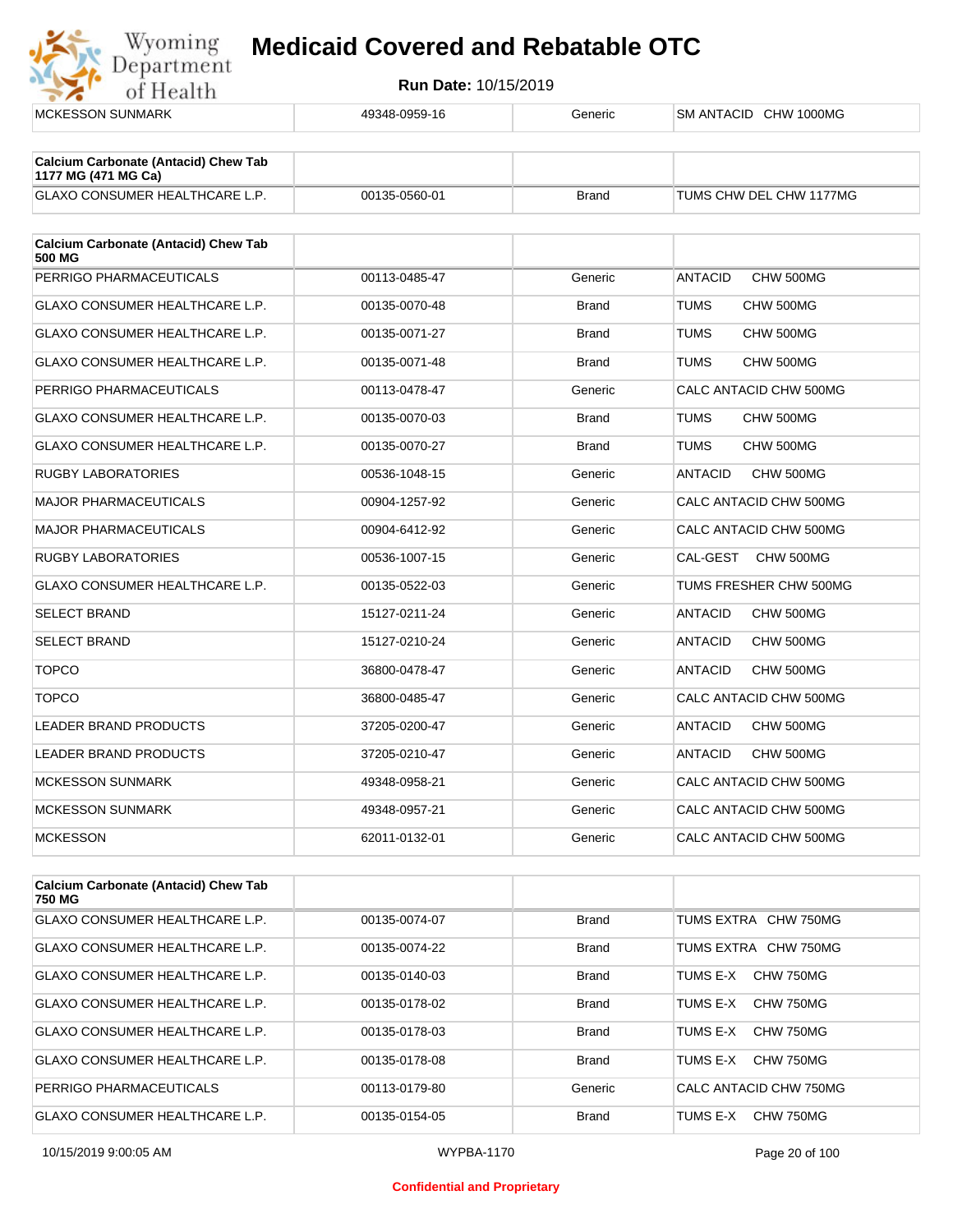

| <b>GLAXO CONSUMER HEALTHCARE L.P.</b> | 00135-0469-01 | <b>Brand</b> | TUMS KIDS CHW 750MG         |
|---------------------------------------|---------------|--------------|-----------------------------|
| PERRIGO PHARMACEUTICALS               | 00113-0489-80 | Generic      | CHW 750MG<br>ANTACID        |
| GLAXO CONSUMER HEALTHCARE L.P.        | 00135-0074-24 | Brand        | TUMS EXTRA CHW 750MG        |
| <b>GLAXO CONSUMER HEALTHCARE L.P.</b> | 00135-0074-46 | Brand        | TUMS EXTRA CHW 750MG        |
| GLAXO CONSUMER HEALTHCARE L.P.        | 00135-0246-02 | <b>Brand</b> | TUMS SMOOTHI CHW 750MG      |
| <b>GLAXO CONSUMER HEALTHCARE L.P.</b> | 00135-0456-03 | Brand        | TUMS SMOOTHI CHW 750MG      |
| PERRIGO PHARMACEUTICALS               | 00113-0468-80 | Generic      | ANTACID<br>CHW 750MG        |
| <b>GLAXO CONSUMER HEALTHCARE L.P.</b> | 00135-0074-25 | Brand        | TUMS EXTRA CHW 750MG        |
| GLAXO CONSUMER HEALTHCARE L.P.        | 00135-0076-25 | <b>Brand</b> | TUMS E-X<br>CHW 750MG       |
| GLAXO CONSUMER HEALTHCARE L.P.        | 00135-0140-01 | Brand        | TUMS E-X<br>CHW 750MG       |
| GLAXO CONSUMER HEALTHCARE L.P.        | 00135-0178-09 | <b>Brand</b> | TUMS E-X<br>CHW 750MG       |
| GLAXO CONSUMER HEALTHCARE L.P.        | 00135-0243-02 | Brand        | TUMS SMOOTHI CHW 750MG      |
| <b>RUGBY LABORATORIES</b>             | 00536-1049-22 | Generic      | CALC ANTACID CHW 750MG      |
| <b>MAJOR PHARMACEUTICALS</b>          | 00904-5513-79 | Generic      | CALC ANTACID CHW 750MG      |
| <b>GLAXO CONSUMER HEALTHCARE L.P.</b> | 00135-0245-02 | Generic      | TUMS SMOOTHI CHW 750MG      |
| GLAXO CONSUMER HEALTHCARE L.P.        | 00135-0246-01 | Brand        | TUMS SMOOTHI CHW 750MG      |
| <b>RUGBY LABORATORIES</b>             | 00536-1050-22 | Generic      | CALC ANTACID CHW 750MG      |
| <b>SELECT BRAND</b>                   | 15127-0207-37 | Generic      | ANTACID<br>CHW 750MG        |
| <b>MAJOR PHARMACEUTICALS</b>          | 00904-7695-91 | Generic      | CALC ANTACID CHW 750MG      |
| <b>SELECT BRAND</b>                   | 15127-0212-96 | Generic      | ANTACID<br>CHW 750MG        |
| <b>BERGEN BRUNSWIG</b>                | 24385-0106-80 | Generic      | ANTACID<br>CHW 750MG        |
| <b>TOPCO</b>                          | 36800-0468-80 | Generic      | CALC ANTACID CHW 750MG      |
| <b>TOPCO</b>                          | 36800-0489-80 | Generic      | CALC ANTACID CHW 750MG      |
| <b>TOPCO</b>                          | 36800-0179-80 | Generic      | CALC ANTACID CHW 750MG      |
| LEADER BRAND PRODUCTS                 | 37205-0205-80 | Generic      | <b>ANTACID</b><br>CHW 750MG |
| LEADER BRAND PRODUCTS                 | 37205-0706-80 | Generic      | <b>ANTACID</b><br>CHW 750MG |
| <b>MCKESSON SUNMARK</b>               | 49348-0954-34 | Generic      | CALC ANTACID CHW 750MG      |
| <b>MCKESSON</b>                       | 62011-0229-01 | Generic      | CALC ANTACID CHW 750MG      |
| <b>MCKESSON</b>                       | 62011-0131-01 | Generic      | CALC ANTACID CHW 750MG      |

| Calcium Carbonate (Antacid) Susp 1250<br>MG/5ML |               |         |                           |
|-------------------------------------------------|---------------|---------|---------------------------|
| PHARMACEUTICAL ASSOCIATES                       | 00121-4766-05 | Generic | CALCIUM CARB SUS 1250/5ML |
| <b>HIKMA</b>                                    | 00054-3117-63 | Generic | CALCIUM CARB SUS 1250/5ML |
| PHARMACEUTICAL ASSOCIATES                       | 00121-0766-16 | Generic | CALCIUM CARB SUS 1250/5ML |

| Calcium Carbonate (Antacid) Tab 648 MG |               |         |                        |
|----------------------------------------|---------------|---------|------------------------|
| <b>RUGBY LABORATORIES</b>              | 00536-1024-10 | Generic | CALCIUM CARB TAB 648MG |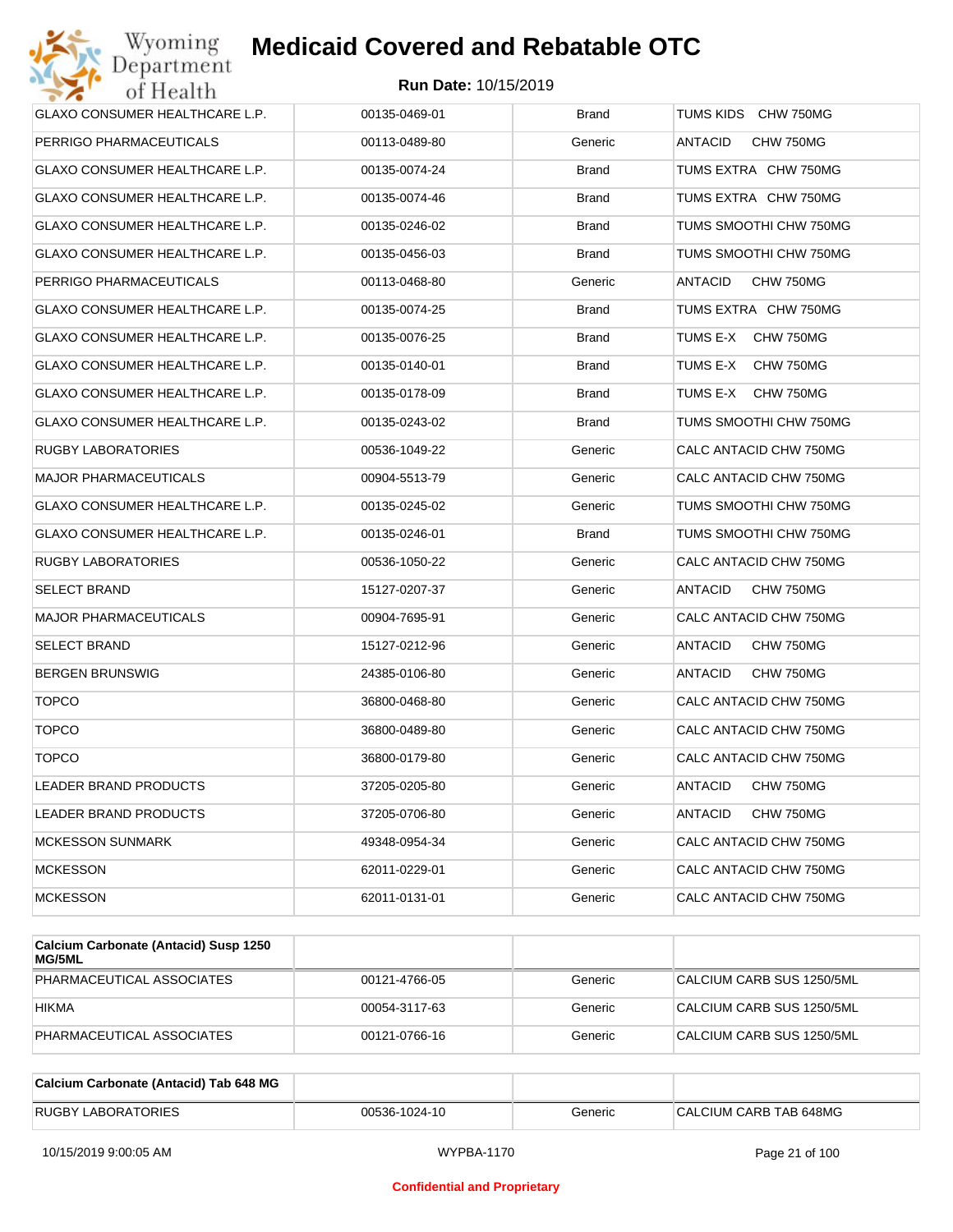

| Calcium Carbonate-Mag Hydroxide Chew<br>Tab 550-110 MG        |               |              |                              |
|---------------------------------------------------------------|---------------|--------------|------------------------------|
| AMERISOURCE BERGEN DRUGS                                      | 46122-0153-47 | Generic      | GNP ANTACID CHW 550-110      |
| <b>Calcium Carbonate-Mag Hydroxide Chew</b><br>Tab 700-300 MG |               |              |                              |
| <b>MAJOR PHARMACEUTICALS</b>                                  | 00904-5115-71 | <b>Brand</b> | <b>MI-ACID</b><br><b>CHW</b> |
| <b>Calcium Carbonate-Simethicone Chew Tab</b><br>1000-60 MG   |               |              |                              |
| AMERISOURCE BERGEN DRUGS                                      | 46122-0151-75 | Generic      | ANT/ANTI-GAS CHW 1000-60     |
| Magnesium Oxide Tab 400 MG                                    |               |              |                              |
| PAR PHARMACEUTICALS                                           | 00603-0209-22 | Generic      | MAG OXIDE TAB 400MG          |
| Magnesium Oxide Tab 420 MG                                    |               |              |                              |
| PAR PHARMACEUTICALS                                           | 00603-0213-21 | Generic      | MAG OXIDE TAB 420MG          |
| Sodium Bicarbonate Tab 325 MG                                 |               |              |                              |
| <b>RUGBY LABORATORIES</b>                                     | 00536-1046-10 | Generic      | SODIUM BICAR TAB 325MG       |
| Sodium Bicarbonate Tab 650 MG                                 |               |              |                              |
| <b>RUGBY LABORATORIES</b>                                     | 00536-1047-10 | Generic      | SODIUM BICAR TAB 650MG       |
| <b>RUGBY LABORATORIES</b>                                     | 00536-4544-10 | Generic      | SODIUM BICAR TAB 650MG       |
| RISING PHARMACEUTICALS                                        | 64980-0182-10 | Generic      | SODIUM BICAR TAB 10GR        |
| <b>ANTIASTHMATIC AND BRONCHODILATOR</b><br><b>AGENTS</b>      |               |              |                              |
| <b>Ephedrine Sulfate Cap 25 MG</b>                            |               |              |                              |
| <b>HIKMA</b>                                                  | 00143-3145-01 | Generic      | EPHEDRINE SU CAP 25MG        |
| Racepinephrine HCI Soln Nebu 2.25%<br>(Base Equivalent)       |               |              |                              |
| NEPHRON PHARMACEUTICALS CORP.                                 | 00487-5901-10 | <b>Brand</b> | S <sub>2</sub><br>NEB 2.25%  |
| NEPHRON PHARMACEUTICALS CORP.                                 | 00487-5901-99 | <b>Brand</b> | S2<br>NEB 2.25%              |
| <b>ANTIDIABETICS</b>                                          |               |              |                              |
|                                                               |               |              |                              |

| Insulin NPH & Regular Susp Pen-Inj 100<br>Unit/ML (70-30) |               |              |                                |
|-----------------------------------------------------------|---------------|--------------|--------------------------------|
| LILLY                                                     | 00002-8803-01 | <b>Brand</b> | INJ 70/30KWP<br><b>HUMULIN</b> |
| LILLY                                                     | 00002-8803-59 | <b>Brand</b> | INJ 70/30KWP<br><b>HUMULIN</b> |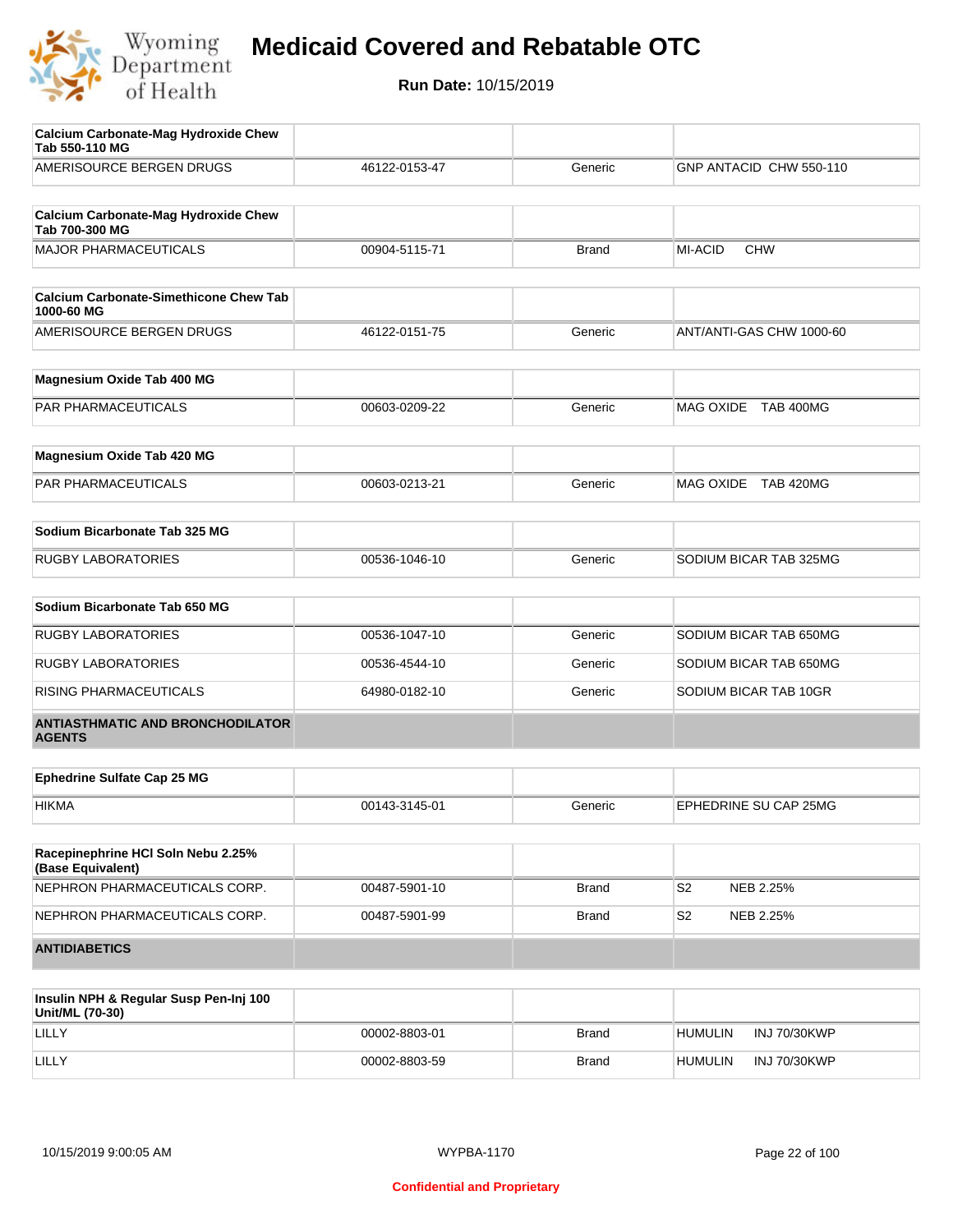

| Insulin NPH (Human) (Isophane) Inj 100<br>Unit/ML |               |              |                         |
|---------------------------------------------------|---------------|--------------|-------------------------|
| LILLY                                             | 00002-8315-01 | <b>Brand</b> | humulin n<br>INJ U-100  |
| LILLY                                             | 00002-8315-17 | Brand        | INJ U-100<br>HUMULIN N  |
| NOVO NORDISK                                      | 00169-1834-02 | <b>Brand</b> | INJ RELION<br>NOVOLIN N |
| NOVO NORDISK                                      | 00169-1834-11 | <b>Brand</b> | inovolin n<br>INJ U-100 |

| Insulin NPH (Human) (Isophane) Susp Pen-<br>injector 100 Unit/ML |               |              |                        |
|------------------------------------------------------------------|---------------|--------------|------------------------|
| LILLY                                                            | 00002-8805-01 | Brand        | HUMULIN N INJ U-100KWP |
| LILLY                                                            | 00002-8805-59 | <b>Brand</b> | HUMULIN N INJ U-100KWP |

| Insulin NPH Isophane & Regular Human Inj<br>100 Unit/ML (70-30) |               |              |                             |
|-----------------------------------------------------------------|---------------|--------------|-----------------------------|
| LILLY                                                           | 00002-8715-01 | <b>Brand</b> | <b>HUMULIN</b><br>INJ 70/30 |
| LILLY                                                           | 00002-8715-17 | <b>Brand</b> | <b>HUMULIN</b><br>INJ 70/30 |
| NOVO NORDISK                                                    | 00169-1837-02 | <b>Brand</b> | NOVOLIN70/30 INJ RELION     |
| NOVO NORDISK                                                    | 00169-1837-11 | <b>Brand</b> | <b>NOVOLIN</b><br>INJ 70/30 |

| Insulin Regular (Human) Inj 100 Unit/ML |               |              |                         |
|-----------------------------------------|---------------|--------------|-------------------------|
| <b>LILLY</b>                            | 00002-8215-01 | <b>Brand</b> | HUMULIN R INJ U-100     |
| LILLY                                   | 00002-8215-17 | <b>Brand</b> | HUMULIN R INJ U-100     |
| NOVO NORDISK                            | 00169-1833-11 | <b>Brand</b> | NOVOLIN R INJ U-100     |
| NOVO NORDISK                            | 00169-1833-02 | <b>Brand</b> | NOVOLIN R<br>INJ RELION |
| <b>ANTIDIARRHEAL/PROBIOTIC AGENTS</b>   |               |              |                         |

| <b>Bismuth Subsalicylate Chew Tab 262 MG</b> |               |         |                               |
|----------------------------------------------|---------------|---------|-------------------------------|
| <b>PAR PHARMACEUTICAL</b>                    | 00603-0235-16 | Generic | PINK BISMUTH CHW 262MG        |
| <b>MAJOR PHARMACEUTICALS</b>                 | 00904-1315-46 | Generic | BISMATROL<br>CHW 262MG        |
| <b>RUGBY LABORATORIES</b>                    | 00536-1021-07 | Generic | PEPTIC RELF CHW 262MG         |
| <b>BERGEN BRUNSWIG</b>                       | 24385-0024-65 | Generic | PINK BISMUTH CHW 262MG        |
| <b>TOPCO</b>                                 | 36800-0469-65 | Generic | <b>STOMACH RELF CHW 262MG</b> |
| LEADER BRAND PRODUCTS                        | 37205-0720-65 | Generic | PINK BISMUTH CHW 262MG        |
| <b>MCKESSON SUNMARK</b>                      | 49348-0953-44 | Generic | <b>STOMACH RELF CHW 262MG</b> |
| <b>MCKESSON</b>                              | 62011-0140-01 | Generic | <b>STOMACH RELF CHW 262MG</b> |

| Bismuth Subsalicylate Susp 262 MG/15ML |               |         |                           |
|----------------------------------------|---------------|---------|---------------------------|
| PERRIGO                                | 00113-0302-34 | Generic | STOMACH RELF SUS 262/15ML |
| PERRIGO                                | 00113-0302-40 | Generic | STOMACH RELF SUS 262/15ML |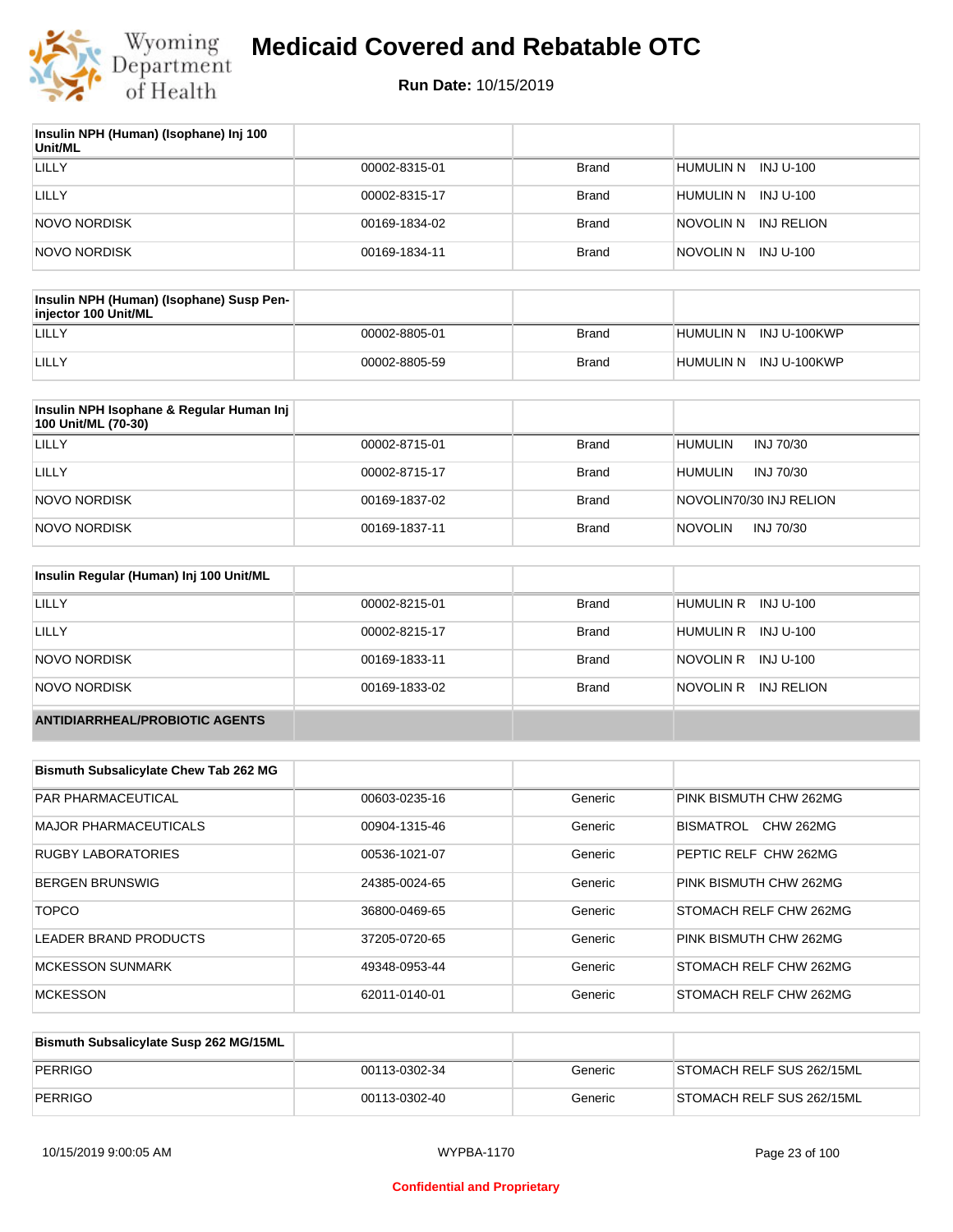## Wyoming<br>Department<br>of Health **Medicaid Covered and Rebatable OTC**

| RUGBY LABORATORIES           | 00536-1810-59 | Generic | PEPTIC RELF SUS 262/15ML  |
|------------------------------|---------------|---------|---------------------------|
| <b>MAJOR PHARMACEUTICALS</b> | 00904-1313-09 | Generic | BISMATROL<br>SUS 262/15ML |
| <b>MAJOR PHARMACEUTICALS</b> | 00904-5709-09 | Generic | KAO-TIN<br>SUS 262/15ML   |
| <b>MAJOR PHARMACEUTICALS</b> | 00904-5709-16 | Generic | KAO-TIN<br>SUS 262/15ML   |
| <b>BERGEN BRUNSWIG</b>       | 24385-0302-34 | Generic | STOMACH RELF SUS 262/15ML |
| <b>BERGEN BRUNSWIG</b>       | 24385-0302-26 | Generic | STOMACH RELF SUS 262/15ML |
| <b>TOPCO</b>                 | 36800-0302-40 | Generic | STOMACH RELF SUS 262/15ML |
| <b>SELECT BRAND</b>          | 15127-0550-68 | Generic | SB BISMUTH SUS 262/15ML   |
| <b>TOPCO</b>                 | 36800-0302-34 | Generic | STOMACH RELF SUS 262/15ML |
| <b>MCKESSON SUNMARK</b>      | 49348-0922-37 | Generic | SM STOMACH SUS 262/15ML   |
| <b>MCKESSON</b>              | 62011-0126-01 | Generic | STOMACH RELF SUS 262/15ML |

| Bismuth Subsalicylate Susp 525 MG/15ML |               |         |                                  |
|----------------------------------------|---------------|---------|----------------------------------|
| PERRIGO PHARMACEUTICALS                | 00113-0337-34 | Generic | STOMACH RELF SUS 525/15ML        |
| MAJOR PHARMACEUTICALS                  | 00904-1314-09 | Generic | SUS 525/15ML<br><b>BISMATROL</b> |
| <b>BERGEN BRUNSWIG</b>                 | 24385-0337-34 | Generic | STOMACH RELF SUS 525/15ML        |
| <b>TOPCO</b>                           | 36800-0337-34 | Generic | STOMACH RELF SUS 525/15ML        |
| <b>SELECT BRAND</b>                    | 15127-0555-68 | Generic | BISMUTH MS SUS 525/15ML          |
| <b>TOPCO</b>                           | 36800-0337-40 | Generic | STOMACH RELF SUS 525/15ML        |
| <b>MCKESSON</b>                        | 62011-0127-01 | Generic | STOMACH RELF SUS 525/15ML        |

| <b>Bismuth Subsalicylate Tab 262 MG</b> |               |         |                        |
|-----------------------------------------|---------------|---------|------------------------|
| BERGEN BRUNSWIG                         | 24385-0017-58 | Generic | PINK BISMUTH TAB 262MG |
| <b>IMCKESSON SUNMARK</b>                | 49348-0511-59 | Generic | STOMACH RELF TAB 262MG |

| Loperamide HCI Cap 2 MG  |               |         |                      |
|--------------------------|---------------|---------|----------------------|
| AMERISOURCE BERGEN DRUGS | 46122-0207-62 | Generic | ANTI-DIARRHE CAP 2MG |
| <b>IMCKESSON SUNMARK</b> | 49348-0752-04 | Generic | ANTI-DIARRHE CAP 2MG |
| <b>IMCKESSON</b>         | 62011-0158-01 | Generic | LOPERAMIDE CAP 2MG   |

| Loperamide HCI Liq 1 MG/5ML (0.2 MG/ML) |               |         |                        |
|-----------------------------------------|---------------|---------|------------------------|
| HI-TECH                                 | 50383-0618-05 | Generic | LOPERAMIDE LIQ 1MG/5ML |
| HI-TECH                                 | 50383-0618-10 | Generic | LOPERAMIDE LIQ 1MG/5ML |
| HI-TECH                                 | 50383-0618-04 | Generic | LOPERAMIDE LIQ 1MG/5ML |
| HI-TECH                                 | 50383-0618-06 | Generic | LOPERAMIDE LIQ 1MG/5ML |
| HI-TECH                                 | 50383-0618-11 | Generic | LOPERAMIDE LIQ 1MG/5ML |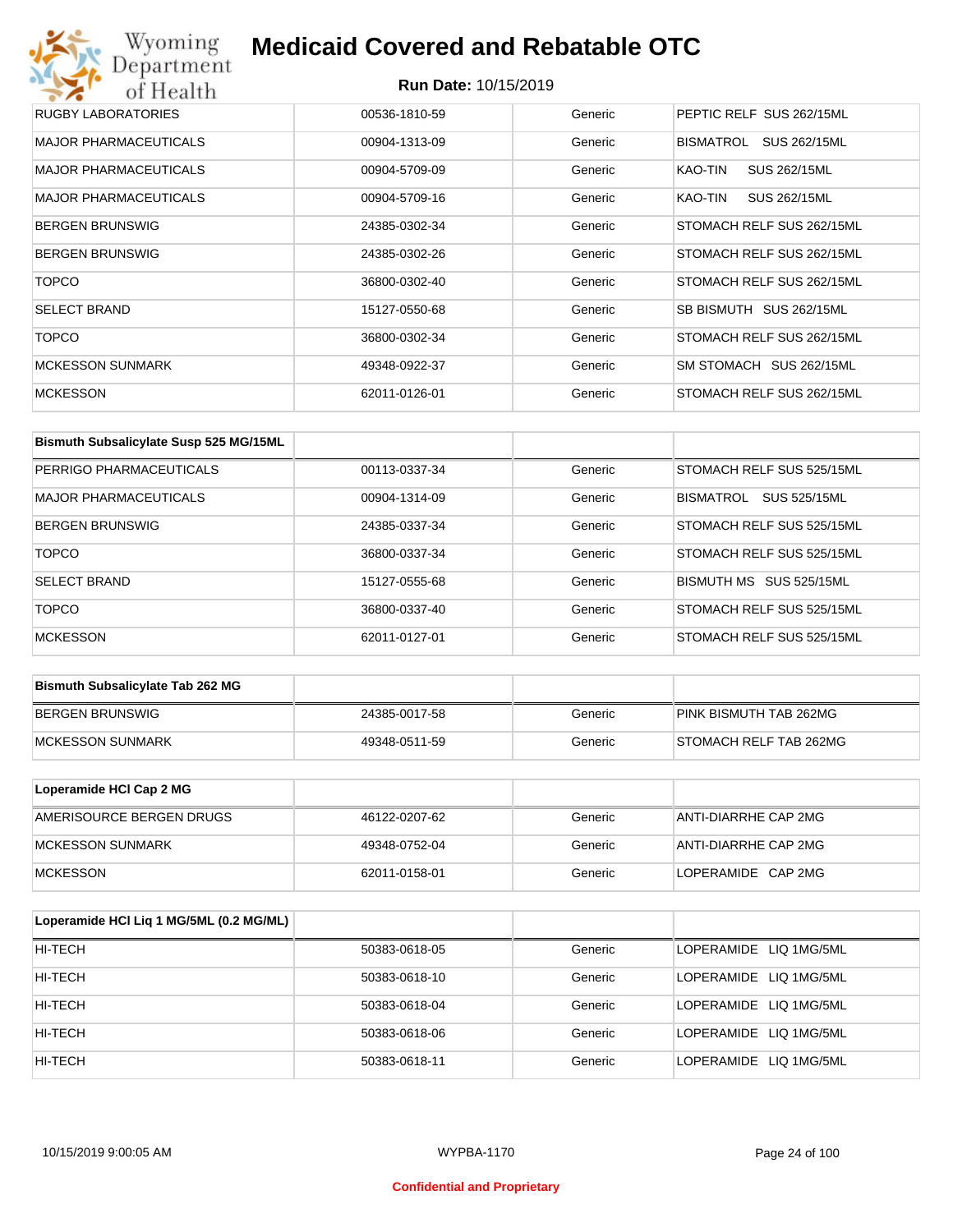

| Loperamide HCI Liq 1 MG/7.5ML |               |         |                             |
|-------------------------------|---------------|---------|-----------------------------|
| PERRIGO PHARMACEUTICALS       | 00113-0645-26 | Generic | LOPERAMIDE SUS 1MG/7.5      |
| <b>MAJOR PHARMACEUTICALS</b>  | 00904-6256-20 | Generic | LOPERAMIDE SUS 1MG/7.5      |
| AMERISOURCE BERGEN DRUGS      | 46122-0111-26 | Generic | LOPERAMIDE SUS 1MG/7.5      |
| <b>MCKESSON SUNMARK</b>       | 49348-0999-34 | Generic | LOPERAMIDE SUS 1MG/7.5      |
| <b>MCKESSON</b>               | 62011-0151-01 | Generic | LOPERAMIDE SUS 1MG/7.5      |
| <b>MCKESSON</b>               | 62011-0236-01 | Generic | LOPERAMIDE LIQ 1MG/7.5      |
| PRECISION DOSE, INC           | 68094-0107-62 | Generic | LOPERAMIDE SUS 1MG/7.5      |
| PRECISION DOSE, INC           | 68094-0107-59 | Generic | LOPERAMIDE SUS 1MG/7.5      |
| PRECISION DOSE, INC           | 68094-0108-59 | Generic | LOPERAMIDE SUS 1MG/7.5      |
| PRECISION DOSE, INC           | 68094-0108-62 | Generic | LOPERAMIDE SUS 1MG/7.5      |
|                               |               |         |                             |
| Loperamide HCI Tab 2 MG       |               |         |                             |
| PERRIGO PHARMACEUTICALS       | 00113-0224-62 | Generic | ANTI-DIARRHE TAB 2MG        |
| PERRIGO PHARMACEUTICALS       | 00113-0224-91 | Generic | ANTI-DIARRHE TAB 2MG        |
| PERRIGO PHARMACEUTICALS       | 00113-0224-53 | Generic | <b>ANTI-DIARRHE TAB 2MG</b> |
| PERRIGO PHARMACEUTICALS       | 00113-0224-89 | Generic | <b>ANTI-DIARRHE TAB 2MG</b> |
| <b>MAJOR PHARMACEUTICALS</b>  | 00904-7725-24 | Generic | ANTI-DIARRHE TAB 2MG        |
| <b>SELECT BRAND</b>           | 15127-0338-66 | Generic | ANTI-DIARRHE TAB 2MG        |
| <b>MAJOR PHARMACEUTICALS</b>  | 00904-7725-12 | Generic | ANTI-DIARRHE TAB 2MG        |
| <b>SELECT BRAND</b>           | 15127-0338-12 | Generic | ANTI-DIARRHE TAB 2MG        |
| <b>BERGEN BRUNSWIG</b>        | 24385-0554-53 | Generic | ANTI-DIARRHE TAB 2MG        |
| <b>TOPCO</b>                  | 36800-0224-53 | Generic | <b>ANTI-DIARRHE TAB 2MG</b> |
| <b>TOPCO</b>                  | 36800-0224-80 | Generic | <b>ANTI-DIARRHE TAB 2MG</b> |
| <b>BERGEN BRUNSWIG</b>        | 24385-0386-89 | Generic | ANTI-DIARRHE TAB 2MG        |
| TOPCO                         | 36800-0224-91 | Generic | ANTI-DIARRHE TAB 2MG        |
| LEADER BRAND PRODUCTS         | 37205-0370-67 | Generic | <b>ANTI-DIARRHE TAB 2MG</b> |
| <b>BERGEN BRUNSWIG</b>        | 24385-0554-62 | Generic | ANTI-DIARRHE TAB 2MG        |
| <b>BERGEN BRUNSWIG</b>        | 24385-0554-67 | Generic | ANTI-DIARRHE TAB 2MG        |
| <b>TOPCO</b>                  | 36800-0224-62 | Generic | ANTI-DIARRHE TAB 2MG        |
| <b>LEADER BRAND PRODUCTS</b>  | 37205-0370-89 | Generic | ANTI-DIARRHE TAB 2MG        |
| LEADER BRAND PRODUCTS         | 37205-0370-53 | Generic | ANTI-DIARRHE TAB 2MG        |
| <b>MCKESSON SUNMARK</b>       | 49348-0529-04 | Generic | SM ANTI-DIAR TAB 2MG        |
| <b>MCKESSON SUNMARK</b>       | 49348-0529-08 | Generic | SM ANTI-DIAR TAB 2MG        |
| <b>MCKESSON SUNMARK</b>       | 49348-0529-34 | Generic | SM ANTI-DIAR TAB 2MG        |
| AMERISOURCE BERGEN DRUGS      | 46122-0169-08 | Generic | ANTI-DIARRHE TAB 2MG        |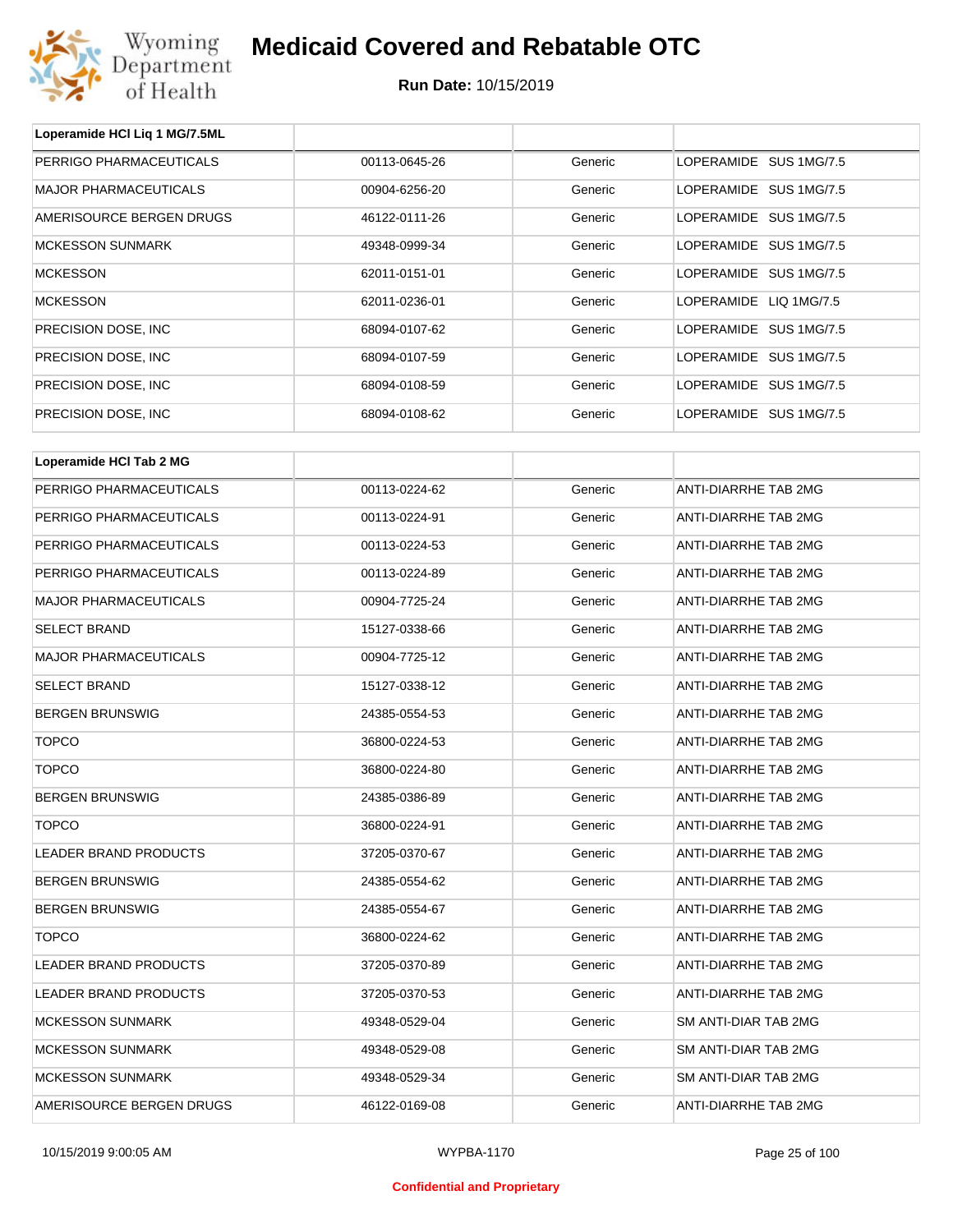

| MCKESSON SUNMARK           | 49348-0529-02 | Generic | SM ANTI-DIAR TAB 2MG |
|----------------------------|---------------|---------|----------------------|
| <b>MCKESSON</b>            | 62011-0150-01 | Generic | ANTI-DIARRHE TAB 2MG |
| <b>MCKESSON</b>            | 62011-0150-03 | Generic | ANTI-DIARRHE TAB 2MG |
| <b>MCKESSON</b>            | 62011-0150-02 | Generic | ANTI-DIARRHE TAB 2MG |
| CHAIN DRUG MARKETING ASSOC | 63868-0338-12 | Generic | ANTI-DIARRHE TAB 2MG |
| CHAIN DRUG MARKETING ASSOC | 63868-0338-24 | Generic | ANTI-DIARRHE TAB 2MG |
| CHAIN DRUG MARKETING ASSOC | 63868-0338-60 | Generic | ANTI-DIARRHE TAB 2MG |
| <b>ANTIHISTAMINES</b>      |               |         |                      |

| Brompheniramine Maleate Liquid 1 MG/ML |               |              |          |            |
|----------------------------------------|---------------|--------------|----------|------------|
| <b>JAYMAC PHARMACEUTICAL LLC</b>       | 64661-0031-30 | <b>Brand</b> | J-TAN PD | DRO 1MG/ML |

| Cetirizine HCI Chew Tab 10 MG |               |         |                       |
|-------------------------------|---------------|---------|-----------------------|
| SANDOZ                        | 00781-5284-64 | Generic | CETIRIZINE CHW 10MG   |
| MAJOR PHARMACEUTICALS         | 00904-5879-12 | Generic | ALL DAY ALLG CHW 10MG |
| ISUN PHARMACEUTICALS          | 47335-0344-83 | Generic | CETIRIZINE CHW 10MG   |

| Cetirizine HCI Chew Tab 5 MG |               |         |                    |
|------------------------------|---------------|---------|--------------------|
| SANDOZ                       | 00781-5283-64 | Generic | CETIRIZINE CHW 5MG |
| <b>SUN PHARMACEUTICALS</b>   | 47335-0343-83 | Generic | CETIRIZINE CHW 5MG |

| Cetirizine HCI Oral Soln 1 MG/ML (5<br>MG/5ML) |               |         |                          |
|------------------------------------------------|---------------|---------|--------------------------|
| PERRIGO PHARMACEUTICALS                        | 00113-0974-26 | Generic | ALL DAY ALLG SOL 5MG/5ML |
| <b>MAJOR PHARMACEUTICALS</b>                   | 00904-5828-20 | Generic | ALL DAY ALLG SOL 1MG/ML  |
| <b>MAJOR PHARMACEUTICALS</b>                   | 00904-6372-20 | Generic | ALL DAY ALLG SOL 1MG/ML  |
| <b>LEADER BRAND PRODUCTS</b>                   | 37205-0591-26 | Generic | ALLERGY RELF SOL 5MG/5ML |
| <b>BERGEN BRUNSWIG</b>                         | 24385-0188-26 | Generic | ALL DAY ALLG SOL 1MG/ML  |
| <b>TOPCO</b>                                   | 36800-0974-26 | Generic | ALL DAY ALLG SOL 5MG/5ML |
| LEADER BRAND PRODUCTS                          | 37205-0826-26 | Generic | ALL DAY ALLG SOL 1MG/ML  |
| LEADER BRAND PRODUCTS                          | 37205-0855-26 | Generic | ALL DAY ALLG SOL 5MG/5ML |
| AMERISOURCE BERGEN DRUGS                       | 46122-0101-26 | Generic | ALL DAY ALLG SOL 5MG/5ML |
| <b>MCKESSON SUNMARK</b>                        | 49348-0326-34 | Generic | ALL DAY ALLG SOL 5MG/5ML |
| PERRIGO PHARMACEUTICALS                        | 45802-0974-26 | Generic | CETIRIZINE SOL 1MG/ML    |
| AMERISOURCE BERGEN DRUGS                       | 46122-0020-26 | Generic | ALL DAY ALLG SOL 1MG/ML  |
| <b>MCKESSON SUNMARK</b>                        | 49348-0078-34 | Generic | ALL DAY ALLG SOL 5MG/5ML |
| <b>MCKESSON SUNMARK</b>                        | 49348-0934-34 | Generic | ALL DAY ALLG SOL 5MG/5ML |
| <b>TARO</b>                                    | 51672-2088-08 | Generic | CETIRIZINE SOL 1MG/ML    |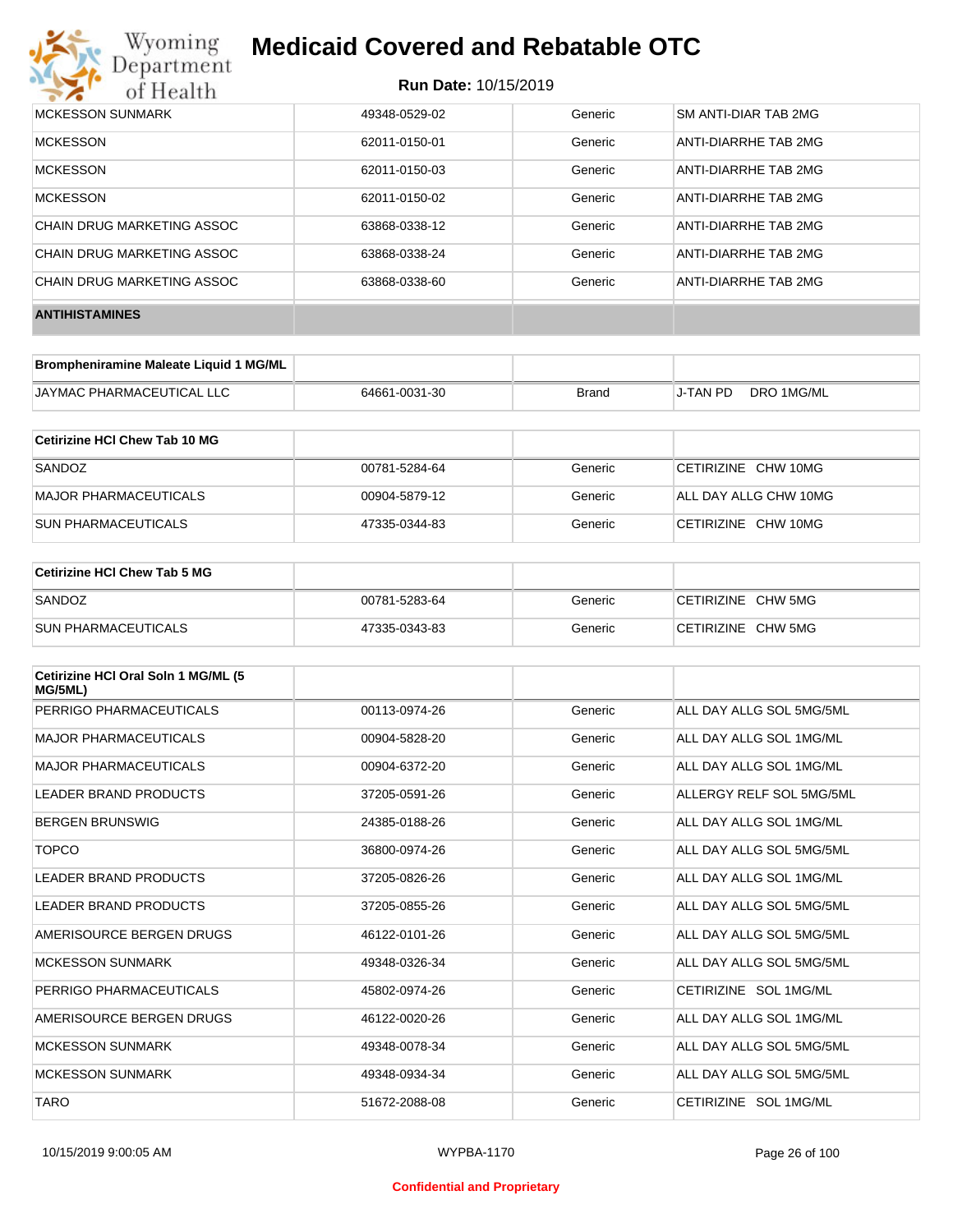

#### **Run Date:** 10/15/2019

| <b>SILARX</b>        | 54838-0552-40 | Generic | CETIRIZINE SOL 5MG/5ML           |
|----------------------|---------------|---------|----------------------------------|
| <b>MCKESSON</b>      | 62011-0051-01 | Generic | CETIRIZINE SOL 5MG/5ML           |
| <b>MCKESSON</b>      | 62011-0054-01 | Generic | ALLERGY COMP SOL 1MG/ML          |
| <b>TARO</b>          | 51672-2102-08 | Generic | CETIRIZINE SOL 5MG/5ML           |
| <b>MCKESSON</b>      | 62011-0093-01 | Generic | CETIRIZINE SOL 5MG/5ML           |
| PRECISION DOSE, INC. | 68094-0720-62 | Generic | CETIRIZINE SOL 5MG/5ML           |
| PRECISION DOSE, INC. | 68094-0720-59 | Generic | <b>CETIRIZINE</b><br>SOL 5MG/5ML |

| 00113-9458-39 | Generic | ALL DAY ALLG TAB 10MG          |
|---------------|---------|--------------------------------|
| 00113-9458-66 | Generic | ALL DAY ALLG TAB 10MG          |
| 00378-3637-01 | Generic | CETIRIZINE TAB 10MG            |
| 00904-5852-61 | Generic | CETIRIZINE TAB 10MG            |
| 00904-5852-60 | Generic | ALL DAY ALLG TAB 10MG          |
| 00904-5852-89 | Generic | ALL DAY ALLG TAB 10MG          |
| 00536-1041-05 | Generic | CETIRIZINE TAB 10MG            |
| 00378-3637-05 | Generic | CETIRIZINE TAB 10MG            |
| 00536-4088-07 | Generic | CETIRIZINE TAB 10MG            |
| 00536-4088-11 | Generic | CETIRIZINE TAB 10MG            |
| 00536-4088-88 | Generic | CETIRIZINE TAB 10MG            |
| 00781-1684-01 | Generic | CETIRIZINE TAB 10MG            |
| 00904-5852-41 | Generic | ALL DAY ALLG TAB 10MG          |
| 00904-5852-43 | Generic | ALL DAY ALLG TAB 10MG          |
| 00904-5852-46 | Generic | ALL DAY ALLG TAB 10MG          |
| 16714-0271-02 | Generic | CETIRIZINE TAB 10MG            |
| 16714-0271-03 | Generic | CETIRIZINE TAB 10MG            |
| 36800-0458-47 | Generic | ALL DAY ALLG TAB 10MG          |
| 36800-0458-72 | Generic | ALL DAY ALLG TAB 10MG          |
| 15127-0909-14 | Generic | SB ALLERGY TAB 10MG            |
| 15127-0909-30 | Generic | SB ALLERGY TAB 10MG            |
| 16571-0402-10 | Generic | CETIRIZINE TAB 10MG            |
| 16571-0402-50 | Generic | CETIRIZINE TAB 10MG            |
| 36800-0458-13 | Generic | ALL DAY ALLG TAB 10MG          |
| 24385-0998-65 | Generic | GNP ALL DAY TAB ALLERGY        |
| 24385-0998-74 | Generic | GNP ALL DAY TAB ALLERGY        |
| 24385-0998-75 | Generic | <b>GNP ALL DAY TAB ALLERGY</b> |
| 36800-0458-87 | Generic | ALL DAY ALLG TAB 10MG          |
|               |         |                                |

#### **Confidential and Proprietary**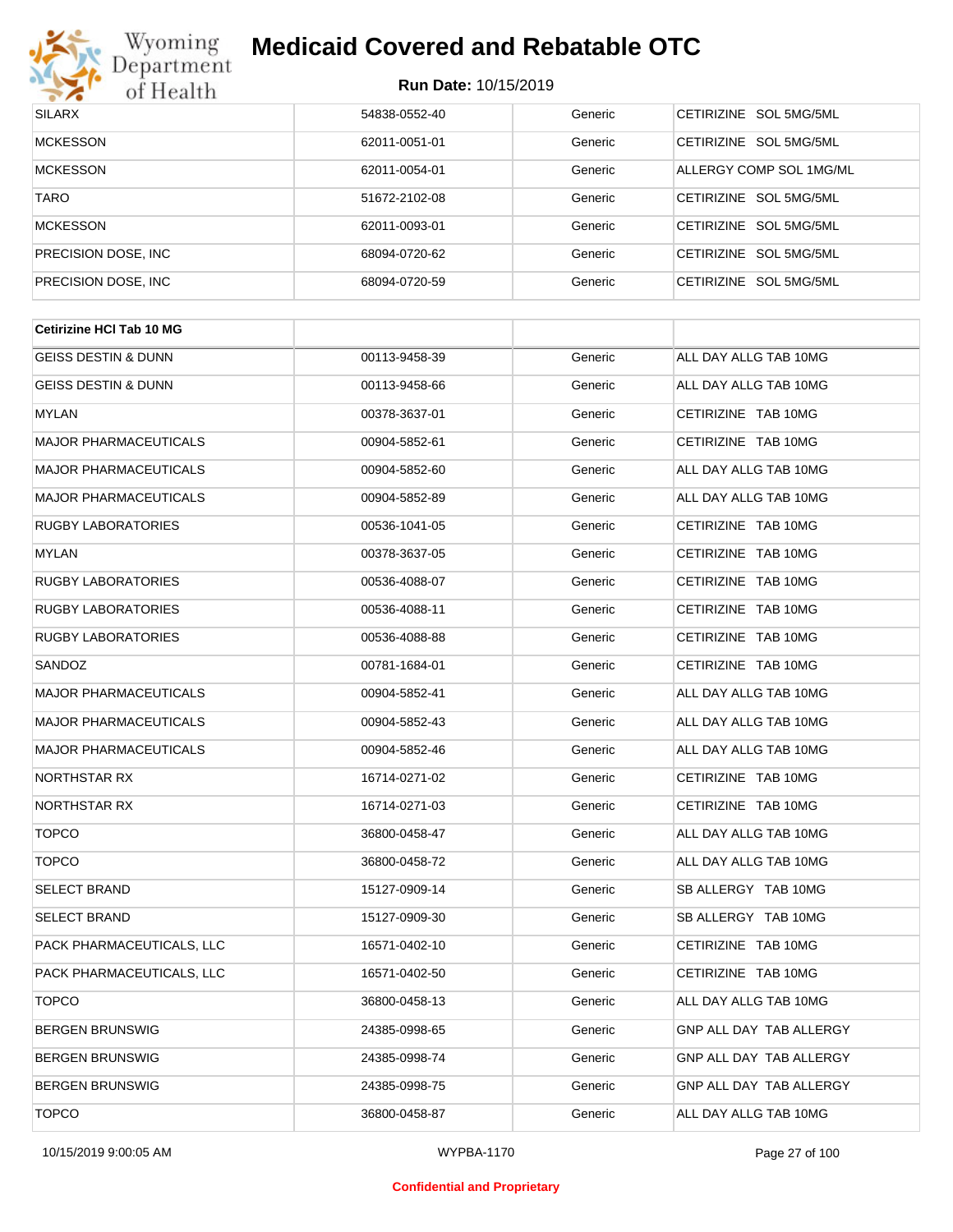

| <b>TOPCO</b>                      | 36800-0458-95 | Generic | ALL DAY ALLG TAB 10MG  |
|-----------------------------------|---------------|---------|------------------------|
| <b>TOPCO</b>                      | 36800-0458-39 | Generic | ALL DAY ALLG TAB 10MG  |
| <b>TOPCO</b>                      | 36800-0458-66 | Generic | ALL DAY ALLG TAB 10MG  |
| <b>PERRIGO</b>                    | 45802-0919-87 | Generic | CETIRIZINE TAB 10MG    |
| <b>PERRIGO</b>                    | 45802-0919-39 | Generic | CETIRIZINE TAB 10MG    |
| <b>MCKESSON SUNMARK</b>           | 49348-0984-46 | Generic | SM ALL DAY TAB ALLERGY |
| <b>MYLAN INSTITUTIONAL</b>        | 51079-0597-20 | Generic | CETIRIZINE TAB 10MG    |
| <b>MCKESSON SUNMARK</b>           | 49348-0939-12 | Generic | SM ALL DAY TAB ALLERGY |
| <b>MYLAN INSTITUTIONAL</b>        | 51079-0597-01 | Generic | CETIRIZINE TAB 10MG    |
| <b>MCKESSON SUNMARK</b>           | 49348-0939-44 | Generic | SM ALL DAY TAB ALLERGY |
| <b>OHM LABS</b>                   | 51660-0939-54 | Generic | CETIRIZINE TAB 10MG    |
| <b>MCKESSON</b>                   | 62011-0052-01 | Generic | ALL DAY ALLG TAB 10MG  |
| <b>MCKESSON</b>                   | 62011-0052-02 | Generic | ALL DAY ALLG TAB 10MG  |
| DR.REDDY'S LABORATORIES, INC.     | 55111-0699-90 | Generic | CETIRIZINE TAB 10MG    |
| <b>APOTEX</b>                     | 60505-2633-01 | Generic | CETIRIZINE TAB 10MG    |
| <b>APOTEX</b>                     | 60505-2633-08 | Generic | CETIRIZINE TAB 10MG    |
| <b>MCKESSON</b>                   | 62011-0205-02 | Generic | ALL DAY ALLG TAB 10MG  |
| <b>CHAIN DRUG MARKETING ASSOC</b> | 63868-0132-14 | Generic | QC ALLERGY TAB 10MG    |
| <b>CHAIN DRUG MARKETING ASSOC</b> | 63868-0132-30 | Generic | QC ALLERGY TAB 10MG    |
| CHAIN DRUG MARKETING ASSOC        | 63868-0132-90 | Generic | QC ALLERGY TAB 10MG    |

| Cetirizine HCI Tab 5 MG   |               |         |                    |
|---------------------------|---------------|---------|--------------------|
| <b>MYLAN</b>              | 00378-3635-01 | Generic | CETIRIZINE TAB 5MG |
| SANDOZ                    | 00781-1683-01 | Generic | CETIRIZINE TAB 5MG |
| PACK PHARMACEUTICALS, LLC | 16571-0401-10 | Generic | CETIRIZINE TAB 5MG |

| <b>Chlorcyclizine HCI Tab 25 MG</b> |               |       |              |          |
|-------------------------------------|---------------|-------|--------------|----------|
| <b>MAGNA PHARMACEUTICALS. INC</b>   | 58407-0025-30 | Brand | <b>AHIST</b> | TAB 25MG |

| <b>Chlorpheniramine Maleate Liquid 2 MG/ML</b> |               |              |                                |
|------------------------------------------------|---------------|--------------|--------------------------------|
| WOMEN'S CHOICE PHARMACEUTICALS                 | 00485-0094-02 | <b>Brand</b> | <b>IED CHLORPED LIQ 2MG/ML</b> |

| <b>Chlorpheniramine Maleate Syrup 2</b><br><b>MG/5ML</b> |               |         |                         |
|----------------------------------------------------------|---------------|---------|-------------------------|
| <b>WOMEN'S CHOICE PHARMACEUTICALS</b>                    | 00485-0098-04 | Generic | ED CHLORPED SYP JR      |
| RUGBY LABORATORIES                                       | 00536-1025-47 | Generic | ALLER-CHLOR SYP 2MG/5ML |
| <b>WOMEN'S CHOICE PHARMACEUTICALS</b>                    | 00485-0098-16 | Generic | ED CHLORPED SYP JR      |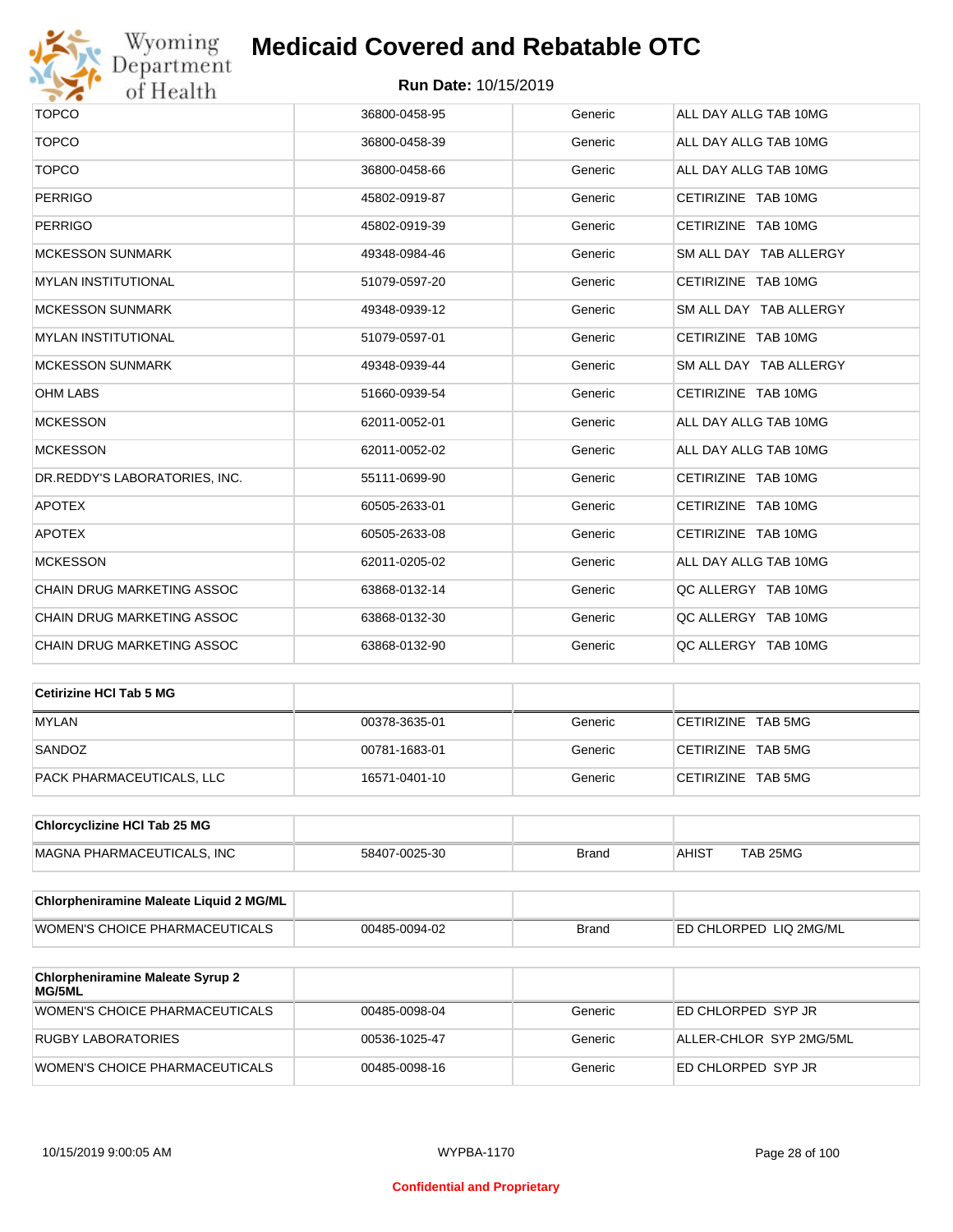

| <b>Chlorpheniramine Maleate Tab 4 MG</b> |               |         |                           |
|------------------------------------------|---------------|---------|---------------------------|
| <b>RUGBY LABORATORIES</b>                | 00536-1006-01 | Generic | ALLER-CHLOR TAB 4MG       |
| <b>RUGBY LABORATORIES</b>                | 00536-1006-10 | Generic | ALLER-CHLOR TAB 4MG       |
| <b>MAJOR PHARMACEUTICALS</b>             | 00904-0012-80 | Generic | TAB 4MG<br><b>ALLERGY</b> |
| <b>MAJOR PHARMACEUTICALS</b>             | 00904-0012-61 | Generic | <b>ALLERGY</b><br>TAB 4MG |
| <b>RUGBY LABORATORIES</b>                | 00536-1006-35 | Generic | ALLER-CHLOR TAB 4MG       |
| <b>RUGBY LABORATORIES</b>                | 00536-3467-10 | Generic | ALLER-CHLOR TAB 4MG       |
| <b>WOMEN'S CHOICE PHARMACEUTICALS</b>    | 00485-0085-01 | Generic | ED-CHLORTAN TAB 4MG       |
| <b>MAJOR PHARMACEUTICALS</b>             | 00904-0012-24 | Generic | <b>ALLERGY</b><br>TAB 4MG |
| <b>MAJOR PHARMACEUTICALS</b>             | 00904-0012-59 | Generic | <b>ALLERGY</b><br>TAB 4MG |
| <b>SELECT BRAND</b>                      | 15127-0821-09 | Generic | CHLORPHENIR TAB 4MG       |
| <b>BERGEN BRUNSWIG</b>                   | 24385-0463-78 | Generic | GNP ALLERGY TAB 4MG       |
| <b>TOPCO</b>                             | 36800-0463-62 | Generic | <b>ALLERGY</b><br>TAB 4MG |
| <b>BERGEN BRUNSWIG</b>                   | 24385-0463-62 | Generic | GNP ALLERGY TAB 4MG       |
| <b>LEADER BRAND PRODUCTS</b>             | 37205-0215-62 | Generic | ALLERGY<br>TAB 4MG        |
| <b>LEADER BRAND PRODUCTS</b>             | 37205-0215-78 | Generic | ALLERGY<br>TAB 4MG        |
| <b>MCKESSON SUNMARK</b>                  | 49348-0025-10 | Generic | SM ALLERGY TAB 4MG        |
| <b>MCKESSON SUNMARK</b>                  | 49348-0025-04 | Generic | SM ALLERGY TAB 4MG        |
| <b>TIME-CAP LABS</b>                     | 49483-0242-01 | Generic | ALLERGY-TIME TAB 4MG      |
| <b>TIME-CAP LABS</b>                     | 49483-0242-10 | Generic | ALLERGY-TIME TAB 4MG      |
| <b>MCKESSON</b>                          | 62011-0059-01 | Generic | HM ALLERGY TAB 4MG        |

| Chlorpheniramine Maleate Tab ER 12 MG |               |         |                         |
|---------------------------------------|---------------|---------|-------------------------|
| IKVK TECH                             | 10702-0017-06 | Generic | CHLORPHENIR TAB 12MG CR |
| IKVK TECH                             | 10702-0017-24 | Generic | CHLORPHENIR TAB 12MG CR |
| LEADER BRAND PRODUCTS                 | 37205-0117-62 | Generic | TAB 12MG CR<br>ALLERGY  |

| <b>Clemastine Fumarate Tab 1.34 MG (1 MG</b><br>Base Equiv) |               |         |                          |
|-------------------------------------------------------------|---------------|---------|--------------------------|
| PERRIGO PHARMACEUTICALS                                     | 00113-0282-73 | Generic | DAYHIST ALRG TAB 12 HOUR |
| SANDOZ                                                      | 00781-1358-01 | Generic | CLEMASTINE TAB 1.34MG    |
| <b>BERGEN BRUNSWIG</b>                                      | 24385-0183-51 | Generic | GNP DAYHIST TAB 1.34MG   |
| <b>TOPCO</b>                                                | 36800-0282-51 | Generic | DAYHIST ALRG TAB 12 HOUR |
| LEADER BRAND PRODUCTS                                       | 37205-0228-73 | Generic | ALLERHIST-1 TAB 1.34MG   |
| MCKESSON SUNMARK                                            | 49348-0686-03 | Generic | ALLERGY RELF TAB 1.34MG  |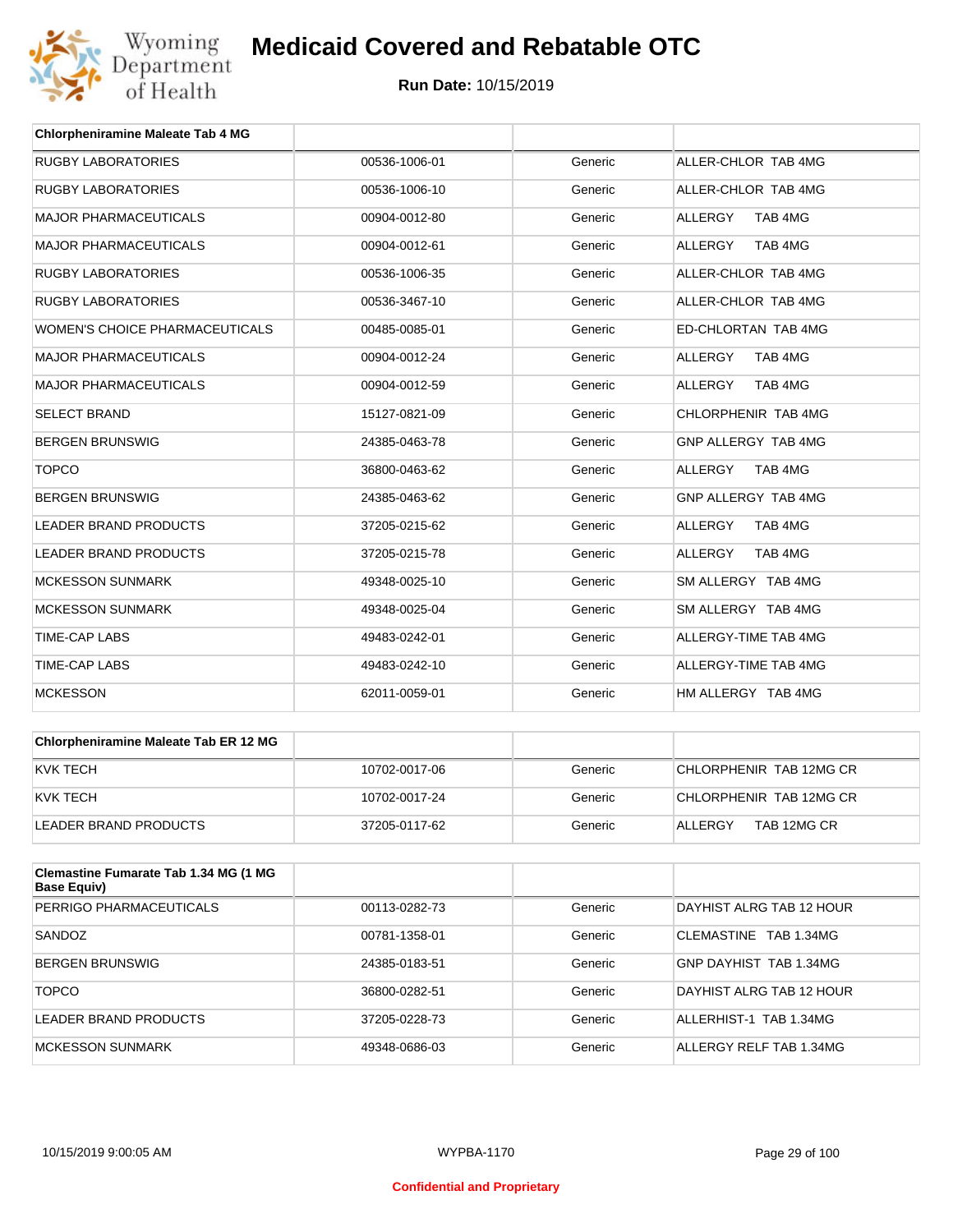

| Dexbrompheniramine Maleate Tab 2 MG |               |              |                            |
|-------------------------------------|---------------|--------------|----------------------------|
| POLY PHARMACEUTICALS                | 50991-0783-60 | <b>Brand</b> | ALA-HIST IR TAB 2MG        |
|                                     |               |              |                            |
| Diphenhydramine HCI Cap 25 MG       |               |              |                            |
| <b>GEISS DESTIN &amp; DUNN</b>      | 00113-0462-62 | Generic      | ALLERGY RELF CAP 25MG      |
| SANDOZ                              | 00185-0648-01 | Generic      | DIPHENHYDRAM CAP 25MG      |
| SANDOZ                              | 00185-0648-10 | Generic      | DIPHENHYDRAM CAP 25MG      |
| RUGBY LABORATORIES                  | 00536-1010-01 | Generic      | DIPHENHIST CAP 25MG        |
| <b>MAJOR PHARMACEUTICALS</b>        | 00904-2035-24 | Generic      | BANOPHEN<br>CAP 25MG       |
| <b>MAJOR PHARMACEUTICALS</b>        | 00904-5306-60 | Generic      | BANOPHEN<br>CAP 25MG       |
| PAR PHARMACEUTICAL                  | 00603-0241-18 | Generic      | Q-DRYL<br>CAP 25MG         |
| <b>MAJOR PHARMACEUTICALS</b>        | 00904-5306-61 | Generic      | DIPHENHYDRAM CAP 25MG      |
| <b>MAJOR PHARMACEUTICALS</b>        | 00904-5306-80 | Generic      | BANOPHEN<br>CAP 25MG       |
| PAR PHARMACEUTICALS                 | 00603-3339-21 | Generic      | DIPHENHYDRAM CAP 25MG      |
| <b>PAR PHARMACEUTICALS</b>          | 00603-3339-32 | Generic      | DIPHENHYDRAM CAP 25MG      |
| <b>SELECT BRAND</b>                 | 15127-0283-24 | Generic      | ALLERGY<br>CAP 25MG        |
| CONTRACT PHARMACAL CORPORATION      | 10267-0835-04 | Generic      | DIPHENHYDRAM CAP 25MG      |
| <b>SELECT BRAND</b>                 | 15127-0283-48 | Generic      | ALLERGY<br>CAP 25MG        |
| PHARBEST PHARMACEUTICALS            | 16103-0348-03 | Generic      | PHARBEDRYL CAP 25MG        |
| <b>TOPCO</b>                        | 36800-0462-67 | Generic      | ALLERGY<br>CAP 25MG        |
| <b>BERGEN BRUNSWIG</b>              | 24385-0462-62 | Generic      | GNP ALLERGY CAP 25MG       |
| <b>BERGEN BRUNSWIG</b>              | 24385-0462-78 | Generic      | GNP ALLERGY CAP 25MG       |
| CONTRACT PHARMACAL CORPORATION      | 10267-0835-01 | Generic      | DIPHENHYDRAM CAP 25MG      |
| PHARBEST PHARMACEUTICALS            | 16103-0348-08 | Generic      | PHARBEDRYL CAP 25MG        |
| PHARBEST PHARMACEUTICALS            | 16103-0348-11 | Generic      | PHARBEDRYL CAP 25MG        |
| TOPCO                               | 36800-0462-62 | Generic      | ALLERGY<br>CAP 25MG        |
| <b>TOPCO</b>                        | 36800-0462-78 | Generic      | ALLERGY<br>CAP 25MG        |
| <b>MCKESSON SUNMARK</b>             | 49348-0971-10 | Generic      | ALLERGY RELF CAP 25MG      |
| <b>MCKESSON</b>                     | 62011-0056-03 | Generic      | <b>ALLERGY</b><br>CAP 25MG |
| <b>MCKESSON</b>                     | 62011-0056-01 | Generic      | ALLERGY<br>CAP 25MG        |
| <b>SDA LABORATORIES INC</b>         | 66424-0020-01 | Generic      | DIPHENHYDRAM CAP 25MG      |
| <b>SDA LABORATORIES INC</b>         | 66424-0020-10 | Generic      | DIPHENHYDRAM CAP 25MG      |
| CHAIN DRUG MARKETING ASSOC          | 63868-0087-24 | Generic      | COMP ALLERGY CAP 25MG      |
| CHAIN DRUG MARKETING ASSOC          | 63868-0087-01 | Generic      | COMP ALLERGY CAP 25MG      |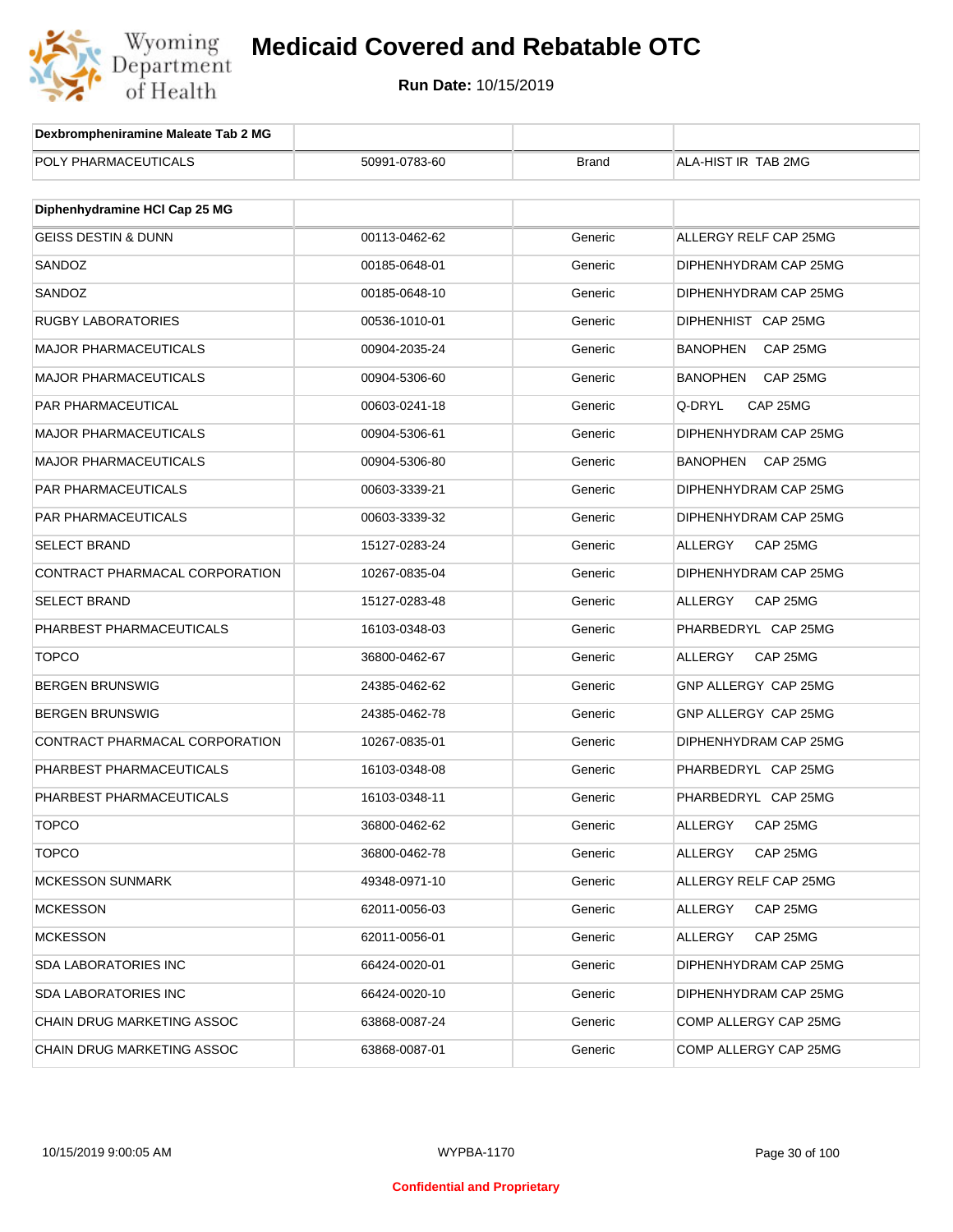

| Diphenhydramine HCI Cap 50 MG          |               |         |                             |
|----------------------------------------|---------------|---------|-----------------------------|
| SANDOZ                                 | 00185-0649-01 | Generic | DIPHENHYDRAM CAP 50MG       |
| PAR PHARMACEUTICALS                    | 00603-3340-32 | Generic | DIPHENHYDRAM CAP 50MG       |
| <b>PAR PHARMACEUTICALS</b>             | 00603-3340-21 | Generic | DIPHENHYDRAM CAP 50MG       |
| <b>MAJOR PHARMACEUTICALS</b>           | 00904-5307-60 | Generic | <b>BANOPHEN</b><br>CAP 50MG |
| <b>MAJOR PHARMACEUTICALS</b>           | 00904-5307-80 | Generic | <b>BANOPHEN</b><br>CAP 50MG |
| SANDOZ                                 | 00185-0649-10 | Generic | DIPHENHYDRAM CAP 50MG       |
| <b>MAJOR PHARMACEUTICALS</b>           | 00904-2056-61 | Generic | DIPHENHYDRAM CAP 50MG       |
| PHARBEST PHARMACEUTICALS               | 16103-0347-11 | Generic | PHARBEDRYL CAP 50MG         |
| <b>SDA LABORATORIES INC</b>            | 66424-0021-10 | Generic | DIPHENHYDRAM CAP 50MG       |
| <b>SDA LABORATORIES INC</b>            | 66424-0021-01 | Generic | DIPHENHYDRAM CAP 50MG       |
| Diphenhydramine HCI Liquid 12.5 MG/5ML |               |         |                             |
| <b>GEISS DESTIN &amp; DUNN</b>         | 00113-0379-26 | Generic | ALLERGY RELF LIQ 12.5/5ML   |
| <b>PAR PHARMACEUTICALS</b>             | 00603-0823-58 | Generic | Q-DRYL<br>LIQ 12.5/5ML      |
| PAR PHARMACEUTICALS                    | 00603-0823-54 | Generic | Q-DRYL<br>LIQ 12.5/5ML      |
| PAR PHARMACEUTICALS                    | 00603-0823-81 | Generic | Q-DRYL<br>LIQ 12.5/5ML      |
| <b>MAJOR PHARMACEUTICALS</b>           | 00904-5174-16 | Generic | BANOPHEN<br>LIQ 12.5/5ML    |
| <b>RUGBY LABORATORIES</b>              | 00536-0770-85 | Generic | DIPHENHIST LIQ 12.5/5ML     |
| <b>RUGBY LABORATORIES</b>              | 00536-0770-97 | Generic | DIPHENHIST LIQ 12.5/5ML     |
| PAR PHARMACEUTICALS                    | 00603-0823-94 | Generic | Q-DRYL<br>LIQ 12.5/5ML      |
| <b>MAJOR PHARMACEUTICALS</b>           | 00904-1228-00 | Generic | BANOPHEN<br>LIQ 12.5/5ML    |
| <b>MAJOR PHARMACEUTICALS</b>           | 00904-1228-20 | Generic | BANOPHEN<br>LIQ 12.5/5ML    |
| <b>LEADER BRAND PRODUCTS</b>           | 37205-0565-26 | Generic | ALLERGY<br>LIQ 12.5/5ML     |
| <b>TOPCO</b>                           | 36800-0379-26 | Generic | CHLD ALLERGY LIQ 12.5/5ML   |
| TOPCO                                  | 36800-0379-34 | Generic | CHLD ALLERGY LIQ 12.5/5ML   |
| <b>BERGEN BRUNSWIG</b>                 | 24385-0379-26 | Generic | CHLD ALLERGY LIQ 12.5/5ML   |
| LEADER BRAND PRODUCTS                  | 37205-0565-34 | Generic | ALLERGY<br>LIQ 12.5/5ML     |
| <b>MCKESSON SUNMARK</b>                | 49348-0045-34 | Generic | ALLERGY RELF LIQ 12.5/5ML   |
| <b>MCKESSON SUNMARK</b>                | 49348-0045-37 | Generic | ALLERGY RELF LIQ 12.5/5ML   |
| SILARX                                 | 54838-0135-40 | Generic | SILADRYL ALR LIQ 12.5/5ML   |
| SILARX                                 | 54838-0135-70 | Generic | SILADRYL ALR LIQ 12.5/5ML   |
| SILARX                                 | 54838-0135-80 | Generic | SILADRYL ALR LIQ 12.5/5ML   |
| <b>MCKESSON</b>                        | 62011-0057-01 | Generic | ALLERGY CHLD LIQ 12.5/5ML   |
| CHAIN DRUG MARKETING ASSOC             | 63868-0823-54 | Generic | CHLD ALLERGY LIQ 12.5/5ML   |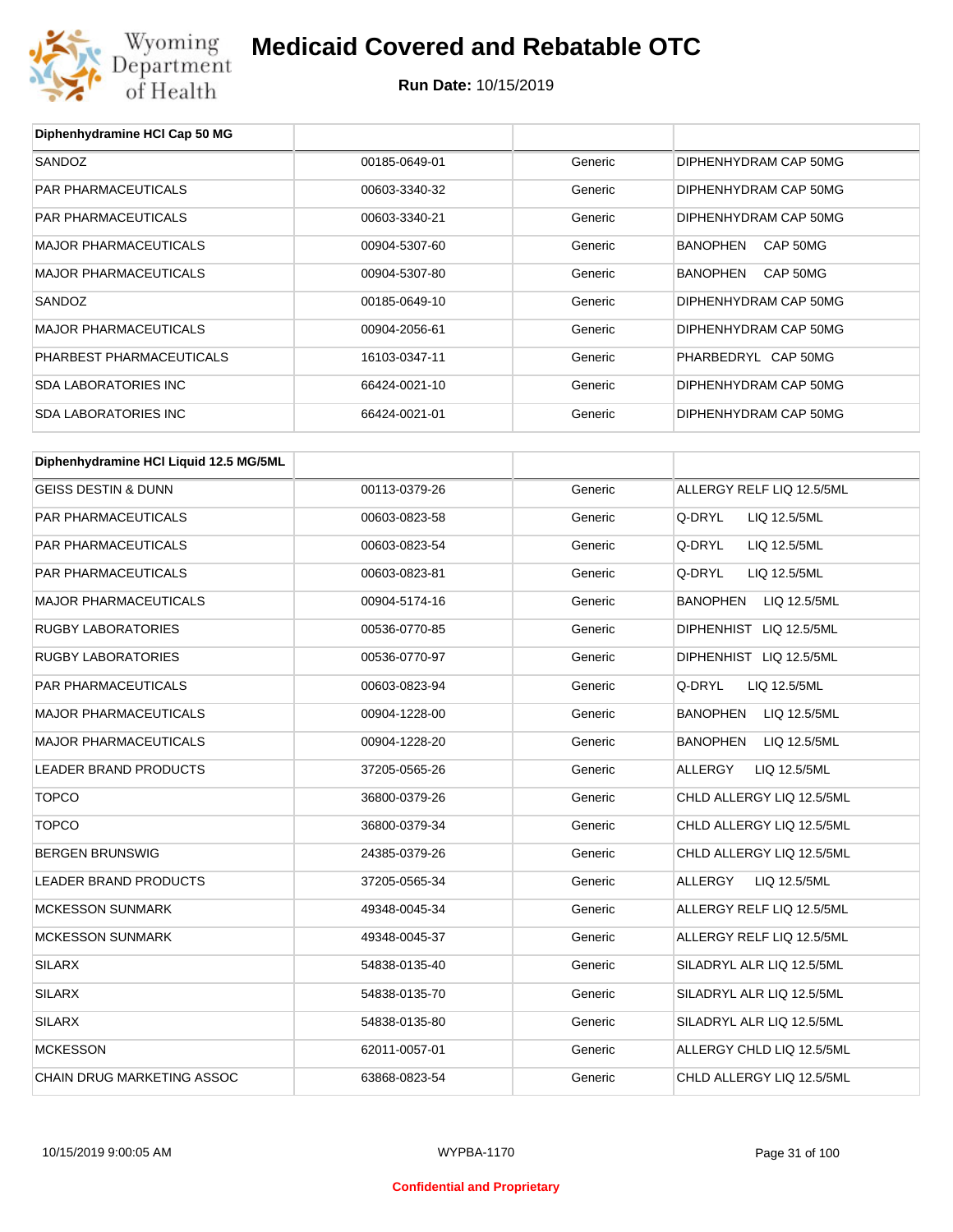

**Run Date:** 10/15/2019

| Diphenhydramine HCI Syrup 12.5 MG/5ML        |               |              |                              |
|----------------------------------------------|---------------|--------------|------------------------------|
| PAR PHARMACEUTICALS                          | 00603-0860-54 | Generic      | QUENALIN<br>SYP 12.5/5ML     |
| <b>SILARX</b>                                | 54838-0154-40 | <b>Brand</b> | SILPHEN COUG SYP 12.5/5ML    |
| <b>SILARX</b>                                | 54838-0154-80 | <b>Brand</b> | SILPHEN COUG SYP 12.5/5ML    |
| <b>SILARX</b>                                | 54838-0154-70 | <b>Brand</b> | SILPHEN COUG SYP 12.5/5ML    |
|                                              |               |              |                              |
| Diphenhydramine HCI Tab 25 MG                |               |              |                              |
| <b>GEISS DESTIN &amp; DUNN</b>               | 00113-0479-62 | Generic      | ALLERGY RELF TAB 25MG        |
| <b>GEISS DESTIN &amp; DUNN</b>               | 00113-0479-78 | Generic      | <b>ALLERGY RELF TAB 25MG</b> |
| <b>MAJOR PHARMACEUTICALS</b>                 | 00904-5551-59 | Generic      | <b>BANOPHEN</b><br>TAB 25MG  |
| <b>MAJOR PHARMACEUTICALS</b>                 | 00904-5551-24 | Generic      | <b>BANOPHEN</b><br>TAB 25MG  |
| <b>RUGBY LABORATORIES</b>                    | 00536-1016-01 | Generic      | DIPHENHIST TAB 25MG          |
| <b>SELECT BRAND</b>                          | 15127-0018-01 | Generic      | SB ALLERGY TAB 25MG MED      |
| <b>BERGEN BRUNSWIG</b>                       | 24385-0479-78 | Generic      | GNP ALLERGY TAB 25MG         |
| <b>BERGEN BRUNSWIG</b>                       | 24385-0479-62 | Generic      | GNP ALLERGY TAB 25MG         |
| <b>TOPCO</b>                                 | 36800-0479-62 | Generic      | TAB 25MG<br>ALLERGY          |
| <b>TOPCO</b>                                 | 36800-0479-67 | Generic      | <b>ALLERGY</b><br>TAB 25MG   |
| <b>TOPCO</b>                                 | 36800-0479-78 | Generic      | TAB 25MG<br>ALLERGY          |
| <b>TOPCO</b>                                 | 36800-0479-79 | Generic      | <b>ALLERGY</b><br>TAB 25MG   |
| <b>TIME-CAP LABS</b>                         | 49483-0061-01 | Generic      | DIPHENHYDRAM TAB 25MG        |
| TIME-CAP LABS                                | 49483-0061-10 | Generic      | DIPHENHYDRAM TAB 25MG        |
| <b>MCKESSON SUNMARK</b>                      | 49348-0983-10 | Generic      | SM ALLERGY TAB 25MG RLF      |
| <b>MCKESSON</b>                              | 62011-0058-01 | Generic      | HM ALLERGY TAB 25MG          |
| <b>MCKESSON</b>                              | 62011-0058-03 | Generic      | HM ALLERGY TAB 25MG          |
| Fexofenadine HCI Susp 30 MG/5ML (6<br>MG/ML) |               |              |                              |
| RUGBY LABORATORIES                           | 00536-1005-97 | Generic      | FEXOFENADINE SUS 30MG/5ML    |
| <b>ACTAVIS MID ATLANTIC</b>                  | 00472-0527-94 | Generic      | FEXOFENADINE SUS 30MG/5ML    |
| Fexofenadine HCI Tab 180 MG                  |               |              |                              |
| <b>MAJOR PHARMACEUTICALS</b>                 | 00904-6214-46 | Generic      | FEXOFENADINE TAB 180MG       |
| <b>MYLAN</b>                                 | 00378-0782-05 | Generic      | FEXOFENADINE TAB 180MG       |
| <b>MYLAN</b>                                 | 00378-0782-93 | Generic      | FEXOFENADINE TAB 180MG       |
| <b>RUGBY LABORATORIES</b>                    | 00536-1066-15 | Generic      | FEXOFENADINE TAB 180MG       |
| MAJOR PHARMACEUTICALS                        | 00904-6214-52 | Generic      | FEXOFENADINE TAB 180MG       |
| MAJOR PHARMACEUTICALS                        | 00904-6214-89 | Generic      | FEXOFENADINE TAB 180MG       |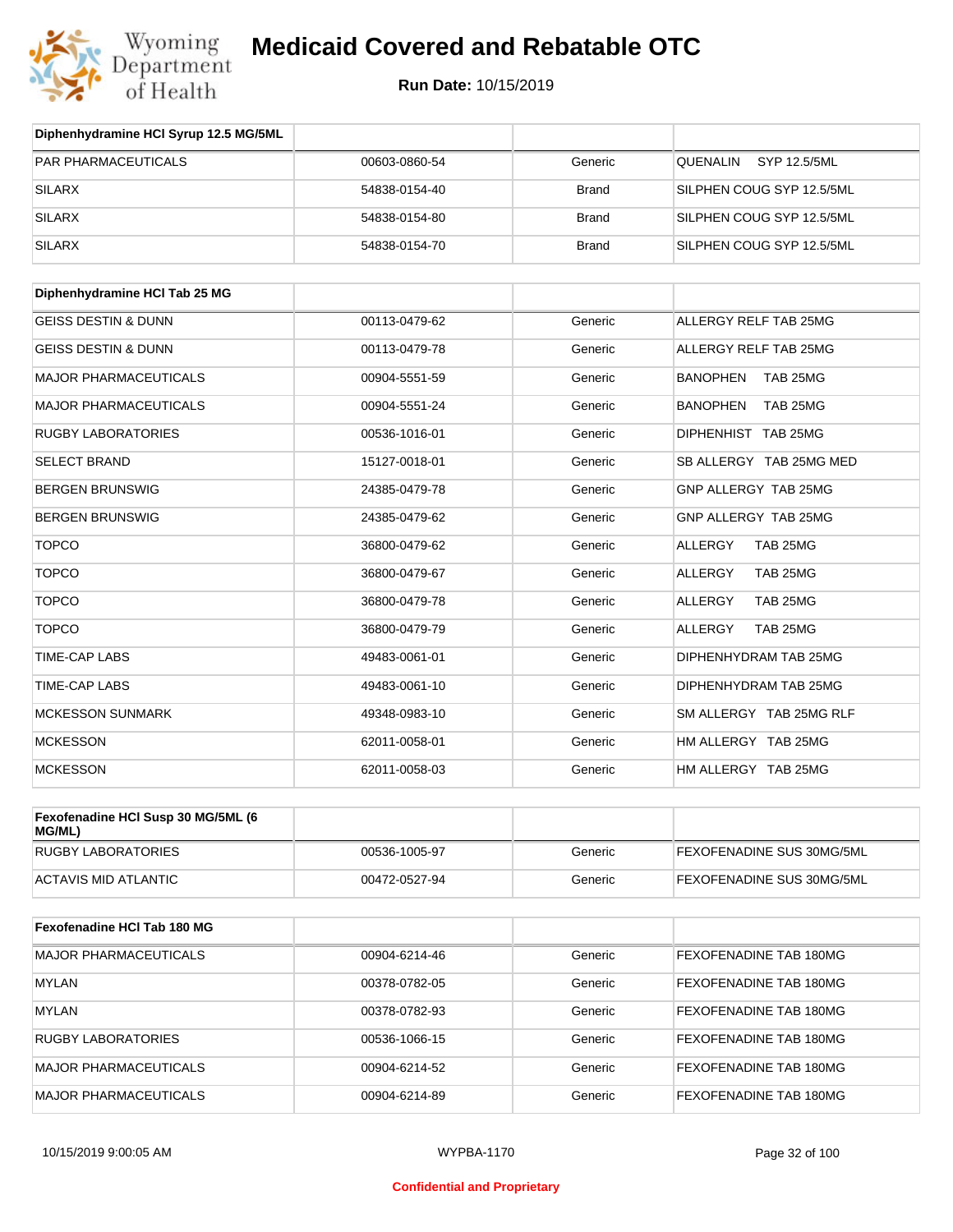

| <b>MAJOR PHARMACEUTICALS</b>  | 00904-6214-18 | Generic | FEXOFENADINE TAB 180MG |
|-------------------------------|---------------|---------|------------------------|
| <b>MAJOR PHARMACEUTICALS</b>  | 00904-6214-48 | Generic | FEXOFENADINE TAB 180MG |
| <b>LEADER BRAND PRODUCTS</b>  | 37205-0650-65 | Generic | ALLER-EASE TAB 180MG   |
| <b>LEADER BRAND PRODUCTS</b>  | 37205-0650-88 | Generic | ALLER-EASE TAB 180MG   |
| AMERISOURCE BERGEN DRUGS      | 46122-0040-61 | Generic | GNP ALLERGY TAB 180MG  |
| PERRIGO PHARMACEUTICALS       | 45802-0571-78 | Generic | FEXOFENADINE TAB 180MG |
| AMERISOURCE BERGEN DRUGS      | 46122-0040-75 | Generic | GNP ALLERGY TAB 180MG  |
| AMERISOURCE BERGEN DRUGS      | 46122-0040-22 | Generic | GNP ALLERGY TAB 180MG  |
| AMERISOURCE BERGEN DRUGS      | 46122-0040-65 | Generic | GNP ALLERGY TAB 180MG  |
| <b>MCKESSON SUNMARK</b>       | 49348-0968-56 | Generic | FEXOFENADINE TAB 180MG |
| <b>MYLAN INSTITUTIONAL</b>    | 51079-0548-20 | Generic | FEXOFENADINE TAB 180MG |
| <b>MCKESSON SUNMARK</b>       | 49348-0968-44 | Generic | FEXOFENADINE TAB 180MG |
| <b>MCKESSON SUNMARK</b>       | 49348-0968-57 | Generic | FEXOFENADINE TAB 180MG |
| <b>MYLAN INSTITUTIONAL</b>    | 51079-0548-01 | Generic | FEXOFENADINE TAB 180MG |
| DR.REDDY'S LABORATORIES, INC. | 55111-0784-30 | Generic | FEXOFENADINE TAB 180MG |
| <b>MCKESSON</b>               | 62011-0067-01 | Generic | FEXOFENADINE TAB 180MG |
| <b>MCKESSON</b>               | 62011-0067-02 | Generic | FEXOFENADINE TAB 180MG |
| <b>MCKESSON</b>               | 62011-0233-01 | Generic | FEXOFENADINE TAB 180MG |
| <b>RECKITT BENCKISER</b>      | 63824-0926-05 | Generic | MUCINEX ALLR TAB 180MG |
| <b>RECKITT BENCKISER</b>      | 63824-0926-30 | Generic | MUCINEX ALLR TAB 180MG |
| <b>RECKITT BENCKISER</b>      | 63824-0926-10 | Generic | MUCINEX ALLR TAB 180MG |
| <b>RECKITT BENCKISER</b>      | 63824-0926-40 | Generic | MUCINEX ALLR TAB 180MG |
|                               |               |         |                        |

| Fexofenadine HCI Tab 60 MG |               |         |                       |
|----------------------------|---------------|---------|-----------------------|
| <b>PERRIGO</b>             | 00113-0425-53 | Generic | ALLER-EASE TAB 60MG   |
| <b>MYLAN</b>               | 00378-0781-05 | Generic | FEXOFENADINE TAB 60MG |
| <b>MYLAN</b>               | 00378-0781-91 | Generic | FEXOFENADINE TAB 60MG |
| PERRIGO PHARMACEUTICALS    | 45802-0425-78 | Generic | FEXOFENADINE TAB 60MG |
| <b>MCKESSON SUNMARK</b>    | 49348-0970-02 | Generic | FEXOFENADINE TAB 60MG |
| <b>MYLAN INSTITUTIONAL</b> | 51079-0547-20 | Generic | FEXOFENADINE TAB 60MG |
| <b>MYLAN INSTITUTIONAL</b> | 51079-0547-01 | Generic | FEXOFENADINE TAB 60MG |
| <b>MCKESSON</b>            | 62011-0068-01 | Generic | FEXOFENADINE TAB 60MG |

| Loratadine Rapidly-Disintegrating Tab 10<br>MG |               |         |                            |
|------------------------------------------------|---------------|---------|----------------------------|
| MAJOR PHARMACEUTICALS                          | 00904-5806-15 | Generic | <b>ALLERGY</b><br>TAB 10MG |
| BERGEN BRUNSWIG                                | 24385-0540-53 | Generic | ALLERGY RELF TAB 10MG      |
| BERGEN BRUNSWIG                                | 24385-0161-52 | Generic | ALLERGY RELF TAB 10MG      |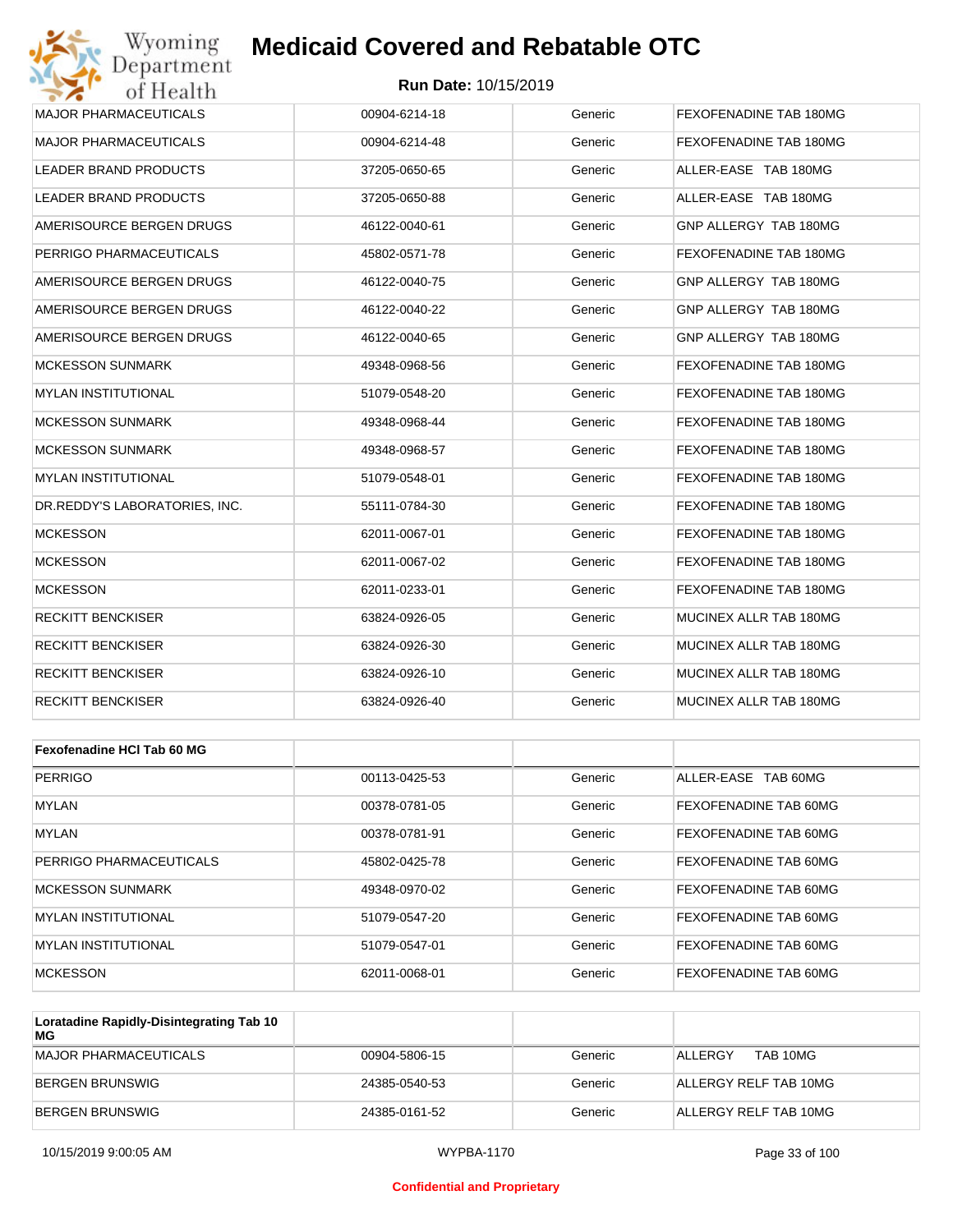| Wyoming<br><b>Medicaid Covered and Rebatable OTC</b><br>Department |                             |         |                               |  |
|--------------------------------------------------------------------|-----------------------------|---------|-------------------------------|--|
| of Health                                                          | <b>Run Date: 10/15/2019</b> |         |                               |  |
| LEADER BRAND PRODUCTS                                              | 37205-0745-65               | Generic | ALLERGY RELF TAB 10MG         |  |
| AMERISOURCE BERGEN DRUGS                                           | 46122-0140-52               | Generic | ALLERGY RELF TAB 10MG         |  |
| <b>MCKESSON SUNMARK</b>                                            | 49348-0930-01               | Generic | <b>LORATADINE</b><br>TAB 10MG |  |
| <b>MCKESSON SUNMARK</b>                                            | 49348-0930-44               | Generic | <b>LORATADINE</b><br>TAB 10MG |  |
| <b>OHM LABS</b>                                                    | 51660-0527-31               | Generic | ALLERGY RELF TAB 10MG         |  |
| <b>MCKESSON</b>                                                    | 62011-0073-01               | Generic | ALLERGY RELF TAB 10MG         |  |
| CHAIN DRUG MARKETING ASSOC                                         | 63868-0157-10               | Generic | ALLERGY RELF TAB 10MG         |  |

| Loratadine Syrup 5 MG/5ML    |               |         |                          |
|------------------------------|---------------|---------|--------------------------|
| <b>MAJOR PHARMACEUTICALS</b> | 00904-6234-20 | Generic | LORATADINE SOL 5MG/5ML   |
| <b>BERGEN BRUNSWIG</b>       | 24385-0531-26 | Generic | LORATADINE SYP 5MG/5ML   |
| LEADER BRAND PRODUCTS        | 37205-0378-26 | Generic | ALLERGY RELF SYP 5MG/5ML |
| AMERISOURCE BERGEN DRUGS     | 46122-0164-26 | Generic | LORATADINE SYP 5MG/5ML   |
| <b>MCKESSON SUNMARK</b>      | 49348-0636-34 | Generic | LORATADINE SYP 5MG/5ML   |
| <b>MCKESSON SUNMARK</b>      | 49348-0333-34 | Generic | LORATADINE SYP 5MG/5ML   |
| <b>TARO</b>                  | 51672-2073-08 | Generic | LORATADINE SYP 5MG/5ML   |
| <b>SILARX</b>                | 54838-0554-40 | Generic | LORATADINE SOL 5MG/5ML   |
| <b>TARO</b>                  | 51672-2085-08 | Generic | LORATADINE SYP 5MG/5ML   |
| <b>TARO</b>                  | 51672-2092-08 | Generic | LORATADINE SOL 5MG/5ML   |
| <b>SILARX</b>                | 54838-0558-40 | Generic | LORATADINE SOL 5MG/5ML   |
| <b>MCKESSON</b>              | 62011-0181-01 | Generic | LORATADINE SYP 5MG/5ML   |
| <b>MCKESSON</b>              | 62011-0072-01 | Generic | LORATADINE SYP 5MG/5ML   |

| Loratadine Tab 10 MG           |               |         |                       |
|--------------------------------|---------------|---------|-----------------------|
| <b>GEISS DESTIN &amp; DUNN</b> | 00113-0612-65 | Generic | ALLERGY RELF TAB 10MG |
| <b>GEISS DESTIN &amp; DUNN</b> | 00113-0612-46 | Generic | ALLERGY RELF TAB 10MG |
| <b>GEISS DESTIN &amp; DUNN</b> | 00113-0612-39 | Generic | ALLERGY RELF TAB 10MG |
| <b>GEISS DESTIN &amp; DUNN</b> | 00113-0612-60 | Generic | ALLERGY RELF TAB 10MG |
| <b>MAJOR PHARMACEUTICALS</b>   | 00904-5728-87 | Generic | TAB 10MG<br>ALLERGY   |
| SANDOZ                         | 00781-5077-01 | Generic | LORATADINE TAB 10MG   |
| <b>MAJOR PHARMACEUTICALS</b>   | 00904-5728-89 | Generic | TAB 10MG<br>ALLERGY   |
| <b>MAJOR PHARMACEUTICALS</b>   | 00904-6074-46 | Generic | TAB 10MG<br>ALLERGY   |
| <b>MAJOR PHARMACEUTICALS</b>   | 00904-6074-60 | Generic | ALLERGY<br>TAB 10MG   |
| <b>MAJOR PHARMACEUTICALS</b>   | 00904-6074-61 | Generic | LORATADINE TAB 10MG   |
| <b>MAJOR PHARMACEUTICALS</b>   | 00904-6074-89 | Generic | ALLERGY<br>TAB 10MG   |
| <b>SELECT BRAND</b>            | 15127-0715-10 | Generic | LORATADINE TAB 10MG   |
| <b>SELECT BRAND</b>            | 15127-0715-30 | Generic | LORATADINE TAB 10MG   |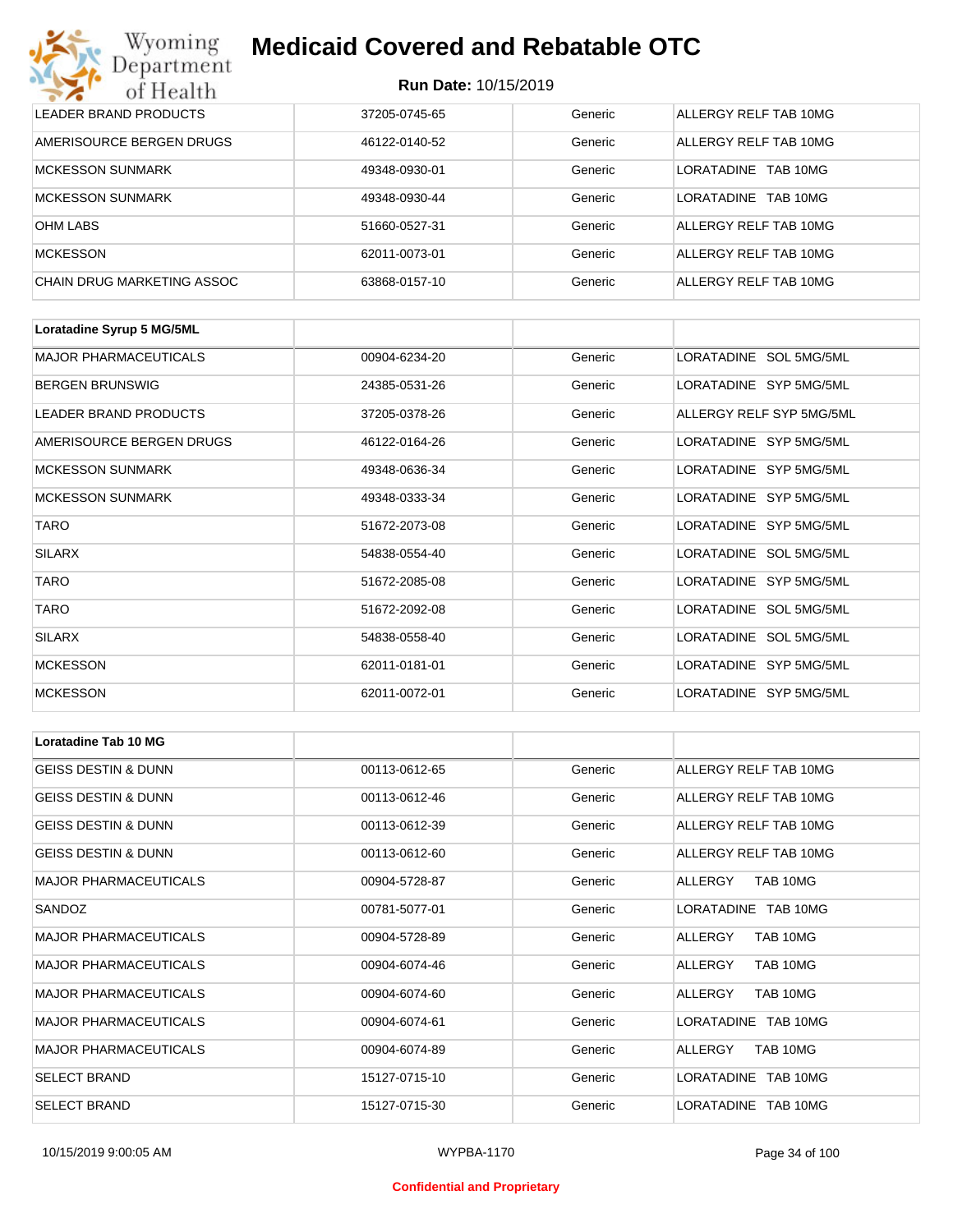

| <b>BERGEN BRUNSWIG</b>              | 24385-0471-78 | Generic      | LORATADINE TAB 10MG          |  |  |
|-------------------------------------|---------------|--------------|------------------------------|--|--|
| <b>BERGEN BRUNSWIG</b>              | 24385-0471-99 | Generic      | LORATADINE TAB 10MG          |  |  |
| <b>TOPCO</b>                        | 36800-0612-46 | Generic      | ALLERGY RELF TAB 10MG        |  |  |
| BERGEN BRUNSWIG                     | 24385-0471-52 | Generic      | LORATADINE TAB 10MG          |  |  |
| <b>TOPCO</b>                        | 36800-0612-65 | Generic      | ALLERGY RELF TAB 10MG        |  |  |
| <b>TOPCO</b>                        | 36800-0612-72 | Generic      | ALLERGY RELF TAB 10MG        |  |  |
| <b>TOPCO</b>                        | 36800-0612-76 | Generic      | ALLERGY RELF TAB 10MG        |  |  |
| <b>TOPCO</b>                        | 36800-0612-87 | Generic      | ALLERGY RELF TAB 10MG        |  |  |
| LEADER BRAND PRODUCTS               | 37205-0346-72 | Generic      | LORATADINE TAB 10MG          |  |  |
| PERRIGO PHARMACEUTICALS             | 45802-0650-65 | Generic      | LORATADINE TAB 10MG          |  |  |
| PERRIGO PHARMACEUTICALS             | 45802-0650-87 | Generic      | LORATADINE TAB 10MG          |  |  |
| MCKESSON SUNMARK                    | 49348-0818-01 | Generic      | SM LORATADIN TAB 10MG        |  |  |
| MCKESSON SUNMARK                    | 49348-0818-13 | Generic      | SM LORATADIN TAB 10MG        |  |  |
| PERRIGO PHARMACEUTICALS             | 45802-0650-78 | Generic      | LORATADINE TAB 10MG          |  |  |
| AMERISOURCE BERGEN DRUGS            | 46122-0158-65 | Generic      | LORATADINE TAB 10MG          |  |  |
| MCKESSON SUNMARK                    | 49348-0818-44 | Generic      | SM LORATADIN TAB 10MG        |  |  |
| OHM LABS                            | 51660-0526-01 | Generic      | ALLERGY RELF TAB 10MG        |  |  |
| MYLAN INSTITUTIONAL                 | 51079-0246-01 | Generic      | LORATADINE TAB 10MG          |  |  |
| MYLAN INSTITUTIONAL                 | 51079-0246-20 | Generic      | LORATADINE TAB 10MG          |  |  |
| OHM LABS                            | 51660-0526-05 | Generic      | ALLERGY RELF TAB 10MG        |  |  |
| OHM LABS                            | 51660-0526-31 | Generic      | ALLERGY RELF TAB 10MG        |  |  |
| <b>APOTEX</b>                       | 60505-0147-01 | Generic      | LORATADINE TAB 10MG          |  |  |
| <b>APOTEX</b>                       | 60505-0147-08 | Generic      | LORATADINE TAB 10MG          |  |  |
| CHAIN DRUG MARKETING ASSOC          | 63868-0151-01 | Generic      | LORATADINE TAB 10MG          |  |  |
| CHAIN DRUG MARKETING ASSOC          | 63868-0151-10 | Generic      | LORATADINE TAB 10MG          |  |  |
| CHAIN DRUG MARKETING ASSOC          | 63868-0151-30 | Generic      | LORATADINE TAB 10MG          |  |  |
| AMERICAN HEALTH PACKAGING           | 68084-0248-11 | Generic      | LORATADINE TAB 10MG          |  |  |
| AMERICAN HEALTH PACKAGING           | 68084-0248-01 | Generic      | LORATADINE TAB 10MG          |  |  |
| Triprolidine HCI Drops 0.938 MG/ML  |               |              |                              |  |  |
| ALLEGIS PHARMACEUTICALS             | 28595-0801-30 | <b>Brand</b> | HISTEX PD<br>DRO 0.938MG     |  |  |
|                                     |               |              |                              |  |  |
| Triprolidine HCI Liquid 0.625 MG/ML |               |              |                              |  |  |
| <b>GM PHARMACEUTICALS</b>           | 58809-0501-30 | <b>Brand</b> | VANAHIST PD LIQ 0.625MG      |  |  |
|                                     |               |              |                              |  |  |
| Triprolidine HCI Syrup 2.5 MG/5ML   |               |              |                              |  |  |
| ALLEGIS PHARMACEUTICALS             | 28595-0802-08 | <b>Brand</b> | <b>HISTEX</b><br>SYP 2.5MG/5 |  |  |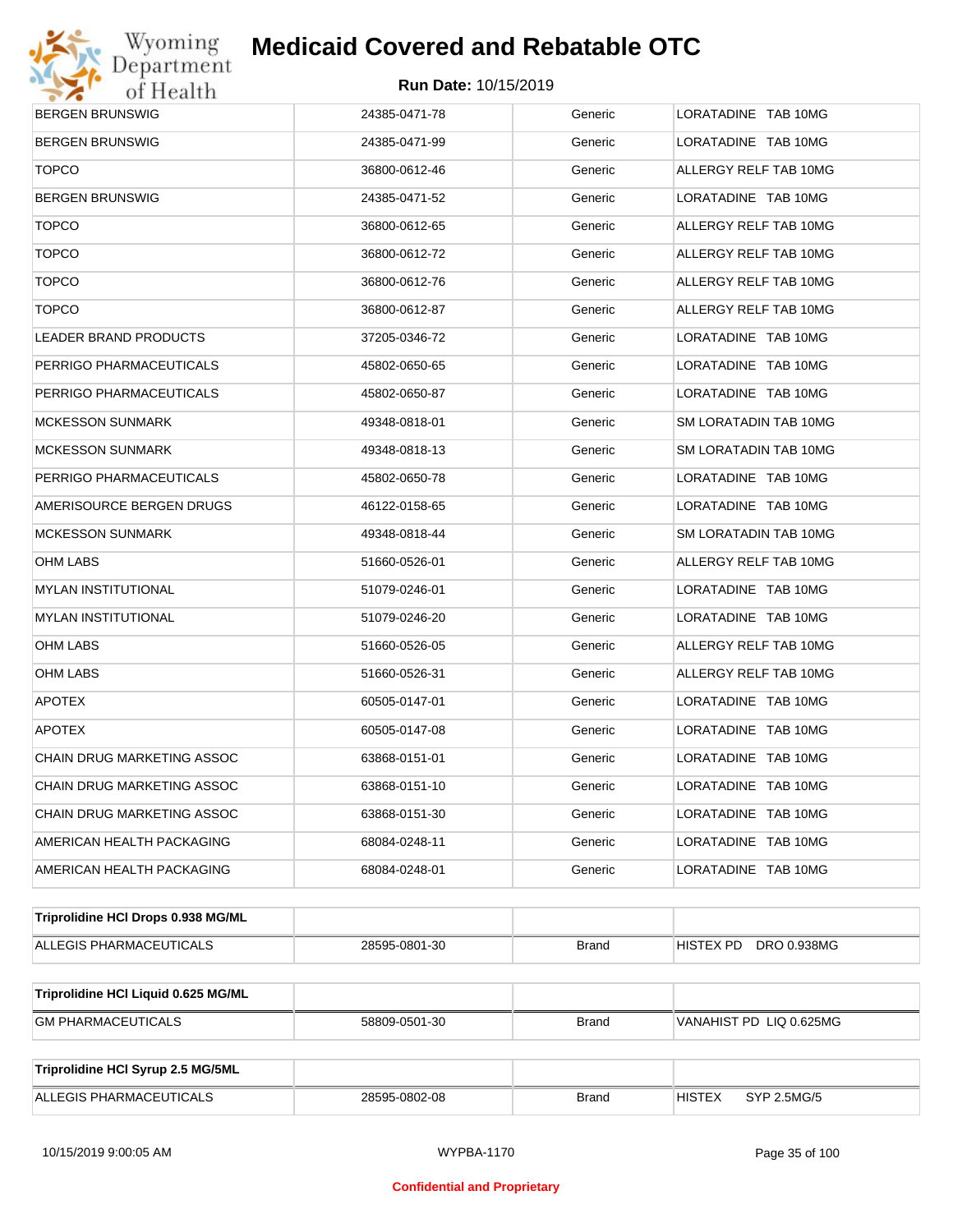

| <b>CONTRACEPTIVES</b> |  |
|-----------------------|--|
|                       |  |

| Levonorgestrel Tab 1.5 MG             |               |              |                                    |
|---------------------------------------|---------------|--------------|------------------------------------|
| LUPIN PHARMACEUTICALS                 | 43386-0622-30 | Generic      | <b>MY WAY</b><br><b>TAB 1.5MG</b>  |
| <b>TEVA/WOMENS HEALTH</b>             | 51285-0943-88 | <b>Brand</b> | PLAN B<br><b>TAB 1.5MG</b>         |
| <b>AFAXYS</b>                         | 50102-0111-01 | Generic      | ECONTRA EZ TAB 1.5MG               |
| <b>AFAXYS</b>                         | 50102-0111-12 | Generic      | ECONTRA EZ TAB 1.5MG               |
| <b>FOUNDATION CONSUMER HEALTHCARE</b> | 51285-0100-88 | Generic      | TAKE ACTION TAB 1.5MG              |
| <b>FOUNDATION CONSUMER HEALTHCARE</b> | 51285-0103-88 | Generic      | AFTERA<br><b>TAB 1.5MG</b>         |
| <b>ACTAVIS PHARMA</b>                 | 52544-0065-54 | Generic      | NEXT CHOICE TAB 1.5MG              |
| FOUNDATION CONSUMER HEALTHCARE        | 51285-0146-19 | <b>Brand</b> | <b>TAB 1.5MG</b><br>PLAN B         |
| <b>FOUNDATION CONSUMER HEALTHCARE</b> | 51285-0162-88 | <b>Brand</b> | PLAN B<br><b>TAB 1.5MG</b>         |
| <b>SUN PHARMACEUTICALS</b>            | 62756-0718-60 | Generic      | <b>OPCICON</b><br><b>TAB 1.5MG</b> |
| PHARMACIST PHARMACEUTICAL LLC         | 63704-0010-01 | Generic      | LEVONORGESTR TAB 1.5MG             |
| LUPIN PHARMACEUTICALS                 | 68180-0853-13 | Generic      | FALLBACK<br>TAB 1.5MG              |
| COUGH/COLD/ALLERGY                    |               |              |                                    |

| *Camphor-Eucalyptus-Menthol - Oint*** |               |         |                             |
|---------------------------------------|---------------|---------|-----------------------------|
| AMERISOURCE BERGEN DRUGS              | 46122-0157-54 | Generic | OIN RUB<br><b>GNP CHEST</b> |
| <b>MCKESSON</b>                       | 62011-0075-01 | Generic | HM CHEST RUB OIN            |

| *Camphor-Eucalyptus-Menthol-Turp Oil-<br>White Pet -Oint*** |               |         |                            |
|-------------------------------------------------------------|---------------|---------|----------------------------|
| MCKESSON SUNMARK                                            | 49348-0398-96 | Generic | ISM MEDICATED MIS CHST RUB |

| *DM-GG-PE Tab & APAP-Diphenhyd-PE<br>Tab Therapy Pack*** |               |       |                           |
|----------------------------------------------------------|---------------|-------|---------------------------|
| RECKITT BENCKISER                                        | 63824-0555-30 | Brand | MUCINEX FAST MIS MX DAY/N |

| *PE-DM-GG Ligd & Diphenhyd-PE-APAP<br>Ligd Therapy Pack*** |               |              |                           |
|------------------------------------------------------------|---------------|--------------|---------------------------|
| <b>RECKITT BENCKISER</b>                                   | 63824-0287-22 | <b>Brand</b> | MUCINEX CHLD MIS DAY/NITE |

| *PE-DM-GG-APAP Ligd & PE-Diphenhyd-<br><b>APAP Ligd Therapy Pack***</b> |               |       |                             |
|-------------------------------------------------------------------------|---------------|-------|-----------------------------|
| <b>RECKITT BENCKISER</b>                                                | 63824-0526-22 | Brand | I MUCINEX FAST MIS DAY/NGHT |

| *PE-DM-GG-APAP Pack & PE-Diphenhyd-<br><b>APAP Pack Therapy Pack***</b> |               |              |                |              |
|-------------------------------------------------------------------------|---------------|--------------|----------------|--------------|
| <b>RECKITT BENCKISER</b>                                                | 63824-0234-44 | <b>Brand</b> | <b>MUCINEX</b> | MIS DAY/NGHT |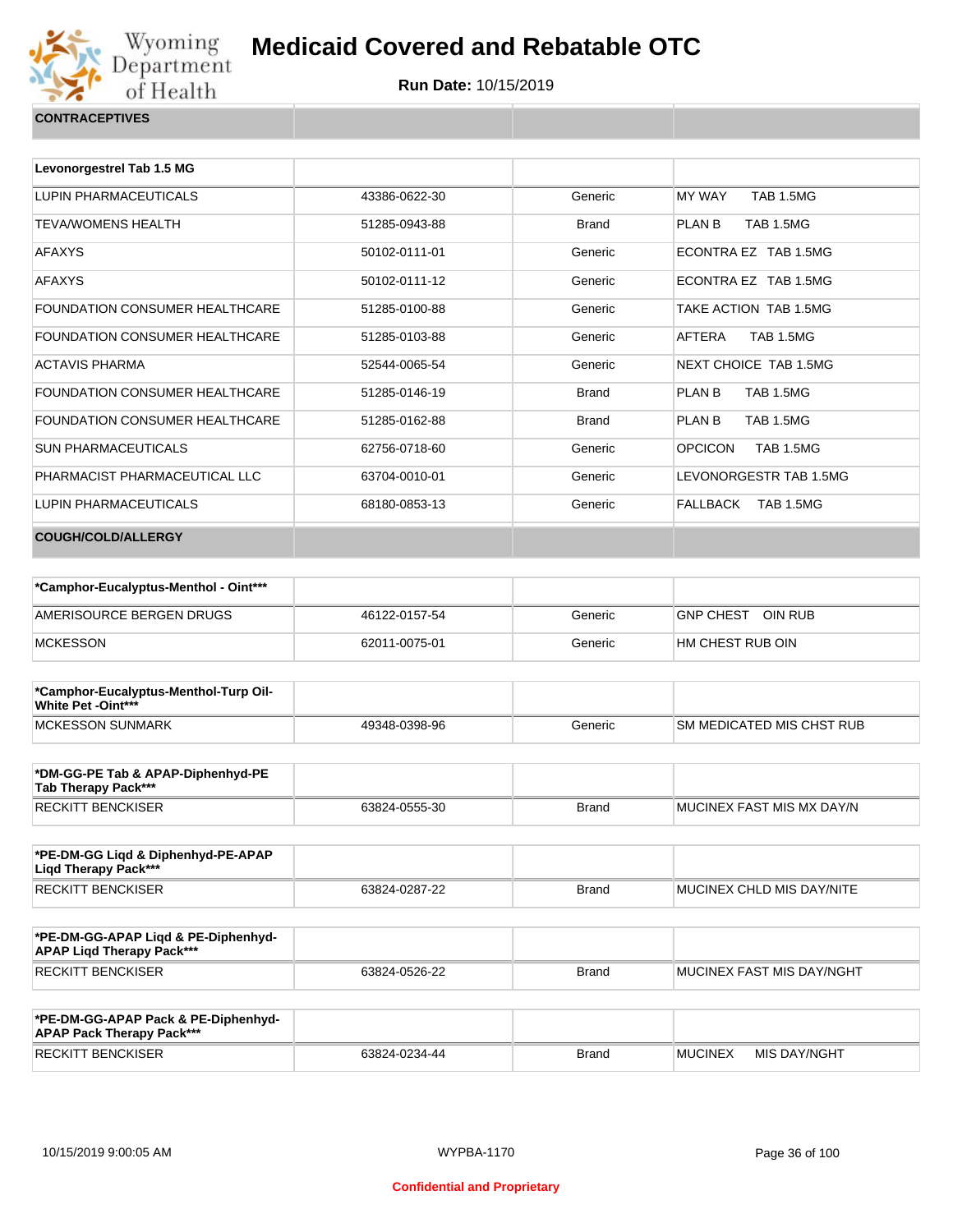

| *PE-DM-GG-APAP Tab & PE-Diphenhyd-<br><b>APAP Tab Therapy Pack***</b> |               |              |                                        |
|-----------------------------------------------------------------------|---------------|--------------|----------------------------------------|
| <b>RECKITT BENCKISER</b>                                              | 63824-0551-30 | Generic      | MUCINEX FAST MIS DAY/NGHT              |
| Acetaminophen w/ DM Liq 1000-30<br>MG/30ML                            |               |              |                                        |
| <b>TOPCO</b>                                                          | 36800-0698-34 | Generic      | <b>COUGH &amp; SORE LIQ THRT DAY</b>   |
| Acetaminophen w/ DM Susp 160-5 MG/5ML                                 |               |              |                                        |
| <b>GLAXO CONSUMER HEALTHCARE L.P.</b>                                 | 00067-8115-04 | <b>Brand</b> | <b>TRIAMINIC</b><br>SUS CGH/ST         |
| Brompheniramine & Phenylephrine Elixir 1<br>-2.5 MG/5ML               |               |              |                                        |
| PERRIGO                                                               | 00113-0906-26 | Generic      | COLD/ALLERGY ELX CHILDREN              |
| <b>WOMEN'S CHOICE PHARMACEUTICALS</b>                                 | 00485-0202-16 | Generic      | <b>RYNEX PE</b><br><b>ELX</b>          |
| <b>MAJOR PHARMACEUTICALS</b>                                          | 00904-5781-20 | Generic      | <b>DIMAPHEN</b><br><b>ELX CHILDREN</b> |
| <b>TOPCO</b>                                                          | 36800-0906-34 | Generic      | COLD/ALLERGY ELX CHILDREN              |
| <b>BERGEN BRUNSWIG</b>                                                | 24385-0517-26 | Generic      | <b>GNP CLD/ALLE ELX CHILDREN</b>       |
| <b>BERGEN BRUNSWIG</b>                                                | 24385-0517-34 | Generic      | <b>GNP CLD/ALLE ELX CHILDREN</b>       |
| <b>TOPCO</b>                                                          | 36800-0906-26 | Generic      | COLD/ALLERGY ELX CHILDREN              |
| <b>LEADER BRAND PRODUCTS</b>                                          | 37205-0931-26 | Generic      | COLD/ALLERGY ELX CHILDREN              |
| <b>MCKESSON SUNMARK</b>                                               | 49348-0777-34 | Generic      | SM CLD/ALRGY ELX CHILDREN              |
| <b>MCKESSON SUNMARK</b>                                               | 49348-0777-37 | Generic      | SM CLD/ALRGY ELX CHILDREN              |
| <b>MCKESSON</b>                                                       | 62011-0062-01 | Generic      | COLD/ALLERGY ELX CHILDREN              |
| Brompheniramine & Phenylephrine Syrup<br>1-2.5 MG/5ML                 |               |              |                                        |
| <b>GLAXO CONSUMER HEALTHCARE L.P.</b>                                 | 00067-8117-04 | <b>Brand</b> | <b>TRIAMINIC</b><br>SYP CLD/ALRG       |
| Brompheniramine & Phenylephrine Tab 4-                                |               |              |                                        |
| <b>10 MG</b><br>ALLEGIS PHARMACEUTICALS                               | 28595-0900-60 | Brand        | RU-HIST D TAB 4-10MG                   |
|                                                                       |               |              |                                        |
| Brompheniramine & Pseudoephedrine Cap<br>4-60 MG                      |               |              |                                        |
| <b>BAUSCH HEALTH</b>                                                  | 00095-0860-06 | <b>Brand</b> | LODRANE D CAP 4-60MG                   |
| Brompheniramine & Pseudoephedrine<br>Elixir 1-15 MG/5ML               |               |              |                                        |
| WOMEN'S CHOICE PHARMACEUTICALS                                        | 00485-0206-16 | Generic      | RYNEX PSE LIQ                          |
| PAR PHARMACEUTICALS                                                   | 00603-0851-94 | Generic      | Q-TAPP<br>ELX 1-15/5ML                 |
| <b>SILARX</b>                                                         | 54838-0125-40 | Generic      | <b>BROTAPP</b><br>LIQ                  |
| <b>SILARX</b>                                                         | 54838-0125-80 | Generic      | <b>BROTAPP</b><br>LIQ.                 |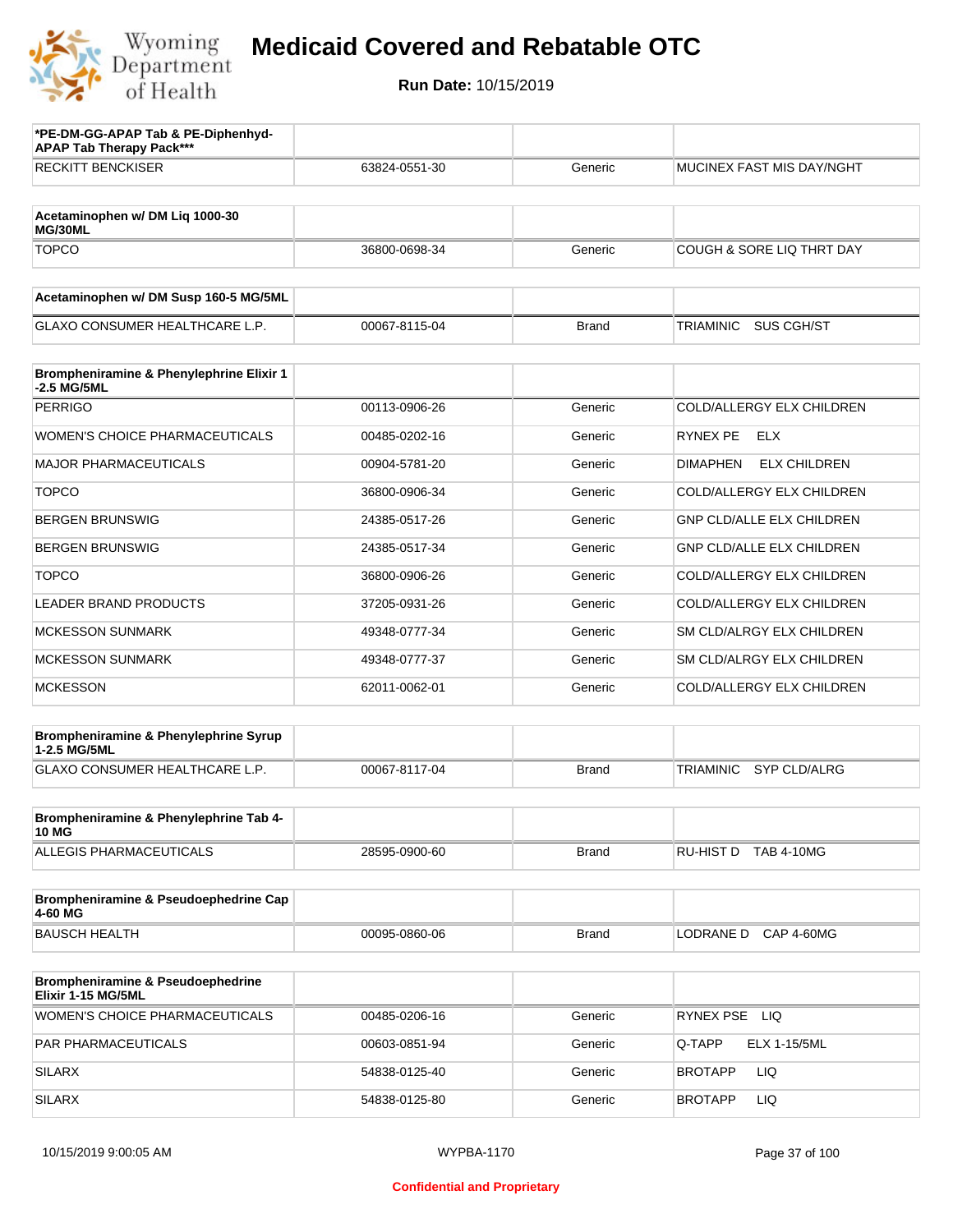

| <b>SILARX</b>                                                | 54838-0125-70 | Generic      | <b>BROTAPP</b><br>LIQ                |
|--------------------------------------------------------------|---------------|--------------|--------------------------------------|
| Brompheniramine & Pseudoephedrine                            |               |              |                                      |
| Liquid 1-7.5 MG/ML                                           |               |              |                                      |
| JAYMAC PHARMACEUTICAL LLC                                    | 64661-0032-30 | <b>Brand</b> | J-TAN D PD DRO 1-7.5MG               |
| Brompheniramine-Acetaminophen Tab 2-                         |               |              |                                      |
| 250 MG<br>MAGNA PHARMACEUTICALS, INC                         | 58407-0225-01 | <b>Brand</b> | <b>STAFLEX</b><br><b>TAB 2-250MG</b> |
|                                                              |               |              |                                      |
| Cetirizine-Pseudoephedrine Tab ER 12HR<br>5-120 MG           |               |              |                                      |
| <b>PERRIGO</b>                                               | 00113-2176-53 | Generic      | ALLERGY-D<br><b>TAB 5-120MG</b>      |
| <b>PERRIGO</b>                                               | 00113-2176-62 | Generic      | ALLERGY-D TAB 5-120MG                |
| <b>GEISS DESTIN &amp; DUNN</b>                               | 00113-0176-53 | Generic      | ALLERGY-D<br><b>TAB 5-120MG</b>      |
| GEISS DESTIN & DUNN                                          | 00113-0176-62 | Generic      | ALLERGY-D<br>TAB 5-120MG             |
| <b>MAJOR PHARMACEUTICALS</b>                                 | 00904-5831-12 | Generic      | ALLERGY-D<br><b>TAB 5-120MG</b>      |
| <b>BERGEN BRUNSWIG</b>                                       | 24385-0175-53 | Generic      | ALLERGY-D TAB 5-120MG                |
| <b>BERGEN BRUNSWIG</b>                                       | 24385-0175-62 | Generic      | ALLERGY-D<br><b>TAB 5-120MG</b>      |
| <b>TOPCO</b>                                                 | 36800-0176-53 | Generic      | ALLERGY D TAB 5-120MG                |
| <b>TOPCO</b>                                                 | 36800-0176-62 | Generic      | ALLERGY D<br><b>TAB 5-120MG</b>      |
| PERRIGO PHARMACEUTICALS                                      | 45802-0721-53 | Generic      | CETIRIZ/PSE TAB 5-120MG              |
| PERRIGO PHARMACEUTICALS                                      | 45802-0721-62 | Generic      | CETIRIZ/PSE TAB 5-120MG              |
| <b>MCKESSON SUNMARK</b>                                      | 49348-0851-04 | Generic      | ALLERGY-D TAB 5-120MG                |
| <b>MCKESSON</b>                                              | 62011-0055-01 | Generic      | ALLGY COMP-D TAB 5-120MG             |
| Chlophedianol-Dexbrompheniramine Soln                        |               |              |                                      |
| 12.5-1 MG/5ML                                                |               |              | SOL<br>CHLO HIST                     |
| R A MCNEIL                                                   | 12830-0864-16 | <b>Brand</b> |                                      |
| Chlophedianol-Guaifenesin Liquid 12.5-100<br>MG/5ML          |               |              |                                      |
| <b>RAMCNEIL</b>                                              | 12830-0767-16 | <b>Brand</b> | CHLO TUSS EX LIQ 12.5-100            |
| Chlophedianol-Pyrilamine Liquid 12.5-12.5<br>MG/5ML          |               |              |                                      |
| <b>CENTURION LABS</b>                                        | 23359-0032-16 | <b>Brand</b> | <b>NINJACOF</b><br>LIQ.              |
| Chlophedianol-Pyrilamine Liquid 25-50<br>MG/15ML             |               |              |                                      |
| <b>GM PHARMACEUTICALS</b>                                    | 58809-0350-04 | <b>Brand</b> | VANACOF-8 LIQ 25-50/15               |
|                                                              |               |              |                                      |
| Chlophedianol-Pyrilamine-APAP Liquid<br>12.5-12.5-160 MG/5ML |               |              |                                      |
| <b>CENTURION LABS</b>                                        | 23359-0033-16 | Brand        | NINJACOF-A LIQ                       |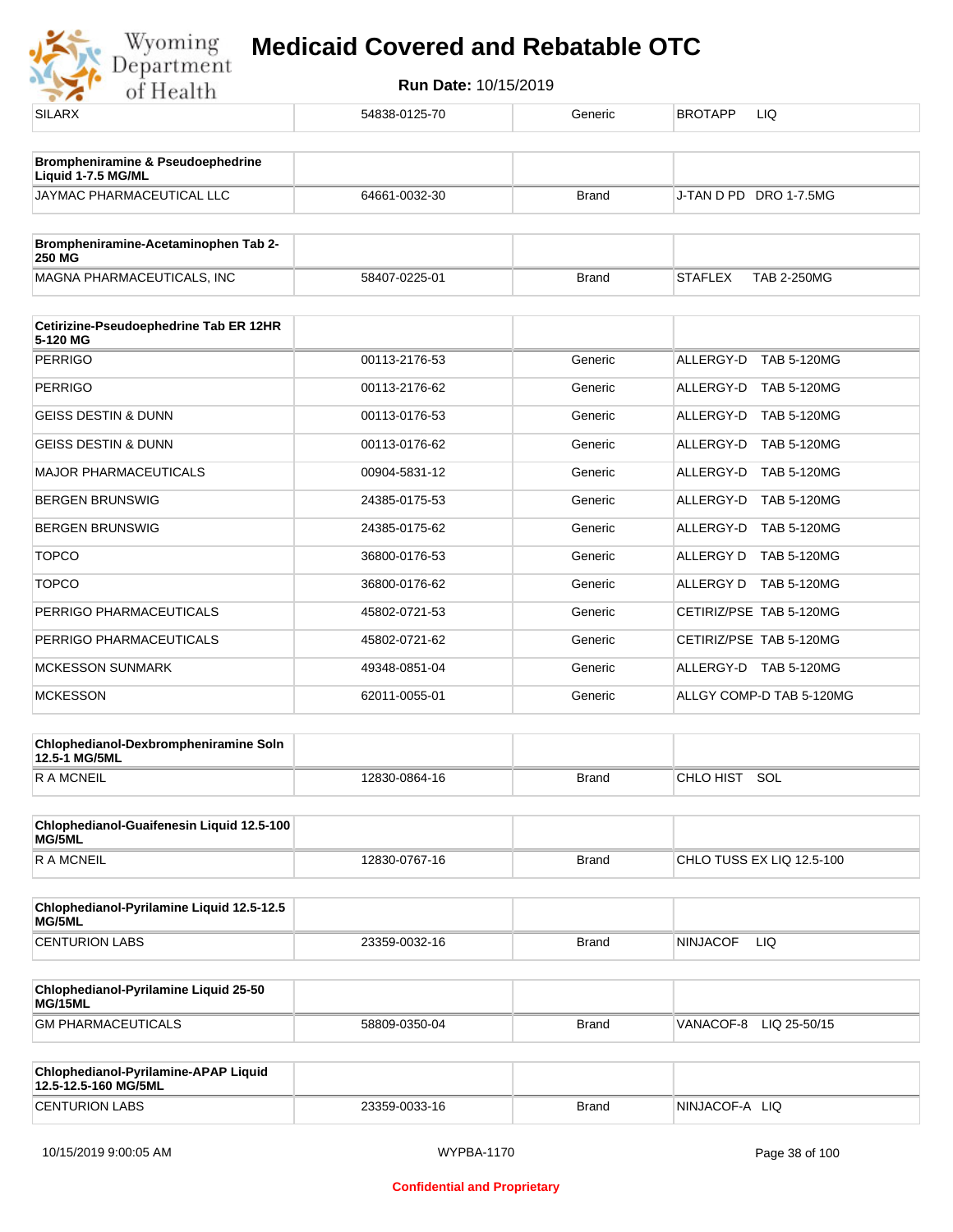

| <b>Chlorcyclizine &amp; Pseudoephedrine Liquid</b><br>25-60 MG/5ML |               |              |                                       |
|--------------------------------------------------------------------|---------------|--------------|---------------------------------------|
| MAGNA PHARMACEUTICALS, INC                                         | 58407-0624-04 | <b>Brand</b> | STAHIST AD LIQ                        |
| Chlorcyclizine & Pseudoephedrine Tab 25-<br>60 MG                  |               |              |                                       |
| MAGNA PHARMACEUTICALS, INC                                         | 58407-0625-30 | <b>Brand</b> | STAHIST AD TAB 25-60MG                |
| Chlorpheniramine & Phenylephrine Liquid<br>1-2.5 MG/ML             |               |              |                                       |
| LASER PHARMACEUTICALS                                              | 16477-0121-30 | <b>Brand</b> | <b>DALLERGY</b><br><b>DRO 1-2.5MG</b> |
| Chlorpheniramine & Phenylephrine Liquid<br>1-3.5 MG/ML             |               |              |                                       |
| <b>VIRTUS PHARMACEUTICALS OPCO</b>                                 | 76439-0319-30 | Generic      | <b>VIRDEC</b><br><b>DRO</b>           |
| Chlorpheniramine & Phenylephrine Liquid<br><b>2-5 MG/ML</b>        |               |              |                                       |
| <b>WOMEN'S CHOICE PHARMACEUTICALS</b>                              | 00485-0096-02 | <b>Brand</b> | ED CHLORPED DRO D                     |
| Chlorpheniramine & Phenylephrine Liquid<br>4-10 MG/5ML             |               |              |                                       |
| WOMEN'S CHOICE PHARMACEUTICALS                                     | 00485-0155-16 | <b>Brand</b> | ED A-HIST<br>LIQ 4-10/5ML             |
| LARKEN LABORATORIES, INC.                                          | 68047-0185-16 | Generic      | NOHIST-LQ LIQ 4-10/5ML                |
| Chlorpheniramine & Phenylephrine Tab 4-<br><b>10 MG</b>            |               |              |                                       |
| WOMEN'S CHOICE PHARMACEUTICALS                                     | 00485-0254-01 | Generic      | ED A-HIST TAB 4-10MG                  |
| <b>SELECT BRAND</b>                                                | 15127-0082-24 | Generic      | SINUS/ALERGY TAB MAX ST               |
| <b>BERGEN BRUNSWIG</b>                                             | 24385-0961-62 | Generic      | SINUS/ALLERG TAB 4-10MG               |
| <b>TOPCO</b>                                                       | 36800-0139-62 | Generic      | COLD/ALLERGY TAB 4-10MG               |
| <b>TOPCO</b>                                                       | 36800-0358-62 | Generic      | SINUS/ALERGY TAB PE MAX               |
| AMERISOURCE BERGEN DRUGS                                           | 46122-0181-62 | Generic      | COLD/ALLERGY TAB 4-10MG               |
| Chlorpheniramine & Pseudoephedrine<br>Liquid 2-30 MG/5ML           |               |              |                                       |
| LARKEN LABORATORIES, INC.                                          | 68047-0120-16 | <b>Brand</b> | LOHIST-D<br>LIQ.                      |
| Chlorpheniramine & Pseudoephedrine Tab<br>4-60 MG                  |               |              |                                       |
| <b>MAJOR PHARMACEUTICALS</b>                                       | 00904-5351-24 | Generic      | <b>SUDOGEST</b><br>TAB 4-60MG         |
| MAJOR PHARMACEUTICALS                                              | 00904-5351-96 | Generic      | SUDOGEST<br><b>TAB 4-60MG</b>         |
| Chlorpheniramine w/ Codeine Liquid 2-9<br>MG/5ML                   |               |              |                                       |
| MAGNA PHARMACEUTICALS, INC                                         | 58407-0920-16 | <b>Brand</b> | LIQ 2-9/5ML<br>Z-TUSS AC              |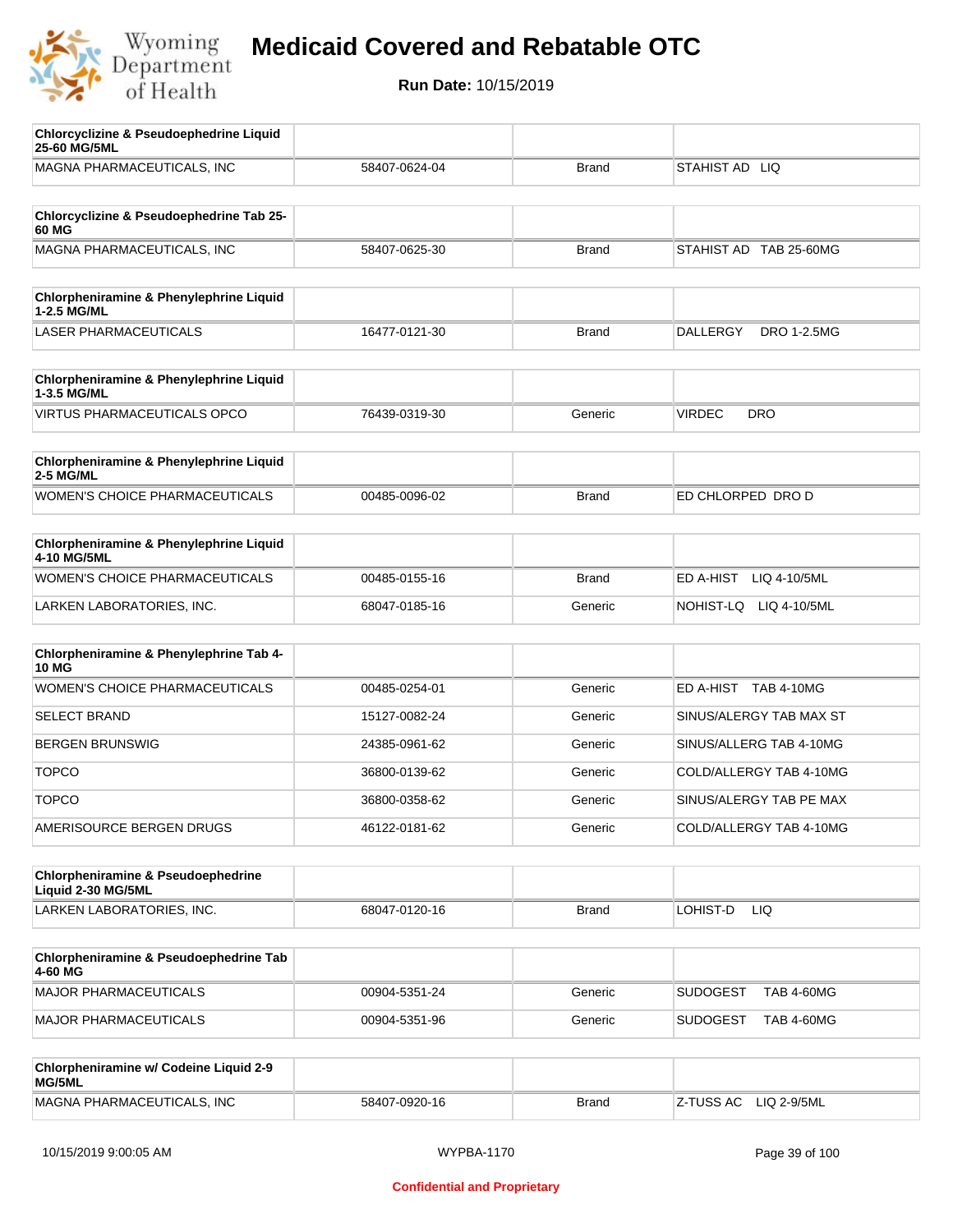

| Chlorpheniramine-DM Tab 4-30 MG                                  |               |              |                                         |
|------------------------------------------------------------------|---------------|--------------|-----------------------------------------|
| <b>MAJOR PHARMACEUTICALS</b>                                     | 00904-5817-44 | Generic      | <b>COUGH &amp; COLD TAB</b>             |
| <b>SELECT BRAND</b>                                              | 15127-0268-16 | Generic      | SB COLD/CGH TAB HBP                     |
|                                                                  |               |              |                                         |
| Chlorpheniramine-Phenylephrine-ASA<br>Effer Tab 2-7.8-325 MG     |               |              |                                         |
| <b>CHAIN DRUG MARKETING ASSOC</b>                                | 63868-0228-20 | Generic      | COLD RELIEF TAB PLUS                    |
| Chlorphen-PE-APAP Tab 2-5-325 MG & PE-<br>APAP Tab 5-325 MG Pack |               |              |                                         |
| <b>SELECT BRAND</b>                                              | 15127-0933-24 | Generic      | <b>SB SINUS CNG PAK / PAIN</b>          |
| AMERISOURCE BERGEN DRUGS                                         | 46122-0075-60 | Generic      | SINUS RELIEF PAK CNG/PAIN               |
| Chlorphen-Phenylephrine w/ APAP Tab 2-5<br>-325 MG               |               |              |                                         |
| <b>GEISS DESTIN &amp; DUNN</b>                                   | 00113-0476-62 | Generic      | <b>ALLERGY</b><br><b>TAB MULTI-SY</b>   |
| <b>SELECT BRAND</b>                                              | 15127-0966-24 | Generic      | SB SINUS CNG TAB / PAIN                 |
| <b>SELECT BRAND</b>                                              | 15127-0967-24 | Generic      | SB ALLERGY TAB MULTI-SY                 |
| <b>TOPCO</b>                                                     | 36800-0935-62 | Generic      | NIGHT TIME TAB SINUS                    |
| <b>TOPCO</b>                                                     | 36800-0476-62 | Generic      | TAB MULTI-SY<br>ALLERGY                 |
| <b>TOPCO</b>                                                     | 36800-0476-67 | Generic      | TAB MULTI-SY<br>ALLERGY                 |
| <b>BERGEN BRUNSWIG</b>                                           | 24385-0147-62 | Generic      | GNP ALLERGY TAB MULTI-SY                |
| <b>LEADER BRAND PRODUCTS</b>                                     | 37205-0940-62 | Generic      | <b>ALLERGY</b><br><b>TAB MULTI-SY</b>   |
| AMERISOURCE BERGEN DRUGS                                         | 46122-0074-62 | Generic      | <b>TAB CNG/PAIN</b><br><b>GNP SINUS</b> |
| <b>MCKESSON SUNMARK</b>                                          | 49348-0778-04 | Generic      | SM ALLERGY TAB MULTI-SY                 |
| <b>CHAIN DRUG MARKETING ASSOC</b>                                | 63868-0981-24 | Generic      | QC ALLERGY TAB RELIEF                   |
| Chlorphen-Phenylephrine w/ APAP Tab 4-<br>10-325 MG              |               |              |                                         |
| U S PHARMACEUTICAL                                               | 52747-0475-70 | <b>Brand</b> | NOREL AD TAB 4-10-325                   |
| Dexbrompheniramine & Pseudoephedrine<br><b>Soln 1-30 MG/5ML</b>  |               |              |                                         |
| LLORENS PHARMACEUTICAL                                           | 54859-0802-04 | <b>Brand</b> | <b>CONEX</b><br><b>SOL CLD/ALRG</b>     |
| Dexbrompheniramine & Pseudoephedrine<br><b>Tab 2-60 MG</b>       |               |              |                                         |
| LLORENS PHARMACEUTICAL                                           | 54859-0702-60 | <b>Brand</b> | <b>CONEX</b><br><b>TAB 2-60MG</b>       |
|                                                                  |               |              |                                         |
| Dexbrompheniramine-Phenylephrine<br>Syrup 1-5 MG/5ML             |               |              |                                         |
| LASER PHARMACEUTICALS                                            | 16477-0822-01 | <b>Brand</b> | DALLERGY SYP                            |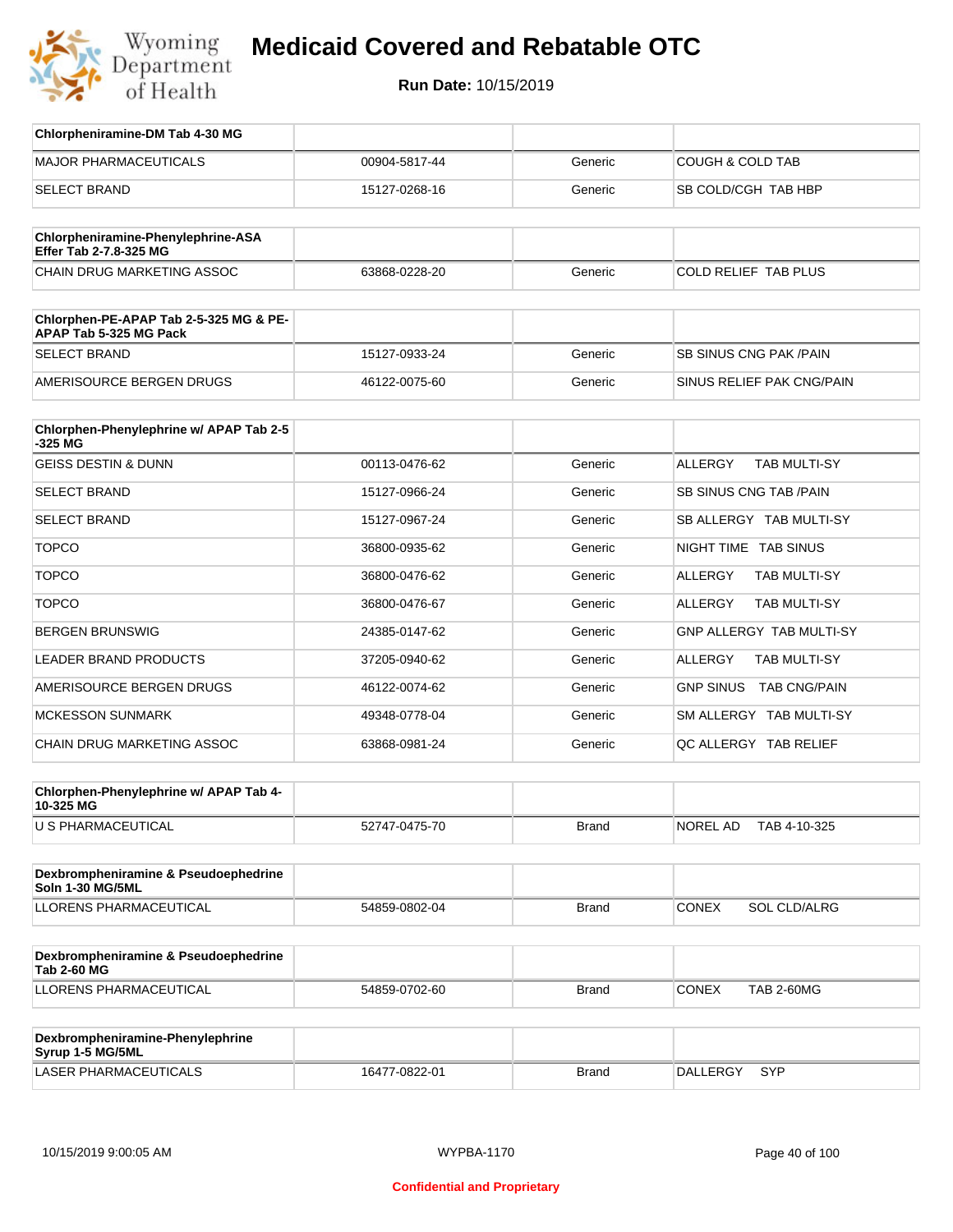

| Dexbrompheniramine-Phenylephrine Tab 1<br>-5 MG             |               |              |                                    |
|-------------------------------------------------------------|---------------|--------------|------------------------------------|
| <b>LASER PHARMACEUTICALS</b>                                | 16477-0161-01 | <b>Brand</b> | <b>DALLERGY</b><br>TAB 1-5MG       |
| Dexbrompheniramine-Phenylephrine Tab 2                      |               |              |                                    |
| -10 MG<br>POLY PHARMACEUTICALS                              | 50991-0782-60 | <b>Brand</b> | ALA-HIST PE TAB 2-10MG             |
|                                                             |               |              |                                    |
| Dexchlorpheniramine & Pseudoephedrine<br><b>Tab 2-60 MG</b> |               |              |                                    |
| CAPELLON PHARMACEUTICALS                                    | 64543-0097-90 | <b>Brand</b> | <b>TAB 2-60MG</b><br><b>RESCON</b> |
|                                                             |               |              |                                    |
| Dexchlorpheniramine-Phenylephrine Tab 2<br>-10 MG           |               |              |                                    |
| WOMEN'S CHOICE PHARMACEUTICALS                              | 00485-0080-01 | <b>Brand</b> | <b>RYMED</b><br><b>TAB 2-10MG</b>  |
| Dextromethorphan HBr Cap 15 MG                              |               |              |                                    |
|                                                             |               |              |                                    |
| <b>RUGBY LABORATORIES</b>                                   | 00536-1068-34 | Generic      | ROBAFEN CGH CAP 15MG               |
| <b>MAJOR PHARMACEUTICALS</b>                                | 00904-5752-95 | Generic      | ROBAFEN CGH CAP 15MG               |
| <b>SELECT BRAND</b>                                         | 15127-0984-20 | Generic      | SB CGH CONTR CAP 15MG              |
| Dextromethorphan HBr Liquid 15 MG/15ML                      |               |              |                                    |
|                                                             |               |              |                                    |
| <b>TOPCO</b>                                                | 36800-0473-38 | Generic      | DAY TIME<br>LIQ COUGH              |
| Dextromethorphan HBr Liquid 15 MG/5ML                       |               |              |                                    |
| <b>SELECT BRAND</b>                                         | 15127-0925-04 | Generic      | SB CGH RELF LIQ 15MG/5ML           |
| <b>BERGEN BRUNSWIG</b>                                      | 24385-0263-26 | Generic      | GNP CGH RELF LIQ 15MG/5ML          |
| <b>BERGEN BRUNSWIG</b>                                      | 24385-0262-26 | Generic      | GNP CGH RELF LIQ 15MG/5ML          |
| CHAIN DRUG MARKETING ASSOC                                  | 63868-0070-04 | Generic      | QC CGH RELF LIQ 15MG/5ML           |
|                                                             |               |              |                                    |
| Dextromethorphan HBr Syrup 15 MG/5ML                        |               |              |                                    |
| <b>BERGEN BRUNSWIG</b>                                      | 24385-0493-26 | Generic      | TUSSIN COUGH SYP 15MG/5ML          |
| <b>TOPCO</b>                                                | 36800-0300-26 | Generic      | TUSSIN COUGH SYP 15MG/5ML          |
| Dextromethorphan Polistirex Extended                        |               |              |                                    |
| Release Susp 30 MG/5ML                                      |               |              |                                    |
| <b>MAJOR PHARMACEUTICALS</b>                                | 00904-6312-56 | Generic      | COUGH DM<br>SUS 30MG/5ML           |
| AMERISOURCE BERGEN DRUGS                                    | 46122-0141-21 | Generic      | GNP COUGH DM SUS 30MG/5ML          |
| AMERISOURCE BERGEN DRUGS                                    | 46122-0142-21 | Generic      | GNP COUGH DM SUS 30MG/5ML          |
| LEADER BRAND PRODUCTS                                       | 37205-0697-21 | Generic      | SUS 30MG/5ML<br>COUGH DM           |
| PERRIGO PHARMACEUTICALS                                     | 45802-0433-21 | Generic      | DEXTROMETHOR SUS 30MG/5ML          |
| AMERISOURCE BERGEN DRUGS                                    | 46122-0141-25 | Generic      | GNP COUGH DM SUS 30MG/5ML          |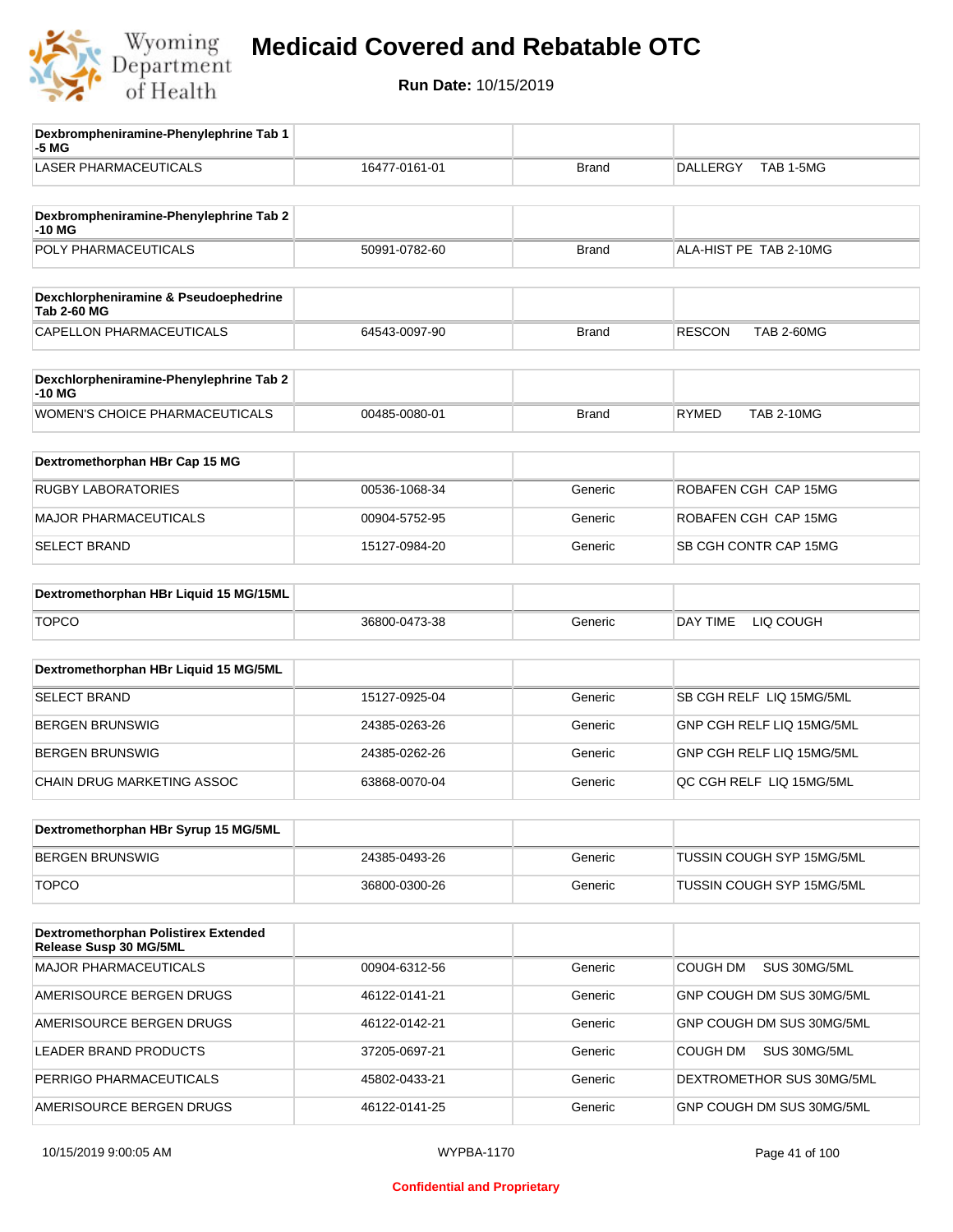

| <b>MCKESSON</b>          | 62011-0198-01 | Generic      | HM COUGH DM SUS 30MG/5ML      |
|--------------------------|---------------|--------------|-------------------------------|
| <b>RECKITT BENCKISER</b> | 63824-0171-65 | Brand        | DELSYM<br>SUS 30MG/5ML        |
| <b>RECKITT BENCKISER</b> | 63824-0173-65 | Brand        | DELSYM CHILD SUS 30MG/5ML     |
| <b>RECKITT BENCKISER</b> | 63824-0175-63 | Brand        | DELSYM<br>SUS 30MG/5ML        |
| <b>MCKESSON</b>          | 62011-0176-01 | Generic      | HM COUGH DM SUS 30MG/5ML      |
| <b>RECKITT BENCKISER</b> | 63824-0171-63 | Brand        | SUS 30MG/5ML<br><b>DELSYM</b> |
| <b>RECKITT BENCKISER</b> | 63824-0175-65 | <b>Brand</b> | <b>DELSYM</b><br>SUS 30MG/5ML |
| <b>RECKITT BENCKISER</b> | 63824-0176-65 | Brand        | SUS 30MG/5ML<br><b>DELSYM</b> |
| <b>RECKITT BENCKISER</b> | 63824-0177-63 | <b>Brand</b> | DELSYM CHILD SUS 30MG/5ML     |
| <b>RECKITT BENCKISER</b> | 63824-0177-65 | Brand        | DELSYM CHILD SUS 30MG/5ML     |
| <b>RECKITT BENCKISER</b> | 63824-0172-63 | Brand        | SUS 30MG/5ML<br><b>DELSYM</b> |
| <b>RECKITT BENCKISER</b> | 63824-0172-65 | <b>Brand</b> | SUS 30MG/5ML<br>DELSYM        |
| <b>RECKITT BENCKISER</b> | 63824-0173-63 | Brand        | DELSYM CHILD SUS 30MG/5ML     |
| <b>RECKITT BENCKISER</b> | 63824-0176-63 | <b>Brand</b> | <b>DELSYM</b><br>SUS 30MG/5ML |

| Dextromethorphan-Doxylamine-APAP Cap<br>15-6.25-325 MG |               |         |                           |
|--------------------------------------------------------|---------------|---------|---------------------------|
| <b>MAJOR PHARMACEUTICALS</b>                           | 00904-5764-44 | Generic | NIGHT TIME CAP COLD/FLU   |
| <b>SELECT BRAND</b>                                    | 15127-0985-12 | Generic | NIGHT TIME CAP COLD/FLU   |
| TOPCO                                                  | 36800-0977-60 | Generic | NITE TIME<br>CAP COLD/FLU |
| <b>TOPCO</b>                                           | 36800-0977-53 | Generic | NITE TIME<br>CAP COLD/FLU |
| LEADER BRAND PRODUCTS                                  | 37205-0707-62 | Generic | NITE-TIME<br>CAP COLD/FLU |
| AMERISOURCE BERGEN DRUGS                               | 46122-0183-73 | Generic | NIGHT TIME CAP COLD/FLU   |
| AMERISOURCE BERGEN DRUGS                               | 46122-0245-62 | Generic | NIGHT TIME CAP COLD/FLU   |
| <b>MCKESSON SUNMARK</b>                                | 49348-0741-03 | Generic | SM NITE TIME CAP COLD/FLU |
| <b>MCKESSON</b>                                        | 62011-0084-02 | Generic | NIGHT TIME CAP COLD/FLU   |

| Dextromethorphan-Doxylamine-APAP<br>Liquid 15-6.25-325 MG/15ML |               |         |                            |
|----------------------------------------------------------------|---------------|---------|----------------------------|
| <b>MAJOR PHARMACEUTICALS</b>                                   | 00904-5777-09 | Generic | ALL-NITE<br>LIQ COLD/FLU   |
| AMERISOURCE BERGEN DRUGS                                       | 46122-0136-40 | Generic | LIQ COLD/FLU<br>NIGHT TIME |
| AMERISOURCE BERGEN DRUGS                                       | 46122-0136-34 | Generic | NIGHT TIME<br>LIQ COLD/FLU |
| AMERISOURCE BERGEN DRUGS                                       | 46122-0198-34 | Generic | NIGHT TIME<br>LIQ COLD/FLU |
| AMERISOURCE BERGEN DRUGS                                       | 46122-0198-40 | Generic | NIGHT TIME LIQ COLD/FLU    |
| <b>MCKESSON SUNMARK</b>                                        | 49348-0975-37 | Generic | SM NITE TIME LIQ CLD/FLU   |
| <b>MCKESSON SUNMARK</b>                                        | 49348-0975-39 | Generic | SM NITE TIME LIQ CLD/FLU   |
| <b>MCKESSON</b>                                                | 62011-0082-02 | Generic | NIGHT TIME LIQ CLD/FLU     |
| <b>MCKESSON</b>                                                | 62011-0083-02 | Generic | NIGHT TIME<br>LIQ CLD/FLU  |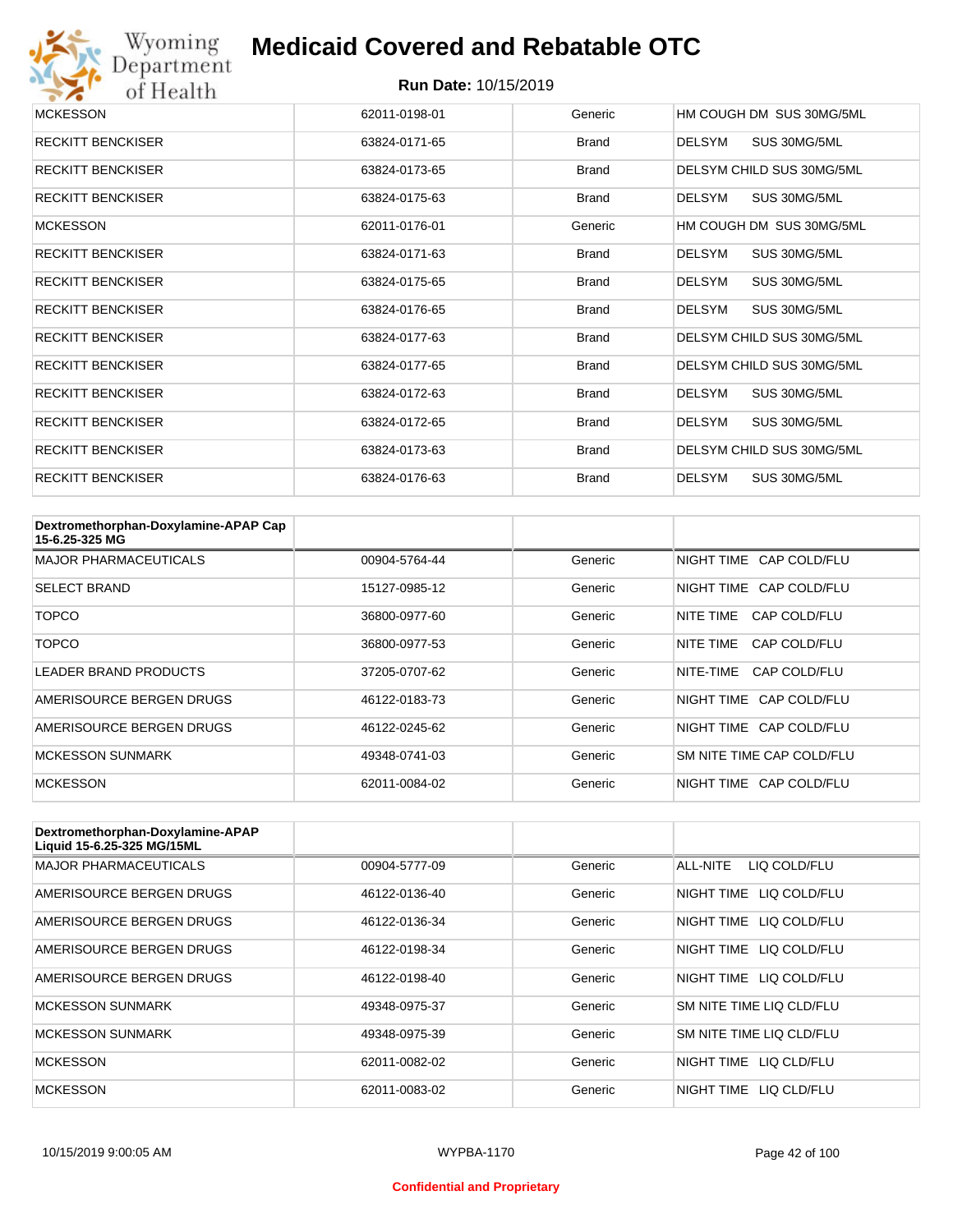

| Dextromethorphan-Doxylamine-APAP<br>Liquid 30-12.5-1000 MG/30ML |               |         |                            |
|-----------------------------------------------------------------|---------------|---------|----------------------------|
| <b>SELECT BRAND</b>                                             | 15127-0987-10 | Generic | NIGHT TIME LIQ COLD/FLU    |
| <b>SELECT BRAND</b>                                             | 15127-0987-06 | Generic | LIQ COLD/FLU<br>NIGHT TIME |
| <b>TOPCO</b>                                                    | 36800-0041-38 | Generic | LIQ COLD/FLU<br>NITE-TIME  |
| <b>TOPCO</b>                                                    | 36800-0041-30 | Generic | NITE-TIME<br>LIQ COLD/FLU  |
| <b>TOPCO</b>                                                    | 36800-0990-38 | Generic | NITE TIME<br>LIQ COLD/FLU  |
| <b>TOPCO</b>                                                    | 36800-0666-34 | Generic | COUGH & SORE LIQ NGT TIME  |
| <b>TOPCO</b>                                                    | 36800-0908-38 | Generic | NITE TIME<br>LIQ COLD/FLU  |
| <b>TOPCO</b>                                                    | 36800-0908-30 | Generic | NITE TIME<br>LIQ COLD/FLU  |
| CHAIN DRUG MARKETING ASSOC                                      | 63868-0065-08 | Generic | LIQ SORE THR<br>QC COUGH   |
|                                                                 |               |         |                            |

| Dextromethorphan-Guaifenesin Granules<br>Packet 5-100 MG |               |       |                         |
|----------------------------------------------------------|---------------|-------|-------------------------|
| <b>RECKITT BENCKISER</b>                                 | 63824-0256-12 | Brand | MUCINEX CGH GRA 5-100MG |

| Dextromethorphan-Guaifenesin Liquid 10-<br><b>100 MG/5ML</b> |               |         |                                  |
|--------------------------------------------------------------|---------------|---------|----------------------------------|
| <b>PERRIGO</b>                                               | 00113-0578-26 | Generic | TUSSIN DM LIQ                    |
| <b>PAR PHARMACEUTICALS</b>                                   | 00603-1330-58 | Generic | IOPHEN DM-NR LIQ 100-10/5        |
| <b>BERGEN BRUNSWIG</b>                                       | 24385-0359-26 | Generic | <b>GNP TUSSIN LIQ DM</b>         |
| <b>BERGEN BRUNSWIG</b>                                       | 24385-0578-26 | Generic | GNP TUSSIN LIQ DM COUGH          |
| <b>TOPCO</b>                                                 | 36800-0359-26 | Generic | TUSSIN DM<br>LIQ 100-10/5        |
| <b>TOPCO</b>                                                 | 36800-0359-40 | Generic | <b>TUSSIN DM</b><br>LIQ 100-10/5 |
| <b>TOPCO</b>                                                 | 36800-0578-26 | Generic | <b>TUSSIN DM</b><br>LIQ 100-10/5 |
| <b>BERGEN BRUNSWIG</b>                                       | 24385-0359-34 | Generic | <b>GNP TUSSIN LIQ DM</b>         |
| <b>TOPCO</b>                                                 | 36800-0359-34 | Generic | <b>TUSSIN DM</b><br>LIQ 100-10/5 |
| <b>LEADER BRAND PRODUCTS</b>                                 | 37205-0712-26 | Generic | TUSSIN DM LIQ CLEAR              |
| <b>HI-TECH</b>                                               | 50383-0062-07 | Generic | DM/GG<br>SOL 10-100/5            |
| HI-TECH                                                      | 50383-0062-12 | Generic | SOL<br>DM/GG                     |
| <b>HI-TECH</b>                                               | 50383-0062-11 | Generic | SOL<br>DM/GG                     |
| <b>SILARX</b>                                                | 54838-0133-40 | Generic | SILTUSSIN DM LIQ DAS             |
| <b>SILARX</b>                                                | 54838-0139-40 | Generic | SILTUSSIN-DM LIQ DIABETIC        |
| <b>LLORENS PHARMACEUTICAL</b>                                | 54859-0505-16 | Generic | TUSNEL DIABT LIQ 10-100/5        |
| <b>HI-TECH</b>                                               | 50383-0062-06 | Generic | DM/GG<br>SOL 10-100/5            |
| <b>LLORENS PHARMACEUTICAL</b>                                | 54859-0505-04 | Generic | TUSNEL DIABT LIQ 10-100/5        |
| <b>MCKESSON</b>                                              | 62011-0091-02 | Generic | HM TUSSIN LIQ ADLT DM            |
| <b>MCKESSON</b>                                              | 62011-0092-02 | Generic | TUSSIN ADULT LIQ CGH/CONG        |
| <b>MCKESSON</b>                                              | 62011-0091-01 | Generic | HM TUSSIN LIQ ADLT DM            |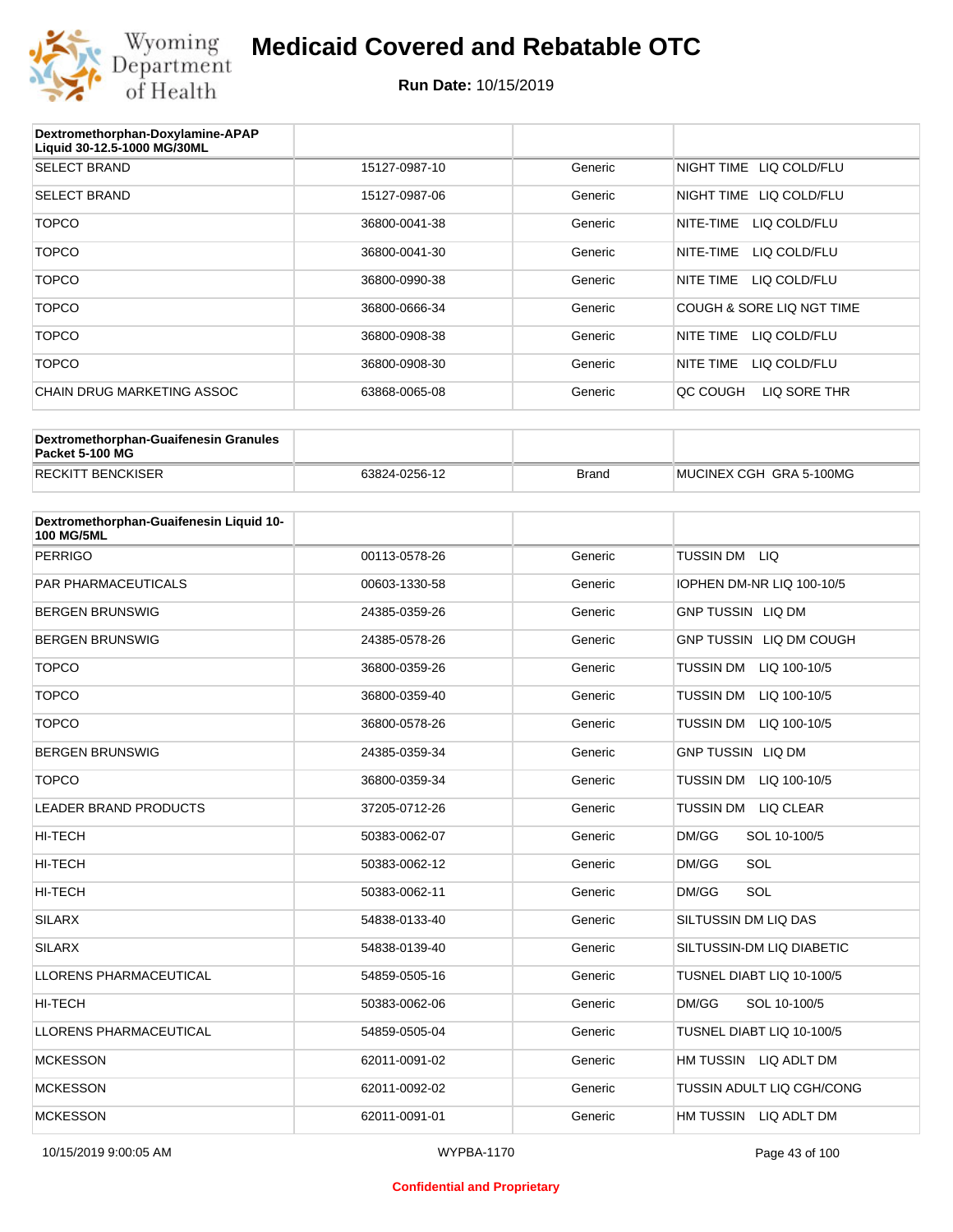

| <b>MCKESSON</b>                                              | 62011-0092-01 | Generic | TUSSIN ADULT LIQ CGH/CONG |
|--------------------------------------------------------------|---------------|---------|---------------------------|
|                                                              |               |         |                           |
| Dextromethorphan-Guaifenesin Liquid 10-<br><b>200 MG/5ML</b> |               |         |                           |
| <b>PERRIGO</b>                                               | 00113-0799-26 | Generic | TUSSIN DM MX LIQ 10-200/5 |
| <b>TOPCO</b>                                                 | 36800-0799-26 | Generic | TUSSIN DM LIQ MAX         |
| <b>LEADER BRAND PRODUCTS</b>                                 | 37205-0629-34 | Generic | TUSSIN DM MX LIQ 10-200/5 |
| <b>TOPCO</b>                                                 | 36800-0799-34 | Generic | TUSSIN DM LIQ MAX         |
| <b>LEADER BRAND PRODUCTS</b>                                 | 37205-0629-26 | Generic | TUSSIN DM MX LIQ 10-200/5 |
| AMERISOURCE BERGEN DRUGS                                     | 46122-0017-26 | Generic | GNP TUSSIN LIQ DM MAX     |
| AMERISOURCE BERGEN DRUGS                                     | 46122-0017-34 | Generic | GNP TUSSIN LIQ DM MAX     |
| AMERISOURCE BERGEN DRUGS                                     | 46122-0139-26 | Generic | TUSSIN DM<br>LIQ 10-200/5 |
| AMERISOURCE BERGEN DRUGS                                     | 46122-0139-34 | Generic | TUSSIN DM<br>LIQ 10-200/5 |
| <b>SILARX</b>                                                | 54838-0140-40 | Generic | SILTUSSIN-DM LIQ MAX ST   |
| <b>MCKESSON</b>                                              | 62011-0211-01 | Generic | HM TUSSIN LIQ DM MAX      |

| Dextromethorphan-Guaifenesin Liquid 5-<br><b>100 MG/5ML</b> |               |         |                           |
|-------------------------------------------------------------|---------------|---------|---------------------------|
| <b>GEISS DESTIN &amp; DUNN</b>                              | 00113-0419-26 | Generic | MUCUS RELIEF LIQ 5-100MG  |
| <b>BERGEN BRUNSWIG</b>                                      | 24385-0985-26 | Generic | MUCUS RELIEF LIQ 5-100MG  |
| <b>TOPCO</b>                                                | 36800-0419-26 | Generic | MUCUS RELIEF LIQ 5-100MG  |
| <b>LEADER BRAND PRODUCTS</b>                                | 37205-0993-26 | Generic | MUCUS RELIEF LIQ 5-100MG  |
| <b>MCKESSON SUNMARK</b>                                     | 49348-0828-34 | Generic | MUCUS RELIEF LIQ 5-100MG  |
| <b>RECKITT BENCKISER</b>                                    | 63824-0019-66 | Generic | MUCINEX DM LIQ 20-400     |
| <b>RECKITT BENCKISER</b>                                    | 63824-0213-66 | Generic | DELSYM COUGH LIQ CONGS DM |
| <b>RECKITT BENCKISER</b>                                    | 63824-0214-66 | Generic | DELSYM COUGH LIQ CONGS DM |
| <b>RECKITT BENCKISER</b>                                    | 63824-0286-64 | Generic | MUCINEX CGH LIQ 5-100MG   |

| Dextromethorphan-Guaifenesin Syrup 10-<br><b>100 MG/5ML</b> |               |         |                           |
|-------------------------------------------------------------|---------------|---------|---------------------------|
| PHARMACEUTICAL ASSOCIATES                                   | 00121-0638-05 | Generic | <b>GUAIFENESIN SYP DM</b> |
| <b>PERRIGO</b>                                              | 00113-0359-34 | Generic | SYP 100-10/5<br>TUSSIN DM |
| <b>PERRIGO</b>                                              | 00113-0359-26 | Generic | TUSSIN DM SYP 100-10/5    |
| PHARMACEUTICAL ASSOCIATES                                   | 00121-0638-10 | Generic | <b>GUAIFENESIN SYP DM</b> |
| <b>RUGBY LABORATORIES</b>                                   | 00536-0970-85 | Generic | EXTRA ACTION SYP 100-10/5 |
| <b>RUGBY LABORATORIES</b>                                   | 00536-0970-97 | Generic | EXTRA ACTION SYP 100-10/5 |
| <b>PAR PHARMACEUTICALS</b>                                  | 00603-0855-94 | Generic | Q-TUSSIN DM SYP 100-10/5  |
| <b>PAR PHARMACEUTICALS</b>                                  | 00603-0855-58 | Generic | Q-TUSSIN DM SYP 100-10/5  |
| <b>PAR PHARMACEUTICALS</b>                                  | 00603-0855-81 | Generic | Q-TUSSIN DM SYP 100-10/5  |
| <b>MAJOR PHARMACEUTICALS</b>                                | 00904-0053-00 | Generic | ROBAFEN DM SYP 100-10/5   |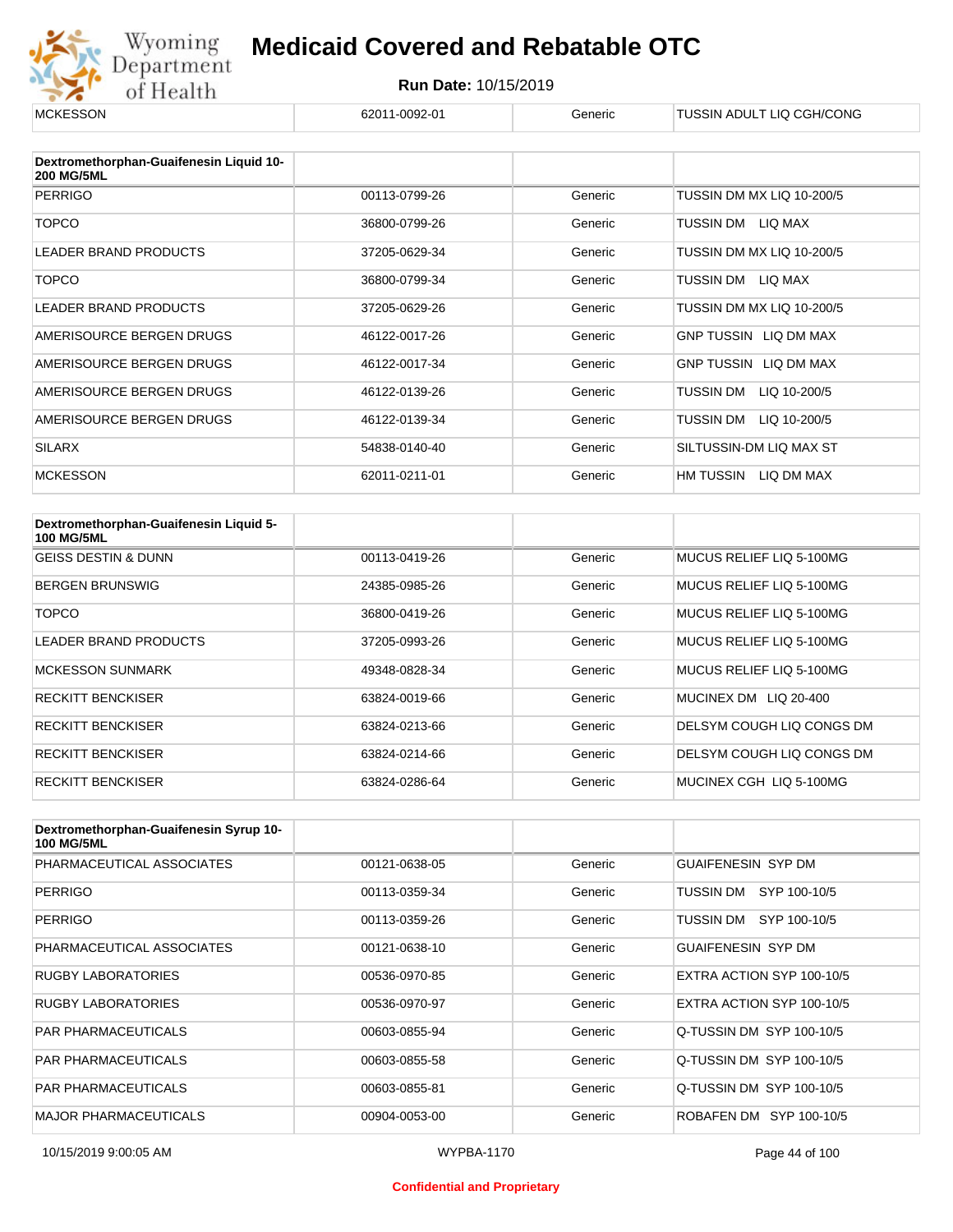| Wyoming<br>Department        | <b>Medicaid Covered and Rebatable OTC</b> |         |                           |  |  |
|------------------------------|-------------------------------------------|---------|---------------------------|--|--|
| of Health                    | <b>Run Date: 10/15/2019</b>               |         |                           |  |  |
| <b>MAJOR PHARMACEUTICALS</b> | 00904-0053-09                             | Generic | ROBAFEN DM SYP 100-10/5   |  |  |
| <b>MAJOR PHARMACEUTICALS</b> | 00904-0053-16                             | Generic | ROBAFEN DM SYP 100-10/5   |  |  |
| <b>MAJOR PHARMACEUTICALS</b> | 00904-0053-20                             | Generic | ROBAFEN DM SYP 100-10/5   |  |  |
| <b>MAJOR PHARMACEUTICALS</b> | 00904-6306-20                             | Generic | ROBAFEN DM SYP 100-10/5   |  |  |
| <b>LEADER BRAND PRODUCTS</b> | 37205-0970-26                             | Generic | SYP 100-10/5<br>TUSSIN DM |  |  |
| <b>LEADER BRAND PRODUCTS</b> | 37205-0970-34                             | Generic | TUSSIN DM<br>SYP 100-10/5 |  |  |
| <b>MCKESSON SUNMARK</b>      | 49348-0017-37                             | Generic | SM TUSSIN DM SYP 100-10/5 |  |  |
| <b>MCKESSON SUNMARK</b>      | 49348-0017-34                             | Generic | SM TUSSIN DM SYP 100-10/5 |  |  |
| <b>MCKESSON SUNMARK</b>      | 49348-0017-39                             | Generic | SM TUSSIN DM SYP 100-10/5 |  |  |
| <b>MCKESSON SUNMARK</b>      | 49348-0861-34                             | Generic | SM TUSSIN SYP DM          |  |  |
| <b>MCKESSON SUNMARK</b>      | 49348-0861-37                             | Generic | SM TUSSIN SYP DM          |  |  |
| <b>SILARX</b>                | 54838-0209-40                             | Generic | SILTUSSIN-DM SYP ALC FREE |  |  |
| <b>SILARX</b>                | 54838-0209-70                             | Generic | SILTUSSIN-DM SYP ALC FREE |  |  |
| <b>SILARX</b>                | 54838-0209-80                             | Generic | SILTUSSIN-DM SYP ALC FREE |  |  |

| Dextromethorphan-Guaifenesin Syrup 5-<br><b>100 MG/5ML</b> |               |       |                       |
|------------------------------------------------------------|---------------|-------|-----------------------|
| <b>GLAXO CONSUMER HEALTHCARE L.P.</b>                      | 00067-8118-04 | Brand | TRIAMINIC SYP CGH/CNG |

| Dextromethorphan-Guaifenesin Tab 20-400<br>MG |               |         |                            |
|-----------------------------------------------|---------------|---------|----------------------------|
| <b>MAJOR PHARMACEUTICALS</b>                  | 00904-6233-46 | Generic | <b>MUCUS RELIEF TAB DM</b> |
| <b>MAJOR PHARMACEUTICALS</b>                  | 00904-6233-52 | Generic | <b>MUCUS RELIEF TAB DM</b> |
| <b>BERGEN BRUNSWIG</b>                        | 24385-0026-71 | Generic | <b>MUCUS RELIEF TAB DM</b> |
| <b>LEADER BRAND PRODUCTS</b>                  | 37205-0538-71 | Generic | CHEST CONGES TAB 20-400MG  |
| <b>LEADER BRAND PRODUCTS</b>                  | 37205-0675-62 | Generic | TABTUSSIN DM TAB 20-400MG  |
| AMERISOURCE BERGEN DRUGS                      | 46122-0058-62 | Generic | TAB TUSSIN TAB DM          |
| <b>MCKESSON SUNMARK</b>                       | 49348-0728-09 | Generic | CHEST CONGES TAB 20-400MG  |
| TIME-CAP LABS                                 | 49483-0280-06 | Generic | MUCOSA DM<br>TAB 20-400MG  |
| <b>MCKESSON</b>                               | 62011-0061-01 | Generic | CHEST CONGES TAB RELF DM   |
| CHAIN DRUG MARKETING ASSOC                    | 63868-0753-50 | Generic | QC MEDIFIN TAB DM          |

| Dextromethorphan-Guaifenesin Tab ER<br>12HR 30-600 MG |               |       |                         |
|-------------------------------------------------------|---------------|-------|-------------------------|
| RECKITT BENCKISER                                     | 63824-0056-69 | Brand | MUCINEX DM TAB 30-600ER |
| RECKITT BENCKISER                                     | 63824-0056-34 | Brand | MUCINEX DM TAB 30-600ER |
| RECKITT BENCKISER                                     | 63824-0056-32 | Brand | MUCINEX DM TAB 30-600ER |

| Dextromethorphan-Guaifenesin Tab ER<br>12HR 60-1200 MG |               |              |                        |
|--------------------------------------------------------|---------------|--------------|------------------------|
| <b>RECKITT BENCKISER</b>                               | 63824-0072-35 | <b>Brand</b> | MUCINEX DM TAB 60-1200 |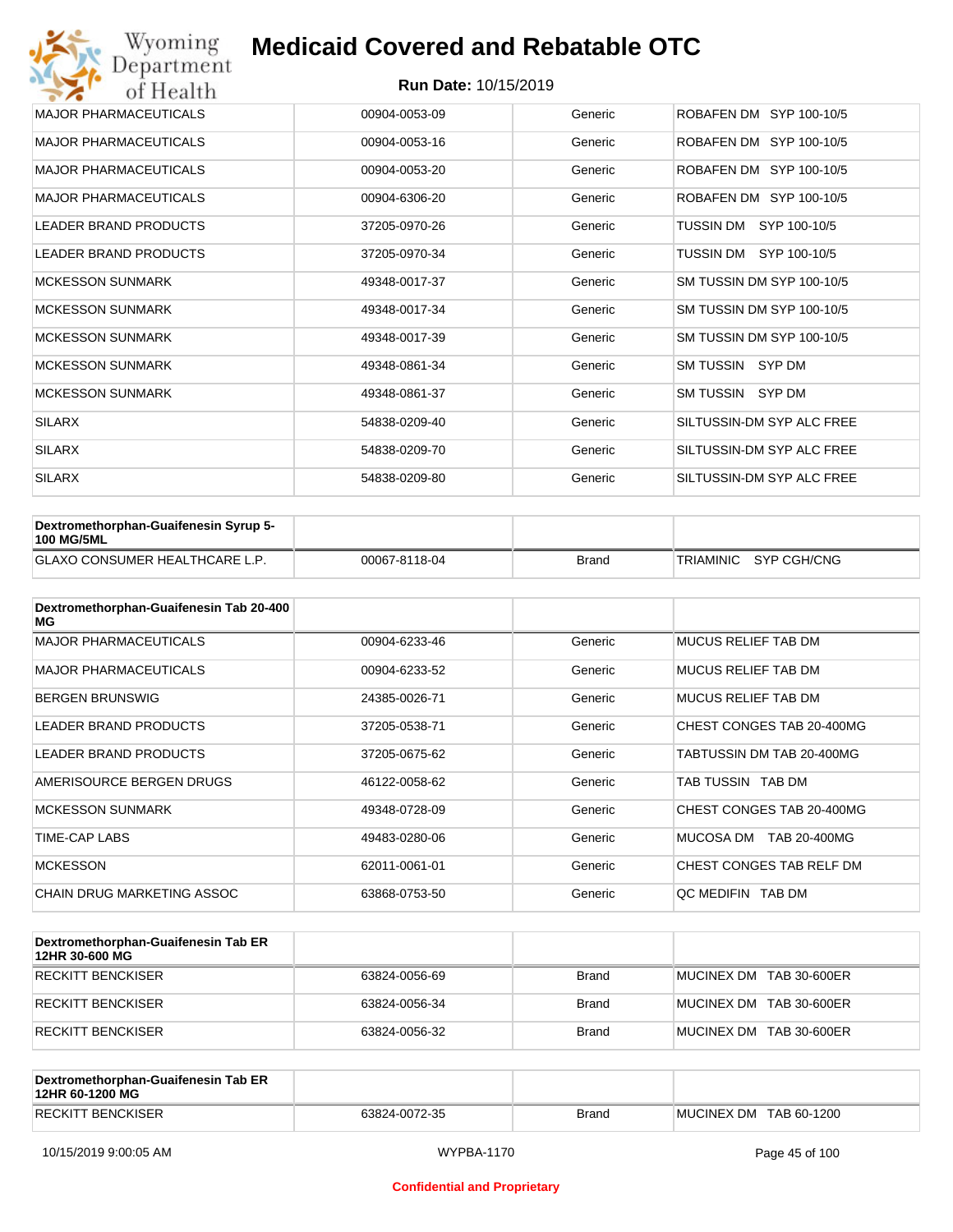## Wyoming<br>Department<br>of Health **Medicaid Covered and Rebatable OTC**

| <b>RECKITT BENCKISER</b> | 63824-0072-36 | <b>Brand</b> | MUCINEX DM TAB 60-1200 |
|--------------------------|---------------|--------------|------------------------|
| <b>RECKITT BENCKISER</b> | 63824-0072-46 | <b>Brand</b> | MUCINEX DM TAB 60-1200 |

| Dextromethorphan-Phenylephrine-APAP<br>Cap 10-5-325 MG |               |              |                                  |
|--------------------------------------------------------|---------------|--------------|----------------------------------|
| <b>MAJOR PHARMACEUTICALS</b>                           | 00904-5763-44 | <b>Brand</b> | DAY TIME<br>CAP COLD/FLU         |
| <b>SELECT BRAND</b>                                    | 15127-0989-12 | Generic      | SB DAY TIME CAP COLD/FLU         |
| <b>BERGEN BRUNSWIG</b>                                 | 24385-0036-62 | Generic      | <b>GNP DAY TIME CAP COLD/FLU</b> |
| <b>TOPCO</b>                                           | 36800-0215-53 | Generic      | DAYTIME PE CAP COLD/FLU          |
| <b>TOPCO</b>                                           | 36800-0215-60 | Generic      | DAYTIME PE CAP COLD/FLU          |
| AMERISOURCE BERGEN DRUGS                               | 46122-0184-73 | Generic      | DAY COLD/FLU CAP 10-5-325        |
| <b>MCKESSON SUNMARK</b>                                | 49348-0738-04 | Generic      | SM DAY TIME CAP PE               |
| <b>MCKESSON</b>                                        | 62011-0066-02 | Generic      | HM DAY TIME CAP                  |

| Dextromethorphan-Phenylephrine-APAP<br>Ligd 10-5-325 MG/15ML |               |         |                                  |
|--------------------------------------------------------------|---------------|---------|----------------------------------|
| <b>BERGEN BRUNSWIG</b>                                       | 24385-0005-34 | Generic | <b>GNP DAY TIME LIQ COLD/FLU</b> |
| <b>TOPCO</b>                                                 | 36800-0656-30 | Generic | LIQ COLD/FLU<br>DAY TIME         |
| <b>TOPCO</b>                                                 | 36800-0656-38 | Generic | LIQ COLD/FLU<br>DAY TIME         |
| AMERISOURCE BERGEN DRUGS                                     | 46122-0015-33 | Generic | <b>GNP FLU RELF LIQ DAYTIME</b>  |
| <b>MCKESSON SUNMARK</b>                                      | 49348-0753-37 | Generic | <b>SM DAY TIME LIQ COLD/FLU</b>  |
| <b>MCKESSON</b>                                              | 62011-0065-02 | Generic | HM DAYTIME LIQ COLD/FLU          |
| CHAIN DRUG MARKETING ASSOC                                   | 63868-0067-08 | Generic | OC FLU RELF LIO DAYTIME          |

| Dextromethorphan-Phenylephrine-APAP<br><b>Powd Pack 20-10-500 MG</b> |               |       |          |              |
|----------------------------------------------------------------------|---------------|-------|----------|--------------|
| <b>GLAXO CONSUMER HEALTHCARE L.P.</b>                                | 00067-6426-06 | Brand | THERAFLU | PAK SEV COLD |
|                                                                      |               |       |          |              |

| Dextromethorphan-Phenylephrine-APAP<br><b>Powd Pack 20-10-650 MG</b> |               |         |                                 |
|----------------------------------------------------------------------|---------------|---------|---------------------------------|
| PERRIGO PHARMACEUTICALS                                              | 00113-0096-91 | Generic | <b>FLU/COLD/CGH POW DAYTIME</b> |
| CHAIN DRUG MARKETING ASSOC                                           | 63868-0763-06 | Generic | OC COLD/CGH POW DAYTIME         |

| Dextromethorphan-Phenylephrine-APAP<br>Tab 10-5-325 MG |               |         |                                  |
|--------------------------------------------------------|---------------|---------|----------------------------------|
| <b>MAJOR PHARMACEUTICALS</b>                           | 00904-5786-24 | Generic | MAPAP COLD TAB 10-5-325          |
| <b>TOPCO</b>                                           | 36800-0402-62 | Generic | COLD HEAD<br><b>TAB CONGESTI</b> |
| <b>TOPCO</b>                                           | 36800-0371-62 | Generic | COLD MULT-SY TAB DAYTIME         |
| AMERISOURCE BERGEN DRUGS                               | 46122-0073-62 | Generic | COLD RELIEF TAB MULTI-S          |

| Dextromethorphan-Pyrilamine Liquid 7.5-<br>7.5 MG/5ML |               |       |                   |
|-------------------------------------------------------|---------------|-------|-------------------|
| CAPITAL PHARMACEUTICAL                                | 29978-0127-16 | Brand | LIQ<br>'CAPRON DM |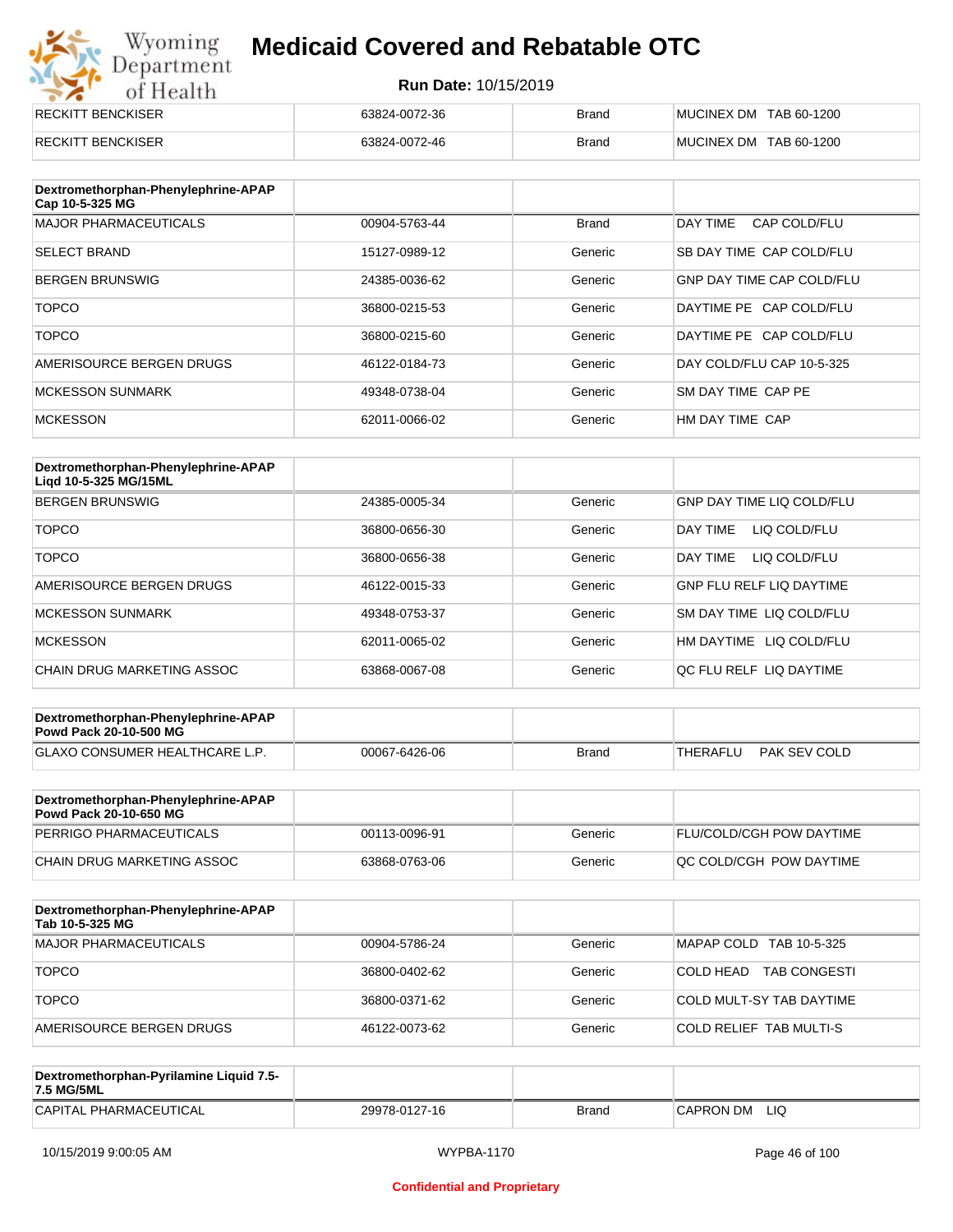

**12.5-325 MG**

**Diphenhydramine-Acetaminophen Tab** 

## **Medicaid Covered and Rebatable OTC**

| <b>RUGBY LABORATORIES</b>                                    | 00536-1003-01 | Generic      | ACETA-GESIC TAB 12.5-325         |
|--------------------------------------------------------------|---------------|--------------|----------------------------------|
| Diphenhydramine-Phenylephrine Lig 6.25-<br>2.5 MG/5ML        |               |              |                                  |
| <b>TOPCO</b>                                                 | 36800-0913-26 | Generic      | TRIACTING NT LIQ COLD/CGH        |
| Diphenhydramine-Phenylephrine Syrup<br>6.25-2.5 MG/5ML       |               |              |                                  |
| GLAXO CONSUMER HEALTHCARE L.P.                               | 00067-8106-04 | <b>Brand</b> | <b>TRIAMINIC</b><br>SYP COLD/CGH |
| Diphenhydramine-Phenylephrine-APAP<br>Liq 12.5-5-325 MG/10ML |               |              |                                  |
| <b>RECKITT BENCKISER</b>                                     | 63824-0262-66 | Generic      | <b>MUCINEX</b><br>LIQ.           |
| <b>RECKITT BENCKISER</b>                                     | 63824-0211-66 | Generic      | DELSYM NIGHT LIQ CGH+CLD         |
| <b>RECKITT BENCKISER</b>                                     | 63824-0212-66 | Generic      | DELSYM NIGHT LIQ CGH+CLD         |
| <b>RECKITT BENCKISER</b>                                     | 63824-0600-64 | Generic      | MUCINEX MS LIQ COLD NGH          |
| <b>RECKITT BENCKISER</b>                                     | 63824-0500-66 | Generic      | MUCINEX FAST LIQ COLD FLU        |
| Diphenhydramine-Phenylephrine-APAP<br>Liq 12.5-5-325 MG/15ML |               |              |                                  |
| AMERISOURCE BERGEN DRUGS                                     | 46122-0016-33 | Generic      | <b>GNP FLU RELF LIQ NIGHTIME</b> |
| CHAIN DRUG MARKETING ASSOC                                   | 63868-0068-08 | Generic      | QC FLU RELF LIQ NIGHTIME         |
| Diphenhydramine-Phenylephrine-APAP<br>Packet 25-10-650 MG    |               |              |                                  |
| GLAXO CONSUMER HEALTHCARE L.P.                               | 00067-7918-06 | <b>Brand</b> | THERAFLU SEV POW COLD/CGH        |
| <b>RECKITT BENCKISER</b>                                     | 63824-0233-04 | Generic      | <b>MUCINEX</b><br>PAK FAST-MAX   |
| CHAIN DRUG MARKETING ASSOC                                   | 63868-0764-06 | Generic      | QC COLD/CGH POW NIGHTTIM         |
| Diphenhydramine-Phenylephrine-APAP<br>Tab 12.5-5-325 MG      |               |              |                                  |
| <b>SELECT BRAND</b>                                          | 15127-0973-24 | Generic      | SB ALLERGY/ TAB COLD PE          |
| <b>SELECT BRAND</b>                                          | 15127-0974-12 | Generic      | SB SEVERE TAB COLD PE            |
| AMERISOURCE BERGEN DRUGS                                     | 46122-0052-62 | Generic      | ALLERGY PLUS TAB SINUS           |
| CHAIN DRUG MARKETING ASSOC                                   | 63868-0985-24 | Generic      | QC ALLERGY/ TAB SINUS            |
| Diphenhydramine-Phenylephrine-APAP<br>Tab 25-5-325 MG        |               |              |                                  |
| AMERISOURCE BERGEN DRUGS                                     | 46122-0053-60 | Generic      | ALLERGY PLUS TAB SEV/SINU        |
| <b>RECKITT BENCKISER</b>                                     | 63824-0550-20 | Generic      | MUCINEX FAST TAB 25-5-325        |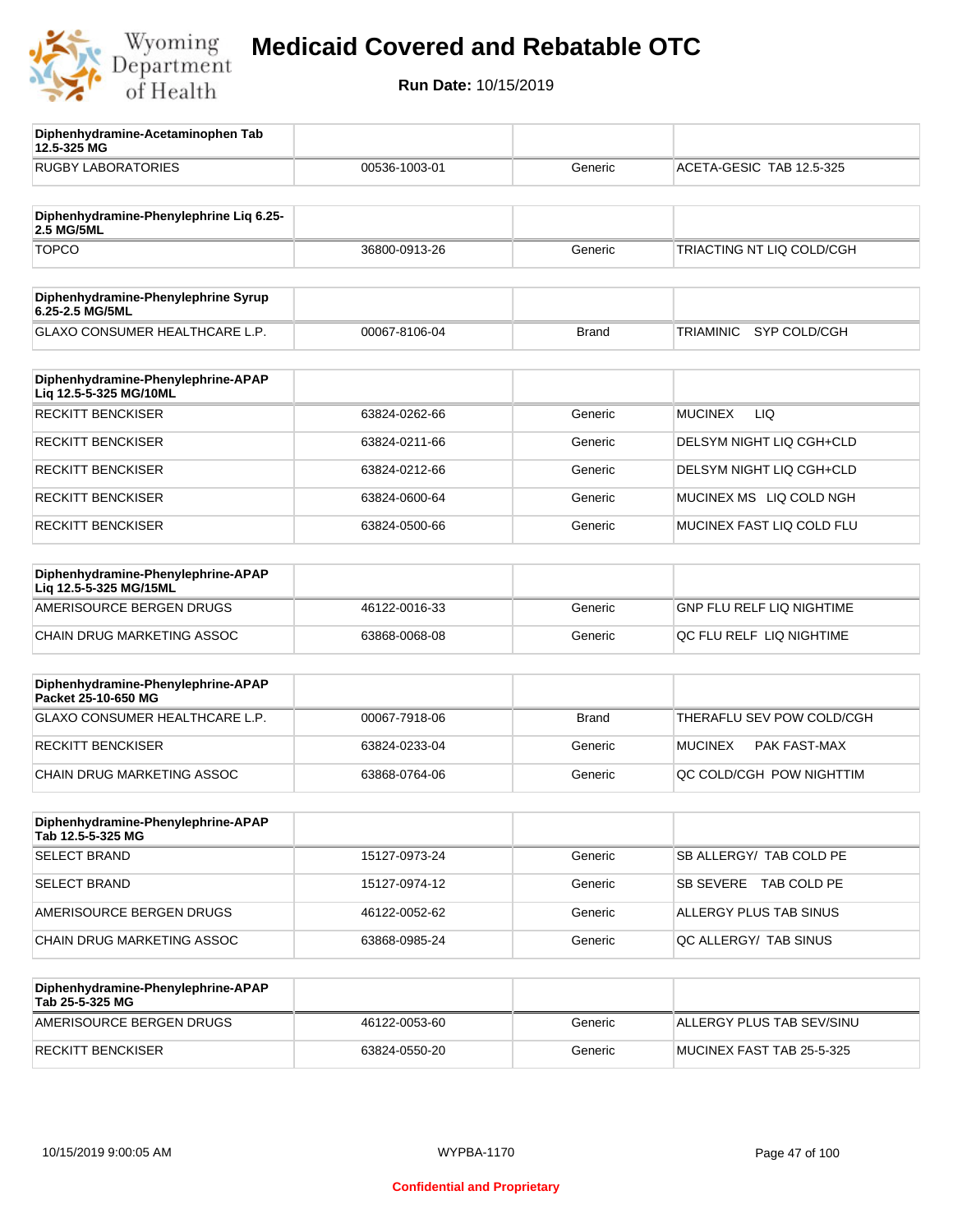

| Doxylamine-DM Liquid 6.25-15 MG/15ML                   |               |              |                                 |
|--------------------------------------------------------|---------------|--------------|---------------------------------|
| <b>BERGEN BRUNSWIG</b>                                 | 24385-0461-34 | Generic      | NIGHT TIME LIQ COUGH            |
| BERGEN BRUNSWIG                                        | 24385-0461-40 | Generic      | NIGHT TIME LIQ COUGH            |
| <b>TOPCO</b>                                           | 36800-0668-38 | Generic      | NITE TIME LIQ COUGH             |
| Doxylamine-Phenylephrine Tab 7.5-10 MG                 |               |              |                                 |
| POLY PHARMACEUTICALS                                   | 50991-0216-01 | <b>Brand</b> | POLY HIST<br>TAB 7.5-10MG       |
| Doxylamine-Pseudoephedrine Liquid 6.25-<br>30 MG/5ML   |               |              |                                 |
| <b>SALLUS LABORATORIES</b>                             | 69036-0110-16 | <b>Brand</b> | LORTUSS LQ LIQ                  |
| Fexofenadine-Pseudoephedrine Tab ER<br>24HR 180-240 MG |               |              |                                 |
| DR.REDDY'S LABORATORIES, INC.                          | 55111-0557-35 | Generic      | FEXOFEN/PSE TAB 180-240         |
| <b>Guaifenesin Granules Packet 100 MG</b>              |               |              |                                 |
| <b>RECKITT BENCKISER</b>                               | 63824-0254-12 | <b>Brand</b> | MUCINEX/KIDS GRA 100MG          |
| <b>Guaifenesin Liquid 100 MG/5ML</b>                   |               |              |                                 |
| PERRIGO PHARMACEUTICALS                                | 00113-0288-26 | Generic      | MUCUS RELIEF LIQ 100/5ML        |
| PHARMACEUTICAL ASSOCIATES                              | 00121-1744-10 | Generic      | <b>GUAIFENESIN SOL 100/5ML</b>  |
| PHARMACEUTICAL ASSOCIATES                              | 00121-1744-05 | Generic      | GUAIFENESIN SOL 100/5ML         |
| PHARMACEUTICAL ASSOCIATES                              | 00121-1744-15 | Generic      | GUAIFENESIN SOL 100/5ML         |
| PAR PHARMACEUTICALS                                    | 00603-0857-94 | Generic      | Q-TUSSIN<br><b>SOL 100/5ML</b>  |
| <b>PAR PHARMACEUTICALS</b>                             | 00603-0857-58 | Generic      | Q-TUSSIN<br><b>SOL 100/5ML</b>  |
| PAR PHARMACEUTICALS                                    | 00603-0857-81 | Generic      | Q-TUSSIN<br><b>SOL 100/5ML</b>  |
| PAR PHARMACEUTICALS                                    | 00603-1328-58 | Generic      | <b>IOPHEN-NR</b><br>LIQ 100/5ML |
| BERGEN BRUNSWIG                                        | 24385-0982-26 | Generic      | MUCUS RELIEF LIQ 100/5ML        |
| <b>TOPCO</b>                                           | 36800-0288-26 | Generic      | MUCUS RELIEF LIQ 100/5ML        |
| HI-TECH                                                | 50383-0063-06 | Generic      | GUAIFENESIN SOL 100/5ML         |
| HI-TECH                                                | 50383-0063-18 | Generic      | GUAIFENESIN SOL 300/15ML        |
| HI-TECH                                                | 50383-0063-07 | Generic      | GUAIFENESIN SOL 100/5ML         |
| HI-TECH                                                | 50383-0063-11 | Generic      | GUAIFENESIN SOL 200/10ML        |
| HI-TECH                                                | 50383-0063-12 | Generic      | GUAIFENESIN SOL 200/10ML        |
| HI-TECH                                                | 50383-0063-17 | Generic      | GUAIFENESIN SOL 300/15ML        |
| <b>MCKESSON</b>                                        | 62011-0089-01 | Generic      | TUSSIN ADULT LIQ 100/5ML        |
| <b>MCKESSON</b>                                        | 62011-0089-02 | Generic      | TUSSIN ADULT LIQ 100/5ML        |
| <b>SILARX</b>                                          | 54838-0138-40 | Generic      | SILTUSS DAS LIQ 100/5ML         |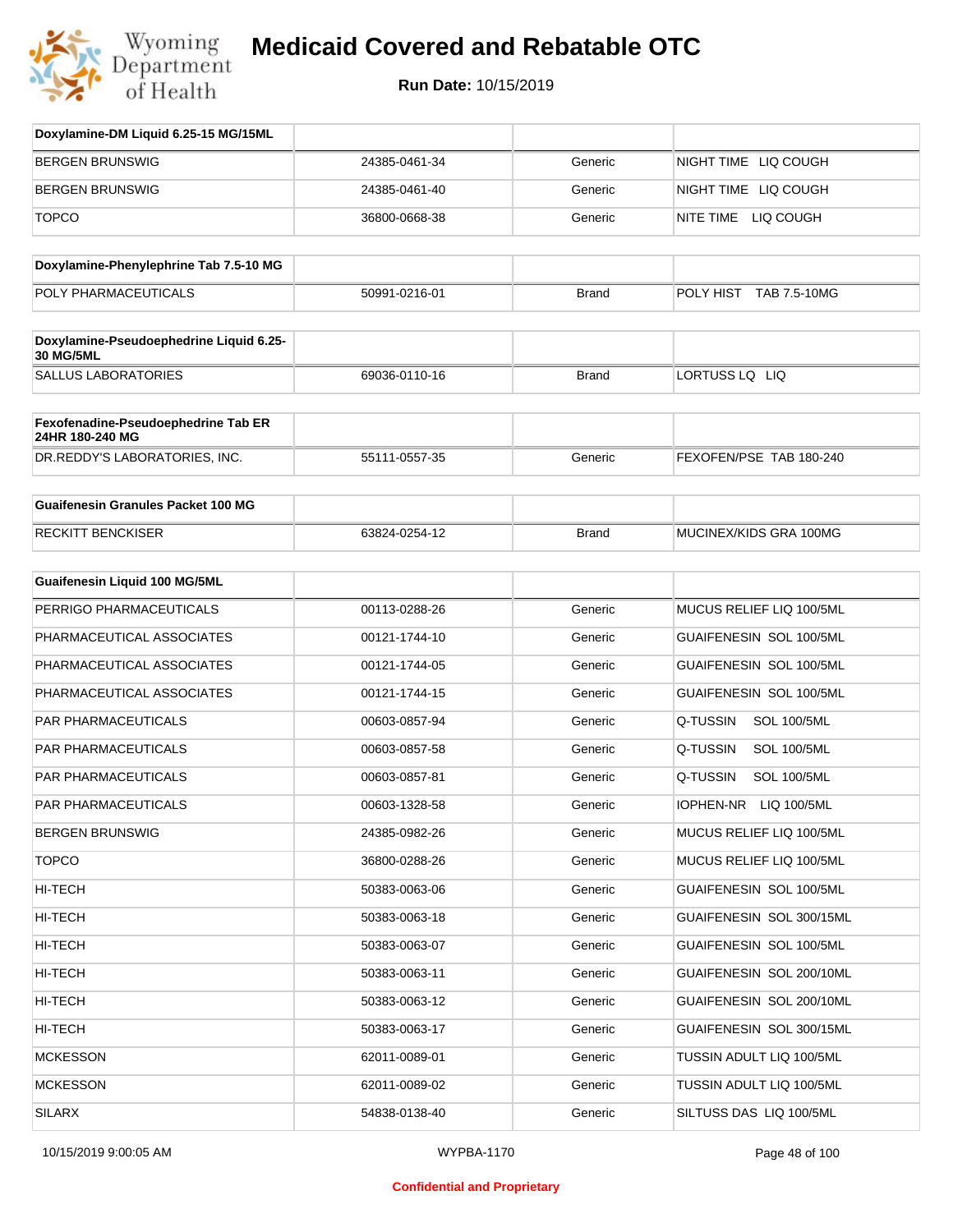

| NLUNII I DLINUNJEN           | 000Z4-0Z00-04 | uurin   | <b>MUCINEA CHED LIQ TUUGHIL</b>      |
|------------------------------|---------------|---------|--------------------------------------|
| Guaifenesin Syrup 100 MG/5ML |               |         |                                      |
|                              |               |         |                                      |
| <b>PERRIGO</b>               | 00113-0061-26 | Generic | TUSSIN CHEST SYP 100/5ML             |
| <b>PERRIGO</b>               | 00113-0061-34 | Generic | TUSSIN CHEST SYP 100/5ML             |
| <b>RUGBY LABORATORIES</b>    | 00536-0825-97 | Generic | <b>COUGH</b><br><b>SYP 100/5ML</b>   |
| RUGBY LABORATORIES           | 00536-0825-85 | Generic | <b>COUGH</b><br><b>SYP 100/5ML</b>   |
| <b>MAJOR PHARMACEUTICALS</b> | 00904-0061-16 | Generic | <b>ROBAFEN</b><br><b>SYP 100/5ML</b> |
| <b>MAJOR PHARMACEUTICALS</b> | 00904-0061-09 | Generic | <b>ROBAFEN</b><br><b>SYP 100/5ML</b> |
| <b>MAJOR PHARMACEUTICALS</b> | 00904-0061-00 | Generic | <b>ROBAFEN</b><br><b>SYP 100/5ML</b> |
| <b>SELECT BRAND</b>          | 15127-0940-44 | Generic | SB CGH CONTR SYP 100/5ML             |
| <b>SELECT BRAND</b>          | 15127-0940-48 | Generic | SB CGH CONTR SYP 100/5ML             |
| <b>BERGEN BRUNSWIG</b>       | 24385-0310-34 | Generic | GNP TUSSIN SYP 100/5ML               |
| <b>TOPCO</b>                 | 36800-0310-26 | Generic | TUSSIN CHEST SYP 100/5ML             |
| <b>MCKESSON SUNMARK</b>      | 49348-0278-34 | Generic | SM TUSSIN SYP 100/5ML                |
| <b>MCKESSON SUNMARK</b>      | 49348-0278-37 | Generic | SM TUSSIN SYP 100/5ML                |
| <b>SILARX</b>                | 54838-0117-40 | Generic | SILTUSSIN SA SYP 100/5ML             |
| <b>SILARX</b>                | 54838-0117-80 | Generic | SILTUSSIN SA SYP 100/5ML             |
| <b>SILARX</b>                | 54838-0117-70 | Generic | SILTUSSIN SA SYP 100/5ML             |
|                              |               |         |                                      |

| Guaifenesin Tab 200 MG       |               |         |                                     |
|------------------------------|---------------|---------|-------------------------------------|
| <b>MAJOR PHARMACEUTICALS</b> | 00904-5154-60 | Generic | GUAIFENESIN TAB 200MG               |
| <b>PAR PHARMACEUTICALS</b>   | 00603-4886-21 | Generic | ORGAN-LNR TAB 200MG                 |
| <b>PAR PHARMACEUTICALS</b>   | 00603-4890-21 | Generic | ORGAN-LNR TAB 200MG                 |
| <b>SELECT BRAND</b>          | 15127-0129-60 | Generic | SB COUGHTAB TAB 200MG               |
| LEADER BRAND PRODUCTS        | 37205-0466-72 | Generic | <b>TAB 200MG</b><br><b>COUGHTAB</b> |

| <b>Guaifenesin Tab 400 MG</b> |               |         |                                   |
|-------------------------------|---------------|---------|-----------------------------------|
| <b>MAJOR PHARMACEUTICALS</b>  | 00904-6232-46 | Generic | MUCUS RELIEF TAB 400MG            |
| <b>MAJOR PHARMACEUTICALS</b>  | 00904-6232-52 | Generic | MUCUS RELIEF TAB 400MG            |
| <b>BERGEN BRUNSWIG</b>        | 24385-0602-71 | Generic | MUCUS RELIEF TAB 400MG            |
| LEADER BRAND PRODUCTS         | 37205-0476-71 | Generic | CHEST CONGES TAB 400MG            |
| LEADER BRAND PRODUCTS         | 37205-0674-62 | Generic | <b>TAB 400MG</b><br>TABTUSSIN     |
| AMERISOURCE BERGEN DRUGS      | 46122-0057-62 | Generic | TAB TUSSIN TAB 400MG              |
| <b>MCKESSON SUNMARK</b>       | 49348-0729-09 | Generic | CHEST CONGES TAB 400MG            |
| TIME-CAP LABS                 | 49483-0272-06 | Generic | <b>MUCOSA</b><br><b>TAB 400MG</b> |
| <b>MCKESSON</b>               | 62011-0060-01 | Generic | CHEST CONGES TAB 400MG            |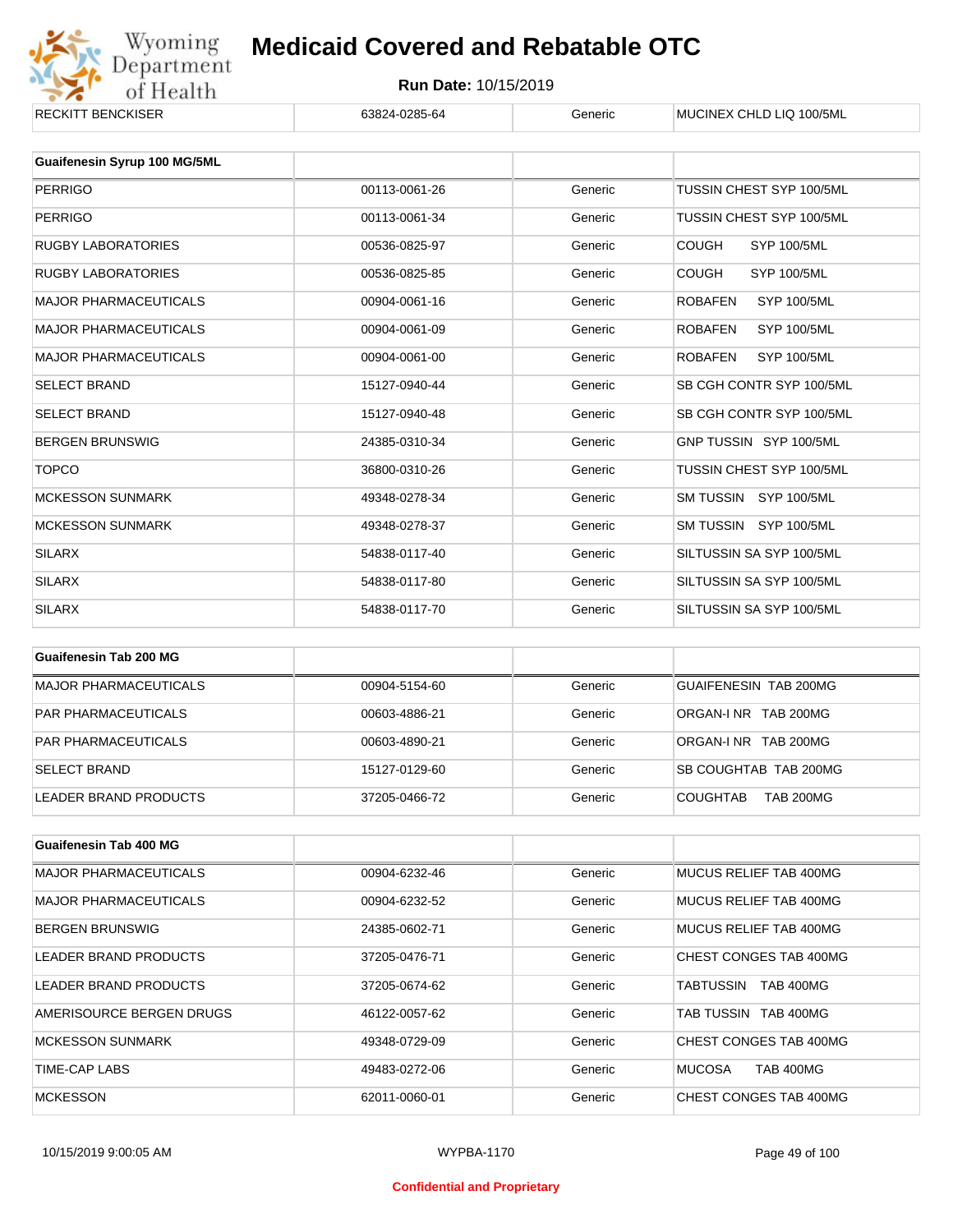

| CHAIN DRUG MARKETING ASSOC                   | 63868-0998-50 | Generic      | MEDIFIN 400 TAB 400MG               |
|----------------------------------------------|---------------|--------------|-------------------------------------|
| Guaifenesin Tab ER 12HR 1200 MG              |               |              |                                     |
| <b>RECKITT BENCKISER</b>                     | 63824-0023-46 | Brand        | <b>MUCINEX</b><br><b>TAB 1200MG</b> |
| <b>RECKITT BENCKISER</b>                     | 63824-0023-48 | Brand        | <b>MUCINEX</b><br><b>TAB 1200MG</b> |
| <b>RECKITT BENCKISER</b>                     | 63824-0023-35 | <b>Brand</b> | <b>MUCINEX</b><br><b>TAB 1200MG</b> |
| <b>RECKITT BENCKISER</b>                     | 63824-0023-36 | Brand        | <b>MUCINEX</b><br><b>TAB 1200MG</b> |
| Guaifenesin Tab ER 12HR 600 MG               |               |              |                                     |
| <b>RUGBY LABORATORIES</b>                    | 00536-1026-37 | Generic      | MUCUS-ER<br>TAB 600MG               |
| LEADER BRAND PRODUCTS                        | 37205-0628-58 | Generic      | <b>MUCUS-ER</b><br>TAB 600MG        |
| PERRIGO PHARMACEUTICALS                      | 45802-0498-58 | Generic      | GUAIFENESIN TAB 600MG ER            |
| PERRIGO PHARMACEUTICALS                      | 45802-0498-78 | Generic      | GUAIFENESIN TAB 600MG ER            |
| <b>MCKESSON SUNMARK</b>                      | 49348-0905-47 | Generic      | SM MUCUS ER TAB 600MG               |
| <b>MCKESSON SUNMARK</b>                      | 49348-0905-59 | Generic      | SM MUCUS ER TAB 600MG               |
| PERRIGO PHARMACEUTICALS                      | 45802-0498-60 | Generic      | GUAIFENESIN TAB 600MG ER            |
| AMERISOURCE BERGEN DRUGS                     | 46122-0028-60 | Generic      | GNP MUCUS-ER TAB 600MG              |
| AMERISOURCE BERGEN DRUGS                     | 46122-0028-58 | Generic      | GNP MUCUS-ER TAB 600MG              |
| <b>MCKESSON</b>                              | 62011-0076-01 | Generic      | HM MUCUS ER TAB 600MG               |
| <b>MCKESSON</b>                              | 62011-0076-02 | Generic      | HM MUCUS ER TAB 600MG               |
| <b>RECKITT BENCKISER</b>                     | 63824-0008-27 | <b>Brand</b> | TAB 600MG ER<br><b>MUCINEX</b>      |
| <b>RECKITT BENCKISER</b>                     | 63824-0008-34 | <b>Brand</b> | <b>MUCINEX</b><br>TAB 600MG ER      |
| <b>RECKITT BENCKISER</b>                     | 63824-0008-32 | <b>Brand</b> | <b>MUCINEX</b><br>TAB 600MG ER      |
| <b>RECKITT BENCKISER</b>                     | 63824-0008-36 | <b>Brand</b> | <b>MUCINEX</b><br>TAB 600MG ER      |
| <b>RECKITT BENCKISER</b>                     | 63824-0008-69 | <b>Brand</b> | <b>MUCINEX</b><br>TAB 600MG ER      |
| RECKITT BENCKISER                            | 63824-0008-50 | Brand        | <b>MUCINEX</b><br>TAB 600MG ER      |
| <b>RECKITT BENCKISER</b>                     | 63824-0008-61 | <b>Brand</b> | <b>MUCINEX</b><br>TAB 600MG ER      |
| <b>RECKITT BENCKISER</b>                     | 63824-0008-15 | <b>Brand</b> | <b>MUCINEX</b><br>TAB 600MG ER      |
| Guaifenesin-Codeine Liquid 200-8 MG/5ML      |               |              |                                     |
| <b>CENTURION LABS</b>                        | 23359-0040-16 | <b>Brand</b> | NINJACOF-XG LIQ 200-8/5             |
| Guaifenesin-Codeine Liquid 225-7.5<br>MG/5ML |               |              |                                     |
| <b>ALLEGIS PHARMACEUTICALS</b>               | 00682-0475-16 | <b>Brand</b> | MAR-COF CG LIQ 225-7.5              |

| Guaifenesin-Codeine Soln 100-10 MG/5ML |               |         |                         |
|----------------------------------------|---------------|---------|-------------------------|
| PHARMACEUTICAL ASSOCIATES              | 00121-0775-04 | Generic | GG/CODEINE SOL 100-10/5 |
| PHARMACEUTICAL ASSOCIATES              | 00121-0775-16 | Generic | GG/CODEINE SOL 100-10/5 |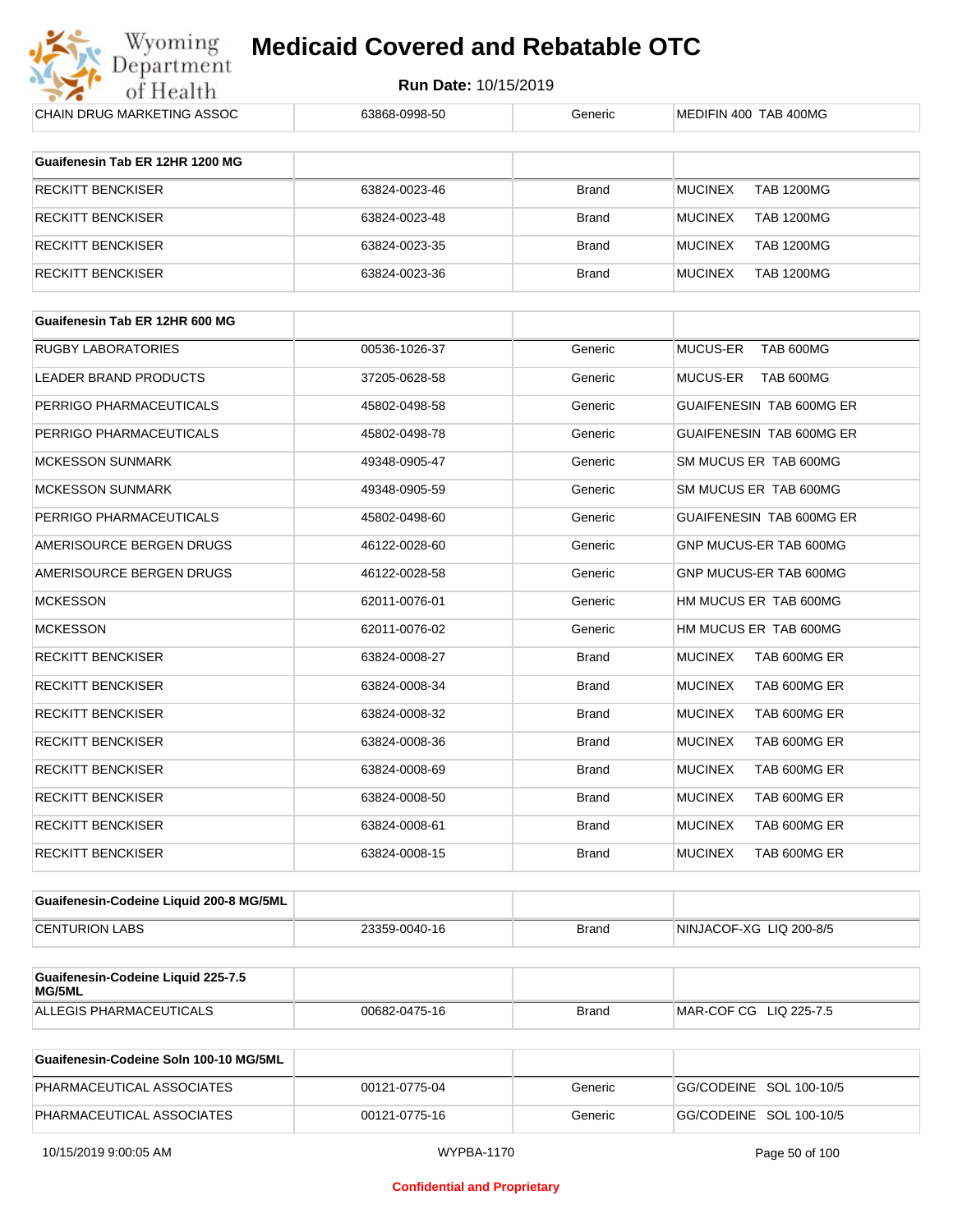

| Wyoming<br>Department              | <b>Medicaid Covered and Rebatable OTC</b> |         |                           |
|------------------------------------|-------------------------------------------|---------|---------------------------|
| of Health                          | <b>Run Date: 10/15/2019</b>               |         |                           |
| PHARMACEUTICAL ASSOCIATES          | 00121-1775-05                             | Generic | GG/CODEINE SOL 100-10/5   |
| PHARMACEUTICAL ASSOCIATES          | 00121-1775-10                             | Generic | GG/CODEINE SOL 100-10/5   |
| <b>PAR PHARMACEUTICALS</b>         | 00603-1075-56                             | Generic | CHERATUSSIN SYP AC        |
| <b>PAR PHARMACEUTICALS</b>         | 00603-1075-54                             | Generic | CHERATUSSIN SYP AC        |
| <b>PAR PHARMACEUTICALS</b>         | 00603-1329-58                             | Generic | IOPHEN C-NR LIQ 100-10/5  |
| <b>PAR PHARMACEUTICALS</b>         | 00603-1075-58                             | Generic | CHERATUSSIN SYP AC        |
| PACK PHARMACEUTICALS, LLC          | 16571-0302-16                             | Generic | GUAIFENESIN SYP 100-10/5  |
| HI-TECH                            | 50383-0087-12                             | Generic | GUAIATUSS AC SYP 100-10/5 |
| HI-TECH                            | 50383-0087-10                             | Generic | GUAIATUSS AC SYP 100-10/5 |
| HI-TECH                            | 50383-0087-16                             | Generic | GUAIATUSS AC SYP 100-10/5 |
| <b>METHOD PHARMACEUTICALS</b>      | 58657-0500-04                             | Generic | CODEINE/GG SOL 10-100/5   |
| <b>METHOD PHARMACEUTICALS</b>      | 58657-0500-16                             | Generic | CODEINE/GG SOL 10-100/5   |
| HI-TECH                            | 50383-0087-04                             | Generic | GUAIATUSS AC SYP 100-10/5 |
| HI-TECH                            | 50383-0087-05                             | Generic | GUAIATUSS AC SYP 100-10/5 |
| HI-TECH                            | 50383-0087-07                             | Generic | GUAIATUSS AC SYP 100-10/5 |
| <b>VIRTUS PHARMACEUTICALS OPCO</b> | 76439-0252-16                             | Generic | VIRTUSSIN AC SOL 100-10/5 |
| <b>VIRTUS PHARMACEUTICALS OPCO</b> | 76439-0252-04                             | Generic | VIRTUSSIN AC SOL 100-10/5 |

| Guaifenesin-Codeine Soln 100-6.3 MG/5ML |               |              |                        |
|-----------------------------------------|---------------|--------------|------------------------|
| <b>RAMCNEIL</b>                         | 12830-0717-16 | <b>Brand</b> | M-CLEAR WC LIQ 100-6.3 |
| BUREL PHARMACEUTICALS                   | 35573-0006-16 | Generic      | RELCOFC SOL 100-6.3    |

| Loratadine & Pseudoephedrine Tab ER<br>12HR 5-120 MG |               |         |                          |
|------------------------------------------------------|---------------|---------|--------------------------|
| <b>PERRIGO</b>                                       | 00113-2013-60 | Generic | ALLERGY/CONG TAB 5-120MG |
| <b>PERRIGO</b>                                       | 00113-2013-52 | Generic | ALLERGY/CONG TAB 5-120MG |
| <b>PERRIGO</b>                                       | 00113-2013-39 | Generic | ALLERGY/CONG TAB 5-120MG |
| PERRIGO PHARMACEUTICALS                              | 45802-0106-39 | Generic | LORATADINE-D TAB 5-120MG |
| PERRIGO PHARMACEUTICALS                              | 45802-0106-52 | Generic | LORATADINE-D TAB 5-120MG |
| PERRIGO PHARMACEUTICALS                              | 45802-0106-60 | Generic | LORATADINE-D TAB 5-120MG |
| <b>MCKESSON SUNMARK</b>                              | 49348-0183-47 | Generic | LORATADINE D TAB 5-120MG |
| AMERISOURCE BERGEN DRUGS                             | 46122-0109-52 | Generic | LORATADINE-D TAB 5-120MG |
| <b>MCKESSON</b>                                      | 62011-0120-01 | Generic | ALLERGY/CONG TAB 5-120MG |

| Loratadine & Pseudoephedrine Tab ER<br>24HR 10-240 MG |               |         |                           |
|-------------------------------------------------------|---------------|---------|---------------------------|
| PERRIGO                                               | 00113-0165-22 | Generic | ALLERGY/CONG TAB RELIEF   |
| PERRIGO                                               | 00113-0165-52 | Generic | ALLERGY/CONG TAB RELIEF   |
| MAJOR PHARMACEUTICALS                                 | 00904-5833-15 | Generic | LORATADINE-D TAB 10-240MG |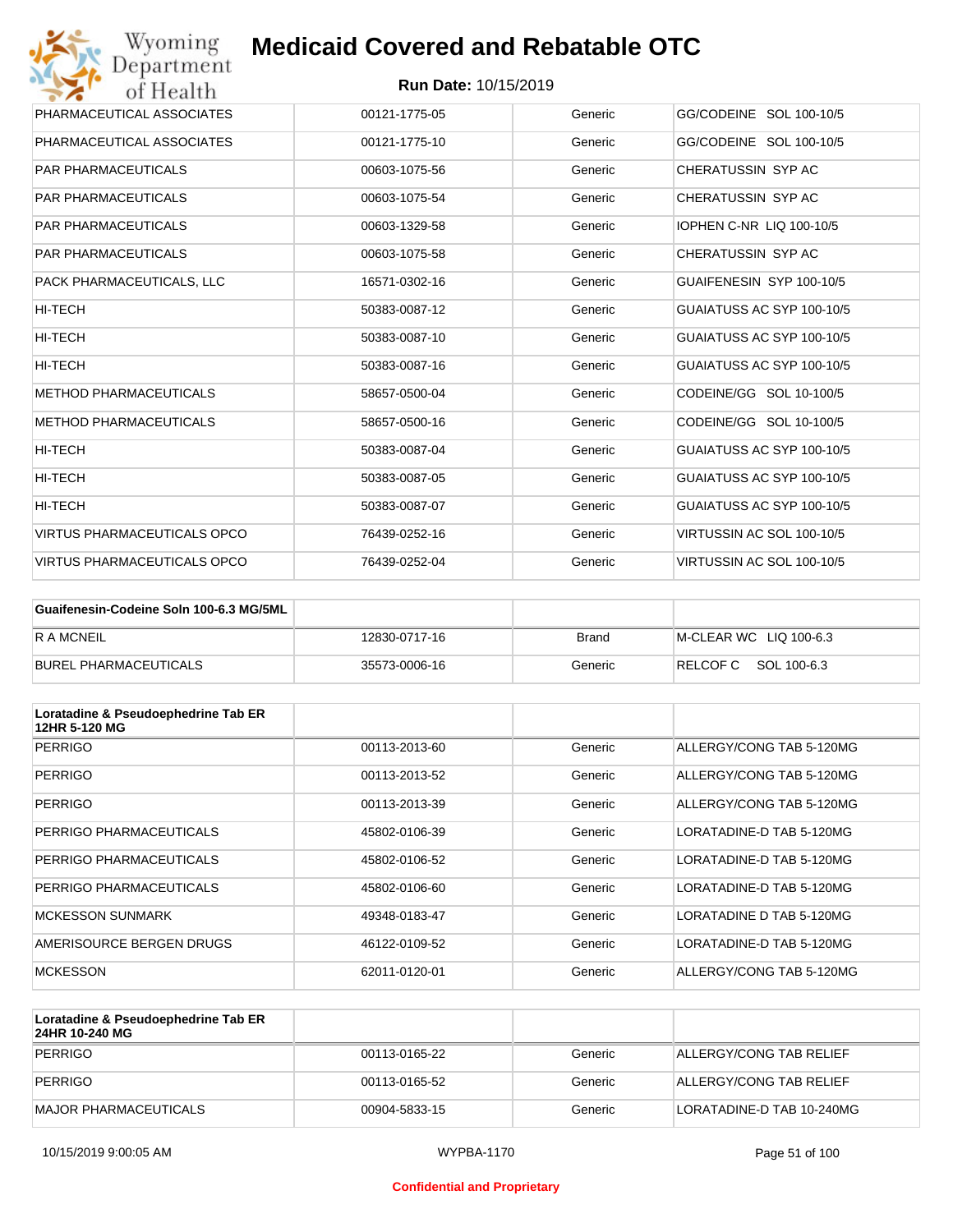#### **Run Date:** 10/15/2019

| Wyoming<br>Department        | <b>Medicaid Covered and Rebatable OTC</b> |         |                                |  |  |  |
|------------------------------|-------------------------------------------|---------|--------------------------------|--|--|--|
| of Health                    | <b>Run Date: 10/15/2019</b>               |         |                                |  |  |  |
| <b>MAJOR PHARMACEUTICALS</b> | 00904-5833-48                             | Generic | LORATADINE-D TAB 10-240MG      |  |  |  |
| <b>LEADER BRAND PRODUCTS</b> | 37205-0348-52                             | Generic | ALLERGY RELF TAB D-24          |  |  |  |
| <b>LEADER BRAND PRODUCTS</b> | 37205-0348-88                             | Generic | ALLERGY RELF TAB D-24          |  |  |  |
| PERRIGO PHARMACEUTICALS      | 45802-0008-22                             | Generic | LORATADINE-D TAB 10-240MG      |  |  |  |
| AMERISOURCE BERGEN DRUGS     | 46122-0206-22                             | Generic | LORATADINE-D TAB 10-240MG      |  |  |  |
| MCKESSON SUNMARK             | 49348-0543-01                             | Generic | <b>I ORATA-DINE TAB D 24HR</b> |  |  |  |
| <b>MCKESSON SUNMARK</b>      | 49348-0543-57                             | Generic | LORATA-DINE TAB D 24HR         |  |  |  |
| PERRIGO PHARMACEUTICALS      | 45802-0008-52                             | Generic | LORATADINE-D TAB 10-240MG      |  |  |  |
| AMERISOURCE BERGEN DRUGS     | 46122-0167-52                             | Generic | ALLER/CONGES TAB 10-240MG      |  |  |  |
| <b>OHM LABS</b>              | 51660-0724-15                             | Generic | ALLERGY RELF TAB DECONGES      |  |  |  |
| <b>OHM LABS</b>              | 51660-0724-69                             | Generic | ALLERGY RELF TAB DECONGES      |  |  |  |
| <b>MCKESSON</b>              | 62011-0071-01                             | Generic | ALLERGY REL/ TAB DECONGES      |  |  |  |
| CHAIN DRUG MARKETING ASSOC   | 63868-0154-10                             | Generic | LORATADINE-D TAB 10-240MG      |  |  |  |

| PE-DM-APAP & PE-CPM-DM-APAP Tab<br>Day/Night Therapy Pack |               |         |                                  |
|-----------------------------------------------------------|---------------|---------|----------------------------------|
| <b>SELECT BRAND</b>                                       | 15127-0927-24 | Generic | <b>SB COLD MULT PAK DAY/NGHT</b> |
| BERGEN BRUNSWIG                                           | 24385-0963-60 | Generic | COLD HEAD PAK DAY/NGHT           |

| <b>PE-GG-APAP Tab 5-200-325MG &amp;PE-</b><br>Diphenhyd-APAP Tab 5-25-325MG |               |         |                           |
|-----------------------------------------------------------------------------|---------------|---------|---------------------------|
| <b>RECKITT BENCKISER</b>                                                    | 63824-0202-20 | Generic | MIS DAY/NGHT<br>SINUS-MAX |

| Pheniramine-Phenylephrine w/ APAP<br>Powd Pack 20-10-650 MG |               |       |                                  |
|-------------------------------------------------------------|---------------|-------|----------------------------------|
| GLAXO CONSUMER HEALTHCARE L.P.                              | 00067-7916-06 | Brand | 'THERAFLU FLU PAK SORE THR       |
| <b>TOPCO</b>                                                | 36800-0133-91 | Brand | <b>FLU &amp; SORE POW THROAT</b> |

| Phenyleph-Chlorphen-DM w/APAP Susp<br>2.5-1-5-160 MG/5ML |               |         |                                     |
|----------------------------------------------------------|---------------|---------|-------------------------------------|
| <b>GLAXO CONSUMER HEALTHCARE L.P.</b>                    | 00067-8116-04 | Generic | TRIAMINIC<br><b>SUS FEV&amp;CLD</b> |
| <b>BERGEN BRUNSWIG</b>                                   | 24385-0984-26 | Generic | PAIN RELIEF SUS PLS COLD            |
| <b>TOPCO</b>                                             | 36800-0903-26 | Generic | PAIN RELIEF SUS PLS COLD            |
| AMERISOURCE BERGEN DRUGS                                 | 46122-0036-26 | Generic | MULTI-SYMPT SUS PLS COLD            |
| MCKESSON SUNMARK                                         | 49348-0879-34 | Generic | SM CHILDRENS SUS MS COLD            |
| CHAIN DRUG MARKETING ASSOC                               | 63868-0063-04 | Generic | OC COLD RELF SUS PLUS MS            |

| Phenyleph-Chlorphen-DM w/APAP Tab 5-2-<br>10-325 MG |               |         |                           |
|-----------------------------------------------------|---------------|---------|---------------------------|
| BERGEN BRUNSWIG                                     | 24385-0195-62 | Generic | CLD HEAD CNG TAB NIGHTTIM |
| <b>TOPCO</b>                                        | 36800-0393-62 | Generic | CLD HEAD CNG TAB NIGHTTIM |
| <b>TOPCO</b>                                        | 36800-0014-62 | Generic | COLD MULTI-S TAB NIGHTTIM |

#### **Confidential and Proprietary**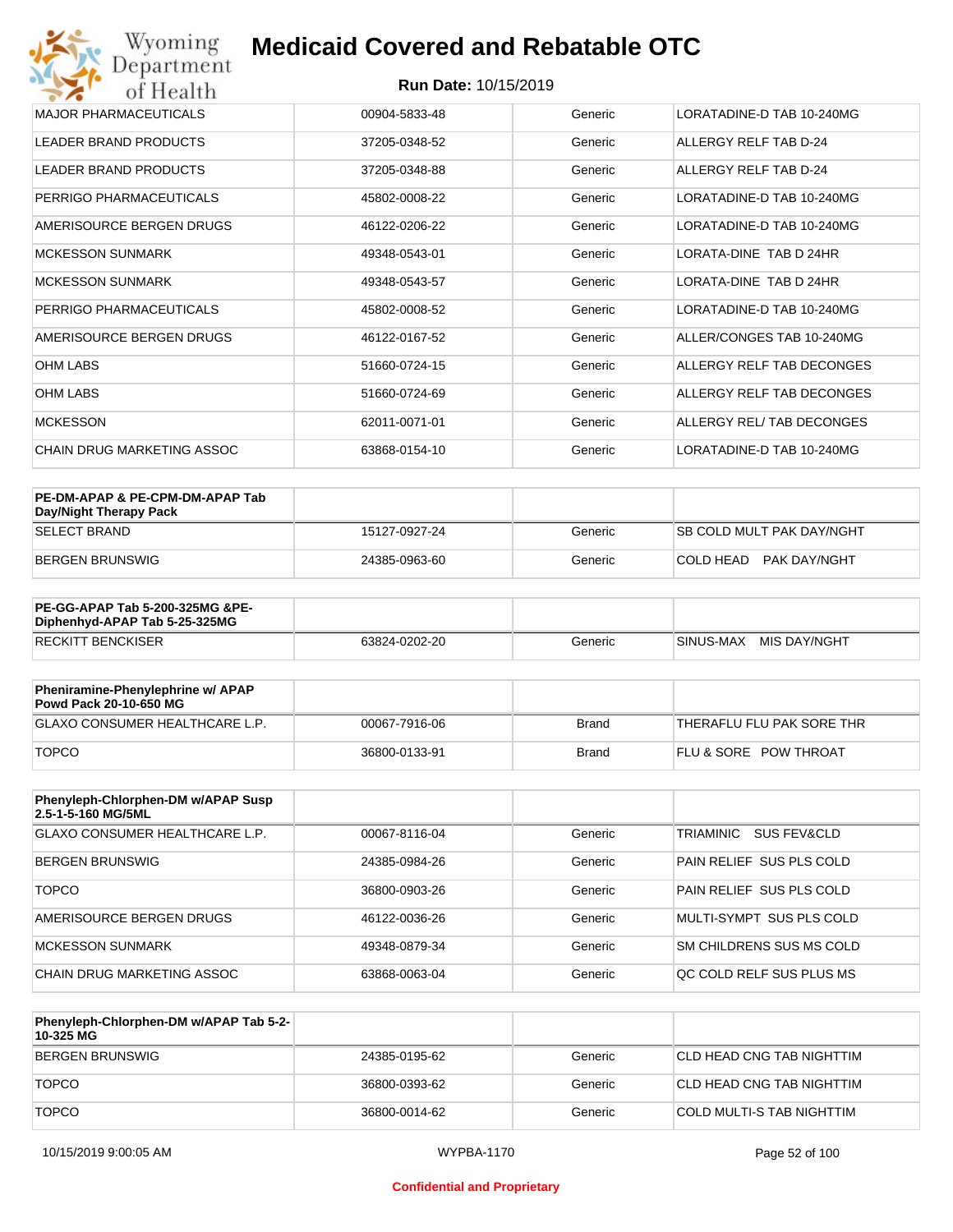#### **Run Date:** 10/15/2019

| Wyoming<br><b>Medicaid Covered and Rebatable OTC</b><br>Department |                             |         |                           |  |
|--------------------------------------------------------------------|-----------------------------|---------|---------------------------|--|
| of Health                                                          | <b>Run Date: 10/15/2019</b> |         |                           |  |
| CHAIN DRUG MARKETING ASSOC                                         | 63868-0072-24               | Generic | MULTI-SYMPTM TAB NIGHTTIM |  |
| CHAIN DRUG MARKETING ASSOC                                         | 63868-0074-24               | Generic | QC COLD/HEAD TAB NIGHTTIM |  |

| Phenylephrine w/ Acetaminophen Tab 5-<br>325 MG |               |         |                                         |
|-------------------------------------------------|---------------|---------|-----------------------------------------|
| <b>PERRIGO</b>                                  | 00113-0272-62 | Generic | SINUS CONGST TAB / PAIN DT              |
| MAJOR PHARMACEUTICALS                           | 00904-5783-24 | Generic | MAPAP SINUS TAB MAX ST                  |
| <b>SELECT BRAND</b>                             | 15127-0965-24 | Generic | SB SINUS CNG TAB / PAIN DT              |
| BERGEN BRUNSWIG                                 | 24385-0169-62 | Generic | <b>GNP SINUS</b><br><b>TAB CNG/PAIN</b> |
| <b>TOPCO</b>                                    | 36800-0272-62 | Generic | SINUS CONGST TAB /PAIN DT               |
| LEADER BRAND PRODUCTS                           | 37205-0571-62 | Generic | PAIN RLF SIN TAB PE DAY                 |
| CHAIN DRUG MARKETING ASSOC                      | 63868-0984-24 | Generic | OC SINUS PAI TAB RELIEF                 |

| Phenylephrine w/ DM-GG Ligd 10-18-200<br>MG/15ML |               |       |                |
|--------------------------------------------------|---------------|-------|----------------|
| <b>GM PHARMACEUTICALS</b>                        | 58809-0555-08 | Brand | VANACOF DM LIQ |

| Phenylephrine w/ DM-GG Liqd 2.5-5-100<br>MG/5ML |               |              |                           |
|-------------------------------------------------|---------------|--------------|---------------------------|
| <b>MCKESSON SUNMARK</b>                         | 49348-0083-36 | Generic      | SEVERE CONG LIO COUGH     |
| <b>RECKITT BENCKISER</b>                        | 63824-0014-66 | <b>Brand</b> | MUCINEX CONG LIO COUGH    |
| <b>RECKITT BENCKISER</b>                        | 63824-0014-69 | <b>Brand</b> | MUCINEX CONG LIO COUGH    |
| <b>RECKITT BENCKISER</b>                        | 63824-0282-67 | <b>Brand</b> | MUCINEX COLD LIQ CHILDREN |
| <b>RECKITT BENCKISER</b>                        | 63824-0283-67 | <b>Brand</b> | MUCINEX CONG LIO & COUGH  |
| <b>RECKITT BENCKISER</b>                        | 63824-0282-64 | <b>Brand</b> | MUCINEX COLD LIQ CHILDREN |

| Phenylephrine w/ DM-GG Ligd 5-10-100<br><b>MG/5ML</b> |               |         |                                  |
|-------------------------------------------------------|---------------|---------|----------------------------------|
| PERRIGO PHARMACEUTICALS                               | 00113-0516-26 | Generic | LIQ CGH/COLD<br>TUSSIN CF        |
| PERRIGO PHARMACEUTICALS                               | 00113-0516-34 | Generic | LIQ CGH/COLD<br><b>TUSSIN CF</b> |
| <b>SELECT BRAND</b>                                   | 15127-0943-04 | Generic | SB CGH CONTR LIQ CF              |
| <b>SELECT BRAND</b>                                   | 15127-0943-08 | Generic | SB CGH CONTR LIQ CF              |
| <b>TOPCO</b>                                          | 36800-0516-26 | Generic | TUSSIN CF LIQ                    |
| <b>LEADER BRAND PRODUCTS</b>                          | 37205-0709-26 | Generic | <b>TUSSIN CF</b><br>LIQ.         |
| <b>TOPCO</b>                                          | 36800-0516-34 | Generic | <b>TUSSIN CF</b><br>LIQ.         |
| <b>LEADER BRAND PRODUCTS</b>                          | 37205-0709-34 | Generic | TUSSIN CF LIQ                    |
| <b>MCKESSON SUNMARK</b>                               | 49348-0737-34 | Generic | <b>SM TUSSIN CF LIQ</b>          |
| <b>MCKESSON SUNMARK</b>                               | 49348-0737-37 | Generic | <b>SM TUSSIN CF LIQ</b>          |
| <b>MCKESSON</b>                                       | 62011-0090-01 | Generic | TUSSIN ADULT LIQ COLD            |
| CHAIN DRUG MARKETING ASSOC                            | 63868-0244-04 | Generic | TUSSIN CF<br>LIQ.                |
| CHAIN DRUG MARKETING ASSOC                            | 63868-0244-08 | Generic | <b>TUSSIN CF</b><br>LIQ.         |

#### **Confidential and Proprietary**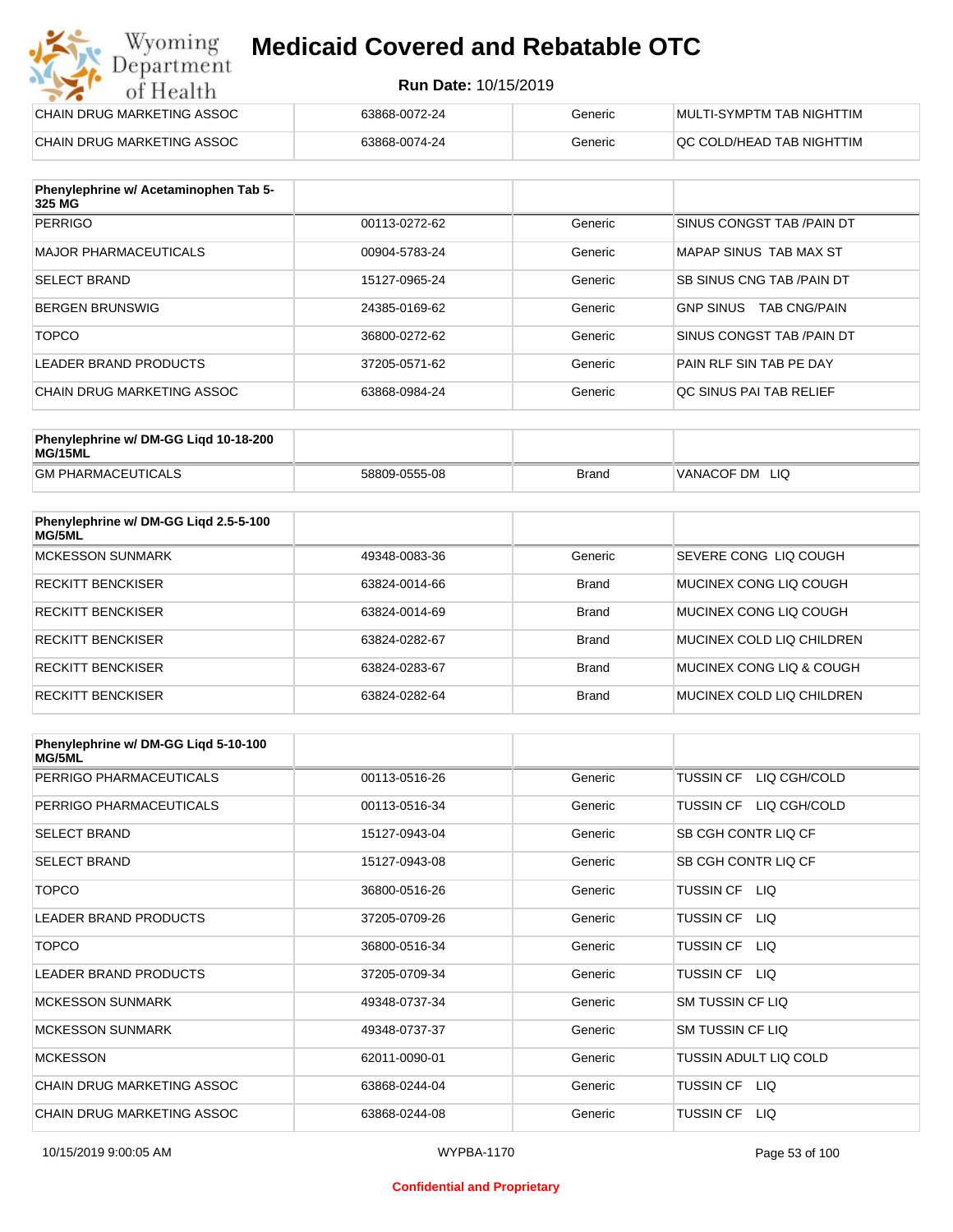

| Phenylephrine w/ DM-GG Ligd 5-10-200<br><b>MG/5ML</b> |               |         |                                 |
|-------------------------------------------------------|---------------|---------|---------------------------------|
| AMERISOURCE BERGEN DRUGS                              | 46122-0138-26 | Generic | LIO MAX/M-S<br><b>TUSSIN CF</b> |
| AMERISOURCE BERGEN DRUGS                              | 46122-0138-34 | Generic | LIO MAX/M-S<br>TUSSIN CF        |
|                                                       |               |         |                                 |

| Phenylephrine w/ DM-GG Syrup 5-10-100<br><b>MG/5ML</b> |               |         |                        |
|--------------------------------------------------------|---------------|---------|------------------------|
| MAJOR PHARMACEUTICALS                                  | 00904-6309-20 | Generic | ROBAFEN CF SYP CGH/CLD |
| BERGEN BRUNSWIG                                        | 24385-0904-34 | Generic | GNP TUSSIN SYP CF      |
| BERGEN BRUNSWIG                                        | 24385-0904-26 | Generic | GNP TUSSIN SYP CF      |

| Phenylephrine w/ DM-GG Tab 10-15-380<br>MG |               |              |                 |
|--------------------------------------------|---------------|--------------|-----------------|
| POLY PHARMACEUTICALS                       | 50991-0730-60 | <b>Brand</b> | DECONEX DMX TAB |
| NIVAGEN PHARMACEUTICALS                    | 75834-0040-60 | Brand        | NIVANEX DMX TAB |

| Phenylephrine w/ DM-GG Tab 10-15-395<br>MG |               |       |                 |
|--------------------------------------------|---------------|-------|-----------------|
| ALLEGIS PHARMACEUTICALS                    | 28595-0906-60 | Brand | DURAVENT DM TAB |

| Phenylephrine w/ DM-GG Tab 5-10-200 MG |               |       |                           |
|----------------------------------------|---------------|-------|---------------------------|
| RECKITT BENCKISER                      | 63824-0193-20 | Brand | MUCINEX FAST TAB 5-10-200 |
| RECKITT BENCKISER                      | 63824-0193-30 | Brand | MUCINEX FAST TAB 5-10-200 |

| Phenylephrine-APAP-GG Ligd 10-650-400<br>MG/20ML |               |              |                              |
|--------------------------------------------------|---------------|--------------|------------------------------|
| <b>RECKITT BENCKISER</b>                         | 63824-0260-66 | Generic      | LIQ<br><b>MUCINEX</b>        |
| <b>RECKITT BENCKISER</b>                         | 63824-0016-66 | <b>Brand</b> | MUCINEX COLD LIQ SINUS       |
| RECKITT BENCKISER                                | 63824-0261-66 | Generic      | <b>LIQ</b><br><b>MUCINEX</b> |

| Phenylephrine-APAP-GG Tab 5-325-200<br>MG |               |         |                                    |
|-------------------------------------------|---------------|---------|------------------------------------|
| <b>SELECT BRAND</b>                       | 15127-0963-24 | Generic | <b>SB SINUS CNG TAB /PAIN</b>      |
| AMERISOURCE BERGEN DRUGS                  | 46122-0194-60 | Generic | MUCUS RELIEF TAB CLD/SINU          |
| <b>RECKITT BENCKISER</b>                  | 63824-0200-30 | Generic | <b>TAB SINUS</b><br><b>MUCINEX</b> |
| <b>RECKITT BENCKISER</b>                  | 63824-0201-30 | Generic | <b>MUCINEX</b><br><b>TAB SINUS</b> |
| <b>RECKITT BENCKISER</b>                  | 63824-0190-20 | Generic | MUCINEX COLD TAB SINUS             |
| <b>RECKITT BENCKISER</b>                  | 63824-0190-30 | Generic | MUCINEX COLD TAB SINUS             |
| <b>RECKITT BENCKISER</b>                  | 63824-0200-20 | Generic | <b>TAB SINUS</b><br><b>MUCINEX</b> |
| <b>RECKITT BENCKISER</b>                  | 63824-0201-20 | Generic | <b>MUCINEX</b><br><b>TAB SINUS</b> |
| CHAIN DRUG MARKETING ASSOC                | 63868-0071-24 | Generic | SINUS CONGST TAB /PAIN             |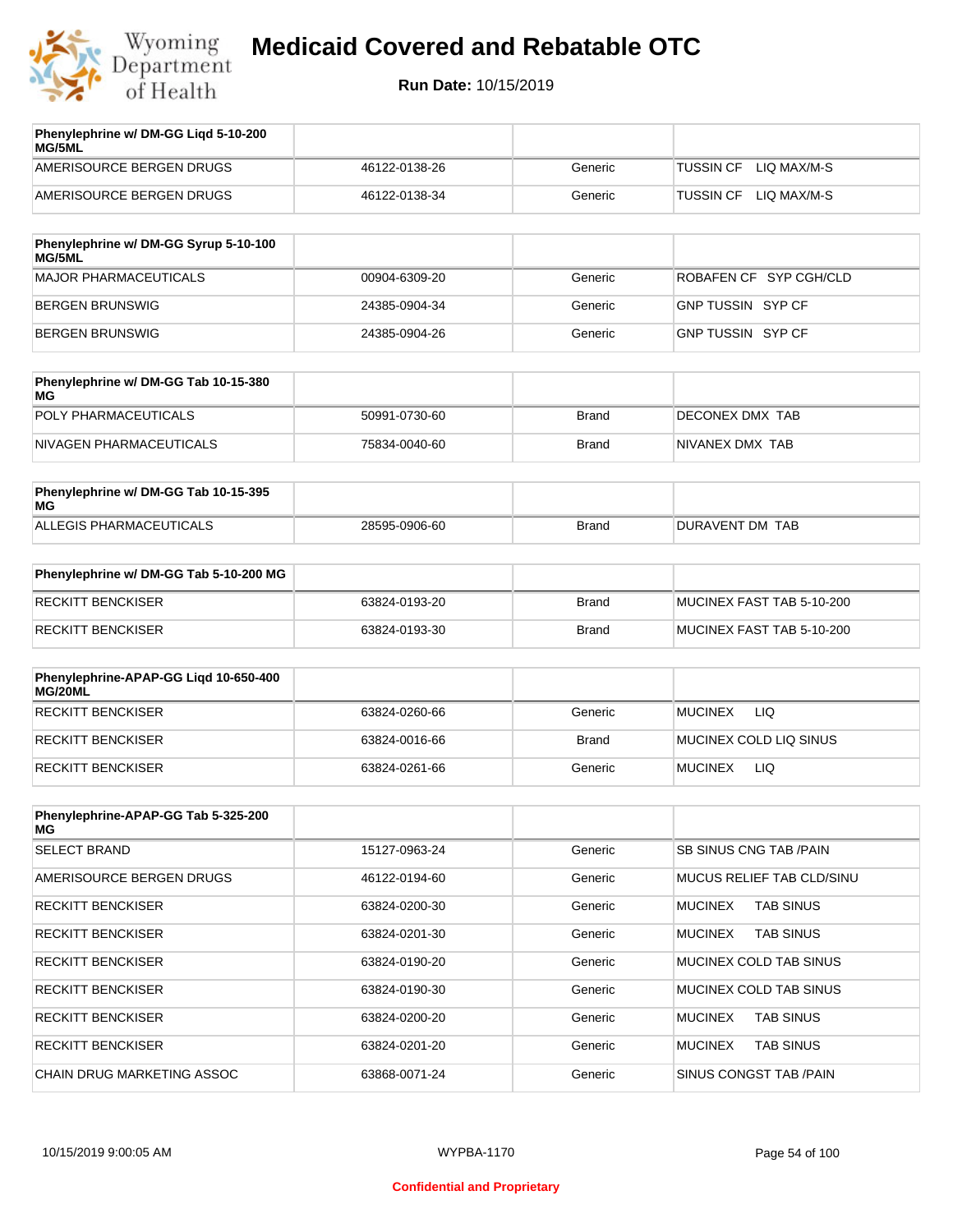

**3.33-1.33-6.33 MG/5ML**

**Phenylephrine-Bromphen w/ Codeine Liqd** 

## **Medicaid Covered and Rebatable OTC**

| <b>RAMCNEIL</b>                                                   | 12830-0754-12 | <b>Brand</b> | M-END PE LIQ                  |
|-------------------------------------------------------------------|---------------|--------------|-------------------------------|
|                                                                   |               |              |                               |
| Phenylephrine-Bromphen w/ Codeine<br><b>Liquid 10-4-10 MG/5ML</b> |               |              |                               |
| POLY PHARMACEUTICALS                                              | 50991-0723-16 | <b>Brand</b> | POLY-TUSSIN LIQ 10-4-10       |
| Phenylephrine-Brompheniramine-DM Elixir<br>2.5-1-5 MG/5ML         |               |              |                               |
| <b>PERRIGO</b>                                                    | 00113-0987-26 | Generic      | COLD/COUGH ELX CHILD          |
| <b>MAJOR PHARMACEUTICALS</b>                                      | 00904-5782-20 | Generic      | DIMAPHEN DM ELX COLD/CGH      |
| <b>BERGEN BRUNSWIG</b>                                            | 24385-0519-26 | Generic      | <b>GNP COLD/CGH ELX CHILD</b> |
| <b>TOPCO</b>                                                      | 36800-0987-26 | Generic      | COLD/COUGH ELX CHILD          |
| <b>LEADER BRAND PRODUCTS</b>                                      | 37205-0969-26 | Generic      | COLD/COUGH ELX DM CHILD       |
| <b>MCKESSON SUNMARK</b>                                           | 49348-0775-34 | Generic      | SM COLD/CGH ELX DM CHILD      |
| <b>MCKESSON</b>                                                   | 62011-0063-01 | Generic      | HM COLD/CGH ELX CHILDREN      |
|                                                                   |               |              |                               |
| Phenylephrine-Brompheniramine-DM<br>Liquid 2.5-1-5 MG/5ML         |               |              |                               |
| <b>WOMEN'S CHOICE PHARMACEUTICALS</b>                             | 00485-0204-16 | Generic      | <b>RYNEX DM</b><br>LIQ        |
| <b>WOMEN'S CHOICE PHARMACEUTICALS</b>                             | 00485-0204-04 | Generic      | <b>RYNEX DM</b><br>LIQ        |
| LARKEN LABORATORIES, INC.                                         | 68047-0143-16 | Generic      | ENDACOF-DM LIQ 2.5-1-5        |
|                                                                   |               |              |                               |
| Phenylephrine-Brompheniramine-DM<br>Liquid 7.5-4-15 MG/5ML        |               |              |                               |
| ALLEGIS PHARMACEUTICALS                                           | 28595-0800-16 | <b>Brand</b> | AP-HIST DM LIQ 7.5-4-15       |
| POLY PHARMACEUTICALS                                              | 50991-0814-16 | <b>Brand</b> | ALAHIST DM LIQ 7.5-4-15       |
| NIVAGEN PHARMACEUTICALS                                           | 75834-0060-16 | Generic      | NIVA-HIST DM LIQ 7.5-4-15     |
|                                                                   |               |              |                               |
| Phenylephrine-Brompheniramine-DM<br>Syrup 5-2-10 MG/5ML           |               |              |                               |
| LARKEN LABORATORIES, INC.                                         | 68047-0129-16 | <b>Brand</b> | LOHIST-DM SYP 5-2-10MG        |
|                                                                   |               |              |                               |
| Phenylephrine-Chlorphen w/ Codeine<br>Syrup 5-2-10 MG/5ML         |               |              |                               |
| CAPITAL PHARMACEUTICAL                                            | 29978-0420-16 | <b>Brand</b> | <b>CAPCOF</b><br>SYP 5-2-10MG |
| Phenylephrine-Chlorphen-DM Liquid 10-4-<br><b>15 MG/5ML</b>       |               |              |                               |
| <b>WOMEN'S CHOICE PHARMACEUTICALS</b>                             | 00485-0171-16 | Generic      | ED A-HIST DM LIQ              |
| LARKEN LABORATORIES, INC.                                         | 68047-0186-16 | Generic      | NOHIST-DM LIQ                 |
|                                                                   |               |              |                               |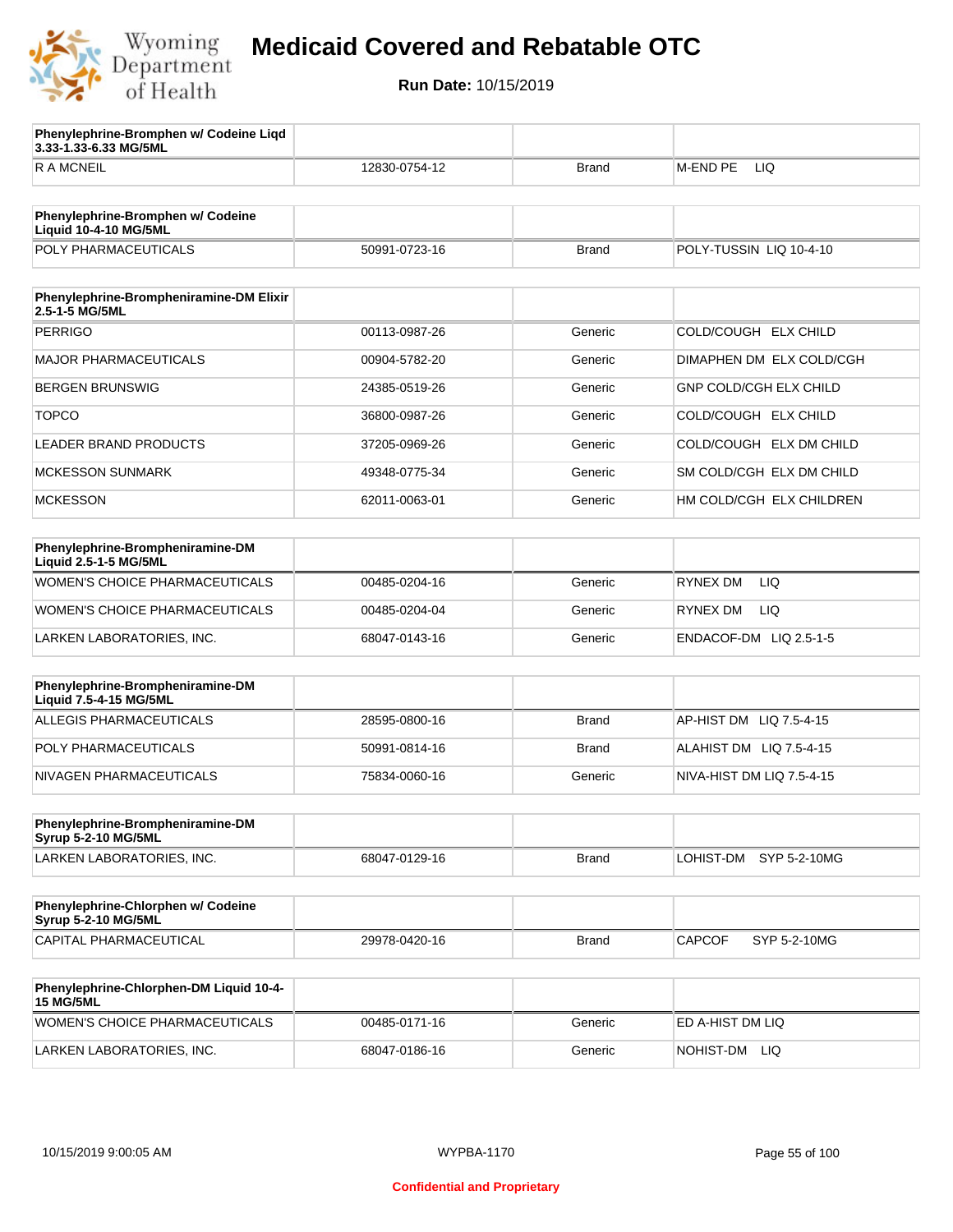

**Run Date:** 10/15/2019

| Phenylephrine-Chlorphen-DM Liquid 3.5-1-<br>3 MG/ML              |               |              |                           |
|------------------------------------------------------------------|---------------|--------------|---------------------------|
| <b>VIRTUS PHARMACEUTICALS OPCO</b>                               | 76439-0320-30 | Generic      | VIRDEC DM DRO 3.5-1-3     |
|                                                                  |               |              |                           |
| Phenylephrine-Chlorphen-DM Syrup 10-4-<br><b>20 MG/5ML</b>       |               |              |                           |
| <b>LASER PHARMACEUTICALS</b>                                     | 16477-0186-01 | Brand        | DONATUSSIN SYP            |
|                                                                  |               |              |                           |
| Phenylephrine-Chlorphen-DM Tab 10-4-10<br>МG                     |               |              |                           |
| WOMEN'S CHOICE PHARMACEUTICALS                                   | 00485-0240-01 | <b>Brand</b> | ED A-HIST DM TAB 10-4-10  |
| Phenylephrine-Dexbromphen-<br>Chlophedianol Liqd 5-1-12.5 MG/5ML |               |              |                           |
| R A MCNEIL                                                       | 12830-0760-16 | <b>Brand</b> | CHLO TUSS LIQ             |
|                                                                  |               |              |                           |
| Phenylephrine-Dexchlorphenir-Codeine<br>Syrup 5-1-9 MG/5ML       |               |              |                           |
| PRO-PHARMA LLC                                                   | 66594-0499-16 | <b>Brand</b> | PRO-RED AC SYP 5-1-9/5    |
| Phenylephrine-DM Soln 2.5-5 MG/5ML                               |               |              |                           |
|                                                                  |               |              |                           |
| <b>TOPCO</b>                                                     | 36800-0444-26 | Generic      | TRIACTING DT LIQ COLD/CGH |
| <b>BERGEN BRUNSWIG</b>                                           | 24385-0981-26 | Generic      | TRIACTING DT LIQ COLD/CGH |
| Phenylephrine-DM Syrup 2.5-5 MG/5ML                              |               |              |                           |
| GLAXO CONSUMER HEALTHCARE L.P.                                   | 00067-8105-04 | <b>Brand</b> | SOL COLD/CGH<br>TRIAMINIC |
|                                                                  |               |              |                           |
| Phenylephrine-DM-GG w/ APAP Liq 5-10-<br>200-325 MG/10ML         |               |              |                           |
| <b>RECKITT BENCKISER</b>                                         | 63824-0017-64 | <b>Brand</b> | MUCINEX CHLD LIQ MULTISYM |
| <b>RECKITT BENCKISER</b>                                         | 63824-0020-66 | Brand        | MUCINEX FAST LIQ SEV COLD |
| RECKITT BENCKISER                                                | 63824-0278-64 | <b>Brand</b> | MUCINEX COLD LIQ CHILD    |
| <b>RECKITT BENCKISER</b>                                         | 63824-0015-66 | Brand        | MUCINEX COLD LIQ FLU&SORE |
| <b>RECKITT BENCKISER</b>                                         | 63824-0015-69 | <b>Brand</b> | MUCINEX COLD LIQ FLU&SORE |
| <b>RECKITT BENCKISER</b>                                         | 63824-0215-66 | Generic      | CGH/COLD DAY LIQ DELSYM   |
|                                                                  |               |              |                           |
| Phenylephrine-DM-GG w/ APAP Liq 5-10-<br>200-325 MG/15ML         |               |              |                           |
| <b>PERRIGO</b>                                                   | 00113-0603-34 | Generic      | COLD & FLU LIQ DAY TIME   |
| <b>PERRIGO</b>                                                   | 00113-0603-40 | Generic      | COLD & FLU LIQ DAY TIME   |
|                                                                  |               |              |                           |
| Phenylephrine-DM-GG w/ APAP Packet 10-<br>20-400-650 MG          |               |              |                           |

RECKITT BENCKISER 63824-0231-04 Brand MUCINEX PAK FAST-MAX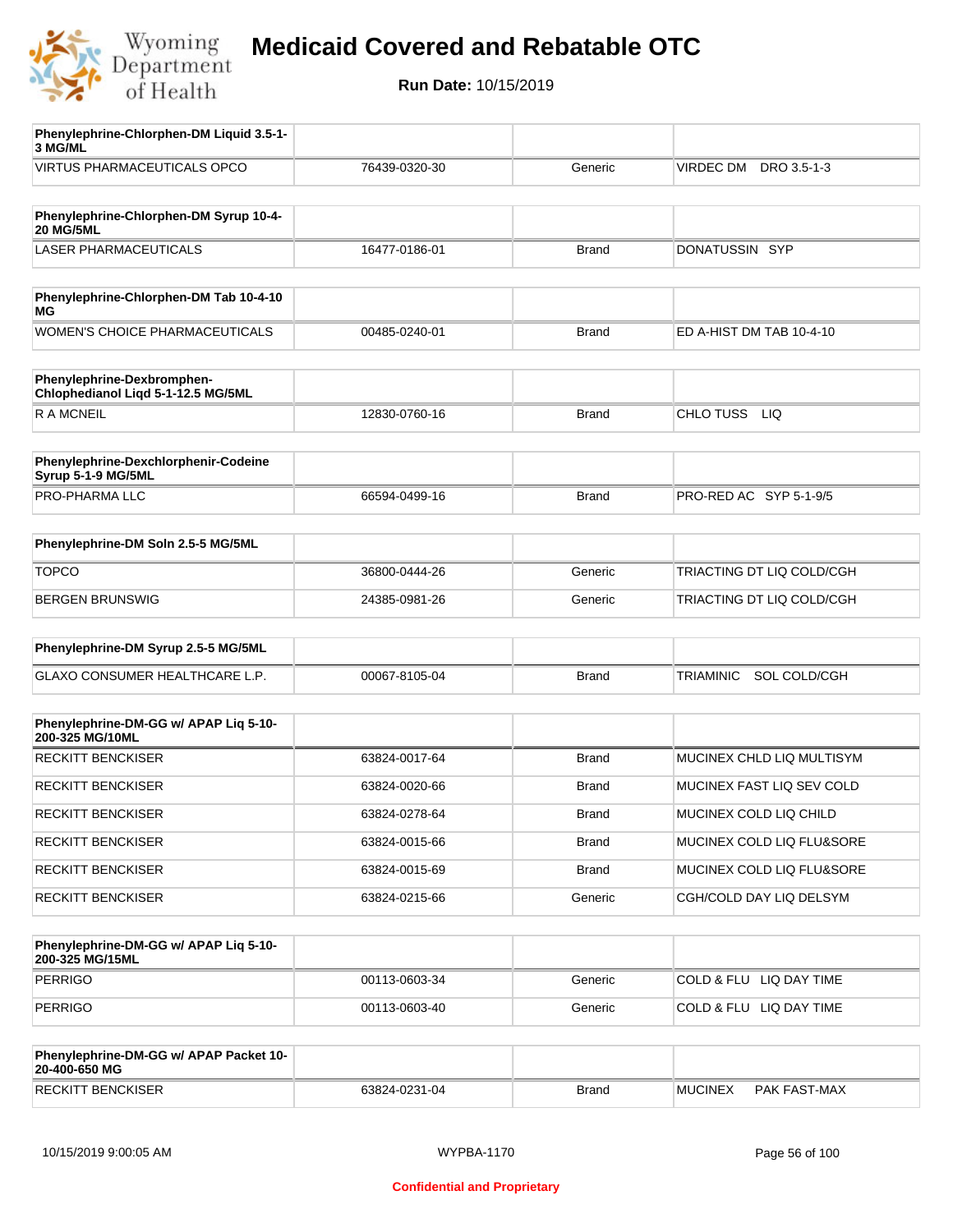

| <b>RECKITT BENCKISER</b>              | 63824-0232-08 | <b>Brand</b> | <b>MUCINEX</b><br><b>PAK FAST-MAX</b> |
|---------------------------------------|---------------|--------------|---------------------------------------|
| Phenylephrine-DM-GG w/ APAP Tab 5-10- |               |              |                                       |
| 200-325 MG                            |               |              |                                       |
| PERRIGO PHARMACEUTICALS               | 00113-0234-62 | Generic      | COLD HEAD TAB CONG DT                 |
| <b>PERRIGO</b>                        | 00113-0548-62 | Generic      | COLD & FLU TAB DAYTIME                |
| PERRIGO PHARMACEUTICALS               | 00113-0308-62 | Generic      | COLD MULT-SY TAB SEVR DAY             |
| <b>PERRIGO</b>                        | 00113-0548-53 | Generic      | COLD & FLU TAB DAYTIME                |
| <b>SELECT BRAND</b>                   | 15127-0962-24 | Generic      | SB COLD MULT TAB SYMP SEV             |
| <b>SELECT BRAND</b>                   | 15127-0964-24 | Generic      | SB COLD HEAD TAB CONGEST              |
| <b>TOPCO</b>                          | 36800-0234-62 | Generic      | COLD HEAD TAB CONG DT                 |
| <b>TOPCO</b>                          | 36800-0308-62 | Generic      | COLD MULT-SY TAB SEVR DAY             |
| AMERISOURCE BERGEN DRUGS              | 46122-0126-62 | Generic      | GNP COLD RLF TAB DAYTIME              |
| AMERISOURCE BERGEN DRUGS              | 46122-0072-62 | Generic      | COLD RELIEF TAB MULTI-SY              |
| AMERISOURCE BERGEN DRUGS              | 46122-0193-60 | Generic      | <b>MUCUS RELIEF TAB CONG/CLD</b>      |
| <b>MCKESSON SUNMARK</b>               | 49348-0118-04 | Generic      | SM COLD&FLU TAB SEVERE                |
| <b>MCKESSON SUNMARK</b>               | 49348-0104-04 | Generic      | SM COLD&FLU TAB SEVERE                |
| AMERISOURCE BERGEN DRUGS              | 46122-0192-60 | Generic      | MUCUS RELIEF TAB COLD/FLU             |
| <b>RECKITT BENCKISER</b>              | 63824-0191-20 | Generic      | MUCINEX COLD TAB FLU&SORE             |
| <b>RECKITT BENCKISER</b>              | 63824-0192-20 | Generic      | MUCINEX FAST TAB CONGEST              |
| <b>MCKESSON</b>                       | 62011-0241-01 | Generic      | HM SEVERE TAB COLD/FLU                |
| <b>RECKITT BENCKISER</b>              | 63824-0196-20 | Generic      | MUCINEX FAST TAB SEV COLD             |
| <b>RECKITT BENCKISER</b>              | 63824-0196-30 | Generic      | MUCINEX FAST TAB SEV COLD             |
| <b>RECKITT BENCKISER</b>              | 63824-0191-30 | Generic      | MUCINEX COLD TAB FLU&SORE             |
| <b>RECKITT BENCKISER</b>              | 63824-0192-30 | Generic      | MUCINEX FAST TAB CONGEST              |
| CHAIN DRUG MARKETING ASSOC            | 63868-0073-24 | Generic      | MULTI-SYMPTM TAB DAYTIME              |

| <b>Phenylephrine-Doxylamine-DM-APAP Lig 5</b><br>-6.25-10-325 MG/15ML |               |         |                          |
|-----------------------------------------------------------------------|---------------|---------|--------------------------|
| PERRIGO                                                               | 00113-0763-34 | Generic | COLD & FLU LIQ NIGHTTIM  |
| PERRIGO                                                               | 00113-0763-40 | Generic | COLD & FLU LIQ NIGHTTIM  |
| AMERISOURCE BERGEN DRUGS                                              | 46122-0034-34 | Generic | MULTI-SYMPT LIQ CLD NGHT |

| Phenylephrine-Guaifenesin Ligd 2.5-100<br>MG/5ML |               |              |                          |
|--------------------------------------------------|---------------|--------------|--------------------------|
| <b>RECKITT BENCKISER</b>                         | 63824-0284-64 | <b>Brand</b> | MUCINEX COLD LIQ 2.5-100 |

| <b>Phenylephrine-Guaifenesin Ligd 5-100</b><br><b>MG/5ML</b> |               |       |                    |
|--------------------------------------------------------------|---------------|-------|--------------------|
| WOMEN'S CHOICE PHARMACEUTICALS                               | 00485-0208-16 | Brand | ED BRON GP<br>-LIQ |
| CAPELLON PHARMACEUTICALS                                     | 64543-0044-16 | Brand | RESCON-GG<br>LIQ   |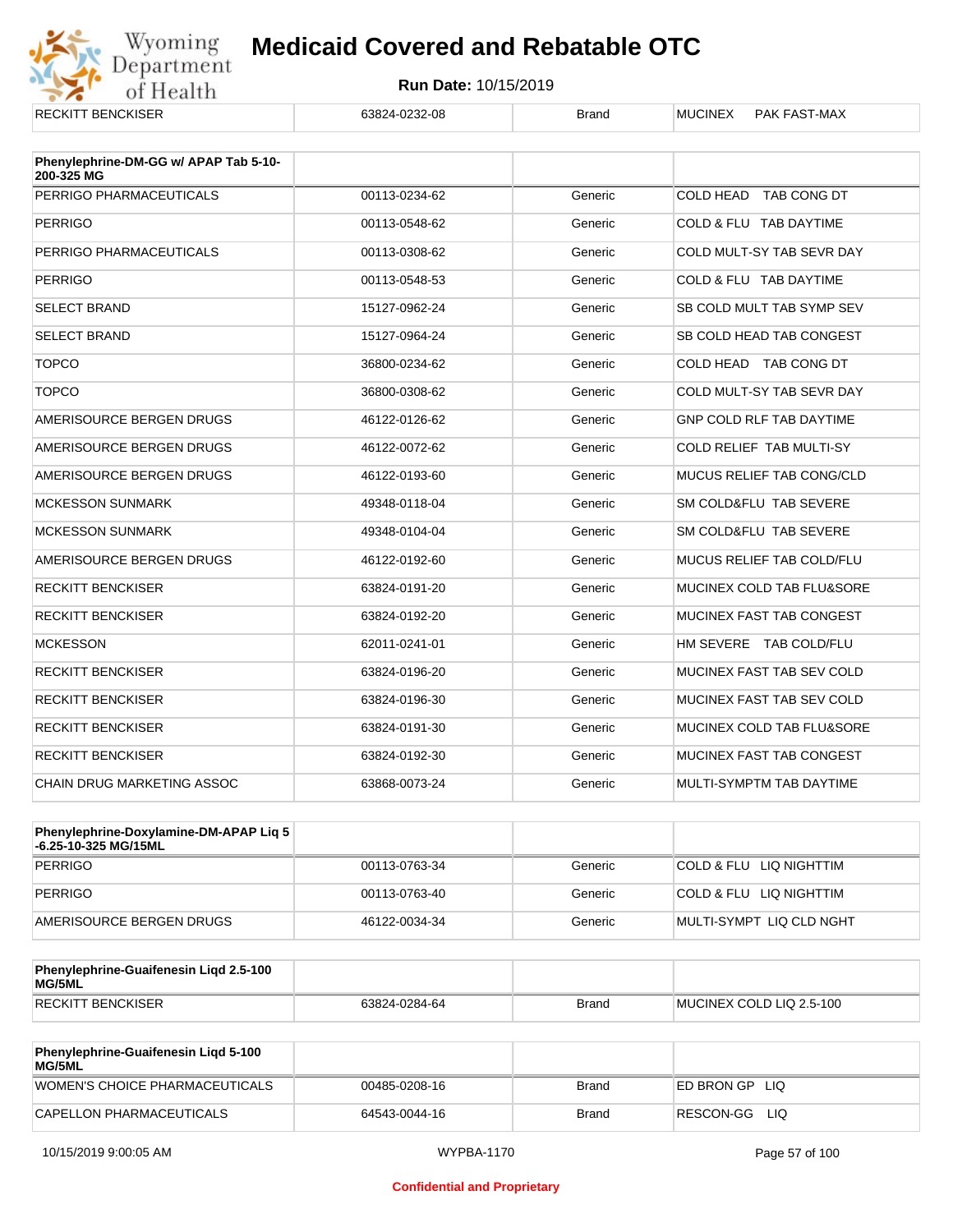#### **Medicaid Covered and Rebatable OTC**Department

**Run Date:** 10/15/2019 of Health CAPELLON PHARMACEUTICALS 64543-0044-04 Brand RESCON-GG LIQ **Phenylephrine-Guaifenesin Syrup 5-200 MG/5ML** JAYMAC PHARMACEUTICAL LLC 64661-0011-16 Brand J-MAX SYP 5-200MG **Phenylephrine-Guaifenesin Tab 10-380 MG** POLY PHARMACEUTICALS **FOLY PHARMACEUTICALS** 50991-0716-60 Brand Brand DECONEX IR TAB 10-380MG **Phenylephrine-Guaifenesin Tab 10-400 MG** WOMEN'S CHOICE PHARMACEUTICALS | 00485-0250-01 Generic MUCAPHED TAB 10-400MG MAJOR PHARMACEUTICALS **DO904-5792-46** O0904-5792-46 Generic MUCUSRELIEF TAB SINUS MAJOR PHARMACEUTICALS 
20904-5792-52 Generic MUCUSRELIEF TAB SINUS BERGEN BRUNSWIG 
BROW | 24385-0925-71 
Generic MUCUS RELIEF TAB PE LEADER BRAND PRODUCTS  $37205-0874-71$ Seneric 
CHEST CONGST TAB RLF PE MCKESSON SUNMARK  $\begin{array}{|c|c|c|c|c|c|}\n\hline\n & & 49348-0774-09 & & \text{Generic} & \text{CHEST CONGST TAB RLF PE} \end{array}$ CHAIN DRUG MARKETING ASSOC 63868-0752-50 Brand MEDIFIN PE TAB 10-400MG

| Phenylephrine-Ibuprofen Tab 10-200 MG |               |         |                         |
|---------------------------------------|---------------|---------|-------------------------|
| RUGBY LABORATORIES                    | 00536-1044-19 | Generic | CONGESTION TAB 10-200MG |
| RUGBY LABORATORIES                    | 00536-1044-34 | Generic | CONGESTION TAB 10-200MG |

| Phenylephrine-Pyrilamine-DM Syrup 5-8.33<br>-10 MG/5ML |               |       |                 |
|--------------------------------------------------------|---------------|-------|-----------------|
| <b>PAR PHARMACEUTICALS</b>                             | 00603-0728-54 | Brand | CODITUSS DM SYP |

| <b>Phenylephrine-Thonzylamine-DM Liquid 5-</b><br><b>25-10 MG/5ML</b> |               |              |                          |
|-----------------------------------------------------------------------|---------------|--------------|--------------------------|
| <b>POLY PHARMACEUTICALS</b>                                           | 50991-0220-16 | <b>Brand</b> | POLY-HIST DM LIQ 5-25-10 |

| Phenyleph-Triprolidine-DM Syrup 10-2.5-20<br>MG/5ML |               |       |               |
|-----------------------------------------------------|---------------|-------|---------------|
| ALLEGIS PHARMACEUTICALS                             | 28595-0804-16 | Brand | HISTEX-DM SYP |

| <b>Pseudoephed-Bromphen-DM Elixir 15-1-5</b><br>MG/5ML |               |         |                         |
|--------------------------------------------------------|---------------|---------|-------------------------|
| <b>PAR PHARMACEUTICALS</b>                             | 00603-0852-94 | Generic | Q-TAPP DM ELX           |
| SILARX                                                 | 54838-0136-70 | Brand   | BROTAPP DM LIQ 15-1-5/5 |
| SILARX                                                 | 54838-0136-40 | Brand   | BROTAPP DM LIQ 15-1-5/5 |

| Pseudoephed-Chlorphen-DM Lig 15-1-5<br><b>MG/5ML</b> |               |         |                           |
|------------------------------------------------------|---------------|---------|---------------------------|
| MAJOR PHARMACEUTICALS                                | 00904-5050-20 | Generic | PEDIA RELIEF LIO CGH/COLD |
| RUGBY LABORATORIES                                   | 00536-2310-97 | Generic | KIDKARE<br>LIQ CGH/COLD   |

Wyoming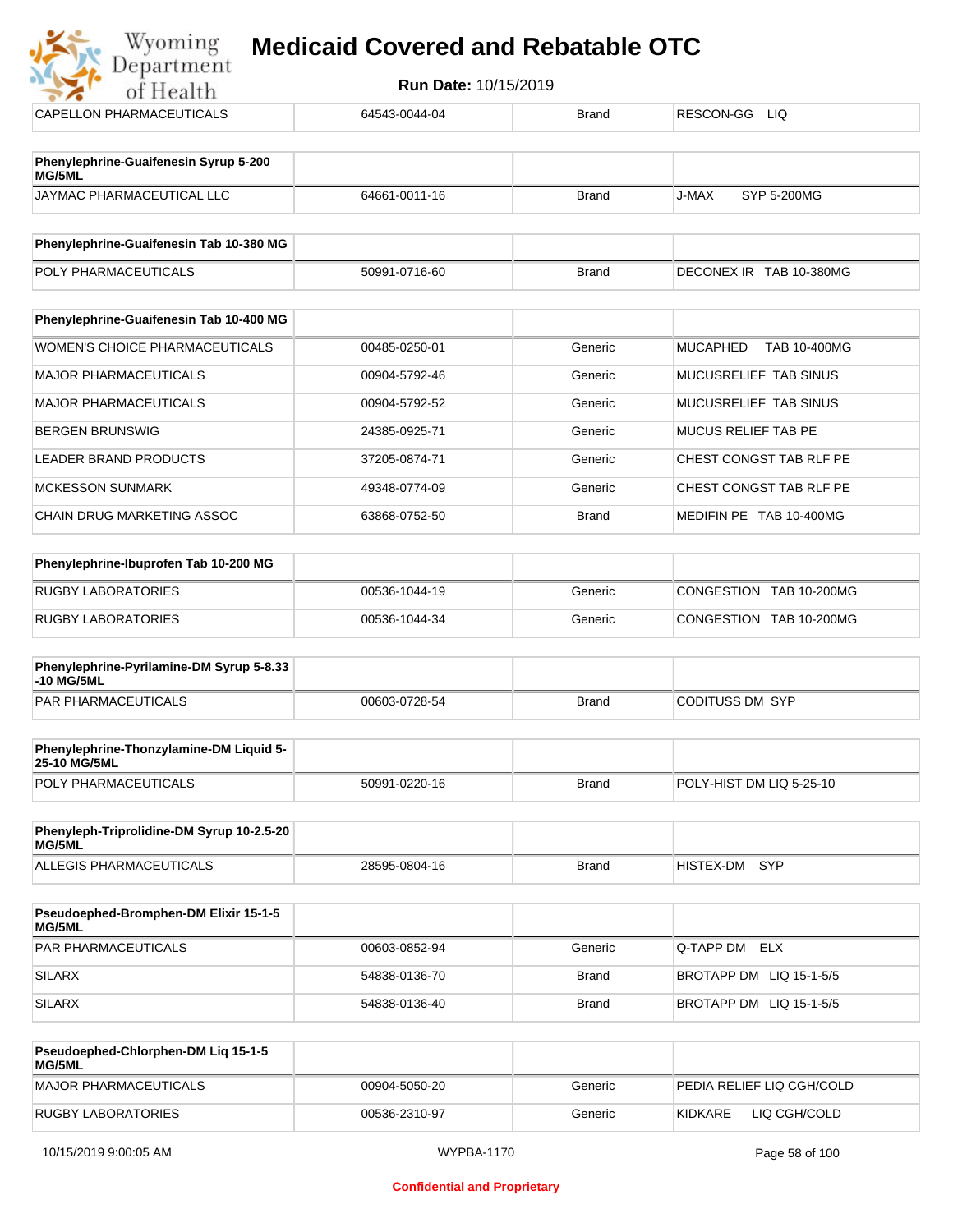

| <b>SILARX</b>                                                    | 54838-0115-40 | <b>Brand</b> | PEDIATRIC LIQ CGH/COLD  |
|------------------------------------------------------------------|---------------|--------------|-------------------------|
| Pseudoephed-Chlorphen-DM Liq 15-2-15<br>MG/5ML                   |               |              |                         |
| <b>RAMCNEIL</b>                                                  | 12830-0810-16 | Generic      | M-END DM<br>LIQ         |
| Pseudoephed-Chlorphen-DM Syrup 30-2-                             |               |              |                         |
| <b>10 MG/5ML</b><br>CAPELLON PHARMACEUTICALS                     | 64543-0105-16 | <b>Brand</b> | <b>SYP</b><br>RESCON-DM |
| CAPELLON PHARMACEUTICALS                                         | 64543-0105-04 | <b>Brand</b> | RESCON-DM<br><b>SYP</b> |
| Pseudoephed-Dexbromphen-<br>Chlophedianol Liqd 30-1-12.5 MG/5ML  |               |              |                         |
| <b>RAMCNEIL</b>                                                  | 12830-0762-16 | <b>Brand</b> | CHLO TUSS<br><b>LIQ</b> |
| Pseudoephed-Dexbrompheniramine-DM<br>Liqd 20-0.667-10 MG/5ML     |               |              |                         |
| <b>RAMCNEIL</b>                                                  | 12830-0816-16 | <b>Brand</b> | M-END DMX LIQ           |
| Pseudoephed-Dexchlorphen-<br>Chlophedianol Liqd 30-1-12.5 MG/5ML |               |              |                         |
| <b>GM PHARMACEUTICALS</b>                                        | 58809-0999-01 | <b>Brand</b> | VANACOF<br><b>LIQ</b>   |
| Pseudoephed-Doxylamine-DM Liquid 30-<br>6.25-15 MG/5ML           |               |              |                         |
| <b>SALLUS LABORATORIES</b>                                       | 69036-0120-16 | <b>Brand</b> | LORTUSS DM LIQ          |
| Pseudoephedrine w/ COD-GG Liquid 30-10<br>-100 MG/5ML            |               |              |                         |
| <b>SALLUS LABORATORIES</b>                                       | 69036-0130-16 | <b>Brand</b> | LORTUSS EX LIQ          |
| Pseudoephedrine w/ COD-GG Soln 30-10-<br><b>100 MG/5ML</b>       |               |              |                         |
| PAR PHARMACEUTICALS                                              | 00603-1078-58 | Generic      | CHERATUSSIN SOL DAC     |
| <b>VIRTUS PHARMACEUTICALS OPCO</b>                               | 76439-0253-16 | Generic      | VIRTUSSIN SOL DAC       |
| Pseudoephedrine w/ COD-GG Syrup 30-10-<br><b>100 MG/5ML</b>      |               |              |                         |
| LLORENS PHARMACEUTICAL                                           | 54859-0520-16 | <b>Brand</b> | TUSNEL C<br>SYP         |
| Pseudoephedrine w/ DM-GG Liquid 15-5-50<br>MG/5ML                |               |              |                         |
| LLORENS PHARMACEUTICAL                                           | 54859-0544-04 | Brand        | TUSNEL PEDI LIQ 15-5-50 |
| Pseudoephedrine w/ DM-GG Liquid 30-15-<br><b>200 MG/5ML</b>      |               |              |                         |
| LLORENS PHARMACEUTICAL                                           | 54859-0502-06 | Brand        | <b>TUSNEL</b><br>LIQ    |
| LLORENS PHARMACEUTICAL                                           | 54859-0502-10 | <b>Brand</b> | <b>TUSNEL</b><br>LIQ    |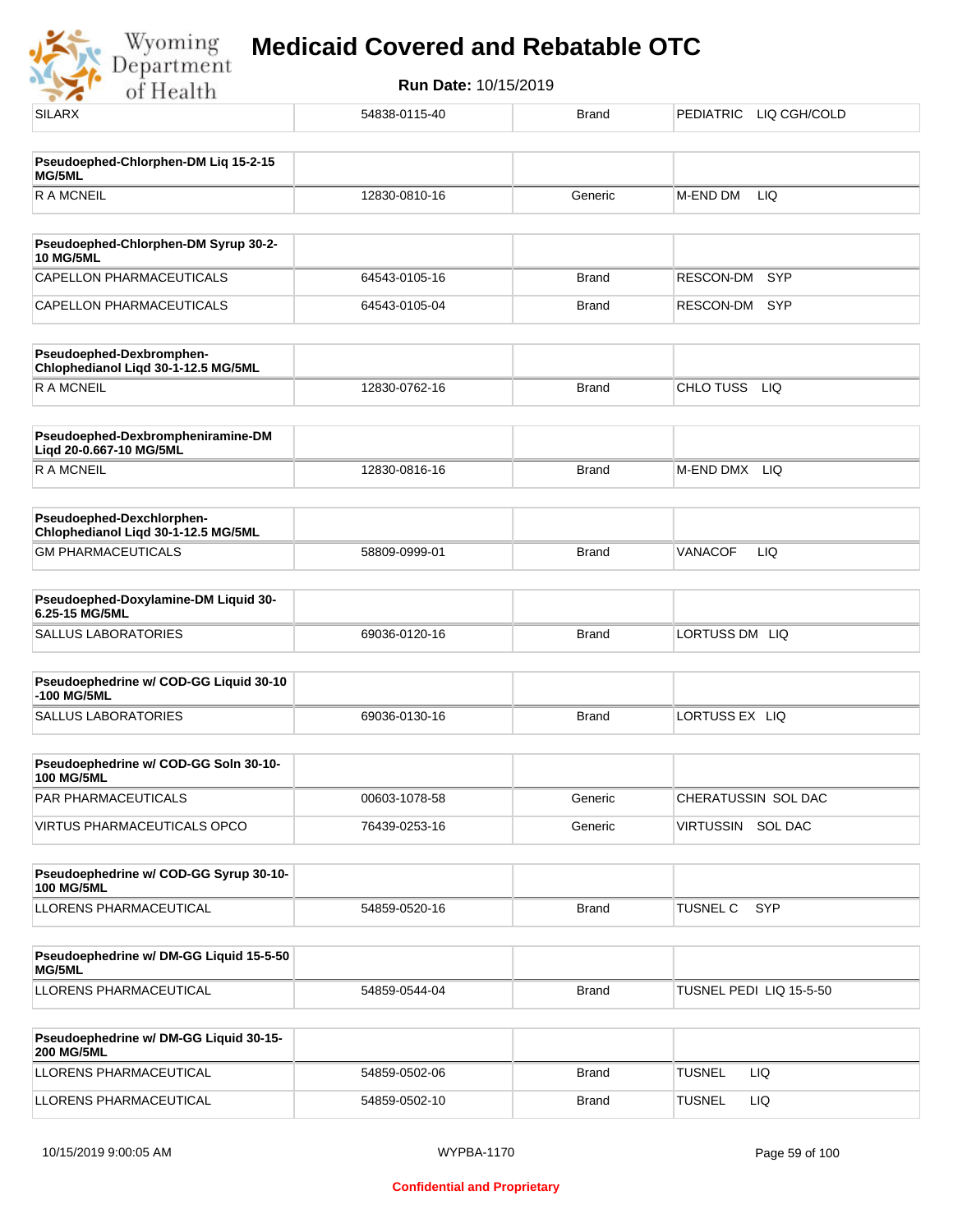| Run Date: 10/15/2019<br>of Health                           |               |              |                                         |  |
|-------------------------------------------------------------|---------------|--------------|-----------------------------------------|--|
| LLORENS PHARMACEUTICAL                                      | 54859-0502-16 | <b>Brand</b> | <b>TUSNEL</b><br><b>LIQ</b>             |  |
| Pseudoephedrine w/ DM-GG Liquid 7.5-2.5-<br>25 MG/ML        |               |              |                                         |  |
| LLORENS PHARMACEUTICAL                                      | 54859-0603-02 | <b>Brand</b> | <b>TUSNEL-DM</b><br><b>DRO PEDIATRC</b> |  |
| Pseudoephedrine w/ DM-GG Tab 60-15-400<br>МG                |               |              |                                         |  |
| CAPITAL PHARMACEUTICAL                                      | 29978-0601-90 | <b>Brand</b> | CAPMIST DM TAB                          |  |
| Pseudoephedrine w/ DM-GG Tab 60-20-380<br><b>MG</b>         |               |              |                                         |  |
| POLY PHARMACEUTICALS                                        | 50991-0214-01 | <b>Brand</b> | POLY-VENT DM TAB                        |  |
| Pseudoephedrine-Bromphen-Codeine Liq<br>10-1.33-6.33 MG/5ML |               |              |                                         |  |
| <b>RAMCNEIL</b>                                             | 12830-0735-16 | Generic      | M-END WC<br><b>LIQ</b>                  |  |
| <b>CENTURION LABS</b>                                       | 23359-0023-16 | <b>Brand</b> | <b>LIQ</b><br><b>RYDEX</b>              |  |
| Pseudoephedrine-Bromphen-Codeine Liqd<br>30-2-7.5 MG/5ML    |               |              |                                         |  |
| ALLEGIS PHARMACEUTICALS                                     | 00682-0480-16 | <b>Brand</b> | MAR-COF BP LIQ 30-2-7.5                 |  |
| Pseudoephedrine-Chlorphen w/ Codeine<br>Liq 30-2-10 MG/5ML  |               |              |                                         |  |
| PAR PHARMACEUTICALS                                         | 00603-1520-54 | <b>Brand</b> | PHENHIST DH LIQ 30-2-10                 |  |
| PAR PHARMACEUTICALS                                         | 00603-1520-58 | <b>Brand</b> | PHENHIST DH LIQ 30-2-10                 |  |
|                                                             |               |              |                                         |  |

| <b>Pseudoephedrine-Dexbromphen-Codeine</b><br>Ligd 20-0.667-6 MG/5ML |               |       |                 |
|----------------------------------------------------------------------|---------------|-------|-----------------|
|                                                                      | 12830-0739-16 | Brand | M-END MAX D LIQ |

| Pseudoephedrine-DM-GG w/ APAP Tab 60-<br>20-200-500 MG |               |       |                |            |
|--------------------------------------------------------|---------------|-------|----------------|------------|
| <b>POLY PHARMACEUTICALS</b>                            | 50991-0510-01 | Brand | <b>DURAFLU</b> | <b>TAB</b> |

| Pseudoephedrine-Guaifenesin Cap 30-150<br>MG |               |       |                 |
|----------------------------------------------|---------------|-------|-----------------|
| LASER PHARMACEUTICALS                        | 16477-0306-01 | Brand | RESPAIRE-30 CAP |

| Pseudoephedrine-Guaifenesin Ligd 7.5-50<br><b>MG/ML</b> |               |       |                       |
|---------------------------------------------------------|---------------|-------|-----------------------|
| LLORENS PHARMACEUTICAL                                  | 54859-0602-02 | Brand | TUSNEL PED DRO 7.5-50 |

| Pseudoephedrine-Guaifenesin Tab 60-380<br>MG |               |       |                           |
|----------------------------------------------|---------------|-------|---------------------------|
| <b>POLY PHARMACEUTICALS</b>                  | 50991-0212-01 | Brand | POLY-VENT IR TAB 60-380MG |

 $\frac{1}{2}$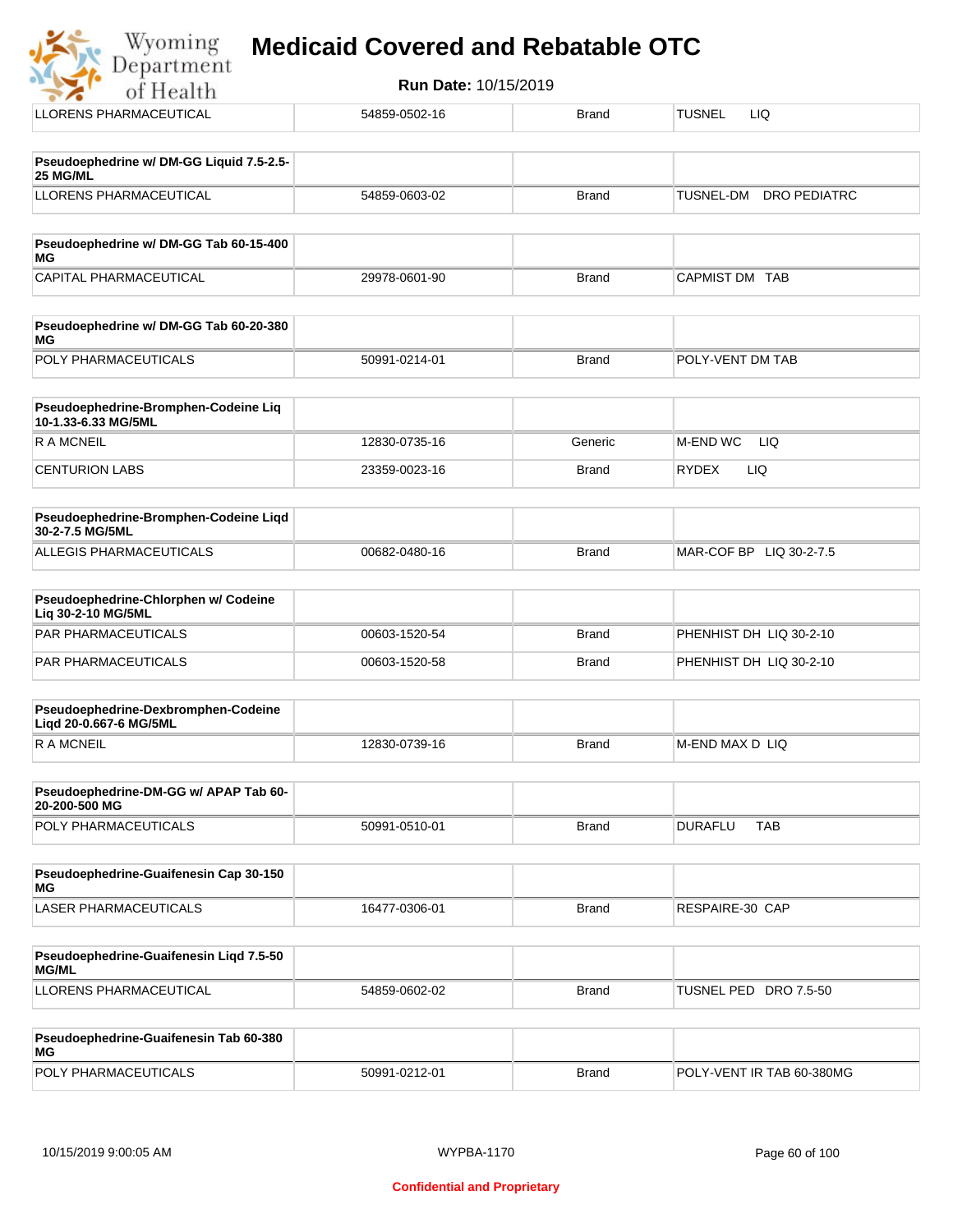

**Run Date:** 10/15/2019

| Pseudoephedrine-Guaifenesin Tab 60-400<br>ΜG              |               |              |                                    |
|-----------------------------------------------------------|---------------|--------------|------------------------------------|
| <b>B.F. ASCHER</b>                                        | 00225-0580-08 | <b>Brand</b> | CONGESTAC<br>TAB 60-400MG          |
| <b>B.F. ASCHER</b>                                        | 00225-0580-06 | <b>Brand</b> | <b>CONGESTAC</b><br>TAB 60-400MG   |
| Pseudoephedrine-Guaifenesin Tab ER                        |               |              |                                    |
| 12HR 120-1200 MG<br><b>RECKITT BENCKISER</b>              | 63824-0041-24 | <b>Brand</b> | <b>MUCINEX D</b><br>TAB 120-1200   |
|                                                           |               |              |                                    |
| <b>RECKITT BENCKISER</b>                                  | 63824-0041-36 | <b>Brand</b> | MUCINEX D TAB 120-1200             |
| Pseudoephedrine-Guaifenesin Tab ER<br>12HR 60-600 MG      |               |              |                                    |
| <b>RECKITT BENCKISER</b>                                  | 63824-0057-18 | <b>Brand</b> | MUCINEX D TAB 60-600MG             |
| <b>RECKITT BENCKISER</b>                                  | 63824-0057-36 | <b>Brand</b> | MUCINEX D TAB 60-600MG             |
| Pseudoephedrine-Ibuprofen Tab 30-200<br><b>MG</b>         |               |              |                                    |
| <b>BERGEN BRUNSWIG</b>                                    | 24385-0465-60 | Generic      | <b>GNP IBUPROFN TAB COLD/SIN</b>   |
| <b>TOPCO</b>                                              | 36800-0083-60 | Generic      | IBUPROFEN TAB COLD/SIN             |
| <b>MCKESSON</b>                                           | 62011-0070-01 | Generic      | <b>COLD &amp; SINUS TAB RELIEF</b> |
| <b>CHAIN DRUG MARKETING ASSOC</b>                         | 63868-0453-20 | Generic      | QC IBUPROFEN TAB COLD/SIN          |
| Pseudoephedrine-Naproxen Sodium Tab<br>ER 12HR 120-220 MG |               |              |                                    |
| <b>PERRIGO</b>                                            | 00113-2417-01 | Generic      | SINUS&COLD-D TAB NON-DRSY          |
| AMERISOURCE BERGEN DRUGS                                  | 46122-0197-52 | Generic      | SINUS/COLD-D TAB 120-220           |
| <b>MCKESSON</b>                                           | 62011-0204-01 | Generic      | SINUS/COLD-D TAB 120-220           |
| Pyrilamine-Phenylephrine Tab 25-10 MG                     |               |              |                                    |
| <b>XSPIRE PHARMA</b>                                      | 42195-0210-10 | Generic      | PYRILAMIN/PE TAB 25-10MG           |
| Pyrilamine-Phenylephrine Tab 30-10 MG                     |               |              |                                    |
| <b>CARWIN ASSOCIATES</b>                                  | 15370-0031-10 | <b>Brand</b> | RU-HIST-D TAB 30-10MG              |
| Thonzylamine-Chlophedianol Liquid 6.25-<br>6.25 MG/ML     |               |              |                                    |
| POLY PHARMACEUTICALS                                      | 50991-0222-45 | <b>Brand</b> | POLY-HIST PD LIQ                   |
| Thonzylamine-Phenylephrine Liquid 50-10                   |               |              |                                    |
| MG/15ML<br><b>GM PHARMACEUTICALS</b>                      | 58809-0729-04 | <b>Brand</b> | NASOPEN PE LIQ                     |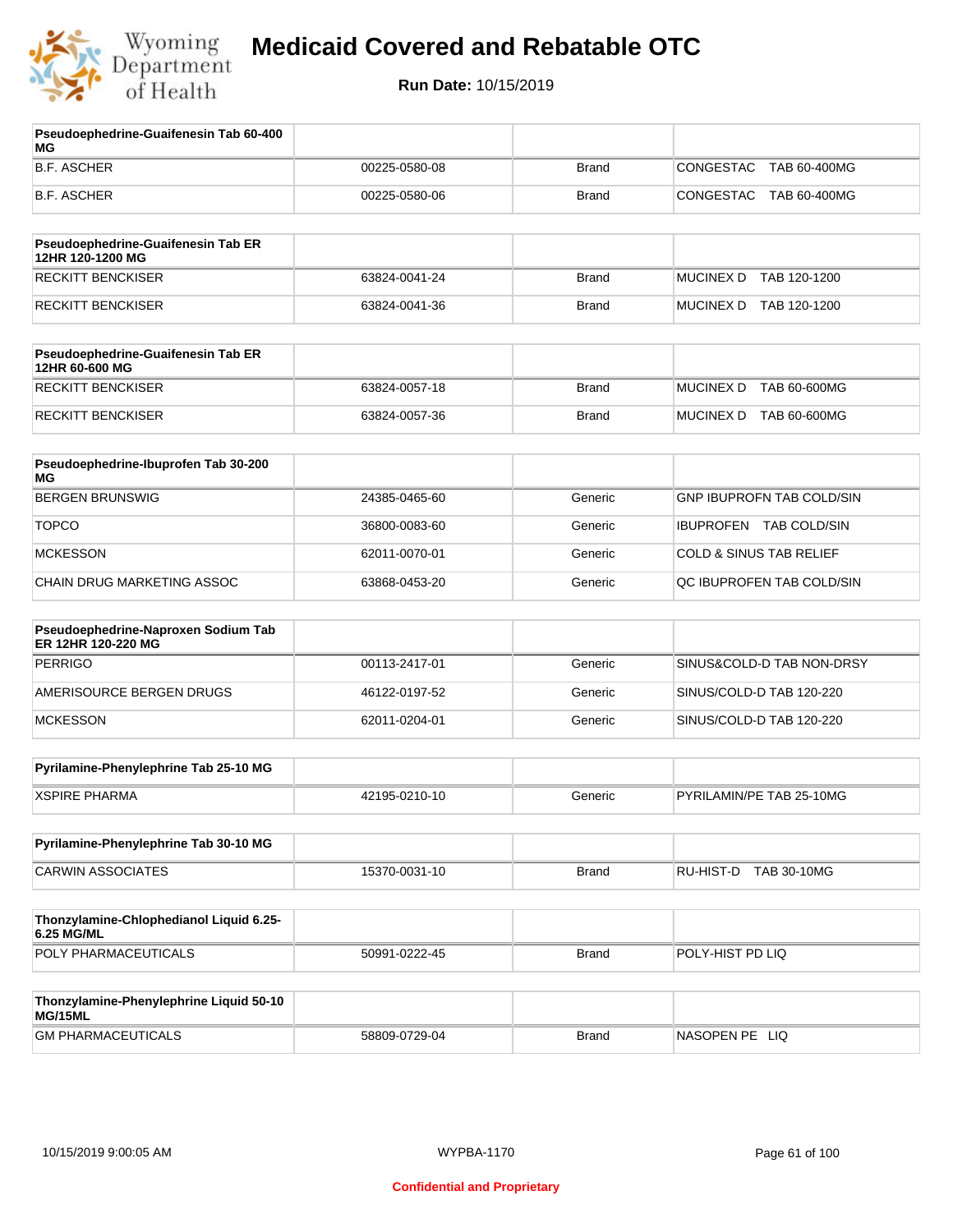

| Triprolidine & Pseudoephedrine Tab 2.5-60<br>MG |               |         |                           |
|-------------------------------------------------|---------------|---------|---------------------------|
| MAJOR PHARMACEUTICALS                           | 00904-0250-24 | Generic | APRODINE<br>TAB 2.5-60MG  |
| MAJOR PHARMACEUTICALS                           | 00904-0250-59 | Generic | TAB 2.5-60MG<br>APRODINE  |
| WOMEN'S CHOICE PHARMACEUTICALS                  | 00485-0210-01 | Generic | TAB 2.5-60MG<br>ED A-HIST |
|                                                 |               |         |                           |

| Triprolidine-Phenylephrine Liquid 2.5-10<br>MG/5ML |               |       |                        |
|----------------------------------------------------|---------------|-------|------------------------|
| ALLEGIS PHARMACEUTICALS                            | 28595-0803-16 | Brand | HISTEX-PE SYP 2.5-10/5 |
| <b>DERMATOLOGICALS</b>                             |               |       |                        |

| *Bacitracin-Polymyxin B Oint*** |               |         |                  |
|---------------------------------|---------------|---------|------------------|
| <b>FOUGERA</b>                  | 00168-0021-09 | Generic | DOUBLE ANTIB OIN |
| <b>FOUGERA</b>                  | 00168-0021-35 | Generic | DOUBLE ANTIB OIN |
| <b>FOUGERA</b>                  | 00168-0021-31 | Generic | DOUBLE ANTIB OIN |
| MCKESSON SUNMARK                | 49348-0274-72 | Generic | DOUBLE ANTIB OIN |
| <b>MCKESSON</b>                 | 62011-0097-01 | Generic | DOUBLE ANTIB OIN |

| *Neomycin-Bacitracin-Polymyxin Oint*** |               |         |                                |
|----------------------------------------|---------------|---------|--------------------------------|
| PERRIGO PHARMACEUTICALS                | 00113-0067-64 | Generic | TRIPLE ANTIB OIN               |
| <b>FOUGERA</b>                         | 00168-0012-09 | Generic | <b>BAC/NEO/POLY OIN</b>        |
| <b>FOUGERA</b>                         | 00168-0012-35 | Generic | <b>BAC/NEO/POLY OIN</b>        |
| <b>FOUGERA</b>                         | 00168-0012-31 | Generic | <b>BAC/NEO/POLY OIN</b>        |
| <b>COSETTE PHARMACEUTICALS</b>         | 00713-0268-31 | Generic | TRIPLE ANTIB OIN               |
| <b>MAJOR PHARMACEUTICALS</b>           | 00904-0734-31 | Generic | <b>TRIPLE ANTIB OIN</b>        |
| <b>MAJOR PHARMACEUTICALS</b>           | 00904-0734-36 | Generic | TRIPLE ANTIB OIN               |
| <b>ACTAVIS MID ATLANTIC</b>            | 00472-0179-34 | Generic | <b>TRIPLE ANTIB OIN</b>        |
| <b>ACTAVIS MID ATLANTIC</b>            | 00472-0179-56 | Generic | TRIPLE ANTIB OIN               |
| <b>PAR PHARMACEUTICAL</b>              | 00603-0644-50 | Generic | TRIPLE ANTIB OIN               |
| <b>BERGEN BRUNSWIG</b>                 | 24385-0061-01 | Generic | <b>GNP TRIPLE OIN ANTIBIOT</b> |
| <b>BERGEN BRUNSWIG</b>                 | 24385-0061-03 | Generic | GNP TRIPLE OIN ANTIBIOT        |
| <b>LEADER BRAND PRODUCTS</b>           | 37205-0273-10 | Generic | TRIPLE ANTIB OIN               |
| <b>PERRIGO</b>                         | 45802-0061-03 | Generic | TRIPLE ANTIB OIN               |
| PERRIGO PHARMACEUTICALS                | 45802-0143-01 | Generic | <b>TRIPLE ANTIB OIN</b>        |
| PERRIGO PHARMACEUTICALS                | 45802-0143-03 | Generic | TRIPLE ANTIB OIN               |
| PERRIGO PHARMACEUTICALS                | 45802-0143-70 | Generic | TRIPLE ANTIB OIN               |
| <b>MCKESSON SUNMARK</b>                | 49348-0029-72 | Generic | SM TRIPLE OIN ANTIBIOT         |
| <b>PERRIGO</b>                         | 45802-0061-01 | Generic | TRIPLE ANTIB OIN               |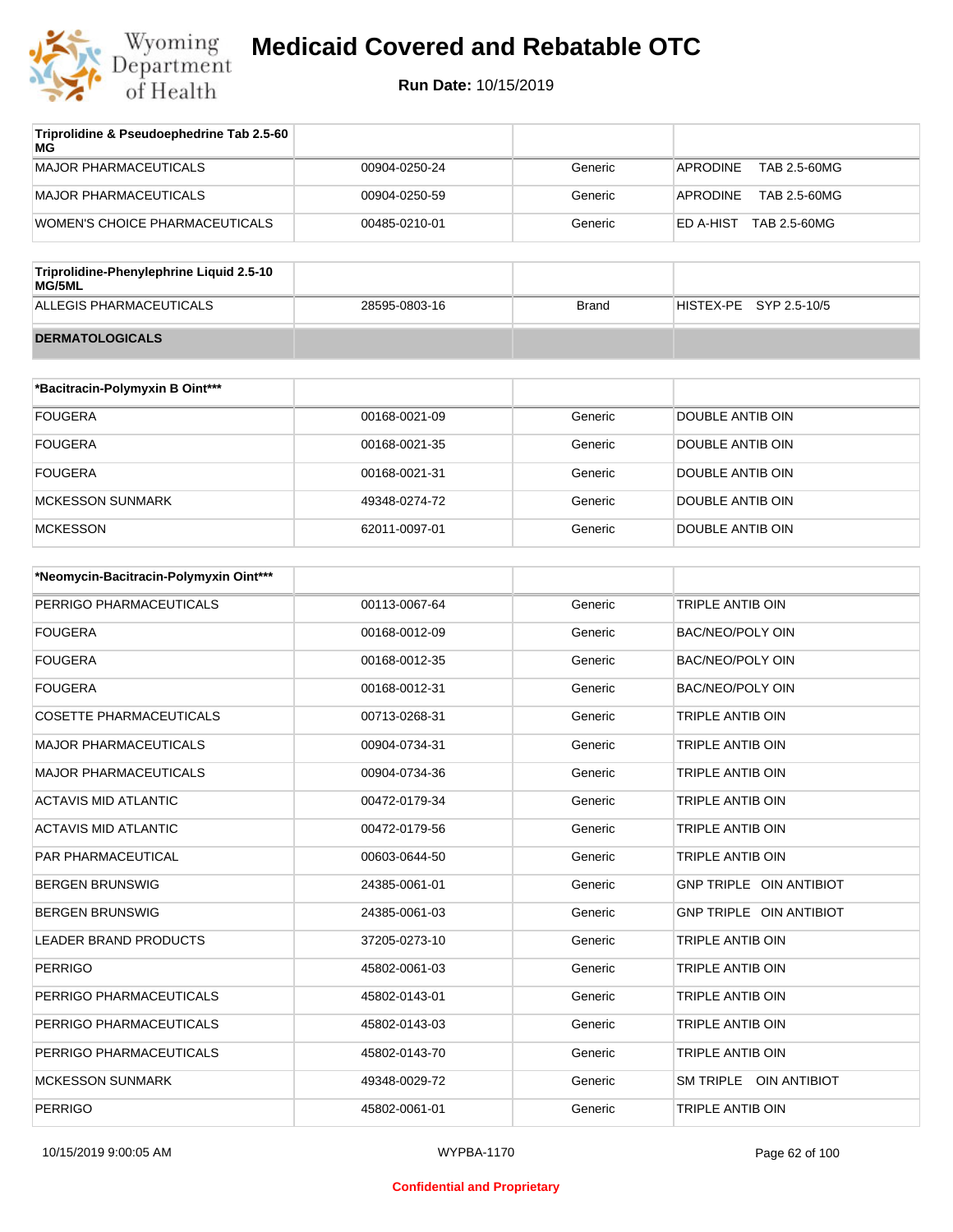

# Wyoming<br>Department<br>of Health

## **Medicaid Covered and Rebatable OTC**

**Run Date:** 10/15/2019

| PERRIGO     | 45802-0061-70 | Generic | 'TRIPLE ANTIB OIN         |
|-------------|---------------|---------|---------------------------|
| <b>TARO</b> | 51672-2016-01 | Generic | 'TRIPLE ANTIB OIN         |
| <b>TARO</b> | 51672-2016-02 | Generic | 'TRIPLE ANTIB OIN         |
| MCKESSON    | 62011-0098-01 | Generic | OIN ANTIBIOT<br>HM TRIPLE |

| Bacitracin Oint 500 Unit/GM |               |         |                       |
|-----------------------------|---------------|---------|-----------------------|
| COSETTE PHARMACEUTICALS     | 00713-0280-31 | Generic | BACITRACIN OIN 500/GM |
| LEADER BRAND PRODUCTS       | 37205-0275-10 | Generic | BACITRACIN OIN 500/GM |
| PERRIGO PHARMACEUTICALS     | 45802-0060-01 | Generic | BACITRACIN OIN 500/GM |
| PERRIGO PHARMACEUTICALS     | 45802-0060-03 | Generic | BACITRACIN OIN 500/GM |
| PERRIGO PHARMACEUTICALS     | 45802-0060-70 | Generic | BACITRACIN OIN 500/GM |

| Bacitracin Zinc Oint 500 Unit/GM |               |         |                         |
|----------------------------------|---------------|---------|-------------------------|
| <b>FOUGERA</b>                   | 00168-0111-09 | Generic | BACITR ZINC OIN 500/GM  |
| PAR PHARMACEUTICAL               | 00603-0441-50 | Generic | BACITR ZINC OIN 500/GM  |
| <b>FOUGERA</b>                   | 00168-0011-04 | Generic | BACITR ZINC OIN 500/GM  |
| <b>FOUGERA</b>                   | 00168-0011-16 | Generic | BACITR ZINC OIN 500/GM  |
| FOUGERA                          | 00168-0011-31 | Generic | BACITR ZINC OIN 500/GM  |
| <b>FOUGERA</b>                   | 00168-0011-35 | Generic | BACITR ZINC OIN 500/GM  |
| <b>ACTAVIS MID ATLANTIC</b>      | 00472-1105-34 | Generic | BACITR ZINC OIN 500/GM  |
| ACTAVIS MID ATLANTIC             | 00472-1105-56 | Generic | BACITR ZINC OIN 500/GM  |
| <b>BERGEN BRUNSWIG</b>           | 24385-0060-03 | Generic | BACITR ZINC OIN 500/GM  |
| <b>MCKESSON SUNMARK</b>          | 49348-0154-72 | Generic | SM ANTIBIOTI OIN 500/GM |
| <b>TARO</b>                      | 51672-2075-02 | Generic | BACITR ZINC OIN 500/GM  |
| <b>TARO</b>                      | 51672-2075-01 | Generic | BACITR ZINC OIN 500/GM  |
| <b>MCKESSON</b>                  | 62011-0094-01 | Generic | BACITRACIN OIN 500/GM   |

| ∣Castellani Paint    |               |         |                         |
|----------------------|---------------|---------|-------------------------|
| <b>BAUSCH HEALTH</b> | 00884-2993-01 | Generic | CASTELLANI LIQ PAINT/CL |
| <b>BAUSCH HEALTH</b> | 00884-2893-01 | Generic | CASTELLANI LIQ PAINT    |

| <b>Clotrimazole Cream 1%</b> |               |         |                            |
|------------------------------|---------------|---------|----------------------------|
| <b>MAJOR PHARMACEUTICALS</b> | 00904-7822-36 | Generic | CLOTRIMAZOLE CRE 1%        |
| <b>MAJOR PHARMACEUTICALS</b> | 00904-7822-31 | Generic | CLOTRIMAZOLE CRE 1%        |
| <b>BERGEN BRUNSWIG</b>       | 24385-0205-01 | Generic | ATHLETE FOOT CRE 1%        |
| <b>BERGEN BRUNSWIG</b>       | 24385-0205-03 | Generic | ATHLETE FOOT CRE 1%        |
| <b>PERRIGO</b>               | 45802-0434-01 | Generic | CLOTRIMAZOLE CRE 1%        |
| <b>MCKESSON SUNMARK</b>      | 49348-0279-72 | Generic | <b>CLOTRIMAZOLE CRE 1%</b> |

10/15/2019 9:00:05 AM WYPBA-1170 Page 63 of 100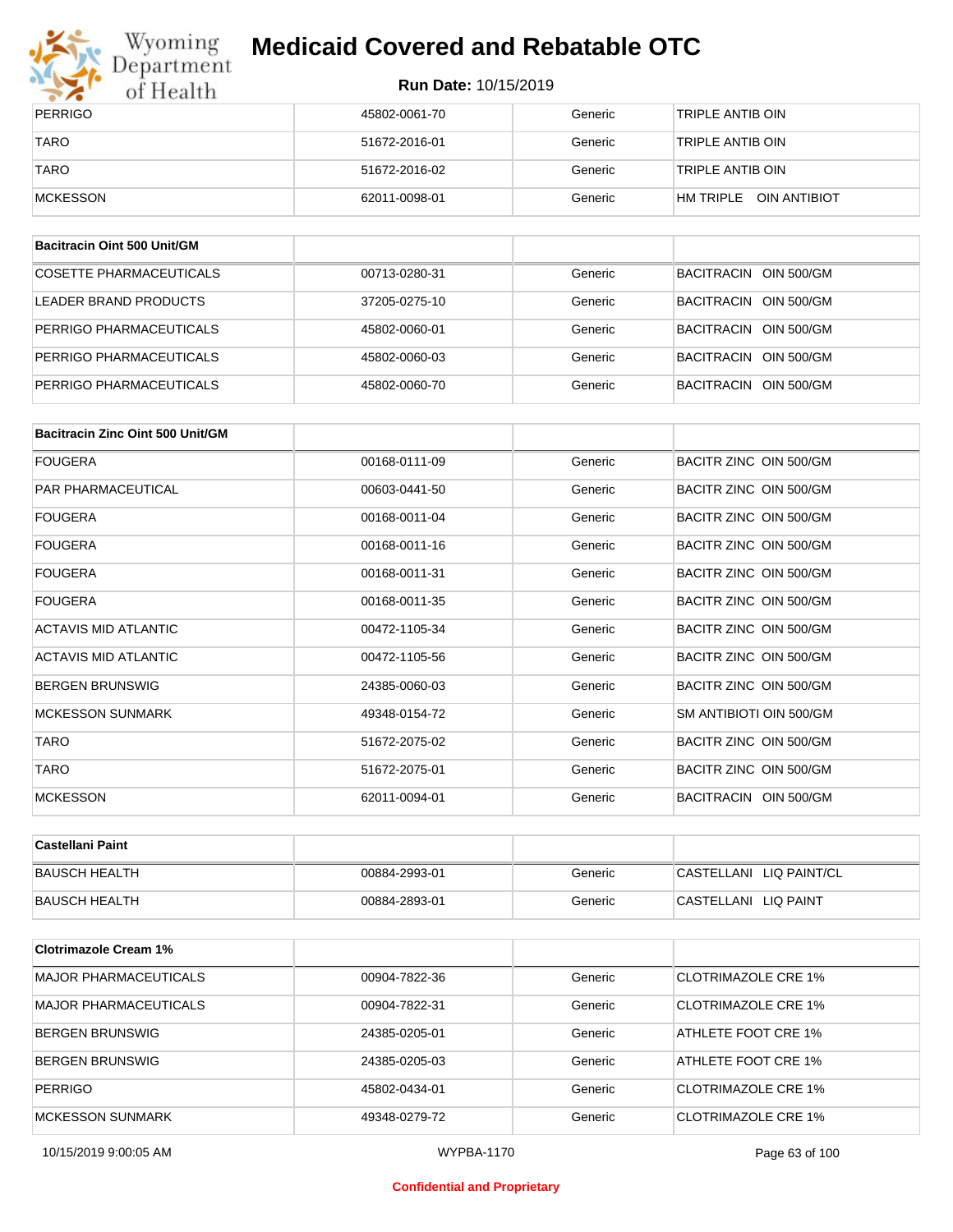

# Wyoming<br>Department<br>of Health

## **Medicaid Covered and Rebatable OTC**

| PERRIGO     | 45802-0434-11 | Generic | <b>ICLOTRIMAZOLE CRE 1%</b> |
|-------------|---------------|---------|-----------------------------|
| <b>TARO</b> | 51672-2002-01 | Generic | CLOTRIMAZOLE CRE 1%         |
| <b>TARO</b> | 51672-2002-02 | Generic | <b>CLOTRIMAZOLE CRE 1%</b>  |

| <b>Clotrimazole Ointment 1%</b> |               |              |                    |
|---------------------------------|---------------|--------------|--------------------|
| <b>CAPITAL PHARMACEUTICAL</b>   | 29978-0918-60 | <b>Brand</b> | OIN 1%<br>ALEVAZOL |

| <b>Clotrimazole Soln 1%</b> |               |         |                            |
|-----------------------------|---------------|---------|----------------------------|
| <b>TARO</b>                 | 51672-2037-01 | Generic | <b>CLOTRIMAZOLE SOL 1%</b> |

| <b>Hydrocortisone Cream 0.5%</b> |               |         |                              |
|----------------------------------|---------------|---------|------------------------------|
| FOUGERA                          | 00168-0014-31 | Generic | CRE 0.5%<br><b>HYDROCORT</b> |
| BERGEN BRUNSWIG                  | 24385-0190-03 | Generic | CRE 0.5%<br><b>HYDROCORT</b> |

| <b>Hydrocortisone Cream 1%</b> |               |         |                                 |
|--------------------------------|---------------|---------|---------------------------------|
| PERRIGO PHARMACEUTICALS        | 00113-0541-64 | Generic | ANTI-ITCH CRE 1%                |
| PERRIGO PHARMACEUTICALS        | 00113-0973-64 | Generic | ANTI-ITCH CRE 1%                |
| <b>ACTAVIS MID ATLANTIC</b>    | 00472-0343-56 | Generic | HYDROCORT CRE 1%                |
| <b>PAR PHARMACEUTICAL</b>      | 00603-0535-50 | Generic | HYDROCORT CRE 1%                |
| <b>FOUGERA</b>                 | 00168-0154-08 | Generic | HYDROCORT CRE 1%                |
| <b>FOUGERA</b>                 | 00168-0154-31 | Generic | HYDROCORT CRE 1%                |
| <b>RUGBY LABORATORIES</b>      | 00536-5108-95 | Generic | HYDROSKIN CRE 1%                |
| <b>MAJOR PHARMACEUTICALS</b>   | 00904-7623-31 | Generic | HYDROCORT CRE 1%                |
| <b>SELECT BRAND</b>            | 15127-0127-01 | Generic | SB HYDROCORT CRE 1%             |
| <b>BERGEN BRUNSWIG</b>         | 24385-0021-03 | Generic | <b>GNP HYDROCOR CRE 1% PLUS</b> |
| <b>LEADER BRAND PRODUCTS</b>   | 37205-0162-10 | Generic | HYDROCORT CRE 1%                |
| <b>PERRIGO</b>                 | 45802-0438-03 | Generic | HYDROCORT CRE 1%                |
| <b>PERRIGO</b>                 | 45802-0438-05 | Generic | HYDROCORT CRE 1%                |
| <b>MCKESSON SUNMARK</b>        | 49348-0521-72 | Generic | SM HYDROCORT CRE 1%             |
| <b>TARO</b>                    | 51672-2013-02 | Generic | HYDROCORT CRE 1%                |
| <b>TARO</b>                    | 51672-2013-01 | Generic | HYDROCORT CRE 1%                |
| <b>TARO</b>                    | 51672-2063-02 | Generic | HYDROCORT CRE 1%                |
| <b>TARO</b>                    | 51672-2069-02 | Generic | HYDROCORT CRE 1%                |

| <b>Hydrocortisone Lotion 1%</b> |               |         |                            |
|---------------------------------|---------------|---------|----------------------------|
| RUGBY LABORATORIES              | 00536-5105-97 | Generic | HYDRO SKIN LOT 1%          |
| BERGEN BRUNSWIG                 | 24385-0283-06 | Generic | <b>HYDRO-LOTION LOT 1%</b> |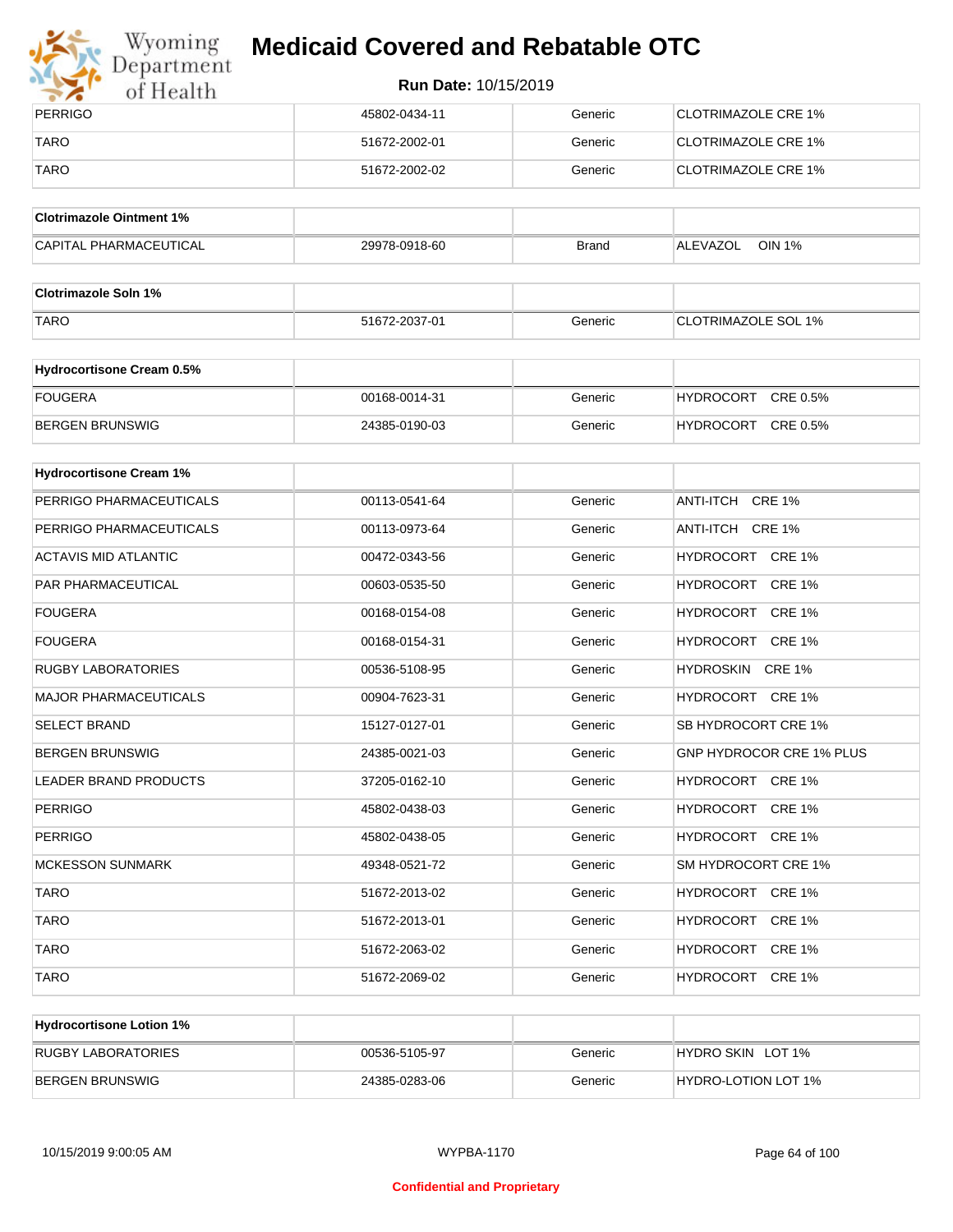

| Hydrocortisone Oint 0.5%                 |                   |         |                                   |
|------------------------------------------|-------------------|---------|-----------------------------------|
| <b>FOUGERA</b>                           | 00168-0016-31     | Generic | <b>HYDROCORT</b><br>OIN 0.5%      |
|                                          |                   |         |                                   |
| <b>Hydrocortisone Oint 1%</b>            |                   |         |                                   |
| <b>FOUGERA</b>                           | 00168-0181-31     | Generic | <b>HYDROCORT</b><br><b>OIN 1%</b> |
| <b>ACTAVIS MID ATLANTIC</b>              | 00472-0345-56     | Generic | HYDROCORT OIN 1%                  |
| <b>SELECT BRAND</b>                      | 15127-0128-01     | Generic | SB HYDROCORT OIN 1%               |
| <b>BERGEN BRUNSWIG</b>                   | 24385-0276-03     | Generic | HYDROCORT OIN 1%                  |
| PERRIGO PHARMACEUTICALS                  | 45802-0276-03     | Generic | HYDROCORT OIN 1%                  |
| <b>MCKESSON SUNMARK</b>                  | 49348-0522-72     | Generic | SM HYDROCORT OIN 1%               |
| <b>TARO</b>                              | 51672-2018-02     | Generic | HYDROCORT OIN 1%                  |
| <b>Hydrocortisone Soln 1%</b>            |                   |         |                                   |
| <b>RECKITT BENCKISER</b>                 | 63824-0850-15     | Generic | SCALPICIN SOL 1%                  |
| Hydrocortisone-Aloe Vera Cream 0.5%      |                   |         |                                   |
| <b>TARO</b>                              | 51672-2010-02     | Generic | CRE 0.5%<br><b>HC/ALOE</b>        |
|                                          |                   |         |                                   |
| Hydrocortisone-Aloe Vera Cream 1%        |                   |         |                                   |
| <b>ACTAVIS MID ATLANTIC</b>              | 00472-0339-56     | Generic | HYDROCORT/ CRE ALOE 1%            |
| <b>BERGEN BRUNSWIG</b>                   | 24385-0274-03     | Generic | HYDROCORT/ CRE ALOE 1%            |
| LEADER BRAND PRODUCTS                    | 37205-0272-10     | Generic | HYDROCORT/ CRE ALOE 1%            |
| <b>MCKESSON SUNMARK</b>                  | 49348-0441-72     | Generic | SM HYDROCORT CRE 1% PLUS          |
| <b>MCKESSON</b>                          | 62011-0095-01     | Generic | HYDROCORT/ CRE ALOE 1%            |
| <b>MCKESSON</b>                          | 62011-0096-01     | Generic | HM HYDROCORT CRE 1% PLUS          |
| Miconazole Nitrate Aerosol 2%            |                   |         |                                   |
| GLAXO CONSUMER HEALTHCARE L.P.           | 00067-0969-46     | Generic | DESENEX SPRY AER LIQUID           |
| <b>Miconazole Nitrate Aerosol Pow 2%</b> |                   |         |                                   |
| GLAXO CONSUMER HEALTHCARE L.P.           | 00067-0959-40     | Generic | <b>DESENEX</b><br><b>AER 2%</b>   |
| LEADER BRAND PRODUCTS                    | 37205-0998-66     | Generic | <b>MICATIN</b><br>AER 2%          |
|                                          |                   |         |                                   |
| <b>Miconazole Nitrate Cream 2%</b>       |                   |         |                                   |
| <b>ACTAVIS MID ATLANTIC</b>              | 00472-0735-42     | Generic | ANTIFUNGAL CRE 2%                 |
| <b>ACTAVIS MID ATLANTIC</b>              | 00472-0735-14     | Generic | ANTIFUNGAL CRE 2%                 |
| PAR PHARMACEUTICAL                       | 00603-7805-50     | Generic | MICONAZOLE CRE 2%                 |
| <b>ACTAVIS MID ATLANTIC</b>              | 00472-0735-56     | Generic | ANTIFUNGAL CRE 2%                 |
| 10/15/2019 9:00:05 AM                    | <b>WYPBA-1170</b> |         | Page 65 of 100                    |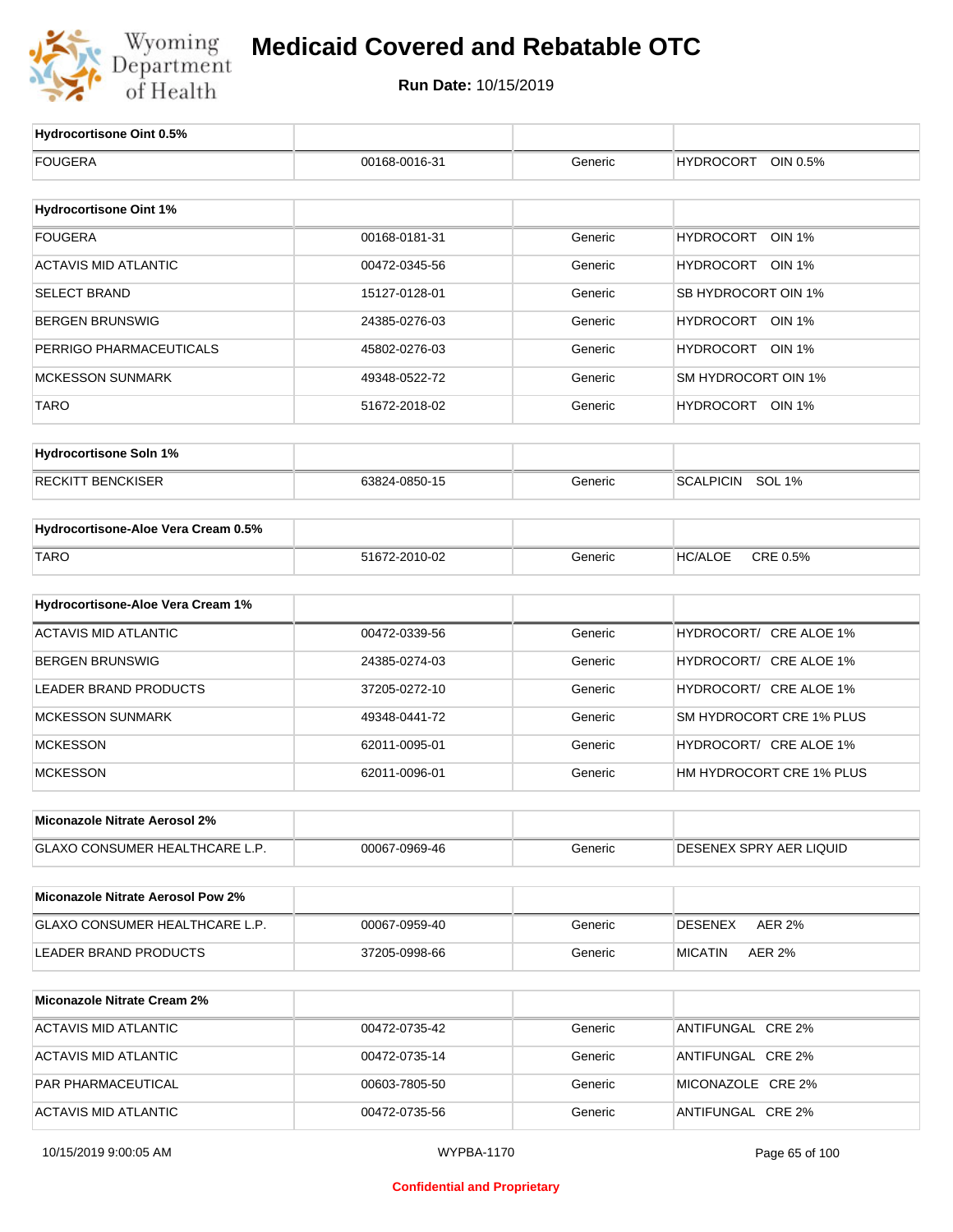

|               |                                                                                                    | <b>BAZA ANTIFUN CRE 2%</b>                                     |
|---------------|----------------------------------------------------------------------------------------------------|----------------------------------------------------------------|
|               |                                                                                                    |                                                                |
| 11701-0045-22 | Generic                                                                                            | <b>BAZA ANTIFUN CRE 2%</b>                                     |
|               |                                                                                                    |                                                                |
|               |                                                                                                    | <b>BAZA ANTIFUN CRE 2%</b>                                     |
| 49348-0689-72 | Generic                                                                                            | SM ANTIFUNGL CRE 2%                                            |
|               |                                                                                                    |                                                                |
| 50484-0328-00 | Generic                                                                                            | ANTIFUNGAL CRE 2%                                              |
|               |                                                                                                    | MICONAZOLE CRE 2%                                              |
|               |                                                                                                    |                                                                |
| 50484-0329-00 | Generic                                                                                            | ANTIFUNGAL CRE 2%                                              |
|               |                                                                                                    |                                                                |
|               |                                                                                                    | MICONAZOLE CRE 2%                                              |
| 53329-0079-64 | Generic                                                                                            | ANTIFUNGAL CRE 2%                                              |
|               |                                                                                                    |                                                                |
| 53329-0162-04 | Generic                                                                                            | <b>CRE ANTIFUNG</b><br>REMEDY                                  |
|               |                                                                                                    |                                                                |
|               |                                                                                                    | SOOTHE&COOL CRE INZO 2%                                        |
|               |                                                                                                    | SOOTHE&COOL CRE INZO 2%                                        |
|               |                                                                                                    |                                                                |
|               | 11701-0045-14<br>11701-0045-23<br>51672-2001-01<br>51672-2001-02<br>53329-0080-57<br>53329-0080-58 | Generic<br>Generic<br>Generic<br>Generic<br>Generic<br>Generic |

| Miconazole Nitrate Kit 2% |               |       |                         |
|---------------------------|---------------|-------|-------------------------|
| <b>BAUSCH HEALTH</b>      | 00884-5493-01 | Brand | <b>FUNGOID TINC KIT</b> |

| Miconazole Nitrate Ointment 2% |               |         |                   |
|--------------------------------|---------------|---------|-------------------|
| <b>COLOPLAST</b>               | 11701-0067-14 | Generic | CRITIC-AID OIN 2% |
| <b>COLOPLAST</b>               | 11701-0067-23 | Generic | CRITIC-AID OIN 2% |
| <b>COLOPLAST</b>               | 11701-0067-22 | Generic | CRITIC-AID OIN 2% |

| Miconazole Nitrate Powder 2%   |               |         |                            |
|--------------------------------|---------------|---------|----------------------------|
| GLAXO CONSUMER HEALTHCARE L.P. | 00067-0949-30 | Generic | DESENEX SHAK POW 2%        |
| GLAXO CONSUMER HEALTHCARE L.P. | 00067-0949-15 | Generic | <b>DESENEX SHAK POW 2%</b> |
| GLAXO CONSUMER HEALTHCARE L.P. | 00145-1501-03 | Generic | ZEASORB-AF POW 2%          |
| GLAXO CONSUMER HEALTHCARE L.P. | 00145-1506-05 | Generic | ZEASORB-AF POW 2%          |
| COLOPLAST                      | 11701-0038-16 | Generic | MICRO GUARD POW 2%         |
| LEADER BRAND PRODUCTS          | 37205-0653-18 | Generic | MICONAZORB POW AF 2%       |
| AMERISOURCE BERGEN DRUGS       | 46122-0039-27 | Generic | MICONAZORB POW AF 2%       |

| Miconazole Nitrate Soln 2% |               |       |                     |
|----------------------------|---------------|-------|---------------------|
| BAUSCH HEALTH              | 00884-0293-01 | Brand | FUNGOID TINC SOL 2% |

| Neomycin-Bacitracin-Polymyxin-<br><b>Pramoxine Oint 1%</b> |               |         |                         |
|------------------------------------------------------------|---------------|---------|-------------------------|
| COSETTE PHARMACEUTICALS                                    | 00713-0622-31 | Generic | TRIPLE ANTIB OIN PLUS   |
| BERGEN BRUNSWIG                                            | 24385-0143-03 | Generic | TRIPLE ANTIB OIN PLUS   |
| LEADER BRAND PRODUCTS                                      | 37205-0266-10 | Generic | TRIPLE ANTIB OIN PLUS   |
| MCKESSON SUNMARK                                           | 49348-0600-72 | Generic | TRIPLE ANTIB OIN MAX ST |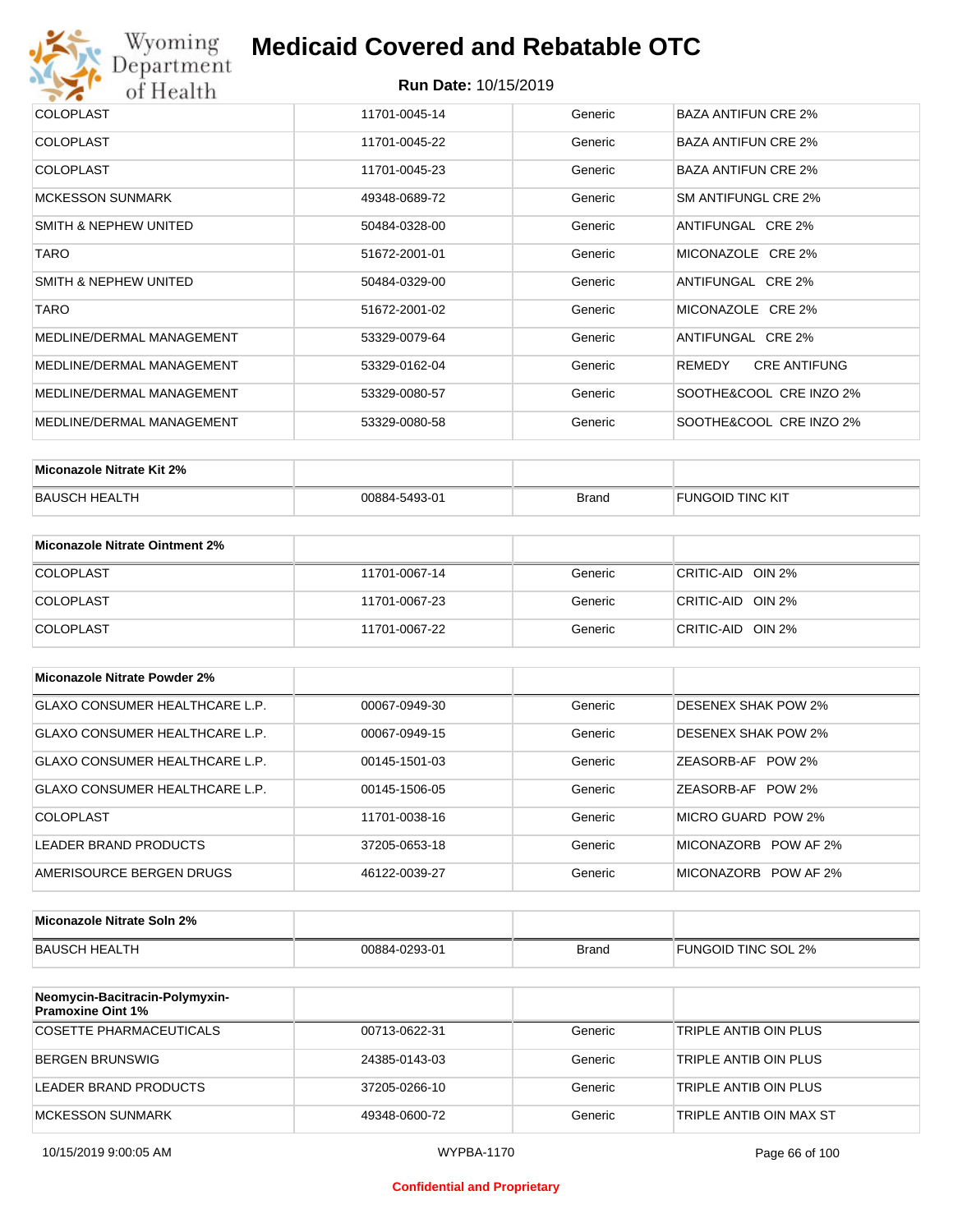| Wyoming<br><b>Medicaid Covered and Rebatable OTC</b><br>Department |                             |         |                         |  |
|--------------------------------------------------------------------|-----------------------------|---------|-------------------------|--|
| of Health                                                          | <b>Run Date: 10/15/2019</b> |         |                         |  |
| <b>TARO</b>                                                        | 51672-2027-01               | Generic | TRIPLE ANTIB OIN PLUS   |  |
| <b>TARO</b>                                                        | 51672-2027-02               | Generic | TRIPLE ANTIB OIN PLUS   |  |
| <b>MCKESSON</b>                                                    | 62011-0099-01               | Generic | TRIPLE ANTIB OIN MAX ST |  |

| Neomycin-Polymyxin w/ Pramoxine Cream<br>$1\%$ |               |         |                              |
|------------------------------------------------|---------------|---------|------------------------------|
| MCKESSON SUNMARK                               | 49348-0690-69 | Generic | <b>SM ANTIBIOTI CRE PLUS</b> |
|                                                |               |         |                              |
| <b>Permethrin Creme Rinse 1%</b>               |               |         |                              |

| AMERISOURCE BERGEN DRUGS    | 46122-0108-46 | Generic | LICE TRTMNT LIQ 1% |
|-----------------------------|---------------|---------|--------------------|
|                             |               |         |                    |
| <b>Permethrin Lotion 1%</b> |               |         |                    |

| . VIIIVUIIIII EVUVII I <i>I</i> V |               |         |                                       |
|-----------------------------------|---------------|---------|---------------------------------------|
| ACTAVIS MID ATLANTIC              | 00472-5242-67 | Generic | PERMETHRIN LOT 1%                     |
| ACTAVIS MID ATLANTIC              | 00472-5242-69 | Generic | PERMETHRIN LOT 1%                     |
| <b>MCKESSON SUNMARK</b>           | 49348-0460-30 | Generic | <b>SM LICE</b><br><b>LOT TREATMNT</b> |
| <b>MCKESSON SUNMARK</b>           | 49348-0460-34 | Generic | <b>SM LICE</b><br><b>LOT TREATMNT</b> |
| <b>MCKESSON</b>                   | 62011-0112-01 | Generic | LICE TREATME LOT 1%                   |

| <b>Pyreth-Piperonyl Butox Sham-Permeth</b><br>Aero-Nit Remover Gel Kit |               |         |                        |
|------------------------------------------------------------------------|---------------|---------|------------------------|
| BERGEN BRUNSWIG                                                        | 24385-0634-23 | Generic | <b>GNP LICE</b><br>KIT |
| LEADER BRAND PRODUCTS                                                  | 37205-0519-02 | Generic | LICE SOLN<br>KIT       |

| Pyrethrins-Piperonyl Butoxide Lig 0.33-4% |               |         |                          |
|-------------------------------------------|---------------|---------|--------------------------|
| LEADER BRAND PRODUCTS                     | 37205-0285-16 | Generic | LICE TRTMNT LIQ CRM RNSE |

| <b>Pyrethrins-Piperonyl Butoxide Shampoo</b><br>$0.33 - 4%$ |               |         |                          |
|-------------------------------------------------------------|---------------|---------|--------------------------|
| PERRIGO PHARMACEUTICALS                                     | 00113-0866-26 | Generic | LICE KILLING SHA 0.33-4% |
| <b>MAJOR PHARMACEUTICALS</b>                                | 00904-2528-20 | Generic | LICE KILLING SHA 0.33-4% |
| <b>BERGEN BRUNSWIG</b>                                      | 24385-0116-03 | Generic | LICE TREATMT SHA 0.33-4% |
| LEADER BRAND PRODUCTS                                       | 37205-0165-26 | Generic | LICE KILLING SHA 0.33-4% |
| <b>MCKESSON SUNMARK</b>                                     | 49348-0443-34 | Generic | LICE KILLING SHA 0.33-4% |
| <b>MCKESSON</b>                                             | 62011-0119-02 | Generic | LICE KILLING SHA 0.33-4% |

| ∣Terbinafine Gel 1%                |                    |       |                          |
|------------------------------------|--------------------|-------|--------------------------|
| <b>GLAXO CONSUMER HEALTHCARE L</b> | 7-6239-42<br>00067 | Brand | LAMISIL ADV GEL<br>$1\%$ |

| Terbinafine HCI Cream 1%              |               |       |                   |
|---------------------------------------|---------------|-------|-------------------|
| <b>GLAXO CONSUMER HEALTHCARE L.P.</b> | 00067-3998-42 | Brand | LAMISIL AT CRE 1% |
| <b>GLAXO CONSUMER HEALTHCARE L.P.</b> | 00067-8114-12 | Brand | LAMISIL AT CRE 1% |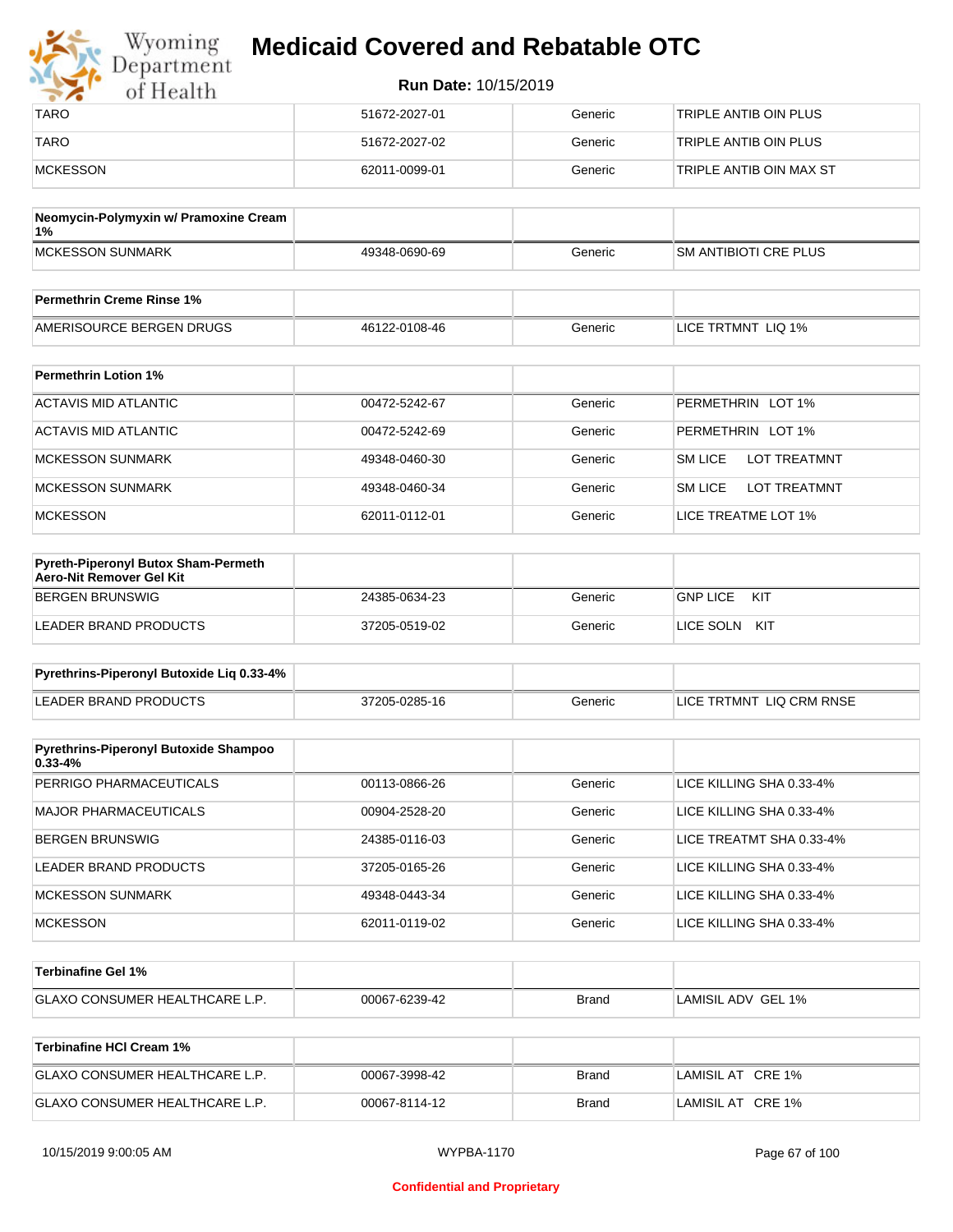| Wyoming<br><b>Medicaid Covered and Rebatable OTC</b><br>Department |               |              |                     |  |  |
|--------------------------------------------------------------------|---------------|--------------|---------------------|--|--|
| <b>Run Date: 10/15/2019</b><br>of Health                           |               |              |                     |  |  |
| GLAXO CONSUMER HEALTHCARE L.P.                                     | 00067-8100-12 | <b>Brand</b> | LAMISIL AT CRE 1%   |  |  |
| <b>GLAXO CONSUMER HEALTHCARE L.P.</b>                              | 00067-8100-30 | Brand        | LAMISIL AT CRE 1%   |  |  |
| <b>BERGEN BRUNSWIG</b>                                             | 24385-0524-03 | Generic      | TERBINAFINE CRE 1%  |  |  |
| <b>BERGEN BRUNSWIG</b>                                             | 24385-0524-05 | Generic      | TERBINAFINE CRE 1%  |  |  |
| LEADER BRAND PRODUCTS                                              | 37205-0941-99 | Generic      | ATHLETE FOOT CRE AF |  |  |
| <b>MCKESSON SUNMARK</b>                                            | 49348-0790-72 | Generic      | ATHLETE FOOT CRE 1% |  |  |
| <b>TARO</b>                                                        | 51672-2080-01 | Generic      | TERBINAFINE CRE 1%  |  |  |
| <b>TARO</b>                                                        | 51672-2080-02 | Generic      | TERBINAFINE CRE 1%  |  |  |

| ∣Terbinafine HCl Soln 1%              |               |       |                   |
|---------------------------------------|---------------|-------|-------------------|
| <b>GLAXO CONSUMER HEALTHCARE L.P.</b> | 00067-6292-83 | Brand | LAMISIL AT SPR 1% |
| <b>GLAXO CONSUMER HEALTHCARE L.P.</b> | 00067-6293-83 | Brand | LAMISIL AT SPR 1% |

| Tolnaftate Aerosol 1%   |               |         |                     |
|-------------------------|---------------|---------|---------------------|
| PERRIGO PHARMACEUTICALS | 00113-0154-73 | Generic | ATH FOOT SPR AER 1% |
| LEADER BRAND PRODUCTS   | 37205-0344-66 | Generic | ANTIFUNGAL AER 1%   |

| Tolnaftate Aerosol Pow 1%      |               |         |                     |
|--------------------------------|---------------|---------|---------------------|
| GLAXO CONSUMER HEALTHCARE L.P. | 00067-6114-46 | Generic | LAMISIL AF AER 1%   |
| PERRIGO PHARMACEUTICALS        | 00113-0695-90 | Generic | JOCK ITCH<br>AER 1% |

| <b>Tolnaftate Cream 1%</b>   |               |         |                     |
|------------------------------|---------------|---------|---------------------|
| <b>MAJOR PHARMACEUTICALS</b> | 00904-0722-36 | Generic | ANTIFUNGAL CRE 1%   |
| <b>BERGEN BRUNSWIG</b>       | 24385-0032-03 | Generic | TOLNAFTATE CRE 1%   |
| LEADER BRAND PRODUCTS        | 37205-0197-10 | Generic | ANTIFUNGAL CRE 1%   |
| <b>PERRIGO</b>               | 45802-0032-01 | Generic | TOLNAFTATE CRE 1%   |
| <b>PERRIGO</b>               | 45802-0032-03 | Generic | TOLNAFTATE CRE 1%   |
| <b>MCKESSON SUNMARK</b>      | 49348-0155-29 | Generic | SM ANTIFUNGL CRE 1% |
| <b>TARO</b>                  | 51672-2020-02 | Generic | TOLNAFTATE CRE 1%   |
| <b>TARO</b>                  | 51672-2020-01 | Generic | TOLNAFTATE CRE 1%   |
| CHAIN DRUG MARKETING ASSOC   | 63868-0104-46 | Generic | TOLNAFTATE CRE 1%   |

| Tolnaftate Powder 1%  |               |         |                     |
|-----------------------|---------------|---------|---------------------|
| RUGBY LABORATORIES    | 00536-5150-26 | Generic | IANTI-FUNGAL POW 1% |
| MAJOR PHARMACEUTICALS | 00904-0726-45 | Generic | TOLNAFTATE POW 1%   |

| <b>Tolnaftate Soln 1%</b>      |               |         |                   |
|--------------------------------|---------------|---------|-------------------|
| <b>PERRIGO PHARMACEUTICALS</b> | 45802-0701-11 | Generic | TOLNAFTATE SOL 1% |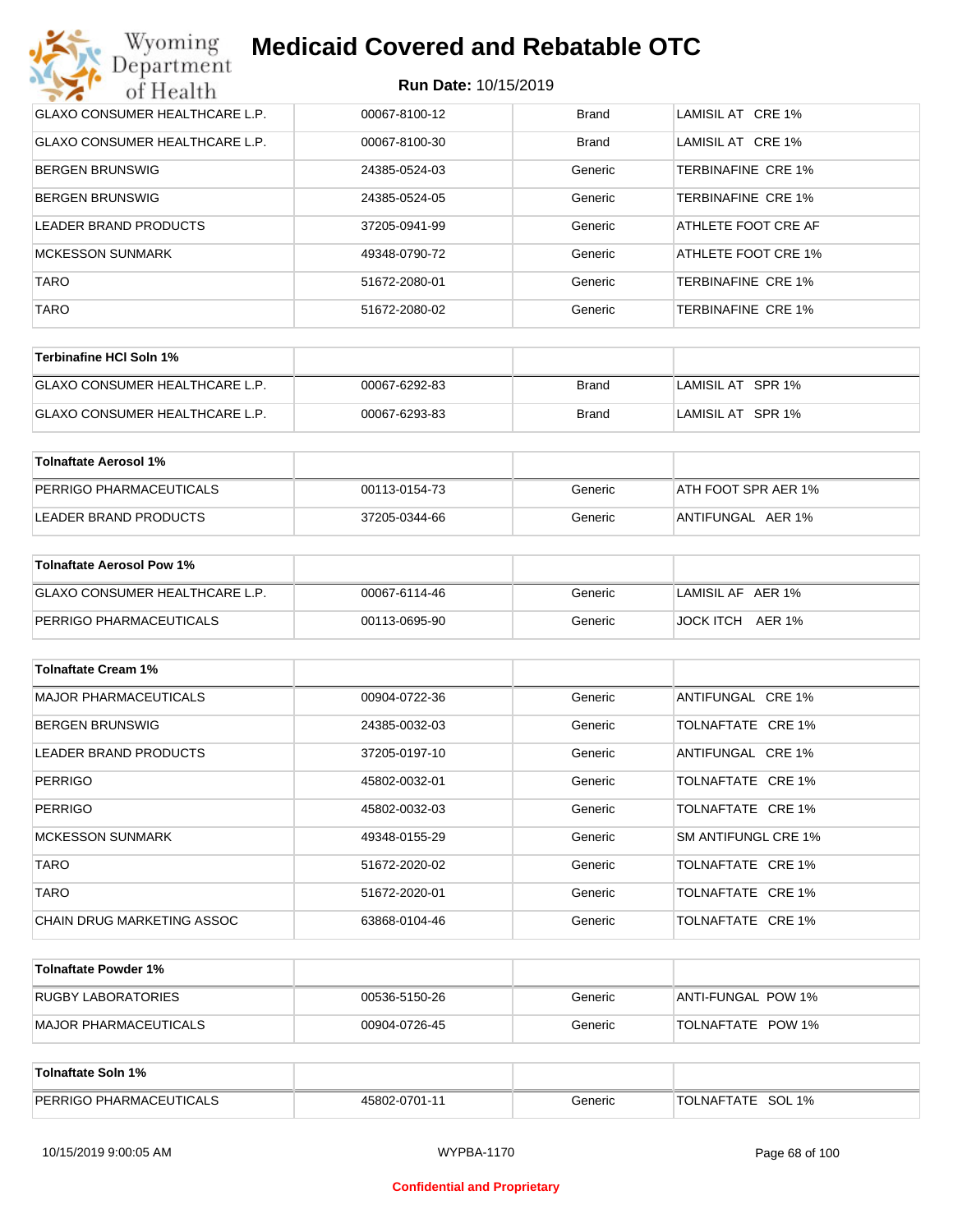

**GASTROINTESTINAL AGENTS - MISC.**

 $\begin{array}{c} \rm{Wyoming} \\ {\rm Department} \end{array}$ 

of Health

| Calcium Acetate (Phosphate Binder) Tab<br>667 MG |               |         |                                     |
|--------------------------------------------------|---------------|---------|-------------------------------------|
| NEPHRO-TECH                                      | 59528-0331-02 | Generic | <b>CALPHRON</b><br><b>TAB 667MG</b> |
|                                                  |               |         |                                     |
| Simethicone Cap 125 MG                           |               |         |                                     |
| GLAXO CONSUMER HEALTHCARE L.P.                   | 00067-6275-50 | Generic | GAS-X<br><b>CAP 125MG</b>           |
| GLAXO CONSUMER HEALTHCARE L.P.                   | 00067-6275-72 | Generic | GAS-X<br><b>CAP 125MG</b>           |
| GLAXO CONSUMER HEALTHCARE L.P.                   | 00067-6275-82 | Generic | GAS-X<br><b>CAP 125MG</b>           |
| <b>PERRIGO</b>                                   | 00113-0428-60 | Generic | GAS RELIEF CAP 125MG                |
| GLAXO CONSUMER HEALTHCARE L.P.                   | 00067-6275-10 | Generic | GAS-X<br><b>CAP 125MG</b>           |
| GLAXO CONSUMER HEALTHCARE L.P.                   | 00067-6275-20 | Generic | GAS-X<br><b>CAP 125MG</b>           |
| MAJOR PHARMACEUTICALS                            | 00904-5458-46 | Generic | <b>GAS FREE</b><br><b>CAP 125MG</b> |
| <b>BERGEN BRUNSWIG</b>                           | 24385-0428-65 | Generic | GAS RELIEF CAP 125MG                |
| <b>TOPCO</b>                                     | 36800-0428-60 | Generic | GAS RELIEF CAP 125MG                |
| <b>LEADER BRAND PRODUCTS</b>                     | 37205-0295-65 | Generic | GAS RELIEF CAP 125MG                |
| <b>TOPCO</b>                                     | 36800-0428-71 | Generic | GAS RELIEF CAP 125MG                |
| <b>MCKESSON</b>                                  | 62011-0160-01 | Generic | GAS RELIEF CAP 125MG                |
|                                                  |               |         |                                     |
| Simethicone Cap 180 MG                           |               |         |                                     |
| PERRIGO PHARMACEUTICALS                          | 00113-0657-72 | Generic | GAS RELIEF CAP 180MG                |
| GLAXO CONSUMER HEALTHCARE L.P.                   | 00067-6274-18 | Generic | GAS-X<br>CAP 180MG                  |
| GLAXO CONSUMER HEALTHCARE L.P.                   | 00067-6274-50 | Generic | CAP 180MG<br>GAS-X                  |
| MAJOR PHARMACEUTICALS                            | 00904-5572-52 | Generic | GAS RELIEF CAP 180MG                |
| <b>RUGBY LABORATORIES</b>                        | 00536-3604-08 | Generic | SIMETHICONE CAP 180MG               |
| <b>BERGEN BRUNSWIG</b>                           | 24385-0460-72 | Generic | ANTI-GAS<br>CAP 180MG               |
| <b>LEADER BRAND PRODUCTS</b>                     | 37205-0292-72 | Generic | GAS RELIEF CAP 180MG                |
| <b>MCKESSON SUNMARK</b>                          | 49348-0489-12 | Generic | GAS RELIEF CAP 180MG                |

**Simethicone Chew Tab 125 MG** GLAXO CONSUMER HEALTHCARE L.P. 00067-0117-18 Brand GAS-X EX-STR CHW 125MG GLAXO CONSUMER HEALTHCARE L.P.  $\qquad 00067-0129-18$  Brand GAS-X EX-STR CHW 125MG GLAXO CONSUMER HEALTHCARE L.P.  $\vert$  00067-0117-48 Brand GAS-X EX-STR CHW 125MG RUGBY LABORATORIES 
and the oots36-1020-08 (Generic CHW 125MG USBN 125MG PAR PHARMACEUTICAL **COMBUS 200603-0211-20** O0603-0211-20 Generic MYTAB GAS CHW 125MG SELECT BRAND **15127-0157-08** Generic SB GAS RELF CHW 125MG BERGEN BRUNSWIG **EXAMPLE 24385-0307-89** Ceneric GNP GAS RELF CHW 125MG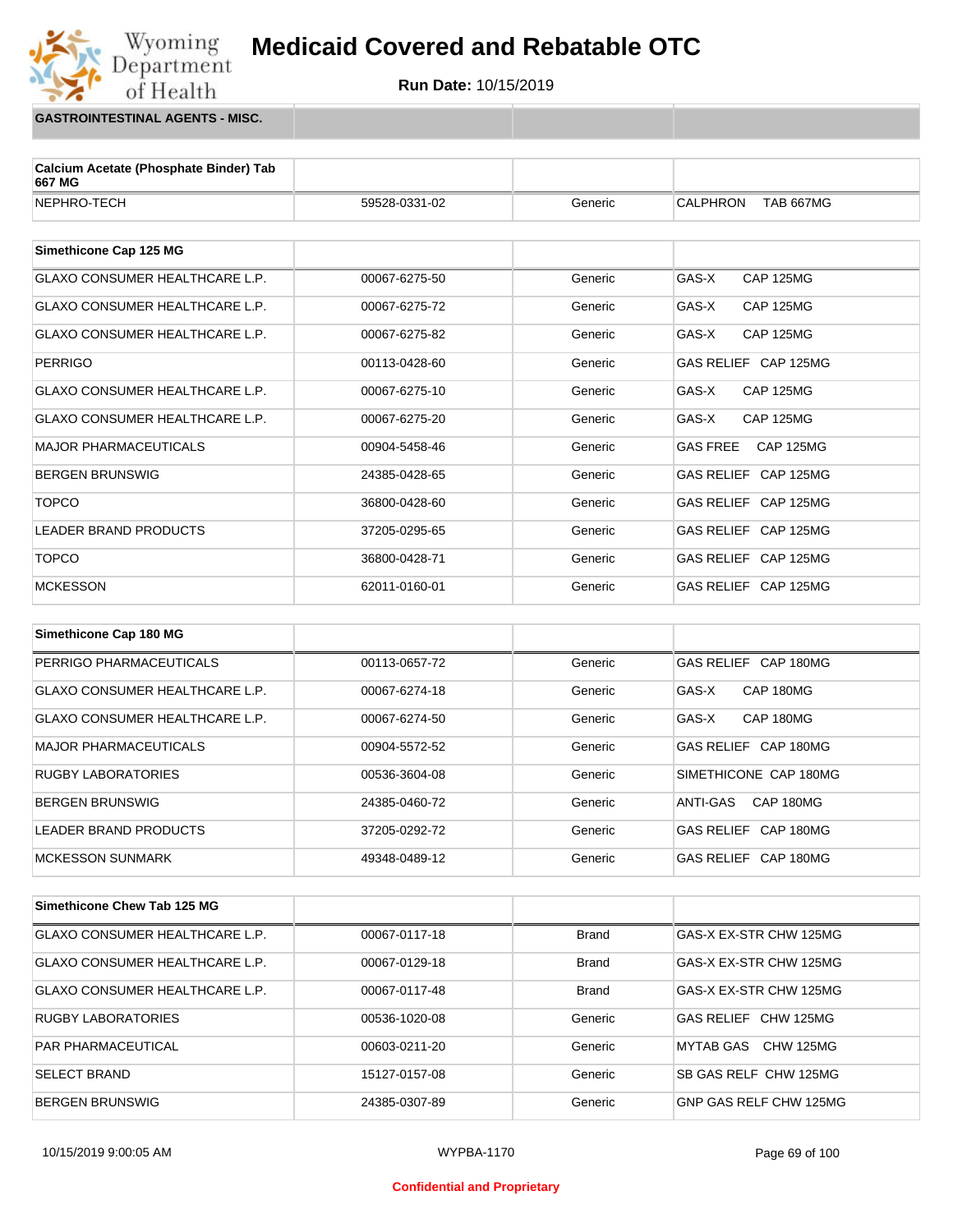| Wyoming<br><b>Medicaid Covered and Rebatable OTC</b><br>Department |                             |         |                       |  |
|--------------------------------------------------------------------|-----------------------------|---------|-----------------------|--|
| of Health                                                          | <b>Run Date: 10/15/2019</b> |         |                       |  |
| MCKESSON SUNMARK                                                   | 49348-0863-48               | Generic | SM GAS REL CHW 125MG  |  |
| <b>MCKESSON</b>                                                    | 62011-0189-01               | Generic | HM GAS RELF CHW 125MG |  |

| Simethicone Chew Tab 80 MG            |               |              |                       |
|---------------------------------------|---------------|--------------|-----------------------|
| GLAXO CONSUMER HEALTHCARE L.P.        | 00067-0113-36 | <b>Brand</b> | GAS-X<br>CHW 80MG     |
| <b>GLAXO CONSUMER HEALTHCARE L.P.</b> | 00067-0116-36 | <b>Brand</b> | GAS-X<br>CHW 80MG     |
| <b>RUGBY LABORATORIES</b>             | 00536-1019-01 | Generic      | GAS RELIEF CHW 80MG   |
| <b>PAR PHARMACEUTICAL</b>             | 00603-0210-21 | Generic      | MYTAB GAS CHW 80MG    |
| <b>MAJOR PHARMACEUTICALS</b>          | 00904-5068-60 | Generic      | MI-ACID GAS CHW 80MG  |
| <b>BERGEN BRUNSWIG</b>                | 24385-0118-78 | Generic      | GNP GAS RELF CHW 80MG |
| <b>LEADER BRAND PRODUCTS</b>          | 37205-0112-78 | Generic      | GAS RELIEF CHW 80MG   |
| MCKESSON SUNMARK                      | 49348-0509-07 | Generic      | SM GAS RELF CHW 80MG  |
| <b>MCKESSON</b>                       | 62011-0138-01 | Generic      | HM GAS RELF CHW 80MG  |

| Simethicone Susp 40 MG/0.6ML |               |         |                          |
|------------------------------|---------------|---------|--------------------------|
| PERRIGO PHARMACEUTICALS      | 00113-0882-10 | Generic | SIMETHICONE DRO 20/0.3ML |
| <b>MAJOR PHARMACEUTICALS</b> | 00904-5894-30 | Generic | GAS RELIEF DRO 20/0.3ML  |
| <b>RUGBY LABORATORIES</b>    | 00536-2220-75 | Generic | GAS RELIEF DRO 20/0.3ML  |
| <b>PAR PHARMACEUTICALS</b>   | 00603-0894-50 | Generic | SIMETHICONE DRO 40/0.6ML |
| <b>SELECT BRAND</b>          | 15127-0042-17 | Generic | GAS RELIEF DRO 40/0.6ML  |
| <b>TOPCO</b>                 | 36800-0882-10 | Generic | GAS RELIEF DRO 40/0.6ML  |
| <b>LEADER BRAND PRODUCTS</b> | 37205-0119-10 | Generic | SIMETHICONE DRO 40/0.6ML |
| AMERISOURCE BERGEN DRUGS     | 46122-0051-03 | Generic | GAS RELIEF DRO 20/0.3ML  |
| <b>MCKESSON SUNMARK</b>      | 49348-0740-27 | Generic | GAS RELIEF DRO 20/0.3ML  |
| <b>MCKESSON</b>              | 62011-0139-01 | Generic | GAS RELIEF DRO 40/0.6ML  |
| <b>MCKESSON</b>              | 62011-0187-01 | Generic | GAS RELIEF DRO 20/0.3ML  |
| <b>HEMATOPOIETIC AGENTS</b>  |               |         |                          |

| <b>Carbonyl Iron Susp 15 MG/1.25ML</b><br>(Elemental Iron) |               |         |          |             |
|------------------------------------------------------------|---------------|---------|----------|-------------|
| <b>CENTURION LABS</b>                                      | 23359-0012-04 | Generic | WEE CARE | SUS 15/1.25 |

| <b>Polysaccharide Iron Complex Cap 150 MG</b><br>(Iron Equivalent) |               |         |                |
|--------------------------------------------------------------------|---------------|---------|----------------|
| NNODUM CORPORATION                                                 | 63044-0203-61 | Generic | IFEREX 150 CAP |
| NNODUM CORPORATION                                                 | 63044-0203-01 | Generic | IFEREX 150 CAP |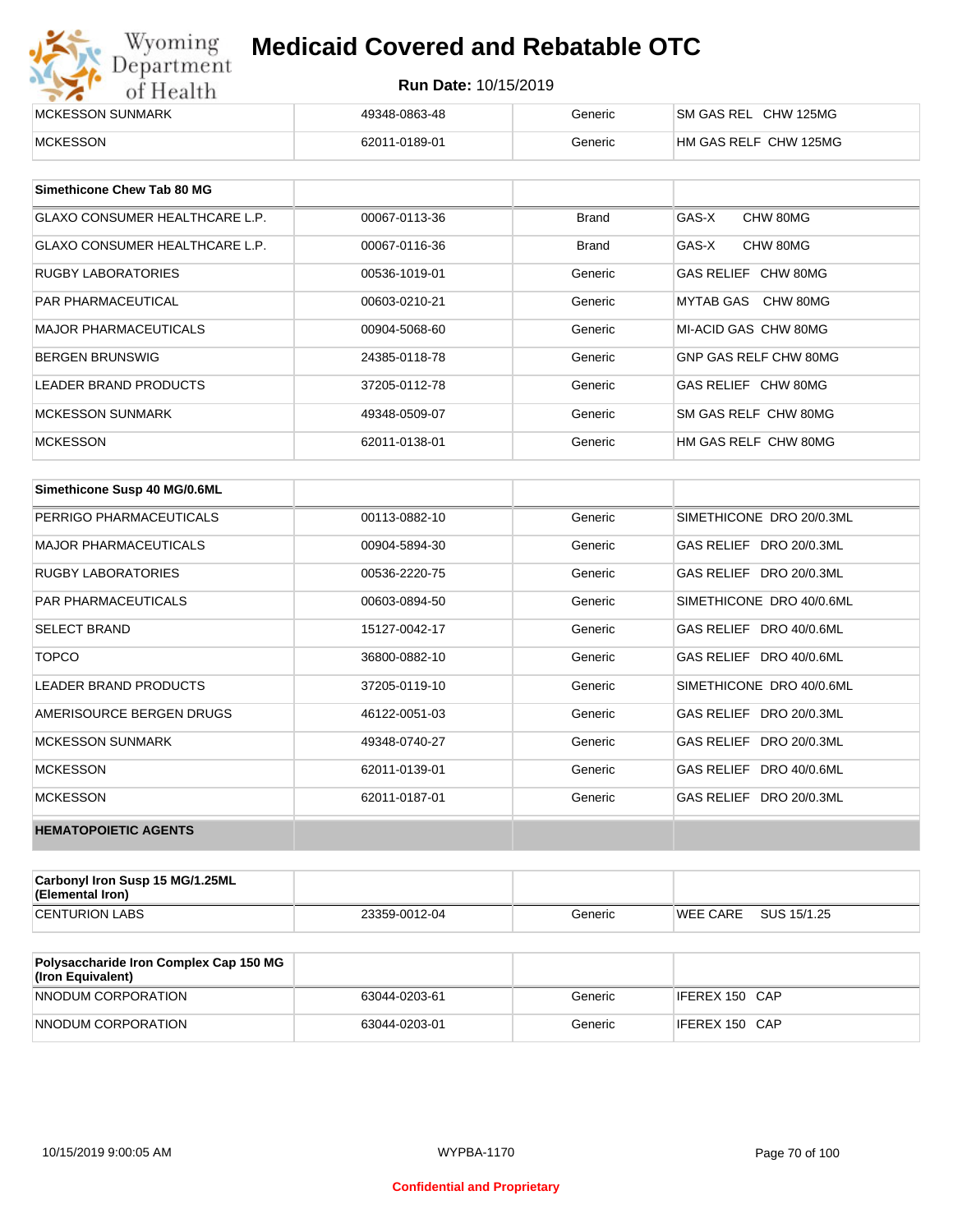

**\*Sodium Phosphates - Enema (Pediatric)\*\*\***

| FLEET PHARMACEUTICALS                                              | 00132-0202-20 | Brand        | FLEET<br>ENE PED               |
|--------------------------------------------------------------------|---------------|--------------|--------------------------------|
|                                                                    |               |              |                                |
| *Sodium Phosphates - Enema***                                      |               |              |                                |
| FLEET PHARMACEUTICALS                                              | 00132-0201-42 | <b>Brand</b> | <b>FLEET</b><br><b>ENE</b>     |
| FLEET PHARMACEUTICALS                                              | 00132-0201-40 | <b>Brand</b> | <b>FLEET</b><br><b>ENE</b>     |
| FLEET PHARMACEUTICALS                                              | 00132-0201-45 | <b>Brand</b> | <b>FLEET</b><br><b>ENE</b>     |
| RUGBY LABORATORIES                                                 | 00536-7415-51 | Generic      | <b>ENEMA READY- ENE-TO-USE</b> |
| <b>MAJOR PHARMACEUTICALS</b>                                       | 00904-6320-78 | Generic      | ENEMA READY- ENE -TO-USE       |
| <b>BERGEN BRUNSWIG</b>                                             | 24385-0039-36 | Generic      | GNP ENEMA ENE                  |
| <b>TOPCO</b>                                                       | 36800-0002-02 | Generic      | ENEMA<br><b>ENE SINGLE</b>     |
| <b>TOPCO</b>                                                       | 36800-0002-36 | Generic      | ENEMA<br><b>ENE SINGLE</b>     |
| AMERISOURCE BERGEN DRUGS                                           | 46122-0161-36 | Generic      | <b>GNP ENEMA ENE</b>           |
| AMERISOURCE BERGEN DRUGS                                           | 46122-0161-28 | Generic      | GNP ENEMA<br><b>ENE</b>        |
| <b>MCKESSON SUNMARK</b>                                            | 49348-0864-20 | Generic      | SM ENEMA<br><b>ENE</b>         |
| <b>MCKESSON</b>                                                    | 62011-0154-01 | Generic      | HM ENEMA<br><b>ENE</b>         |
| <b>MCKESSON</b>                                                    | 62011-0191-02 | Generic      | HM ENEMA<br>ENE R-T-U          |
| <b>MCKESSON</b>                                                    | 62011-0191-01 | Generic      | HM ENEMA<br>ENE R-T-U          |
|                                                                    |               |              |                                |
| <b>Benzocaine-Docusate Sodium Rectal</b><br><b>Enema 20-283 MG</b> |               |              |                                |
| <b>ENEMEEZ</b>                                                     | 17433-9877-03 | <b>Brand</b> | ENEMEEZ PLUS ENE 20-283        |
| ENEMEEZ                                                            | 17433-9883-05 | <b>Brand</b> | DOCUSOL PLUS ENE 20-283        |
|                                                                    |               |              |                                |
| <b>Bisacodyl Enema 10 MG/30ML</b>                                  |               |              |                                |
| FLEET PHARMACEUTICALS                                              | 00132-0703-36 | <b>Brand</b> | FLEET BISACO ENE 10/30ML       |
| <b>Bisacodyl Suppos 10 MG</b>                                      |               |              |                                |
|                                                                    |               |              |                                |
| <b>RUGBY LABORATORIES</b>                                          | 00536-1355-01 | Generic      | SUP 10MG<br>LAXATIVE           |
| <b>COSETTE PHARMACEUTICALS</b>                                     | 00713-0109-10 | Generic      | BISAC-EVAC SUP 10MG            |
| RUGBY LABORATORIES                                                 | 00536-1355-12 | Generic      | LAXATIVE<br>SUP 10MG           |
| <b>COSETTE PHARMACEUTICALS</b>                                     | 00713-0109-05 | Generic      | BISAC-EVAC SUP 10MG            |
| <b>COSETTE PHARMACEUTICALS</b>                                     | 00713-0109-08 | Generic      | BISAC-EVAC SUP 10MG            |
| <b>COSETTE PHARMACEUTICALS</b>                                     | 00713-0109-12 | Generic      | BISAC-EVAC SUP 10MG            |
| COSETTE PHARMACEUTICALS                                            | 00713-0109-50 | Generic      | BISAC-EVAC SUP 10MG            |
| <b>MAJOR PHARMACEUTICALS</b>                                       | 00904-5058-12 | Generic      | BISCOLAX SUP 10MG              |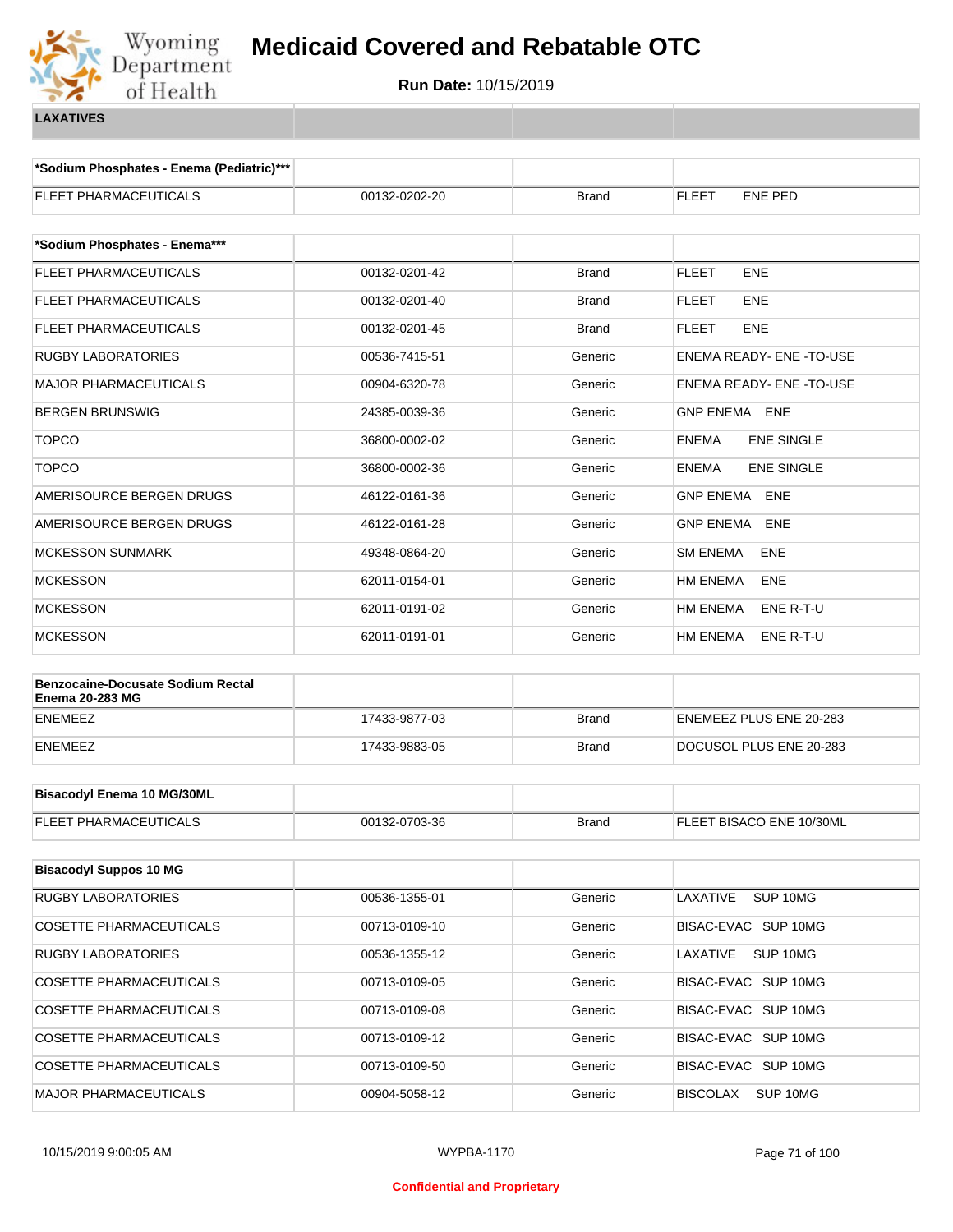

| of Health                                 | Run Date: 10/15/2019 |         |                                |
|-------------------------------------------|----------------------|---------|--------------------------------|
| <b>MAJOR PHARMACEUTICALS</b>              | 00904-5058-60        | Generic | <b>BISCOLAX</b><br>SUP 10MG    |
| <b>PERRIGO</b>                            | 00574-7050-12        | Generic | BISACODYL<br>SUP 10MG          |
| <b>PERRIGO</b>                            | 00574-7050-50        | Generic | BISACODYL SUP 10MG             |
| <b>COSETTE PHARMACEUTICALS</b>            | 00713-0109-01        | Generic | BISAC-EVAC SUP 10MG            |
| CHAIN DRUG MARKETING ASSOC                | 63868-0328-08        | Generic | QC LAXATIVE SUP 10MG           |
| <b>Bisacodyl Tab Delayed Release 5 MG</b> |                      |         |                                |
| <b>FLEET PHARMACEUTICALS</b>              | 00132-0704-02        | Generic | FLEET LAXATI TAB 5MG EC        |
| <b>RUGBY LABORATORIES</b>                 | 00536-3381-10        | Generic | STIM LAXAT TAB 5MG EC          |
| RUGBY LABORATORIES                        | 00536-3381-01        | Generic | STIM LAXAT TAB 5MG EC          |
| <b>PAR PHARMACEUTICALS</b>                | 00603-2483-21        | Generic | BISACODYL TAB 5MG EC           |
| <b>MAJOR PHARMACEUTICALS</b>              | 00904-6407-61        | Generic | BISACODYL TAB 5MG EC           |
| <b>MAJOR PHARMACEUTICALS</b>              | 00904-7927-17        | Generic | BISACODYL TAB 5MG EC           |
| <b>MAJOR PHARMACEUTICALS</b>              | 00904-7927-60        | Generic | BISACODYL TAB 5MG EC           |
| <b>MAJOR PHARMACEUTICALS</b>              | 00904-7927-80        | Generic | BISACODYL TAB 5MG EC           |
| <b>SELECT BRAND</b>                       | 15127-0178-07        | Generic | SB BISACODYL TAB 5MG EC        |
| <b>BERGEN BRUNSWIG</b>                    | 24385-0903-63        | Generic | <b>GNP LAXATIVE TAB 5MG EC</b> |
| <b>BERGEN BRUNSWIG</b>                    | 24385-0193-65        | Generic | <b>GNP LAXATIVE TAB 5MG EC</b> |
| <b>BERGEN BRUNSWIG</b>                    | 24385-0903-78        | Generic | GNP BISA-LAX TAB 5MG EC        |
| <b>TOPCO</b>                              | 36800-0086-63        | Generic | LAXATIVE<br>TAB 5MG EC         |
| <b>LEADER BRAND PRODUCTS</b>              | 37205-0298-65        | Generic | FEMININE LAX TAB 5MG EC        |
| <b>TOPCO</b>                              | 36800-0174-65        | Generic | WOMANS LAXAT TAB 5MG EC        |
| <b>LEADER BRAND PRODUCTS</b>              | 37205-0128-63        | Generic | BISACODYL TAB 5MG EC           |
| <b>MCKESSON SUNMARK</b>                   | 49348-0599-05        | Generic | SM LAXATIVE TAB 5MG EC         |
| <b>MCKESSON SUNMARK</b>                   | 49348-0920-44        | Generic | WOMENS LAXAT TAB 5MG EC        |
| TIME-CAP LABS                             | 49483-0003-10        | Generic | BISACODYL TAB 5MG EC           |
| TIME-CAP LABS                             | 49483-0003-01        | Generic | BISACODYL TAB 5MG EC           |
| AUBURN PHARMACEUTICAL                     | 62107-0030-01        | Generic | <b>DUCODYL</b><br>TAB 5MG EC   |
| AUBURN PHARMACEUTICAL                     | 62107-0030-10        | Generic | <b>DUCODYL</b><br>TAB 5MG EC   |
| <b>MCKESSON</b>                           | 62011-0159-01        | Generic | HM LAXATIVE TAB 5MG EC         |

| PERRIGO PHARMACEUTICALS   | 00113-0477-75 | Generic | FIBER LAXATV TAB 625MG           |
|---------------------------|---------------|---------|----------------------------------|
| KONSYL PHARMACEUTICAL     | 00224-0500-90 | Generic | KONSYL FIBER TAB 625MG           |
| KONSYL PHARMACEUTICAL     | 00224-0500-80 | Generic | KONSYL FIBER TAB 625MG           |
| MAJOR PHARMACEUTICALS     | 00904-2500-91 | Generic | <b>TAB 625MG</b><br><b>FIBER</b> |
| <b>RUGBY LABORATORIES</b> | 00536-4306-05 | Generic | <b>TAB 625MG</b><br>FIBER-LAX    |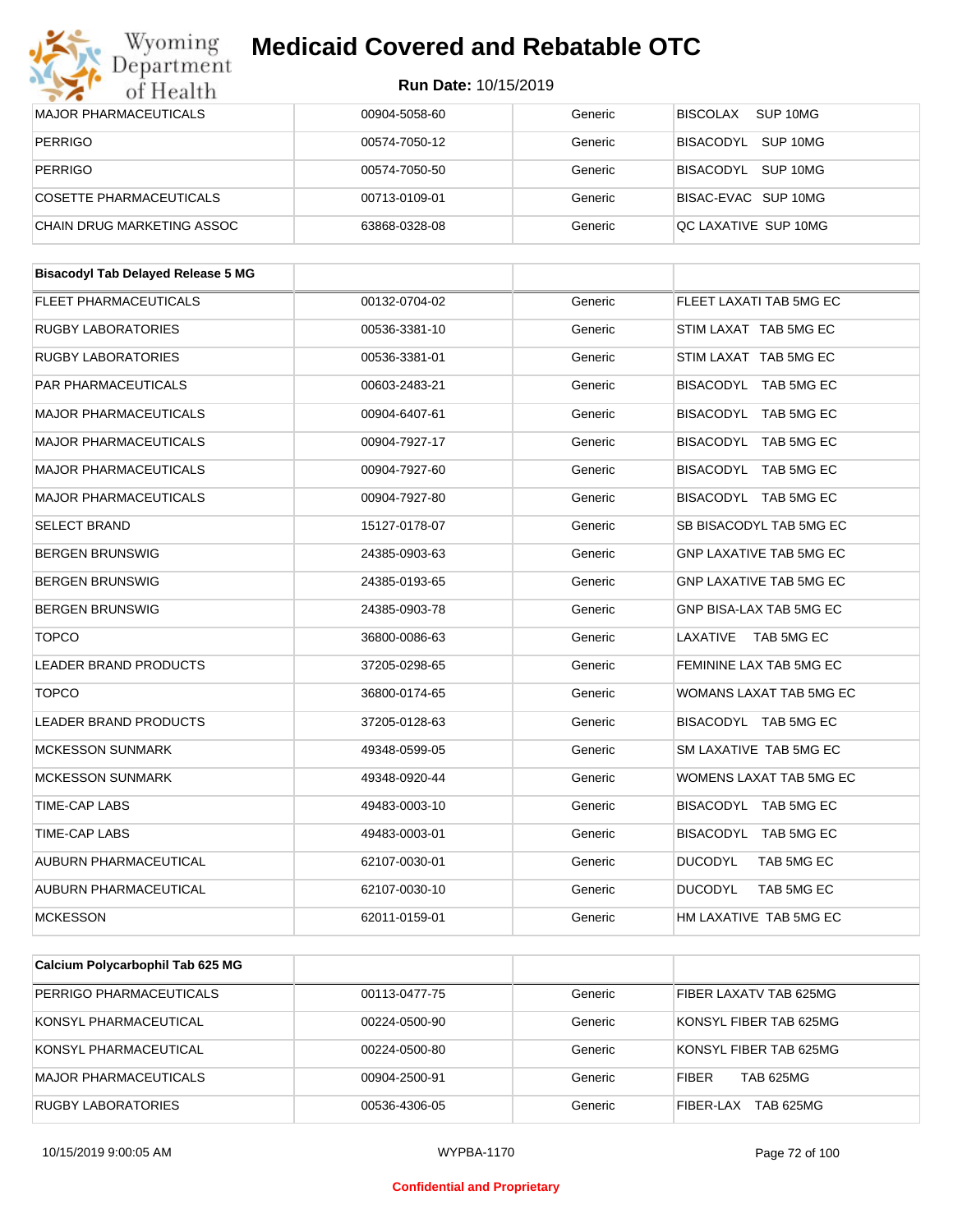

| <b>RUGBY LABORATORIES</b> | 00536-4306-08 | Generic | TAB 625MG<br>FIBER-LAX |
|---------------------------|---------------|---------|------------------------|
| <b>RUGBY LABORATORIES</b> | 00536-4306-11 | Generic | TAB 625MG<br>FIBER-LAX |
| <b>TOPCO</b>              | 36800-0477-75 | Generic | FIBER LAXATV TAB 625MG |
| <b>BERGEN BRUNSWIG</b>    | 24385-0125-76 | Generic | FIBER-CAPS TAB 625MG   |
| <b>TOPCO</b>              | 36800-0477-92 | Generic | FIBER LAXATV TAB 625MG |
| LEADER BRAND PRODUCTS     | 37205-0213-75 | Generic | FIBER LAXATV TAB 625MG |
| MCKESSON SUNMARK          | 49348-0759-13 | Generic | FIBER LAXATV TAB 625MG |

| Castor Oil 100%          |               |         |                              |
|--------------------------|---------------|---------|------------------------------|
| <b>IMCKESSON SUNMARK</b> | 49348-0016-36 | Generic | OIL 100%<br><b>SM CASTOR</b> |

| Docusate Calcium Cap 240 MG  |               |         |                             |
|------------------------------|---------------|---------|-----------------------------|
| <b>MAJOR PHARMACEUTICALS</b> | 00904-5779-40 | Generic | KAO-TIN<br><b>CAP 240MG</b> |
| <b>MAJOR PHARMACEUTICALS</b> | 00904-5779-60 | Generic | <b>CAP 240MG</b><br>KAO-TIN |
| <b>RUGBY LABORATORIES</b>    | 00536-3755-01 | Generic | STOOL SOFTNR CAP 240MG      |
| <b>RUGBY LABORATORIES</b>    | 00536-3755-05 | Generic | STOOL SOFTNR CAP 240MG      |
| <b>RUGBY LABORATORIES</b>    | 00536-3755-10 | Generic | STOOL SOFTNR CAP 240MG      |
| <b>RUGBY LABORATORIES</b>    | 00536-1065-01 | Generic | STOOL SOFTNR CAP 240MG      |
| RUGBY LABORATORIES           | 00536-1065-05 | Generic | STOOL SOFTNR CAP 240MG      |
| <b>MAJOR PHARMACEUTICALS</b> | 00904-6459-59 | Generic | <b>CAP 240MG</b><br>KAO-TIN |
| <b>BERGEN BRUNSWIG</b>       | 24385-0435-78 | Generic | DOCUSATE CAL CAP 240MG      |
| <b>MCKESSON SUNMARK</b>      | 49348-0280-10 | Generic | DOCUSATE CAL CAP 240MG      |

| Docusate Sodium Cap 100 MG   |               |         |                              |
|------------------------------|---------------|---------|------------------------------|
| PERRIGO PHARMACEUTICALS      | 00113-0486-72 | Generic | STOOL SOFTNR CAP 100MG       |
| <b>FLEET PHARMACEUTICALS</b> | 00132-0751-60 | Generic | CAP 100MG<br>SOF-LAX         |
| <b>RUGBY LABORATORIES</b>    | 00536-1062-29 | Generic | STOOL SOFTNR CAP 100MG       |
| <b>RUGBY LABORATORIES</b>    | 00536-1062-10 | Generic | STOOL SOFTNR CAP 100MG       |
| <b>RUGBY LABORATORIES</b>    | 00536-3756-10 | Generic | STOOL SOFTNR CAP 100MG       |
| <b>MAJOR PHARMACEUTICALS</b> | 00904-2244-61 | Generic | CAP 100MG<br>DOK.            |
| <b>RUGBY LABORATORIES</b>    | 00536-3756-01 | Generic | STOOL SOFTNR CAP 100MG       |
| <b>PAR PHARMACEUTICALS</b>   | 00603-0150-21 | Generic | <b>DOCQLACE</b><br>CAP 100MG |
| <b>PAR PHARMACEUTICALS</b>   | 00603-0150-32 | Generic | <b>DOCQLACE</b><br>CAP 100MG |
| <b>MAJOR PHARMACEUTICALS</b> | 00904-6457-80 | Generic | CAP 100MG<br>DOK.            |
| <b>MAJOR PHARMACEUTICALS</b> | 00904-6457-60 | Generic | <b>DOK</b><br>CAP 100MG      |
| <b>MAJOR PHARMACEUTICALS</b> | 00904-7889-59 | Generic | <b>DOK</b><br>CAP 100MG      |
| <b>MAJOR PHARMACEUTICALS</b> | 00904-7889-80 | Generic | CAP 100MG<br><b>DOK</b>      |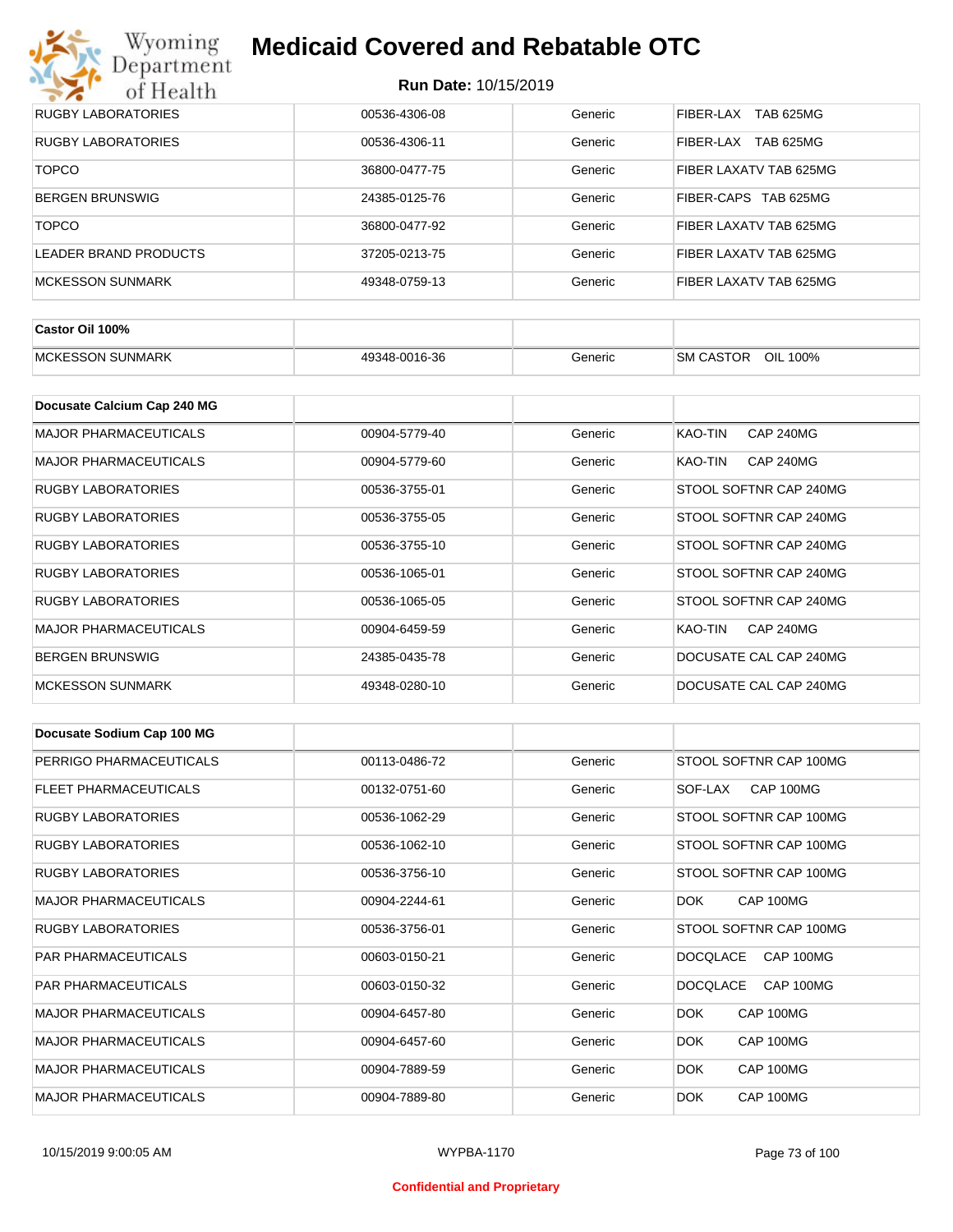

| PHARBEST PHARMACEUTICALS           | 16103-0384-11 | Generic      | DOCUSATE SOD CAP 100MG      |
|------------------------------------|---------------|--------------|-----------------------------|
| <b>MAJOR PHARMACEUTICALS</b>       | 00904-7889-60 | Generic      | CAP 100MG<br>DOK.           |
| PHARBEST PHARMACEUTICALS           | 16103-0384-08 | Generic      | DOCUSATE SOD CAP 100MG      |
| <b>BERGEN BRUNSWIG</b>             | 24385-0436-78 | Generic      | STOOL SOFTNR CAP 100MG      |
| <b>SELECT BRAND</b>                | 15127-0288-10 | Generic      | DOCUSATE SOD CAP 100MG      |
| <b>TOPCO</b>                       | 36800-0486-72 | Generic      | STOOL SOFTNR CAP 100MG      |
| <b>TOPCO</b>                       | 36800-0486-78 | Generic      | STOOL SOFTNR CAP 100MG      |
| PERRIGO PHARMACEUTICALS            | 45802-0486-78 | Generic      | DOCUSATE SOD CAP 100MG      |
| AMERISOURCE BERGEN DRUGS           | 46122-0231-72 | Generic      | STOOL SOFTNR CAP 100MG      |
| AMERISOURCE BERGEN DRUGS           | 46122-0231-78 | Generic      | STOOL SOFTNR CAP 100MG      |
| <b>MCKESSON SUNMARK</b>            | 49348-0483-19 | Generic      | STOOL SOFTNR CAP 100MG      |
| <b>MCKESSON SUNMARK</b>            | 49348-0483-10 | Generic      | STOOL SOFTNR CAP 100MG      |
| <b>MCKESSON SUNMARK</b>            | 49348-0058-19 | Generic      | STOOL SOFTNR CAP 100MG      |
| <b>MCKESSON SUNMARK</b>            | 49348-0483-90 | Generic      | STOOL SOFTNR CAP 100MG      |
| <b>MCKESSON SUNMARK</b>            | 49348-0616-90 | Generic      | STOOL SOFTNR CAP 100MG      |
| <b>MCKESSON SUNMARK</b>            | 49348-0917-05 | Generic      | STOOL SOFTNR CAP 100MG      |
| AMERICAN HEALTH PACKAGING          | 62584-0683-11 | Generic      | DOCUSATE SOD CAP 100MG      |
| <b>MCKESSON</b>                    | 62011-0163-03 | Generic      | STOOL SOFTNR CAP 100MG      |
| <b>MCKESSON</b>                    | 62011-0224-01 | Generic      | STOOL SOFTNR CAP 100MG      |
| <b>MCKESSON PACKAGING SERVICES</b> | 63739-0478-01 | Generic      | DOCUSATE SOD CAP 100MG      |
| MCKESSON PACKAGING SERVICES        | 63739-0478-10 | Generic      | DOCUSATE SOD CAP 100MG      |
| AMERICAN HEALTH PACKAGING          | 62584-0683-01 | Generic      | DOCUSATE SOD CAP 100MG      |
| AUBURN PHARMACEUTICAL              | 62107-0033-01 | Generic      | <b>DOCUSIL</b><br>CAP 100MG |
| AUBURN PHARMACEUTICAL              | 62107-0033-10 | Generic      | <b>DOCUSIL</b><br>CAP 100MG |
| <b>SDA LABORATORIES INC</b>        | 66424-0030-10 | Generic      | STOOL SOFTNR CAP 100MG      |
| PURDUE PRODUCTS LP                 | 67618-0101-10 | <b>Brand</b> | <b>COLACE</b><br>CAP 100MG  |
| PURDUE PRODUCTS LP                 | 67618-0101-52 | <b>Brand</b> | COLACE<br>CAP 100MG         |
| PURDUE PRODUCTS LP                 | 67618-0101-30 | <b>Brand</b> | <b>COLACE</b><br>CAP 100MG  |
| PURDUE PRODUCTS LP                 | 67618-0101-60 | <b>Brand</b> | <b>COLACE</b><br>CAP 100MG  |

| Docusate Sodium Cap 250 MG   |               |         |                                |
|------------------------------|---------------|---------|--------------------------------|
| <b>RUGBY LABORATORIES</b>    | 00536-1064-10 | Generic | STOOL SOFTNR CAP 250MG         |
| RUGBY LABORATORIES           | 00536-1064-01 | Generic | STOOL SOFTNR CAP 250MG         |
| <b>RUGBY LABORATORIES</b>    | 00536-3757-10 | Generic | STOOL SOFTNR CAP 250MG         |
| RUGBY LABORATORIES           | 00536-3757-01 | Generic | STOOL SOFTNR CAP 250MG         |
| <b>MAJOR PHARMACEUTICALS</b> | 00904-6458-59 | Generic | <b>DOK</b><br><b>CAP 250MG</b> |
| <b>MAJOR PHARMACEUTICALS</b> | 00904-7891-59 | Generic | <b>CAP 250MG</b><br><b>DOK</b> |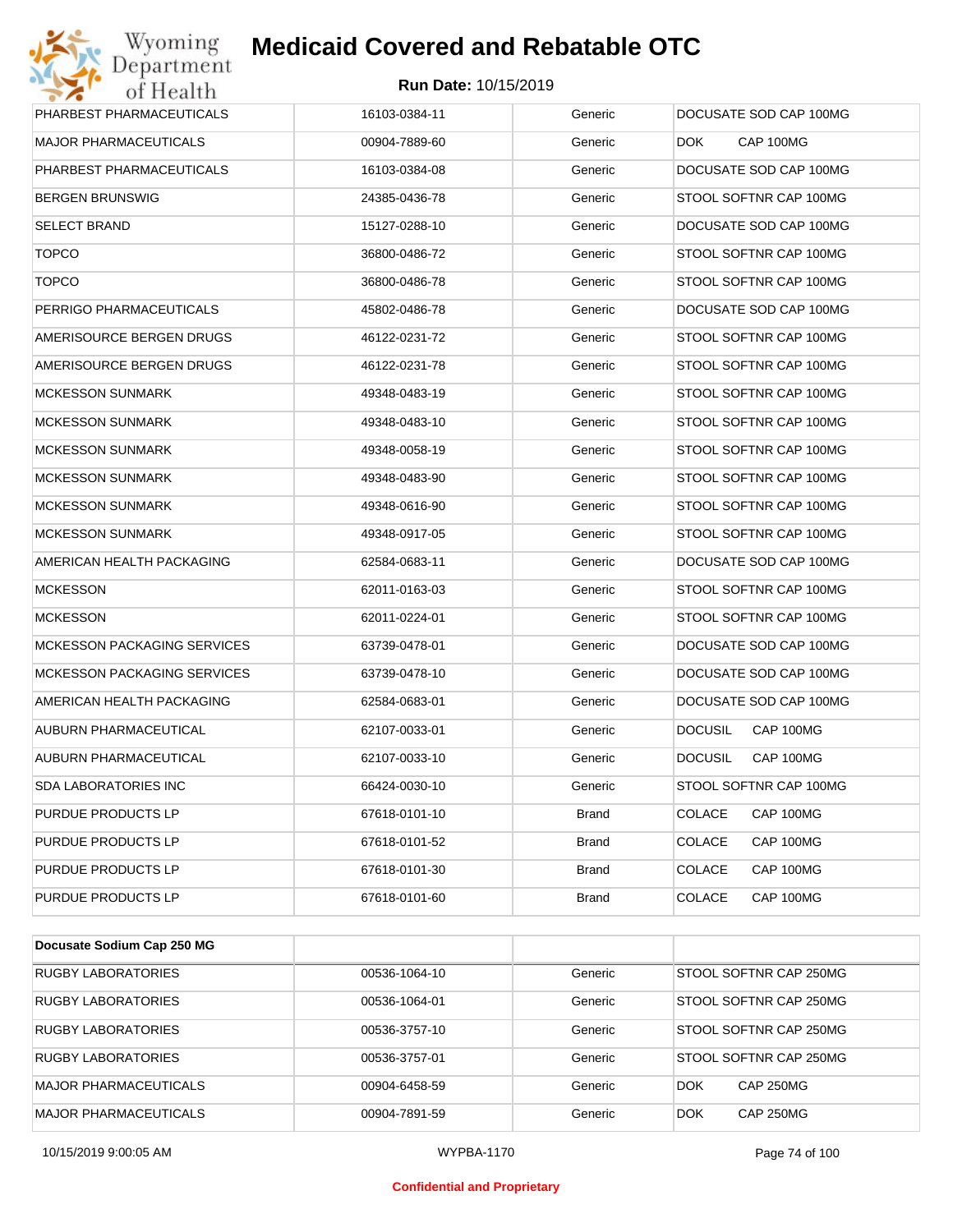### Wyoming<br>Department **Medicaid Covered and Rebatable OTC**

| of Health                                                    | Run Date: 10/15/2019 |              |                                |
|--------------------------------------------------------------|----------------------|--------------|--------------------------------|
| <b>BERGEN BRUNSWIG</b>                                       | 24385-0443-78        | Generic      | STOOL SOFTNR CAP 250MG         |
| <b>MCKESSON SUNMARK</b>                                      | 49348-0714-10        | Generic      | STOOL SOFTNR CAP 250MG         |
| AMERISOURCE BERGEN DRUGS                                     | 46122-0263-78        | Generic      | STOOL SOFTNR CAP 250MG         |
| <b>MCKESSON</b>                                              | 62011-0164-01        | Generic      | STOOL SOFTNR CAP 250MG         |
| <b>MCKESSON</b>                                              | 62011-0244-01        | Generic      | STOOL SOFTNR CAP 250MG         |
| Docusate Sodium Cap 50 MG                                    |                      |              |                                |
| PURDUE PRODUCTS LP                                           | 67618-0100-30        | <b>Brand</b> | COLACE<br>CAP 50MG             |
| PURDUE PRODUCTS LP                                           | 67618-0100-60        | <b>Brand</b> | <b>COLACE</b><br>CAP 50MG      |
| PURDUE PRODUCTS LP                                           | 67618-0109-28        | <b>Brand</b> | COLACE CLEAR CAP 50 MG         |
| Docusate Sodium Enema 100 MG/5ML                             |                      |              |                                |
| ENEMEEZ                                                      | 17433-9884-05        | <b>Brand</b> | DOCUSOL KIDS ENE 100MG/5M      |
| Docusate Sodium Enema 283 MG                                 |                      |              |                                |
| ENEMEEZ                                                      | 17433-9876-03        | Generic      | <b>ENEMEEZ MINI ENE</b>        |
| ENEMEEZ                                                      | 17433-9878-05        | Generic      | DOCUSOL MINI ENE               |
| Docusate Sodium Liquid 150 MG/15ML                           |                      |              |                                |
| PHARMACEUTICAL ASSOCIATES                                    | 00121-0544-10        | Generic      | DOCUSATE SOD LIQ 50MG/5ML      |
| RUGBY LABORATORIES                                           | 00536-0590-85        | Generic      | <b>DIOCTO</b><br>LIQ 50MG/5ML  |
| HI-TECH                                                      | 50383-0771-10        | Generic      | <b>DOCU</b><br>LIQ 50MG/5ML    |
| HI-TECH                                                      | 50383-0771-11        | Generic      | <b>DOCU</b><br>LIQ 50MG/5ML    |
| HI-TECH                                                      | 50383-0771-16        | Generic      | <b>DOCU</b><br>LIQ 50MG/5ML    |
| <b>SILARX</b>                                                | 54838-0116-80        | Generic      | <b>SILACE</b><br>LIQ 10MG/ML   |
| Docusate Sodium Liquid 50 MG/15ML                            |                      |              |                                |
| FLEET PHARMACEUTICALS                                        | 00132-0106-24        | <b>Brand</b> | PEDIA-LAX LIQ 50MG             |
| Docusate Sodium Syrup 60 MG/15ML                             |                      |              |                                |
| <b>RUGBY LABORATORIES</b>                                    | 00536-1001-85        | Generic      | <b>DIOCTO</b><br>SYP 60/15ML   |
| SILARX                                                       | 54838-0107-80        | Generic      | <b>SILACE</b><br>SYP 60/15ML   |
| Docusate Sodium Tab 100 MG                                   |                      |              |                                |
| MAJOR PHARMACEUTICALS                                        | 00904-5869-60        | Generic      | <b>DOK</b><br><b>TAB 100MG</b> |
| Glycerin Enema Adult 5.4 GM/Average<br><b>Delivered Dose</b> |                      |              |                                |
| FLEET PHARMACEUTICALS                                        | 00132-0185-82        | <b>Brand</b> | FLEET LIQUID ENE GLYCERIN      |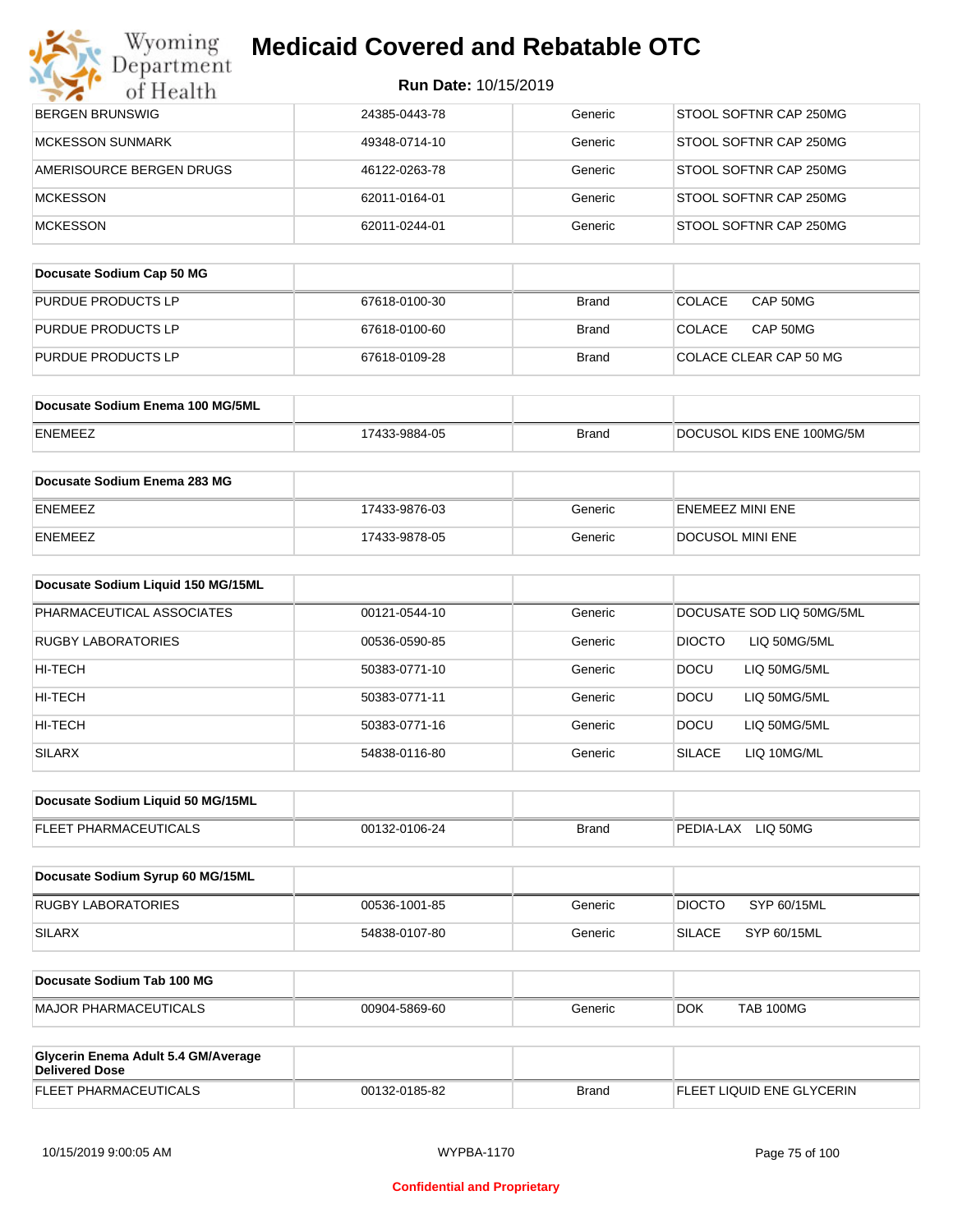

## **Medicaid Covered and Rebatable OTC**

**Run Date:** 10/15/2019

| Glycerin Liquid Suppos 2.8 GM (2.7 ML) |               |              |                                       |
|----------------------------------------|---------------|--------------|---------------------------------------|
| <b>FLEET PHARMACEUTICALS</b>           | 00132-0190-12 | <b>Brand</b> | PEDIA-LAX SUP 2.8GM                   |
|                                        |               |              |                                       |
| <b>Glycerin Suppos 1 GM</b>            |               |              |                                       |
| FLEET PHARMACEUTICALS                  | 00132-0081-12 | <b>Brand</b> | PEDIA-LAX SUP 1GM                     |
| <b>Glycerin Suppos 1.2 GM</b>          |               |              |                                       |
| <b>COSETTE PHARMACEUTICALS</b>         | 00713-0102-09 | Generic      | SANI-SUPP<br><b>SUP PEDIATRI</b>      |
| <b>COSETTE PHARMACEUTICALS</b>         |               | Generic      |                                       |
|                                        | 00713-0102-25 |              | SANI-SUPP<br><b>SUP PEDIATRI</b>      |
| G & W LABS                             | 00713-0102-13 | Generic      | <b>GLYCERIN PED SUP 1.2GM</b>         |
| G & W LABS                             | 00713-0102-26 | Generic      | <b>GLYCERIN PED SUP 1.2GM</b>         |
| <b>Glycerin Suppos 2 GM</b>            |               |              |                                       |
| FLEET PHARMACEUTICALS                  | 00132-0079-12 | Generic      | SUP <sub>2GM</sub><br><b>GLYCERIN</b> |
| FLEET PHARMACEUTICALS                  | 00132-0079-24 | Generic      | <b>GLYCERIN</b><br>SUP <sub>2GM</sub> |
| FLEET PHARMACEUTICALS                  | 00132-0079-50 | Generic      | <b>GLYCERIN</b><br>SUP 2GM            |
| COSETTE PHARMACEUTICALS                | 00713-0101-09 | Generic      | <b>SANI-SUPP</b><br><b>SUP ADULT</b>  |
| <b>COSETTE PHARMACEUTICALS</b>         | 00713-0101-25 | Generic      | SANI-SUPP<br><b>SUP ADULT</b>         |
| <b>Glycerin Suppos 2.1 GM</b>          |               |              |                                       |
| G & W LABS                             | 00713-0101-02 | Generic      | <b>GLYCERIN</b><br><b>SUP 2.1GM</b>   |
| G & W LABS                             | 00713-0101-51 | Generic      | <b>GLYCERIN</b><br><b>SUP 2.1GM</b>   |
| G & W LABS                             | 00713-0101-13 | Generic      | <b>GLYCERIN</b><br><b>SUP 2.1GM</b>   |
| G & W LABS                             | 00713-0101-26 | Generic      | <b>GLYCERIN</b><br><b>SUP 2.1GM</b>   |
|                                        |               |              |                                       |
| <b>Magnesium Citrate Soln</b>          |               |              |                                       |
| MAJOR PHARMACEUTICALS                  | 00904-6304-77 | Generic      | MAG CITRATE SOL LEMON                 |
| <b>BERGEN BRUNSWIG</b>                 | 24385-0675-10 | Generic      | MAG CITRATE SOL LEMON                 |
| <b>BERGEN BRUNSWIG</b>                 | 24385-0910-10 | Generic      | MAG CITRATE SOL CHERRY                |
| <b>MCKESSON SUNMARK</b>                | 49348-0504-49 | Generic      | MAG CITRATE SOL CHERRY                |
| <b>MCKESSON SUNMARK</b>                | 49348-0696-49 | Generic      | MAG CITRATE SOL LEMON                 |
| <b>MCKESSON</b>                        | 62011-0166-01 | Generic      | MAG CITRATE SOL LEMON                 |
| CHAIN DRUG MARKETING ASSOC             | 63868-0934-10 | Generic      | MAG CITRATE SOL CHERRY                |
| CHAIN DRUG MARKETING ASSOC             | 63868-0935-10 | Generic      | MAG CITRATE SOL LEMON                 |
| Magnesium Hydroxide Chew Tab 400 MG    |               |              |                                       |
|                                        |               |              |                                       |

| EL EE)<br>. ICAL<br>PHARMAC.<br>╌<br>___ | -0655-01<br>00132<br>0655-01 | Brand | $400M$ G<br>PEDIA-L<br>.AX<br>วHW |
|------------------------------------------|------------------------------|-------|-----------------------------------|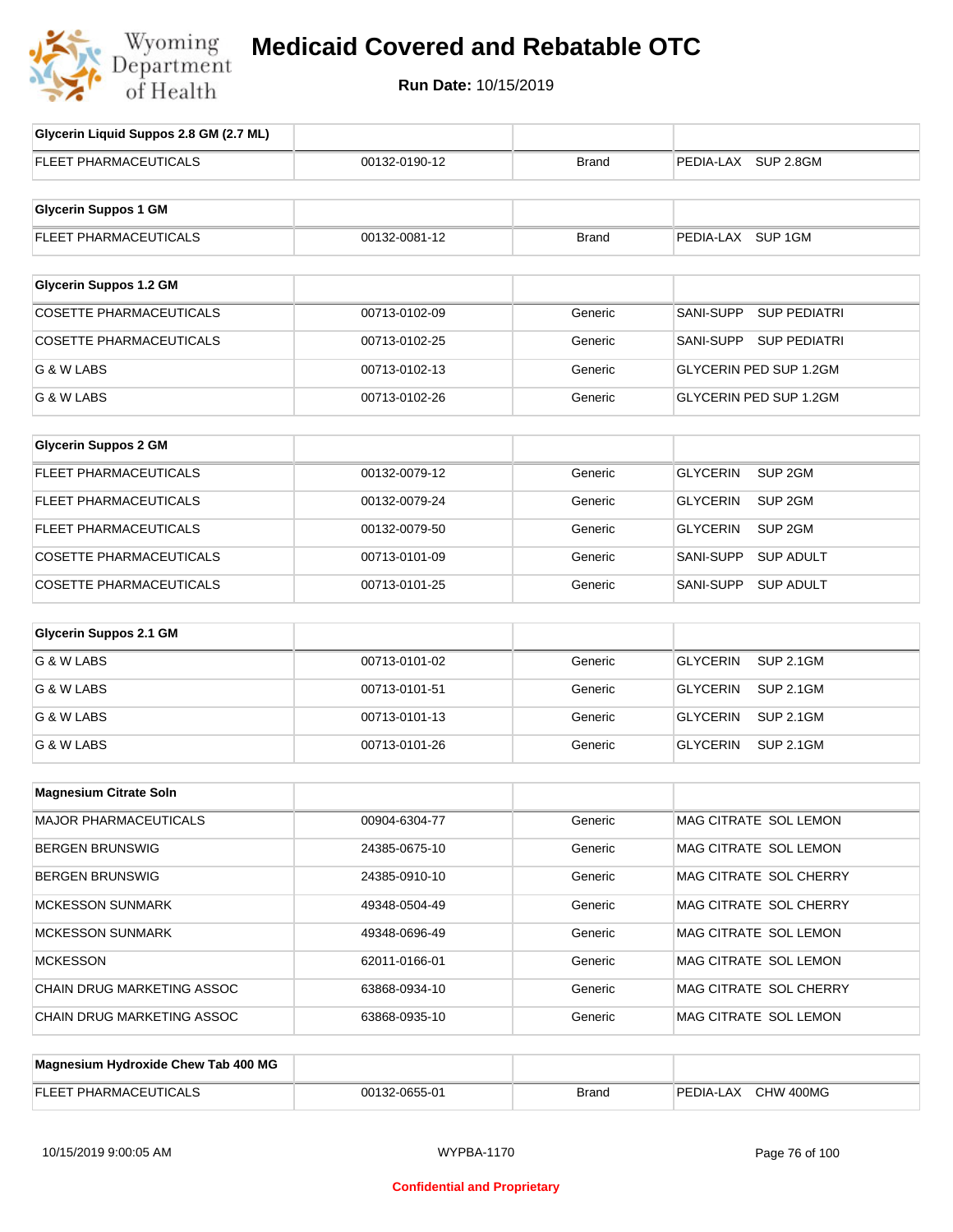

| Magnesium Hydroxide Susp 400 MG/5ML         |               |         |                              |
|---------------------------------------------|---------------|---------|------------------------------|
| <b>PERRIGO</b>                              | 00113-0396-40 | Generic | <b>MILK OF MAGN SUS</b>      |
| PHARMACEUTICAL ASSOCIATES                   | 00121-0431-30 | Generic | <b>MILK OF MAGN SUS</b>      |
| <b>PERRIGO</b>                              | 00113-0332-40 | Generic | MILK OF MAGN SUS FRSH MNT    |
| <b>MAJOR PHARMACEUTICALS</b>                | 00904-0789-14 | Generic | MILK OF MAGN SUS MINT        |
| <b>RUGBY LABORATORIES</b>                   | 00536-2470-83 | Generic | MILK OF MAGN SUS             |
| <b>RUGBY LABORATORIES</b>                   | 00536-2470-85 | Generic | <b>MILK OF MAGN SUS</b>      |
| <b>MAJOR PHARMACEUTICALS</b>                | 00904-0788-14 | Generic | MILK OF MAGN SUS 1200/15     |
| <b>MAJOR PHARMACEUTICALS</b>                | 00904-0788-16 | Generic | MILK OF MAGN SUS 1200/15     |
| <b>SELECT BRAND</b>                         | 15127-0835-73 | Generic | <b>SB MILK MAGN SUS MINT</b> |
| <b>SELECT BRAND</b>                         | 15127-0833-73 | Generic | <b>SB MILK MAGN SUS</b>      |
| <b>BERGEN BRUNSWIG</b>                      | 24385-0332-40 | Generic | <b>GNP MILK MAG SUS</b>      |
| <b>TOPCO</b>                                | 36800-0949-40 | Generic | MILK OF MAGN SUS CHERRY      |
| <b>LEADER BRAND PRODUCTS</b>                | 37205-0833-40 | Generic | MILK OF MAGN SUS 400/5ML     |
| <b>TOPCO</b>                                | 36800-0332-40 | Generic | MILK OF MAGN SUS 1200/15     |
| <b>BERGEN BRUNSWIG</b>                      | 24385-0396-40 | Generic | <b>GNP MILK MAG SUS</b>      |
| <b>BERGEN BRUNSWIG</b>                      | 24385-0608-40 | Generic | <b>GNP MILK MAG SUS</b>      |
| <b>TOPCO</b>                                | 36800-0396-40 | Generic | MILK OF MAGN SUS             |
| <b>LEADER BRAND PRODUCTS</b>                | 37205-0834-40 | Generic | MILK OF MAGN SUS MINT        |
| <b>MCKESSON SUNMARK</b>                     | 49348-0307-39 | Generic | MILK OF MAGN SUS 1200/15     |
| <b>MCKESSON</b>                             | 62011-0123-01 | Generic | MILK OF MAGN SUS 400/5ML     |
| <b>MCKESSON</b>                             | 62011-0124-01 | Generic | MILK OF MAGN SUS 400/5ML     |
| <b>CHAIN DRUG MARKETING ASSOC</b>           | 63868-0310-12 | Generic | MILK OF MAGN SUS 400/5ML     |
| CHAIN DRUG MARKETING ASSOC                  | 63868-0788-57 | Generic | MILK OF MAGN SUS 400/5ML     |
| <b>CHAIN DRUG MARKETING ASSOC</b>           | 63868-0787-57 | Generic | MILK OF MAGN SUS 400/5ML     |
|                                             |               |         |                              |
| <b>Magnesium Hydroxide Susp Concentrate</b> |               |         |                              |

| Magnesium Hydroxide Susp Concentrate<br>2400 MG/10ML |               |         |                         |
|------------------------------------------------------|---------------|---------|-------------------------|
| <b>HIKMA</b>                                         | 00054-3567-49 | Generic | MILK OF MAGN SUS 2400MG |
| <b>HIKMA</b>                                         | 00054-3567-61 | Generic | MILK OF MAGN SUS 2400MG |
| PHARMACEUTICAL ASSOCIATES                            | 00121-0527-10 | Generic | MILK OF MAGN SUS 2400MG |

| <b>Magnesium Sulfate Oral Granules</b> |               |         |                                     |
|----------------------------------------|---------------|---------|-------------------------------------|
| <b>BERGEN BRUNSWIG</b>                 | 24385-0807-01 | Generic | <b>GNP EPSOM</b><br>GRA SALT        |
| BERGEN BRUNSWIG                        | 24385-0807-04 | Generic | <b>GRA SALT</b><br><b>GNP EPSOM</b> |
| MCKESSON SUNMARK                       | 49348-0018-75 | Generic | <b>SM EPSOM</b><br>GRA SALT         |
| MCKESSON SUNMARK                       | 49348-0018-63 | Generic | <b>SM EPSOM</b><br>GRA SALT         |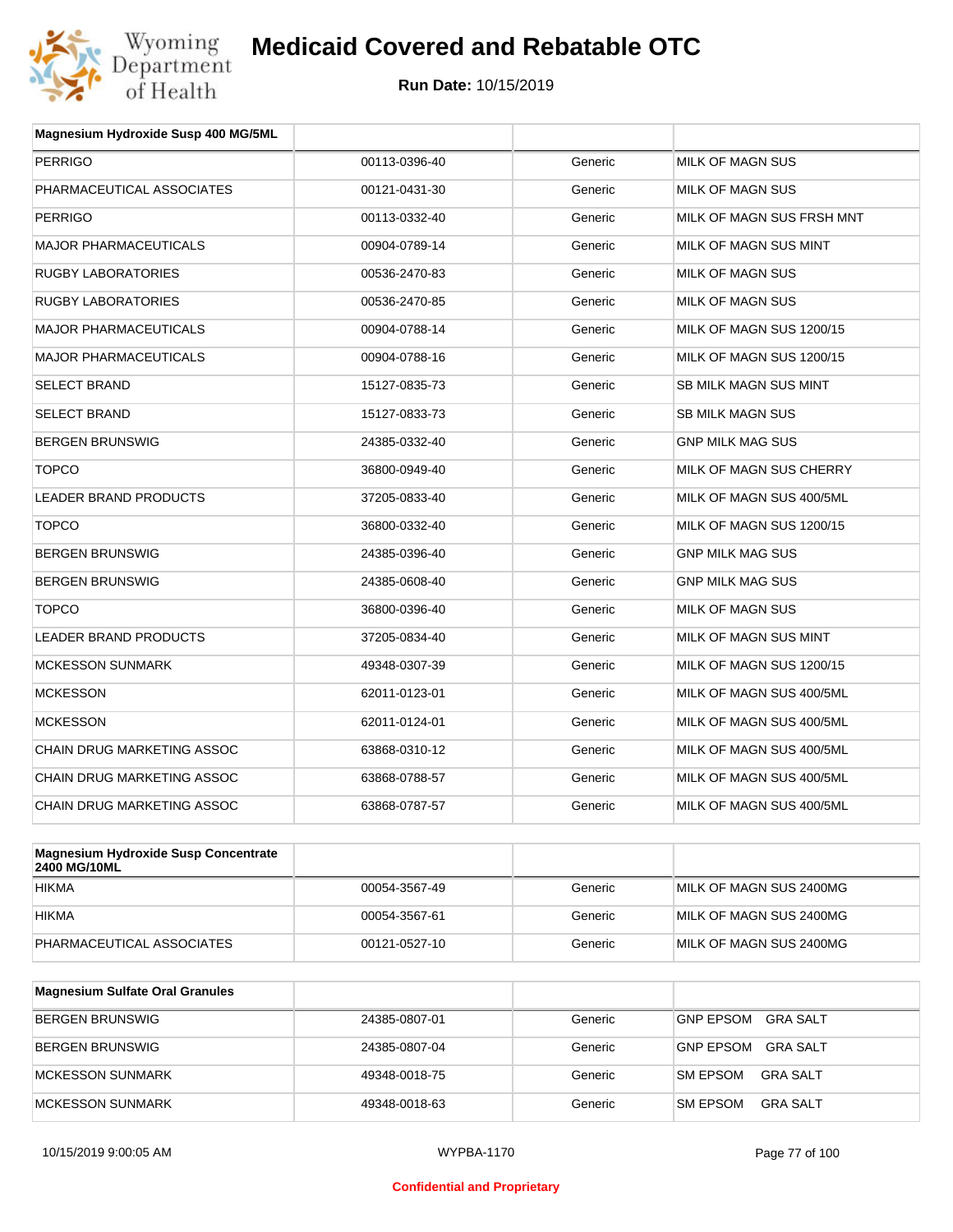

## **Medicaid Covered and Rebatable OTC**

**Run Date:** 10/15/2019

| <b>Methylcellulose Powder Laxative</b> |               |              |                                     |  |
|----------------------------------------|---------------|--------------|-------------------------------------|--|
| <b>GLAXO CONSUMER HEALTHCARE L.P.</b>  | 00135-0090-70 | <b>Brand</b> | <b>CITRUCEL</b><br>POW SF ORANG     |  |
| GLAXO CONSUMER HEALTHCARE L.P.         | 00135-0090-74 | <b>Brand</b> | <b>CITRUCEL</b><br>POW SF ORANG     |  |
| GLAXO CONSUMER HEALTHCARE L.P.         | 00135-0090-75 | <b>Brand</b> | <b>CITRUCEL</b><br>POW SF ORANG     |  |
| GLAXO CONSUMER HEALTHCARE L.P.         | 00135-0089-71 | <b>Brand</b> | <b>CITRUCEL</b><br>POW ORANGE       |  |
| GLAXO CONSUMER HEALTHCARE L.P.         | 00135-0089-69 | <b>Brand</b> | <b>CITRUCEL</b><br>POW ORANGE       |  |
| <b>MAJOR PHARMACEUTICALS</b>           | 00904-5675-16 | Generic      | SOLUBLE FIB POW THERAPY             |  |
|                                        |               |              |                                     |  |
| Methylcellulose Tab 500 MG             |               |              |                                     |  |
| GLAXO CONSUMER HEALTHCARE L.P.         | 00135-0199-02 | <b>Brand</b> | <b>CITRUCEL</b><br><b>TAB 500MG</b> |  |
| GLAXO CONSUMER HEALTHCARE L.P.         | 00135-0199-07 | <b>Brand</b> | <b>CITRUCEL</b><br><b>TAB 500MG</b> |  |
| GLAXO CONSUMER HEALTHCARE L.P.         | 00135-0199-01 | Brand        | <b>CITRUCEL</b><br>TAB 500MG        |  |
| <b>BERGEN BRUNSWIG</b>                 | 24385-0466-78 | Generic      | FIBER THERAP TAB 500MG              |  |
| <b>MCKESSON SUNMARK</b>                | 49348-0541-10 | Generic      | SM FIBER LAX TAB 500MG              |  |
| <b>MCKESSON</b>                        | 62011-0134-01 | Generic      | HM FIBER<br><b>TAB 500MG</b>        |  |
|                                        |               |              |                                     |  |
| <b>Mineral Oil</b>                     |               |              |                                     |  |
| <b>PERRIGO</b>                         | 00574-0618-16 | Generic      | <b>MINERAL</b><br>OIL               |  |
| <b>BERGEN BRUNSWIG</b>                 | 24385-0685-16 | Generic      | GNP MINERAL OIL HEAVY               |  |
| <b>MCKESSON SUNMARK</b>                | 49348-0804-38 | Generic      | SM MINERAL OIL                      |  |
| CHAIN DRUG MARKETING ASSOC             | 63868-0938-16 | Generic      | QC MINERAL OIL HEAVY                |  |
|                                        |               |              |                                     |  |
| <b>Mineral Oil Enema</b>               |               |              |                                     |  |
| <b>FLEET PHARMACEUTICALS</b>           | 00132-0301-40 | <b>Brand</b> | FLEET OIL ENE                       |  |
| <b>MCKESSON</b>                        | 62011-0190-01 | Generic      | MINERAL OIL ENE                     |  |
|                                        |               |              |                                     |  |
| Polyethylene Glycol 3350 Oral Packet   |               |              |                                     |  |
| <b>MAJOR PHARMACEUTICALS</b>           | 00904-6025-61 | Generic      | PEG 3350<br><b>POW</b>              |  |
| <b>MAJOR PHARMACEUTICALS</b>           | 00904-6422-81 | Generic      | PEG 3350<br><b>POW</b>              |  |
| <b>MAJOR PHARMACEUTICALS</b>           | 00904-6422-86 | Generic      | PEG 3350<br><b>POW</b>              |  |
| <b>TOPCO</b>                           | 36800-0306-52 | Generic      | <b>CLEARLAX</b><br><b>POW</b>       |  |
| <b>MYLAN INSTITUTIONAL</b>             | 51079-0306-01 | Generic      | POLYETH GLYC POW 3350 NF            |  |
| <b>MYLAN INSTITUTIONAL</b>             | 51079-0306-30 | Generic      | POLYETH GLYC POW 3350 NF            |  |
| AMERICAN HEALTH PACKAGING              | 68084-0430-98 | Generic      | HEALTHYLAX POW                      |  |
| AMERICAN HEALTH PACKAGING              | 68084-0430-99 | Generic      | HEALTHYLAX POW                      |  |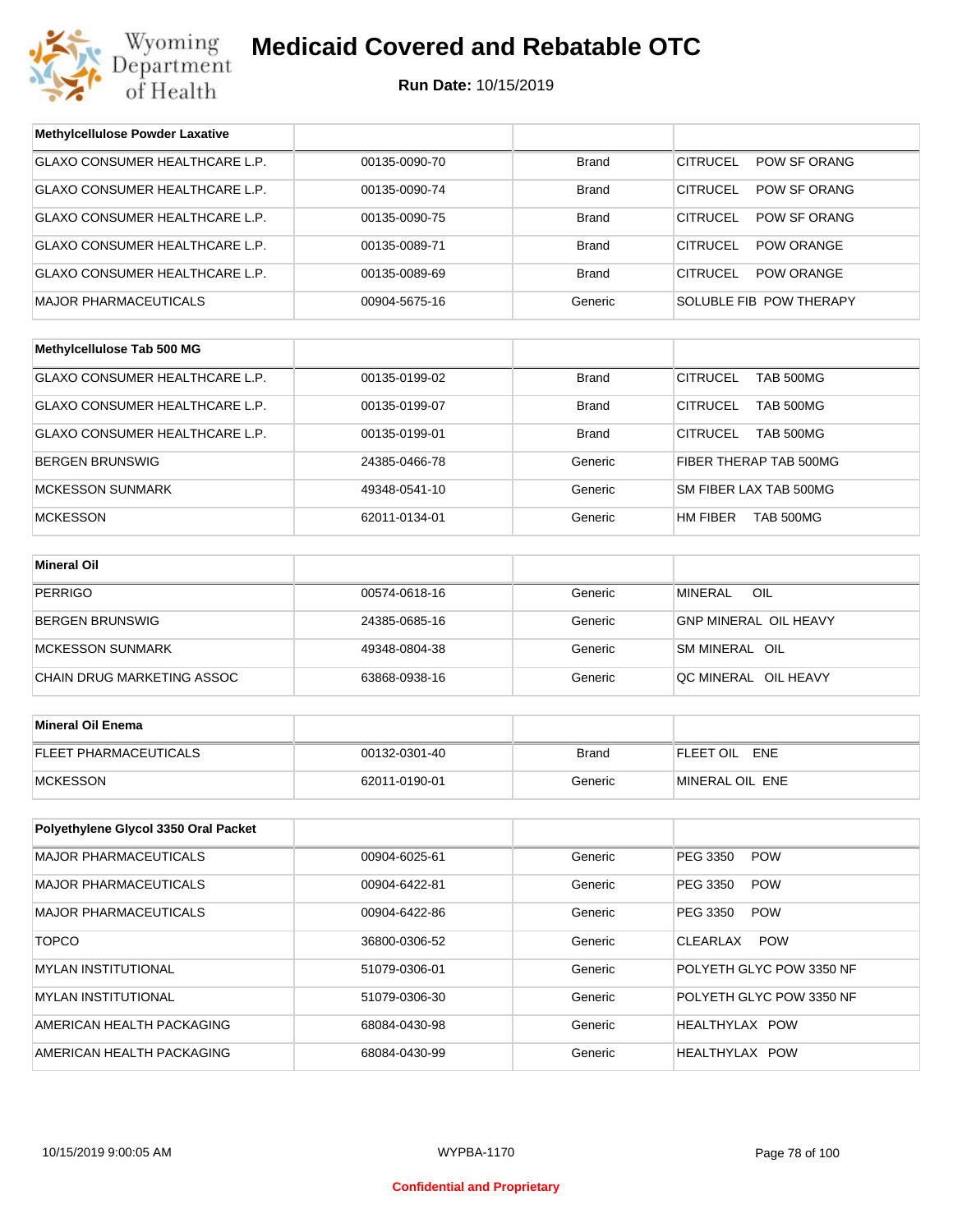

| <b>MAJOR PHARMACEUTICALS</b><br>00904-6025-76<br>Generic<br>PEG 3350<br><b>POW</b><br>MAJOR PHARMACEUTICALS<br>PEG 3350<br><b>POW</b><br>00904-6025-77<br>Generic<br>RUGBY LABORATORIES<br>Generic<br>PEG3350<br><b>POW</b><br>00536-1052-24<br>RUGBY LABORATORIES<br><b>POW</b><br>00536-1052-27<br>Generic<br>PEG3350<br>RUGBY LABORATORIES<br>Generic<br>PEG3350<br><b>POW</b><br>00536-1052-84<br><b>POW</b><br><b>MAJOR PHARMACEUTICALS</b><br>00904-6025-84<br>Generic<br>PEG 3350<br><b>TOPCO</b><br>Generic<br><b>POW</b><br>36800-0306-03<br>CLEARLAX<br><b>TOPCO</b><br><b>CLEARLAX</b><br>36800-0181-04<br>Generic<br><b>POW</b><br><b>TOPCO</b><br>Generic<br><b>CLEARLAX</b><br><b>POW</b><br>36800-0306-01<br><b>TOPCO</b><br><b>CLEARLAX</b><br>36800-0306-02<br>Generic<br><b>POW</b><br><b>LEADER BRAND PRODUCTS</b><br>Generic<br><b>CLEARLAX</b><br>37205-0612-71<br><b>POW</b><br>CLEARLAX<br>LEADER BRAND PRODUCTS<br>37205-0612-72<br>Generic<br><b>POW</b><br>LEADER BRAND PRODUCTS<br>Generic<br>CLEARLAX<br><b>POW</b><br>37205-0612-73<br>LUPIN PHARMACEUTICALS<br><b>GAVILAX</b><br>43386-0312-08<br>Generic<br><b>POW</b><br>LUPIN PHARMACEUTICALS<br>Generic<br><b>GAVILAX</b><br><b>POW</b><br>43386-0312-14<br>PERRIGO PHARMACEUTICALS<br>POLYETH GLYC POW 3350 NF<br>45802-0868-02<br>Generic<br>AMERISOURCE BERGEN DRUGS<br>Generic<br><b>GNP CLEARLAX POW</b><br>46122-0014-33<br>PERRIGO PHARMACEUTICALS<br>POLYETH GLYC POW 3350 NF<br>45802-0868-03<br>Generic<br>PERRIGO PHARMACEUTICALS<br>Generic<br>POLYETH GLYC POW 3350 NF<br>45802-0868-01<br>AMERISOURCE BERGEN DRUGS<br>46122-0014-31<br>Generic<br><b>GNP CLEARLAX POW</b><br>AMERISOURCE BERGEN DRUGS<br>Generic<br>46122-0014-71<br><b>GNP CLEARLAX POW</b><br><b>MCKESSON SUNMARK</b><br>49348-0893-70<br>Generic<br>SM CLEARLAX POW<br><b>MCKESSON SUNMARK</b><br>49348-0893-50<br>Generic<br>SM CLEARLAX POW<br>MCKESSON SUNMARK<br>49348-0893-92<br>Generic<br>SM CLEARLAX POW<br>MCKESSON<br>62011-0153-01<br>Generic<br>HM CLEARLAX POW<br>HM CLEARLAX POW<br><b>MCKESSON</b><br>62011-0153-02<br>Generic<br>GLYCOLAX POW 3350 NF<br>KREMERS URBAN<br>62175-0190-15<br>Generic<br>POLYETH GLYC POW 3350 NF<br>KREMERS URBAN<br>62175-0195-07<br>Generic<br>POLYETH GLYC POW 3350 NF<br>KREMERS URBAN<br>62175-0195-31<br>Generic<br>GLYCOLAX POW 3350 NF<br>KREMERS URBAN<br>62175-0190-31<br>Generic<br>POLYETH GLYC POW 3350 NF<br>KREMERS URBAN<br>62175-0195-15<br>Generic<br>CHAIN DRUG MARKETING ASSOC<br>Generic<br>NATURA-LAX POW 3350 NF<br>63868-0002-14 | Polyethylene Glycol 3350 Oral Powder |  |  |
|---------------------------------------------------------------------------------------------------------------------------------------------------------------------------------------------------------------------------------------------------------------------------------------------------------------------------------------------------------------------------------------------------------------------------------------------------------------------------------------------------------------------------------------------------------------------------------------------------------------------------------------------------------------------------------------------------------------------------------------------------------------------------------------------------------------------------------------------------------------------------------------------------------------------------------------------------------------------------------------------------------------------------------------------------------------------------------------------------------------------------------------------------------------------------------------------------------------------------------------------------------------------------------------------------------------------------------------------------------------------------------------------------------------------------------------------------------------------------------------------------------------------------------------------------------------------------------------------------------------------------------------------------------------------------------------------------------------------------------------------------------------------------------------------------------------------------------------------------------------------------------------------------------------------------------------------------------------------------------------------------------------------------------------------------------------------------------------------------------------------------------------------------------------------------------------------------------------------------------------------------------------------------------------------------------------------------------------------------------------------------------------------------------------------------------------------------------------------------------------------------------------------------------------------------------------------------|--------------------------------------|--|--|
|                                                                                                                                                                                                                                                                                                                                                                                                                                                                                                                                                                                                                                                                                                                                                                                                                                                                                                                                                                                                                                                                                                                                                                                                                                                                                                                                                                                                                                                                                                                                                                                                                                                                                                                                                                                                                                                                                                                                                                                                                                                                                                                                                                                                                                                                                                                                                                                                                                                                                                                                                                           |                                      |  |  |
|                                                                                                                                                                                                                                                                                                                                                                                                                                                                                                                                                                                                                                                                                                                                                                                                                                                                                                                                                                                                                                                                                                                                                                                                                                                                                                                                                                                                                                                                                                                                                                                                                                                                                                                                                                                                                                                                                                                                                                                                                                                                                                                                                                                                                                                                                                                                                                                                                                                                                                                                                                           |                                      |  |  |
|                                                                                                                                                                                                                                                                                                                                                                                                                                                                                                                                                                                                                                                                                                                                                                                                                                                                                                                                                                                                                                                                                                                                                                                                                                                                                                                                                                                                                                                                                                                                                                                                                                                                                                                                                                                                                                                                                                                                                                                                                                                                                                                                                                                                                                                                                                                                                                                                                                                                                                                                                                           |                                      |  |  |
|                                                                                                                                                                                                                                                                                                                                                                                                                                                                                                                                                                                                                                                                                                                                                                                                                                                                                                                                                                                                                                                                                                                                                                                                                                                                                                                                                                                                                                                                                                                                                                                                                                                                                                                                                                                                                                                                                                                                                                                                                                                                                                                                                                                                                                                                                                                                                                                                                                                                                                                                                                           |                                      |  |  |
|                                                                                                                                                                                                                                                                                                                                                                                                                                                                                                                                                                                                                                                                                                                                                                                                                                                                                                                                                                                                                                                                                                                                                                                                                                                                                                                                                                                                                                                                                                                                                                                                                                                                                                                                                                                                                                                                                                                                                                                                                                                                                                                                                                                                                                                                                                                                                                                                                                                                                                                                                                           |                                      |  |  |
|                                                                                                                                                                                                                                                                                                                                                                                                                                                                                                                                                                                                                                                                                                                                                                                                                                                                                                                                                                                                                                                                                                                                                                                                                                                                                                                                                                                                                                                                                                                                                                                                                                                                                                                                                                                                                                                                                                                                                                                                                                                                                                                                                                                                                                                                                                                                                                                                                                                                                                                                                                           |                                      |  |  |
|                                                                                                                                                                                                                                                                                                                                                                                                                                                                                                                                                                                                                                                                                                                                                                                                                                                                                                                                                                                                                                                                                                                                                                                                                                                                                                                                                                                                                                                                                                                                                                                                                                                                                                                                                                                                                                                                                                                                                                                                                                                                                                                                                                                                                                                                                                                                                                                                                                                                                                                                                                           |                                      |  |  |
|                                                                                                                                                                                                                                                                                                                                                                                                                                                                                                                                                                                                                                                                                                                                                                                                                                                                                                                                                                                                                                                                                                                                                                                                                                                                                                                                                                                                                                                                                                                                                                                                                                                                                                                                                                                                                                                                                                                                                                                                                                                                                                                                                                                                                                                                                                                                                                                                                                                                                                                                                                           |                                      |  |  |
|                                                                                                                                                                                                                                                                                                                                                                                                                                                                                                                                                                                                                                                                                                                                                                                                                                                                                                                                                                                                                                                                                                                                                                                                                                                                                                                                                                                                                                                                                                                                                                                                                                                                                                                                                                                                                                                                                                                                                                                                                                                                                                                                                                                                                                                                                                                                                                                                                                                                                                                                                                           |                                      |  |  |
|                                                                                                                                                                                                                                                                                                                                                                                                                                                                                                                                                                                                                                                                                                                                                                                                                                                                                                                                                                                                                                                                                                                                                                                                                                                                                                                                                                                                                                                                                                                                                                                                                                                                                                                                                                                                                                                                                                                                                                                                                                                                                                                                                                                                                                                                                                                                                                                                                                                                                                                                                                           |                                      |  |  |
|                                                                                                                                                                                                                                                                                                                                                                                                                                                                                                                                                                                                                                                                                                                                                                                                                                                                                                                                                                                                                                                                                                                                                                                                                                                                                                                                                                                                                                                                                                                                                                                                                                                                                                                                                                                                                                                                                                                                                                                                                                                                                                                                                                                                                                                                                                                                                                                                                                                                                                                                                                           |                                      |  |  |
|                                                                                                                                                                                                                                                                                                                                                                                                                                                                                                                                                                                                                                                                                                                                                                                                                                                                                                                                                                                                                                                                                                                                                                                                                                                                                                                                                                                                                                                                                                                                                                                                                                                                                                                                                                                                                                                                                                                                                                                                                                                                                                                                                                                                                                                                                                                                                                                                                                                                                                                                                                           |                                      |  |  |
|                                                                                                                                                                                                                                                                                                                                                                                                                                                                                                                                                                                                                                                                                                                                                                                                                                                                                                                                                                                                                                                                                                                                                                                                                                                                                                                                                                                                                                                                                                                                                                                                                                                                                                                                                                                                                                                                                                                                                                                                                                                                                                                                                                                                                                                                                                                                                                                                                                                                                                                                                                           |                                      |  |  |
|                                                                                                                                                                                                                                                                                                                                                                                                                                                                                                                                                                                                                                                                                                                                                                                                                                                                                                                                                                                                                                                                                                                                                                                                                                                                                                                                                                                                                                                                                                                                                                                                                                                                                                                                                                                                                                                                                                                                                                                                                                                                                                                                                                                                                                                                                                                                                                                                                                                                                                                                                                           |                                      |  |  |
|                                                                                                                                                                                                                                                                                                                                                                                                                                                                                                                                                                                                                                                                                                                                                                                                                                                                                                                                                                                                                                                                                                                                                                                                                                                                                                                                                                                                                                                                                                                                                                                                                                                                                                                                                                                                                                                                                                                                                                                                                                                                                                                                                                                                                                                                                                                                                                                                                                                                                                                                                                           |                                      |  |  |
|                                                                                                                                                                                                                                                                                                                                                                                                                                                                                                                                                                                                                                                                                                                                                                                                                                                                                                                                                                                                                                                                                                                                                                                                                                                                                                                                                                                                                                                                                                                                                                                                                                                                                                                                                                                                                                                                                                                                                                                                                                                                                                                                                                                                                                                                                                                                                                                                                                                                                                                                                                           |                                      |  |  |
|                                                                                                                                                                                                                                                                                                                                                                                                                                                                                                                                                                                                                                                                                                                                                                                                                                                                                                                                                                                                                                                                                                                                                                                                                                                                                                                                                                                                                                                                                                                                                                                                                                                                                                                                                                                                                                                                                                                                                                                                                                                                                                                                                                                                                                                                                                                                                                                                                                                                                                                                                                           |                                      |  |  |
|                                                                                                                                                                                                                                                                                                                                                                                                                                                                                                                                                                                                                                                                                                                                                                                                                                                                                                                                                                                                                                                                                                                                                                                                                                                                                                                                                                                                                                                                                                                                                                                                                                                                                                                                                                                                                                                                                                                                                                                                                                                                                                                                                                                                                                                                                                                                                                                                                                                                                                                                                                           |                                      |  |  |
|                                                                                                                                                                                                                                                                                                                                                                                                                                                                                                                                                                                                                                                                                                                                                                                                                                                                                                                                                                                                                                                                                                                                                                                                                                                                                                                                                                                                                                                                                                                                                                                                                                                                                                                                                                                                                                                                                                                                                                                                                                                                                                                                                                                                                                                                                                                                                                                                                                                                                                                                                                           |                                      |  |  |
|                                                                                                                                                                                                                                                                                                                                                                                                                                                                                                                                                                                                                                                                                                                                                                                                                                                                                                                                                                                                                                                                                                                                                                                                                                                                                                                                                                                                                                                                                                                                                                                                                                                                                                                                                                                                                                                                                                                                                                                                                                                                                                                                                                                                                                                                                                                                                                                                                                                                                                                                                                           |                                      |  |  |
|                                                                                                                                                                                                                                                                                                                                                                                                                                                                                                                                                                                                                                                                                                                                                                                                                                                                                                                                                                                                                                                                                                                                                                                                                                                                                                                                                                                                                                                                                                                                                                                                                                                                                                                                                                                                                                                                                                                                                                                                                                                                                                                                                                                                                                                                                                                                                                                                                                                                                                                                                                           |                                      |  |  |
|                                                                                                                                                                                                                                                                                                                                                                                                                                                                                                                                                                                                                                                                                                                                                                                                                                                                                                                                                                                                                                                                                                                                                                                                                                                                                                                                                                                                                                                                                                                                                                                                                                                                                                                                                                                                                                                                                                                                                                                                                                                                                                                                                                                                                                                                                                                                                                                                                                                                                                                                                                           |                                      |  |  |
|                                                                                                                                                                                                                                                                                                                                                                                                                                                                                                                                                                                                                                                                                                                                                                                                                                                                                                                                                                                                                                                                                                                                                                                                                                                                                                                                                                                                                                                                                                                                                                                                                                                                                                                                                                                                                                                                                                                                                                                                                                                                                                                                                                                                                                                                                                                                                                                                                                                                                                                                                                           |                                      |  |  |
|                                                                                                                                                                                                                                                                                                                                                                                                                                                                                                                                                                                                                                                                                                                                                                                                                                                                                                                                                                                                                                                                                                                                                                                                                                                                                                                                                                                                                                                                                                                                                                                                                                                                                                                                                                                                                                                                                                                                                                                                                                                                                                                                                                                                                                                                                                                                                                                                                                                                                                                                                                           |                                      |  |  |
|                                                                                                                                                                                                                                                                                                                                                                                                                                                                                                                                                                                                                                                                                                                                                                                                                                                                                                                                                                                                                                                                                                                                                                                                                                                                                                                                                                                                                                                                                                                                                                                                                                                                                                                                                                                                                                                                                                                                                                                                                                                                                                                                                                                                                                                                                                                                                                                                                                                                                                                                                                           |                                      |  |  |
|                                                                                                                                                                                                                                                                                                                                                                                                                                                                                                                                                                                                                                                                                                                                                                                                                                                                                                                                                                                                                                                                                                                                                                                                                                                                                                                                                                                                                                                                                                                                                                                                                                                                                                                                                                                                                                                                                                                                                                                                                                                                                                                                                                                                                                                                                                                                                                                                                                                                                                                                                                           |                                      |  |  |
|                                                                                                                                                                                                                                                                                                                                                                                                                                                                                                                                                                                                                                                                                                                                                                                                                                                                                                                                                                                                                                                                                                                                                                                                                                                                                                                                                                                                                                                                                                                                                                                                                                                                                                                                                                                                                                                                                                                                                                                                                                                                                                                                                                                                                                                                                                                                                                                                                                                                                                                                                                           |                                      |  |  |
|                                                                                                                                                                                                                                                                                                                                                                                                                                                                                                                                                                                                                                                                                                                                                                                                                                                                                                                                                                                                                                                                                                                                                                                                                                                                                                                                                                                                                                                                                                                                                                                                                                                                                                                                                                                                                                                                                                                                                                                                                                                                                                                                                                                                                                                                                                                                                                                                                                                                                                                                                                           |                                      |  |  |
|                                                                                                                                                                                                                                                                                                                                                                                                                                                                                                                                                                                                                                                                                                                                                                                                                                                                                                                                                                                                                                                                                                                                                                                                                                                                                                                                                                                                                                                                                                                                                                                                                                                                                                                                                                                                                                                                                                                                                                                                                                                                                                                                                                                                                                                                                                                                                                                                                                                                                                                                                                           |                                      |  |  |
|                                                                                                                                                                                                                                                                                                                                                                                                                                                                                                                                                                                                                                                                                                                                                                                                                                                                                                                                                                                                                                                                                                                                                                                                                                                                                                                                                                                                                                                                                                                                                                                                                                                                                                                                                                                                                                                                                                                                                                                                                                                                                                                                                                                                                                                                                                                                                                                                                                                                                                                                                                           |                                      |  |  |
|                                                                                                                                                                                                                                                                                                                                                                                                                                                                                                                                                                                                                                                                                                                                                                                                                                                                                                                                                                                                                                                                                                                                                                                                                                                                                                                                                                                                                                                                                                                                                                                                                                                                                                                                                                                                                                                                                                                                                                                                                                                                                                                                                                                                                                                                                                                                                                                                                                                                                                                                                                           |                                      |  |  |
|                                                                                                                                                                                                                                                                                                                                                                                                                                                                                                                                                                                                                                                                                                                                                                                                                                                                                                                                                                                                                                                                                                                                                                                                                                                                                                                                                                                                                                                                                                                                                                                                                                                                                                                                                                                                                                                                                                                                                                                                                                                                                                                                                                                                                                                                                                                                                                                                                                                                                                                                                                           |                                      |  |  |

| <b>Psyllium Cap 0.52 GM</b> |               |         |               |           |
|-----------------------------|---------------|---------|---------------|-----------|
| KONSYL PHARMACEUTICAL       | 00224-1847-10 | Generic | <b>KONSYL</b> | CAP 520MG |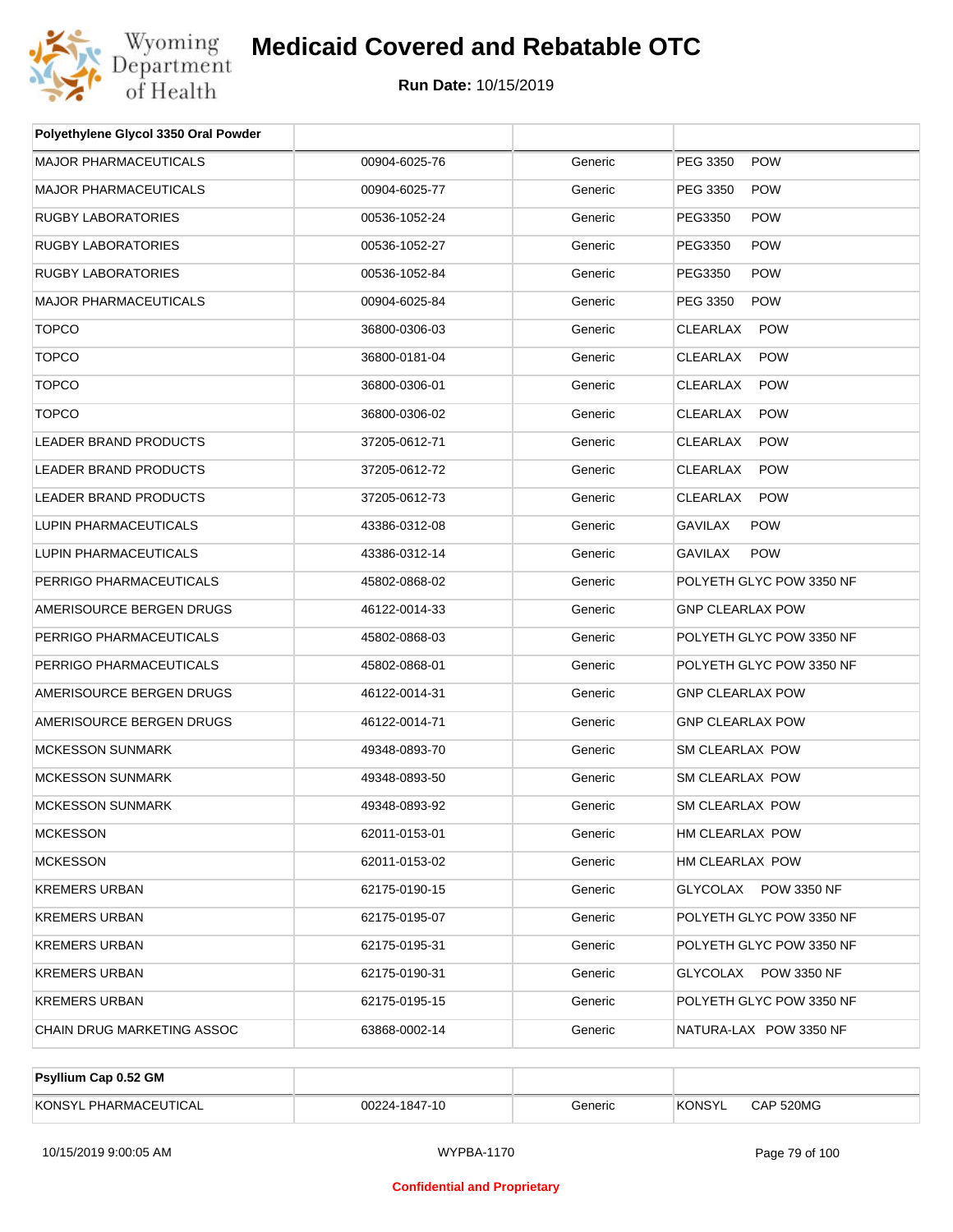| KONSYL PHARMACEUTICAL | 00224-1847-80 | Generic | <b>KONSYL</b><br><b>CAP 520MG</b> |
|-----------------------|---------------|---------|-----------------------------------|
| RUGBY LABORATORIES    | 00536-1500-60 | Generic | <b>REGULOID</b><br>CAP 0.52GM     |
| LEADER BRAND PRODUCTS | 37205-0372-78 | Generic | FIBER LAXTIV CAP 0.52GM           |
| MCKESSON SUNMARK      | 49348-0633-49 | Generic | SM FIBER LAX CAP 0.52GM           |
| <b>MCKESSON</b>       | 62011-0053-01 | Generic | HM FIBER<br>CAP 0.52GM            |
|                       |               |         |                                   |

| <b>Psyllium Powder 100%</b> |               |              |                       |
|-----------------------------|---------------|--------------|-----------------------|
| KONSYL PHARMACEUTICAL       | 00224-1801-81 | Brand        | KONSYL DAILY POW 100% |
| KONSYL PHARMACEUTICAL       | 00224-1801-80 | Brand        | KONSYL DAILY POW 100% |
| KONSYL PHARMACEUTICAL       | 00224-1801-06 | Brand        | KONSYL DAILY POW 100% |
| KONSYL PHARMACEUTICAL       | 00224-1801-07 | <b>Brand</b> | KONSYL DAILY POW 100% |

| Psyllium Powder 28.3%        |               |         |                        |
|------------------------------|---------------|---------|------------------------|
| <b>RUGBY LABORATORIES</b>    | 00536-4445-54 | Generic | REGULOID<br>POW 28.3%  |
| <b>RUGBY LABORATORIES</b>    | 00536-4445-89 | Generic | REGULOID<br>POW 28.3%  |
| <b>MAJOR PHARMACEUTICALS</b> | 00904-5200-65 | Generic | NATURL FIBER POW 28.3% |
| <b>MAJOR PHARMACEUTICALS</b> | 00904-5200-66 | Generic | NATURL FIBER POW 28.3% |
| KONSYL PHARMACEUTICAL        | 00224-1852-06 | Generic | KONSYL DAILY POW 28.3% |
| KONSYL PHARMACEUTICAL        | 00224-1852-80 | Generic | KONSYL DAILY POW 28.3% |
| <b>MCKESSON SUNMARK</b>      | 49348-0047-65 | Generic | SM FIBER<br>POW 28.3%  |
| <b>MCKESSON SUNMARK</b>      | 49348-0091-68 | Generic | SM FIBER<br>POW 28.3%  |
| <b>MCKESSON</b>              | 62011-0133-01 | Generic | HM FIBER<br>POW 28.3%  |

| Psyllium Powder 30.9% |               |         |                            |
|-----------------------|---------------|---------|----------------------------|
| KONSYL PHARMACEUTICAL | 00224-1841-80 | Generic | <b>KONSYL</b><br>POW 30.9% |
| KONSYL PHARMACEUTICAL | 00224-1841-03 | Generic | KONSYL<br>POW 30.9%        |
| <b>IMCKESSON</b>      | 62011-0135-01 | Generic | HM FIBER<br>POW 30.9%      |

| Psyllium Powder 48.57%       |               |         |                                 |
|------------------------------|---------------|---------|---------------------------------|
| <b>RUGBY LABORATORIES</b>    | 00536-4444-54 | Generic | <b>REGULOID</b><br>POW 48.57%   |
| <b>RUGBY LABORATORIES</b>    | 00536-4444-89 | Generic | <b>REGULOID</b><br>POW 48.57%   |
| <b>MAJOR PHARMACEUTICALS</b> | 00904-5199-65 | Generic | <b>POW THERAPY</b><br>NAT FIBER |
| MAJOR PHARMACEUTICALS        | 00904-5199-66 | Generic | NAT FIBER<br><b>POW THERAPY</b> |
| BERGEN BRUNSWIG              | 24385-0301-27 | Generic | NAT FIBER<br>POW 48.57%         |
| MCKESSON SUNMARK             | 49348-0166-65 | Generic | SM FIBER<br>POW 48.57%          |
| MCKESSON SUNMARK             | 49348-0166-93 | Generic | SM FIBER<br>POW 48.57%          |
| <b>MCKESSON</b>              | 62011-0136-01 | Generic | HM FIBER<br>POW 48.57%          |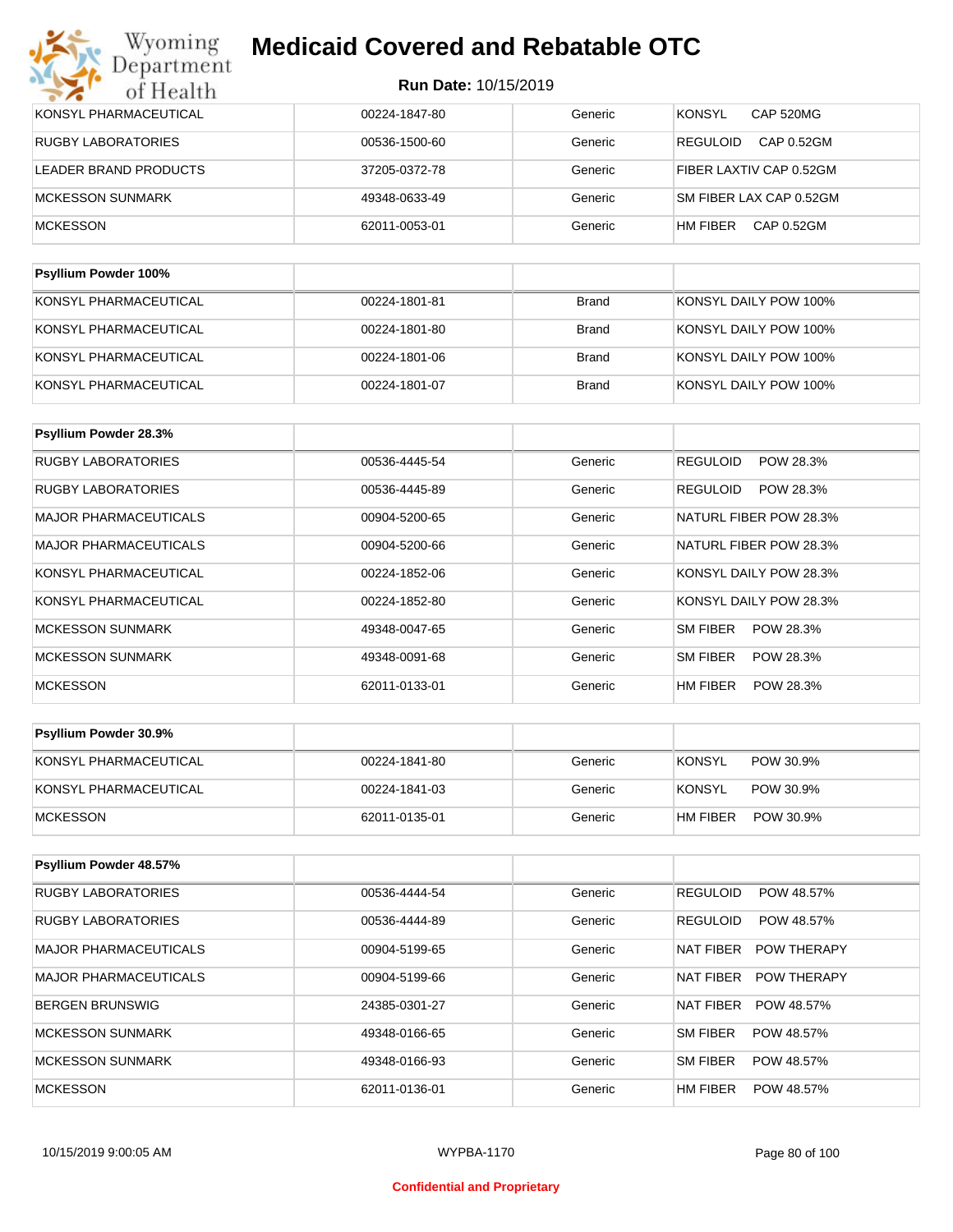

**Run Date:** 10/15/2019

| Psyllium Powder 52.3%            |               |              |                              |
|----------------------------------|---------------|--------------|------------------------------|
| KONSYL PHARMACEUTICAL            | 00224-1822-80 | <b>Brand</b> | KONSYL-D<br>POW 52.3%        |
| KONSYL PHARMACEUTICAL            | 00224-1822-03 | <b>Brand</b> | KONSYL-D<br>POW 52.3%        |
|                                  |               |              |                              |
| Psyllium Powder 58.6%            |               |              |                              |
| <b>MAJOR PHARMACEUTICALS</b>     | 00904-5788-77 | Generic      | FIBER THERAP POW 58.6%       |
| <b>RUGBY LABORATORIES</b>        | 00536-1881-79 | Generic      | <b>REGULOID</b><br>POW 58.6% |
| <b>RUGBY LABORATORIES</b>        | 00536-1875-16 | Generic      | POW 58.6%<br><b>REGULOID</b> |
| <b>RUGBY LABORATORIES</b>        | 00536-1875-79 | Generic      | <b>REGULOID</b><br>POW 58.6% |
| <b>RUGBY LABORATORIES</b>        | 00536-1881-16 | Generic      | <b>REGULOID</b><br>POW 58.6% |
| <b>MCKESSON SUNMARK</b>          | 49348-0090-92 | Generic      | <b>SM FIBER</b><br>POW 58.6% |
| <b>MCKESSON</b>                  | 62011-0137-01 | Generic      | HM FIBER<br>POW 58.6%        |
| Psyllium Powder 60.3%            |               |              |                              |
|                                  |               |              | POW 60.3%                    |
| KONSYL PHARMACEUTICAL            | 00224-1855-07 | <b>Brand</b> | <b>KONSYL</b>                |
| KONSYL PHARMACEUTICAL            | 00224-1855-81 | <b>Brand</b> | <b>KONSYL</b><br>POW 60.3%   |
| KONSYL PHARMACEUTICAL            | 00224-1866-28 | <b>Brand</b> | <b>KONSYL</b><br>POW 60.3%   |
| KONSYL PHARMACEUTICAL            | 00224-1866-80 | <b>Brand</b> | <b>KONSYL</b><br>POW 60.3%   |
| Psyllium Powder 71.67%           |               |              |                              |
| KONSYL PHARMACEUTICAL            | 00224-1856-80 | <b>Brand</b> | <b>KONSYL</b><br>POW 71.67%  |
| KONSYL PHARMACEUTICAL            | 00224-1856-06 | <b>Brand</b> | <b>KONSYL</b><br>POW 71.67%  |
|                                  |               |              |                              |
| Psyllium Powder Packet 100%      |               |              |                              |
| KONSYL PHARMACEUTICAL            | 00224-1801-35 | <b>Brand</b> | KONSYL DAILY POW 100%        |
| KONSYL PHARMACEUTICAL            | 00224-1801-84 | <b>Brand</b> | KONSYL DAILY POW 100%        |
| KONSYL PHARMACEUTICAL            | 00224-1801-24 | <b>Brand</b> | KONSYL DAILY POW 100%        |
| Psyllium Powder Packet 28.3%     |               |              |                              |
| KONSYL PHARMACEUTICAL            | 00224-1852-81 | <b>Brand</b> | KONSYL DAILY POW 28.3%       |
| KONSYL PHARMACEUTICAL            | 00224-1852-13 | <b>Brand</b> | KONSYL DAILY POW 28.3%       |
|                                  |               |              |                              |
| Psyllium Powder Packet 60.3%     |               |              |                              |
| KONSYL PHARMACEUTICAL            | 00224-1855-30 | <b>Brand</b> | <b>KONSYL</b><br>POW 60.3%   |
| KONSYL PHARMACEUTICAL            | 00224-1855-82 | <b>Brand</b> | <b>KONSYL</b><br>POW 60.3%   |
| <b>Sennosides Chew Tab 15 MG</b> |               |              |                              |
| GLAXO CONSUMER HEALTHCARE L.P.   | 00067-0005-12 | <b>Brand</b> | EX-LAX<br>CHW 15MG           |
|                                  |               |              |                              |

10/15/2019 9:00:05 AM WYPBA-1170 Page 81 of 100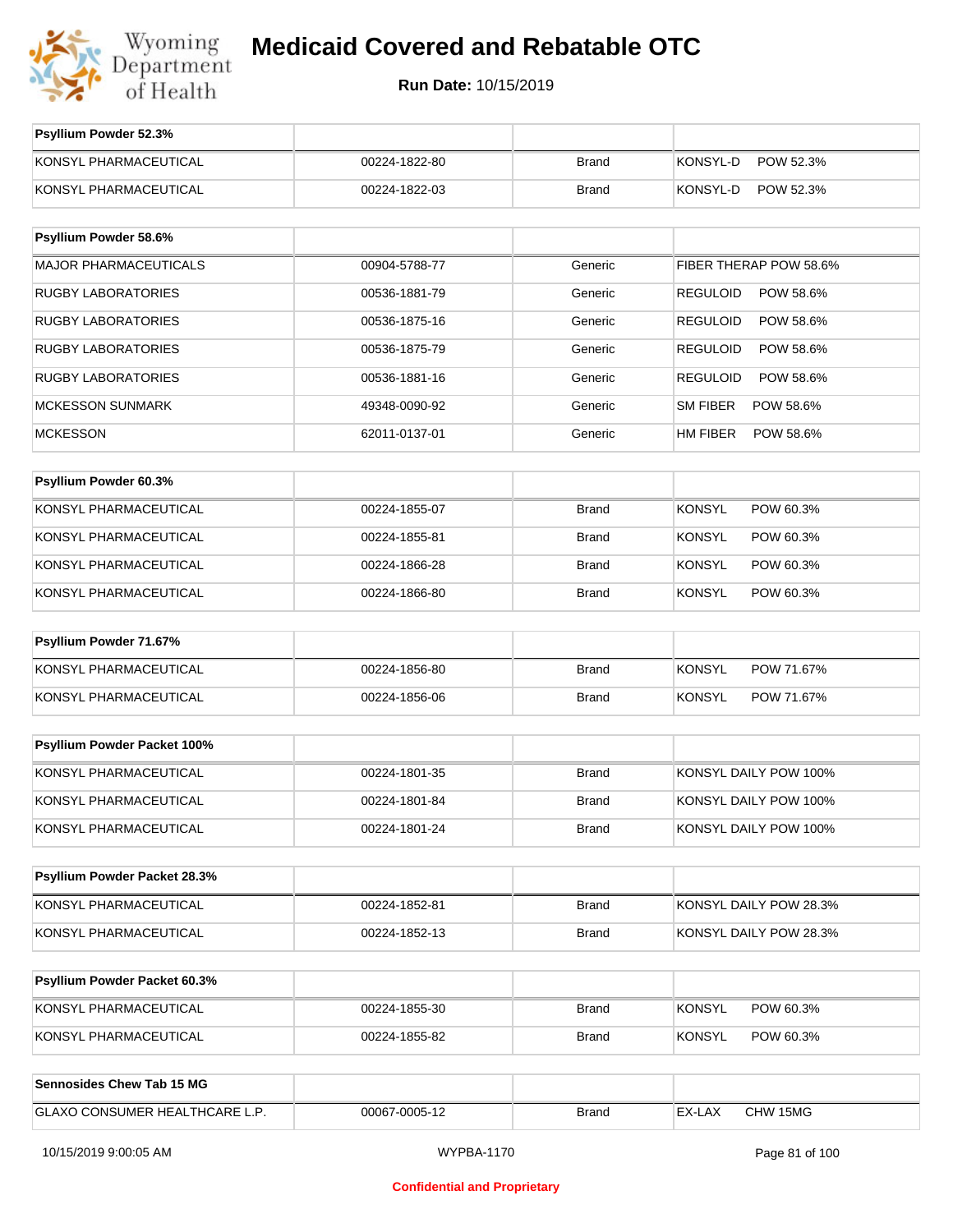| Wyoming<br><b>Medicaid Covered and Rebatable OTC</b><br>Department |               |              |        |          |  |
|--------------------------------------------------------------------|---------------|--------------|--------|----------|--|
| <b>Run Date: 10/15/2019</b><br>of Health                           |               |              |        |          |  |
| <b>GLAXO CONSUMER HEALTHCARE L.P.</b>                              | 00067-0005-24 | Brand        | EX-LAX | CHW 15MG |  |
| <b>GLAXO CONSUMER HEALTHCARE L.P.</b>                              | 00067-0005-48 | <b>Brand</b> | EX-LAX | CHW 15MG |  |

| Sennosides Syrup 8.8 MG/5ML |               |         |                        |
|-----------------------------|---------------|---------|------------------------|
| <b>RUGBY LABORATORIES</b>   | 00536-1000-59 | Generic | SENEXON<br>LIQ 8.8MG/5 |
| MAJOR PHARMACEUTICALS       | 00904-6289-09 | Generic | SYP 8.8MG/5<br>SENNA   |

| <b>Sennosides Tab 15 MG</b>    |               |         |                       |
|--------------------------------|---------------|---------|-----------------------|
| GLAXO CONSUMER HEALTHCARE L.P. | 00067-0003-30 | Brand   | TAB 15MG<br>EX-LAX    |
| GLAXO CONSUMER HEALTHCARE L.P. | 00067-0003-08 | Brand   | TAB 15MG<br>EX-LAX    |
| GLAXO CONSUMER HEALTHCARE L.P. | 00067-6025-60 | Generic | PERDIEM OVER TAB 15MG |

| Sennosides Tab 17.2 MG    |               |              |                         |
|---------------------------|---------------|--------------|-------------------------|
| <b>PURDUE PRODUCTS LP</b> | 67618-0315-12 | <b>Brand</b> | SENOKOT XTRA TAB 17.2MG |

| Sennosides Tab 25 MG           |               |              |                                |
|--------------------------------|---------------|--------------|--------------------------------|
| GLAXO CONSUMER HEALTHCARE L.P. | 00067-0016-90 | <b>Brand</b> | EX-LAX<br>TAB MAX ST           |
| GLAXO CONSUMER HEALTHCARE L.P. | 00067-0016-24 | <b>Brand</b> | TAB MAX ST<br>EX-LAX           |
| GLAXO CONSUMER HEALTHCARE L.P. | 00067-0016-48 | <b>Brand</b> | TAB MAX ST<br>EX-LAX           |
| <b>BERGEN BRUNSWIG</b>         | 24385-0369-62 | Generic      | <b>GNP LAXATIVE TAB 25MG</b>   |
| LEADER BRAND PRODUCTS          | 37205-0294-62 | Generic      | TAB 25MG<br>LAXATIVE           |
| <b>MCKESSON SUNMARK</b>        | 49348-0224-04 | Generic      | SM SENNA LAX TAB MAX STR       |
| CHAIN DRUG MARKETING ASSOC     | 63868-0549-24 | Generic      | LAXATIVE<br><b>TAB MAX-STR</b> |

| Sennosides Tab 8.6 MG        |               |         |                           |
|------------------------------|---------------|---------|---------------------------|
| <b>PAR PHARMACEUTICAL</b>    | 00603-0282-32 | Generic | SENNA LAX TAB 8.6MG       |
| <b>MAJOR PHARMACEUTICALS</b> | 00904-5165-59 | Generic | <b>SENNA</b><br>TAB 8.6MG |
| <b>RUGBY LABORATORIES</b>    | 00536-5904-01 | Generic | TAB 8.6MG<br>SENEXON      |
| <b>PAR PHARMACEUTICAL</b>    | 00603-0282-21 | Generic | SENNA LAX TAB 8.6MG       |
| <b>RUGBY LABORATORIES</b>    | 00536-5904-10 | Generic | SENEXON<br>TAB 8.6MG      |
| <b>MAJOR PHARMACEUTICALS</b> | 00904-5165-61 | Generic | TAB 8.6MG<br><b>SENNA</b> |
| <b>MAJOR PHARMACEUTICALS</b> | 00904-5165-80 | Generic | TAB 8.6MG<br><b>SENNA</b> |
| <b>MAJOR PHARMACEUTICALS</b> | 00904-6434-59 | Generic | <b>SENNA</b><br>TAB 8.6MG |
| <b>MAJOR PHARMACEUTICALS</b> | 00904-6434-80 | Generic | <b>SENNA</b><br>TAB 8.6MG |
| PHARBEST PHARMACEUTICALS     | 16103-0363-08 | Generic | SENNA-TABS TAB 8.6MG      |
| PHARBEST PHARMACEUTICALS     | 16103-0363-11 | Generic | SENNA-TABS TAB 8.6MG      |
| <b>BERGEN BRUNSWIG</b>       | 24385-0404-78 | Generic | SENNA-LAX TAB 8.6MG       |
| <b>SELECT BRAND</b>          | 15127-0105-01 | Generic | SB SENNA-LAX TAB 8.6MG    |

#### **Confidential and Proprietary**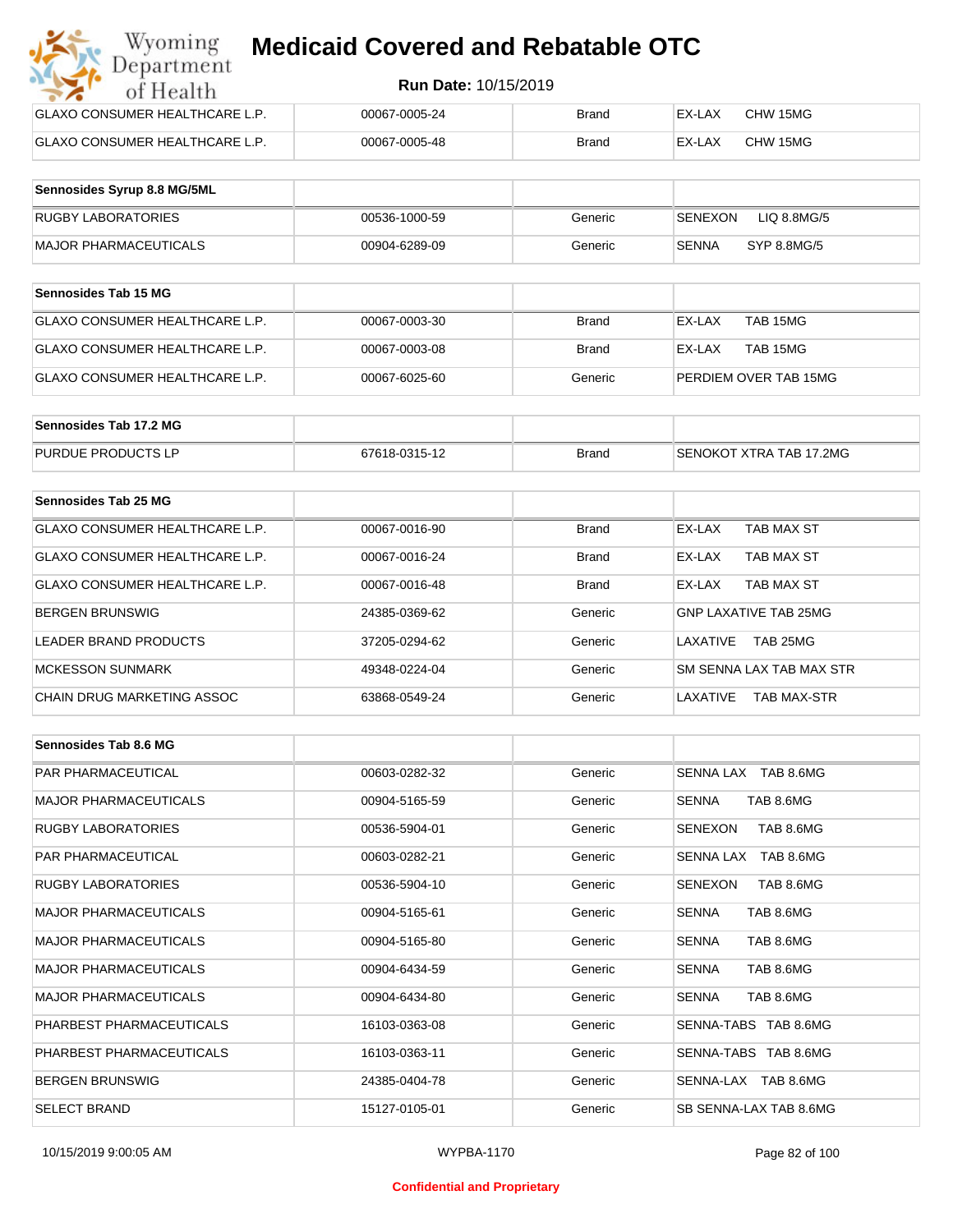

| LEADER BRAND PRODUCTS      | 37205-0241-78 | Generic      | <b>SENNA</b><br>TAB 8.6MG    |
|----------------------------|---------------|--------------|------------------------------|
| TIME-CAP LABS              | 49483-0080-01 | Generic      | TAB 8.6MG<br>SENNA-TIME      |
| TIME-CAP LABS              | 49483-0080-10 | Generic      | TAB 8.6MG<br>SENNA-TIME      |
| <b>MCKESSON</b>            | 62011-0192-01 | Generic      | TAB 8.6MG<br><b>HM SENNA</b> |
| AUBURN PHARMACEUTICAL      | 62107-0031-01 | Generic      | <b>SENNO</b><br>TAB 8.6MG    |
| PURDUE PRODUCTS LP         | 67618-0300-50 | <b>Brand</b> | TAB 8.6MG<br><b>SENOKOT</b>  |
| CHAIN DRUG MARKETING ASSOC | 63868-0257-10 | Generic      | NAT VEG LAX TAB 8.6MG        |
| <b>PURDUE PRODUCTS LP</b>  | 67618-0300-10 | <b>Brand</b> | TAB 8.6MG<br><b>SENOKOT</b>  |
| <b>PURDUE PRODUCTS LP</b>  | 67618-0300-20 | <b>Brand</b> | <b>SENOKOT</b><br>TAB 8.6MG  |
| PURDUE PRODUCTS LP         | 67618-0300-11 | <b>Brand</b> | <b>SENOKOT</b><br>TAB 8.6MG  |

| Sennosides-Docusate Sodium Tab 8.6-50<br>МG |               |         |                           |
|---------------------------------------------|---------------|---------|---------------------------|
| <b>RUGBY LABORATORIES</b>                   | 00536-0355-01 | Generic | DSS/SENNA TAB 8.6-50MG    |
| RUGBY LABORATORIES                          | 00536-0355-10 | Generic | DSS/SENNA TAB 8.6-50MG    |
| RUGBY LABORATORIES                          | 00536-4086-10 | Generic | SENEXON-S TAB 8.6-50MG    |
| <b>MAJOR PHARMACEUTICALS</b>                | 00904-5643-60 | Generic | DOK PLUS<br>TAB 8.6-50MG  |
| RUGBY LABORATORIES                          | 00536-4086-01 | Generic | SENEXON-S TAB 8.6-50MG    |
| PAR PHARMACEUTICAL                          | 00603-0149-21 | Generic | DOC-Q-LAX TAB 8.6-50MG    |
| MAJOR PHARMACEUTICALS                       | 00904-5643-61 | Generic | DOK PLUS<br>TAB 8.6-50MG  |
| PAR PHARMACEUTICAL                          | 00603-0283-21 | Generic | SENNALAX-S TAB 8.6-50MG   |
| PAR PHARMACEUTICAL                          | 00603-0283-32 | Generic | SENNALAX-S TAB 8.6-50MG   |
| PAR PHARMACEUTICAL                          | 00603-0149-32 | Generic | DOC-Q-LAX TAB 8.6-50MG    |
| <b>MAJOR PHARMACEUTICALS</b>                | 00904-6339-61 | Generic | SENNA PLUS TAB 8.6-50MG   |
| BERGEN BRUNSWIG                             | 24385-0495-78 | Generic | STOOL SOFTNR TAB 8.6-50MG |
| BERGEN BRUNSWIG                             | 24385-0495-72 | Generic | STOOL SOFTNR TAB 8.6-50MG |
| BERGEN BRUNSWIG                             | 24385-0505-72 | Generic | SENNA PLUS TAB 8.6-50MG   |
| LEADER BRAND PRODUCTS                       | 37205-0251-72 | Generic | SENNA PLUS TAB 8.6-50MG   |
| <b>MCKESSON SUNMARK</b>                     | 49348-0544-10 | Generic | STOOL SOFTNR TAB 8.6-50MG |
| <b>MCKESSON SUNMARK</b>                     | 49348-0532-12 | Generic | LAX/STL SOFT TAB 8.6-50MG |
| <b>MCKESSON SUNMARK</b>                     | 49348-0544-19 | Generic | STOOL SOFTNR TAB 8.6-50MG |
| TIME-CAP LABS                               | 49483-0081-01 | Generic | SENNA-TIME S TAB 8.6-50MG |
| TIME-CAP LABS                               | 49483-0081-10 | Generic | SENNA-TIME S TAB 8.6-50MG |
| CYPRESS PHARMACEUTICAL                      | 60258-0951-06 | Generic | SENNA-S<br>TAB 8.6-50MG   |
| <b>MCKESSON PACKAGING SERVICES</b>          | 63739-0432-10 | Generic | SENNA/DSS TAB 8.6-50MG    |
| <b>MCKESSON</b>                             | 62011-0165-01 | Generic | STOOL SOFTNR TAB 8.6-50MG |
| <b>MCKESSON</b>                             | 62011-0161-01 | Generic | SENNA-S<br>TAB 8.6-50MG   |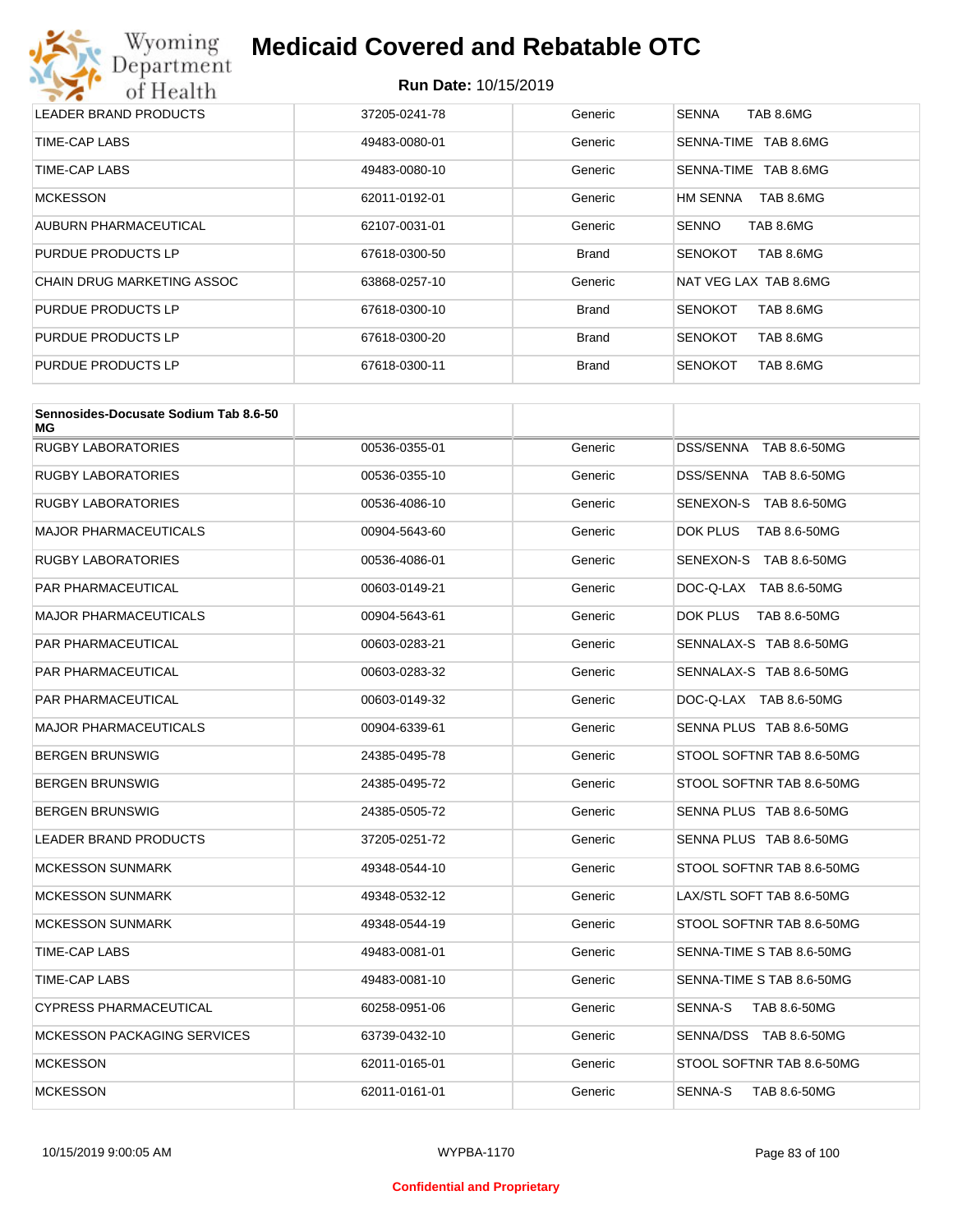| Wyoming<br><b>Medicaid Covered and Rebatable OTC</b><br>Department |                             |              |                                  |  |
|--------------------------------------------------------------------|-----------------------------|--------------|----------------------------------|--|
| of Health                                                          | <b>Run Date: 10/15/2019</b> |              |                                  |  |
| <b>MCKESSON PACKAGING SERVICES</b>                                 | 63739-0432-01               | Generic      | SENNA/DSS<br>TAB 8.6-50MG        |  |
| <b>CHAIN DRUG MARKETING ASSOC</b>                                  | 63868-0131-01               | Generic      | STOOL SOFTNR TAB 8.6-50MG        |  |
| PURDUE PRODUCTS LP                                                 | 67618-0106-10               | Generic      | PERI-COLACE TAB 8.6-50MG         |  |
| PURDUE PRODUCTS LP                                                 | 67618-0106-30               | Generic      | PERI-COLACE TAB 8.6-50MG         |  |
| PURDUE PRODUCTS LP                                                 | 67618-0106-60               | Generic      | PERI-COLACE TAB 8.6-50MG         |  |
| PURDUE PRODUCTS LP                                                 | 67618-0310-01               | <b>Brand</b> | SENOKOT S<br>TAB 8.6-50MG        |  |
| PURDUE PRODUCTS LP                                                 | 67618-0310-11               | <b>Brand</b> | <b>SENOKOT S</b><br>TAB 8.6-50MG |  |
| PURDUE PRODUCTS LP                                                 | 67618-0310-60               | <b>Brand</b> | <b>SENOKOT S</b><br>TAB 8.6-50MG |  |
| PURDUE PRODUCTS LP                                                 | 67618-0310-30               | <b>Brand</b> | <b>SENOKOT S</b><br>TAB 8.6-50MG |  |

| Sennosides-Psyllium Cap 9-500 MG   |               |       |                          |
|------------------------------------|---------------|-------|--------------------------|
| KONSYL PHARMACEUTICAL              | 00224-1860-81 | Brand | SENNA PROMPT CAP 9-500MG |
| KONSYL PHARMACEUTICAL              | 00224-1860-60 | Brand | SENNA PROMPT CAP 9-500MG |
| <b>MINERALS &amp; ELECTROLYTES</b> |               |       |                          |

| Calcium Carbonate Tab 1250 MG (500 MG<br>Elemental Ca) |               |         |                         |
|--------------------------------------------------------|---------------|---------|-------------------------|
| <b>HIKMA</b>                                           | 00054-8120-25 | Generic | CALCIUM CARB TAB 1250MG |
| <b>HIKMA</b>                                           | 00054-4120-25 | Generic | CALCIUM CARB TAB 1250MG |

| <b>Calcium Carbonate-Magnesium Carbonate</b><br>Tab 250-300 MG |               |              |                                    |
|----------------------------------------------------------------|---------------|--------------|------------------------------------|
| NEPHRO-TECH                                                    | 59528-0508-05 | <b>Brand</b> | <b>TAB 300</b><br><b>MAGNEBIND</b> |

| Calcium Gluconate Tab 500 MG                         |               |         |                        |
|------------------------------------------------------|---------------|---------|------------------------|
| <b>HIKMA</b>                                         | 00054-0262-25 | Generic | CALCIUM GLUC TAB 500MG |
| <b>HIKMA</b>                                         | 00054-0262-20 | Generic | CALCIUM GLUC TAB 500MG |
| <b>NASAL AGENTS - SYSTEMIC AND</b><br><b>TOPICAL</b> |               |         |                        |

| Cromolyn Sodium Nasal Aerosol Soln 5.2<br><b>MG/ACT (4%)</b> |               |         |                          |
|--------------------------------------------------------------|---------------|---------|--------------------------|
| MAJOR PHARMACEUTICALS                                        | 00904-5532-67 | Generic | CROMOLYN SOD SPR 5.2/ACT |
| BAUSCH HEALTH                                                | 57782-0397-26 | Generic | CROMOLYN SOD SPR 5.2/ACT |

| Oxymetazoline HCI Nasal Soln 0.05% |               |         |                       |
|------------------------------------|---------------|---------|-----------------------|
| GEISS DESTIN & DUNN                | 00113-0304-10 | Generic | NASAL 12 HR SPR 0.05% |
| <b>GEISS DESTIN &amp; DUNN</b>     | 00113-0388-10 | Generic | 12 HR NASAL SPR 0.05% |
| <b>PERRIGO</b>                     | 00113-0065-10 | Generic | NASAL<br>SPR 0.05%    |
| <b>GEISS DESTIN &amp; DUNN</b>     | 00113-0817-10 | Generic | SINUS NASAL SPR 0.05% |
| <b>RUGBY LABORATORIES</b>          | 00536-1013-94 | Generic | NRS NASAL SPR 0.05%   |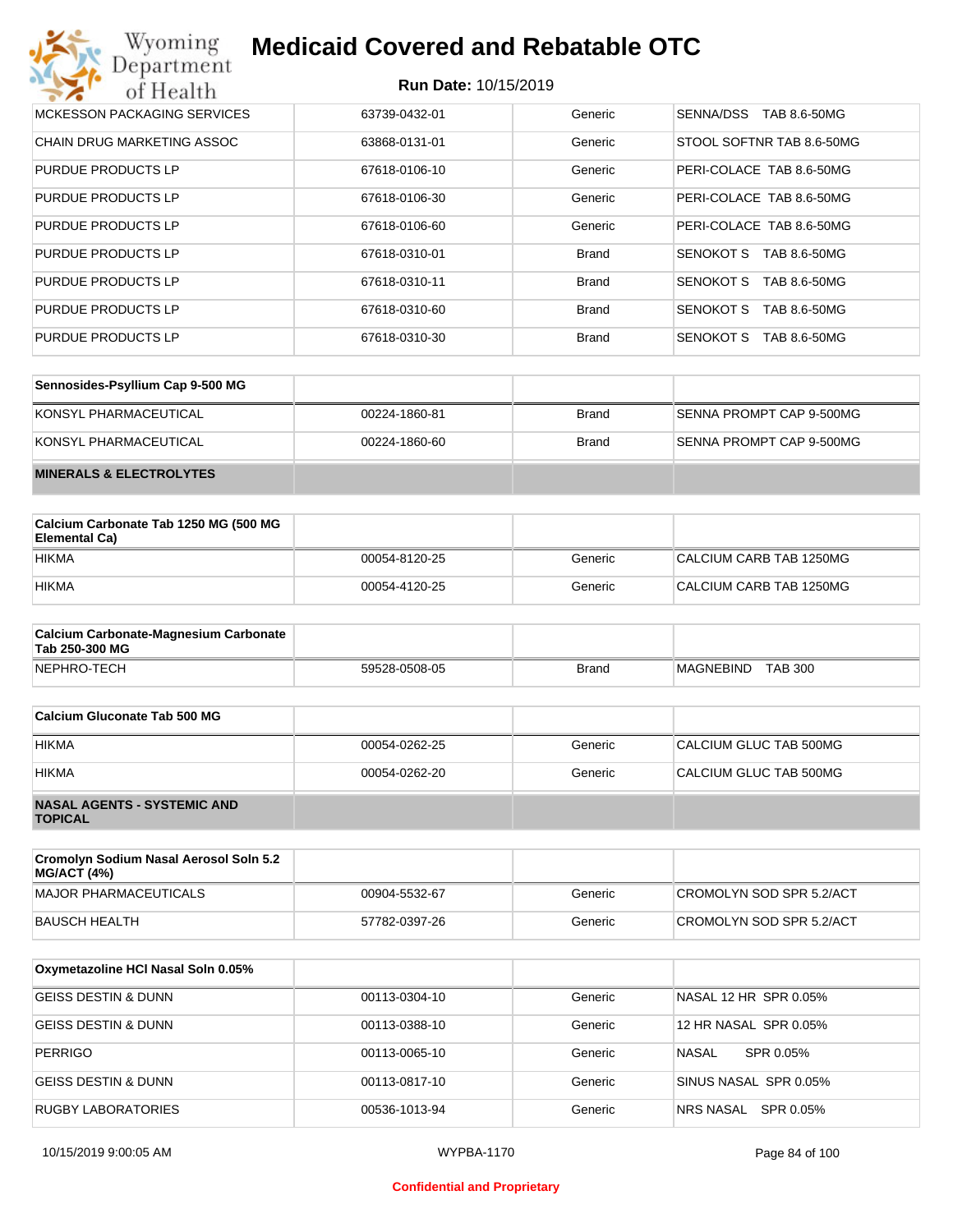

| <b>MAJOR PHARMACEUTICALS</b> | 00904-5711-30 | Generic | NASAL DECONG SPR 0.05% |
|------------------------------|---------------|---------|------------------------|
| <b>MAJOR PHARMACEUTICALS</b> | 00904-5711-35 | Generic | NASAL DECONG SPR 0.05% |
| <b>SELECT BRAND</b>          | 15127-0304-05 | Generic | 12 HR NASAL SPR 0.05%  |
| <b>SELECT BRAND</b>          | 15127-0304-10 | Generic | 12 HR NASAL SPR 0.05%  |
| <b>BERGEN BRUNSWIG</b>       | 24385-0304-10 | Generic | 12 HR NASAL SPR 0.05%  |
| <b>BERGEN BRUNSWIG</b>       | 24385-0304-11 | Generic | 12 HR NASAL SPR 0.05%  |
| <b>BERGEN BRUNSWIG</b>       | 24385-0352-10 | Generic | GNP NASAL SPR 0.05%    |
| <b>BERGEN BRUNSWIG</b>       | 24385-0498-10 | Generic | 12 HR NASAL SPR 0.05%  |
| <b>BERGEN BRUNSWIG</b>       | 24385-0067-10 | Generic | GNP NASAL SPR 0.05%    |
| <b>TOPCO</b>                 | 36800-0065-10 | Generic | NASAL 12 HR SPR 0.05%  |
| <b>TOPCO</b>                 | 36800-0304-10 | Generic | NASAL 12 HR SPR 0.05%  |
| <b>TOPCO</b>                 | 36800-0388-10 | Generic | NO DRIP NASL SPR 0.05% |
| <b>TOPCO</b>                 | 36800-0817-10 | Generic | NASAL 12 HR SPR 0.05%  |
| <b>TOPCO</b>                 | 36800-0688-05 | Generic | SINUS RELIEF SPR 0.05% |
| <b>PERRIGO</b>               | 45802-0410-59 | Generic | NASAL RELIEF SPR 0.05% |
| AMERISOURCE BERGEN DRUGS     | 46122-0165-10 | Generic | GNP NASAL SPR 0.05%    |
| AMERISOURCE BERGEN DRUGS     | 46122-0165-11 | Generic | GNP NASAL SPR 0.05%    |
| <b>MCKESSON SUNMARK</b>      | 49348-0130-27 | Generic | SM NASAL<br>SPR 0.05%  |
| <b>MCKESSON SUNMARK</b>      | 49348-0028-27 | Generic | SM NASAL 12H SPR 0.05% |
| <b>MCKESSON SUNMARK</b>      | 49348-0230-27 | Generic | SM NASAL<br>SPR 0.05%  |
| <b>MCKESSON SUNMARK</b>      | 49348-0231-27 | Generic | SM NASAL<br>SPR 0.05%  |
| <b>MCKESSON SUNMARK</b>      | 49348-0472-27 | Generic | SM 12-HOUR SPR 0.05%   |
| TARO                         | 51672-2030-03 | Generic | NASAL DECONG SPR 0.05% |
| TARO                         | 51672-2030-05 | Generic | NASAL DECONG SPR 0.05% |
| <b>MCKESSON</b>              | 62011-0080-01 | Generic | HM NASAL SPR 0.05%     |
| <b>MCKESSON</b>              | 62011-0079-01 | Generic | SINUS NASAL SPR 0.05%  |
| <b>MCKESSON</b>              | 62011-0081-01 | Generic | HM NASAL<br>SPR 0.05%  |
| <b>RECKITT BENCKISER</b>     | 63824-0127-75 | Generic | MUCINEX FF SPR 0.05%   |
| RECKITT BENCKISER            | 63824-0126-75 | Generic | MUCINEX MS SPR 0.05%   |
|                              |               |         |                        |

| <b>Phenylephrine HCI Nasal Soln 1%</b> |               |         |                            |
|----------------------------------------|---------------|---------|----------------------------|
| GLAXO CONSUMER HEALTHCARE L.P.         | 00067-2086-01 | Generic | 4-WAY FAST SPR 1%          |
| <b>GEISS DESTIN &amp; DUNN</b>         | 00113-0648-10 | Generic | NASAL FOUR SOL 1%          |
| <b>BERGEN BRUNSWIG</b>                 | 24385-0390-10 | Generic | DRO 1%<br><b>GNP NOSE</b>  |
| <b>TOPCO</b>                           | 36800-0648-10 | Generic | NASAL FOUR SOL 1%          |
| <b>TOPCO</b>                           | 36800-0390-10 | Generic | DRO 1%<br><b>NOSE</b>      |
| AMERISOURCE BERGEN DRUGS               | 46122-0149-03 | Generic | GNP NASAL<br><b>SPR 1%</b> |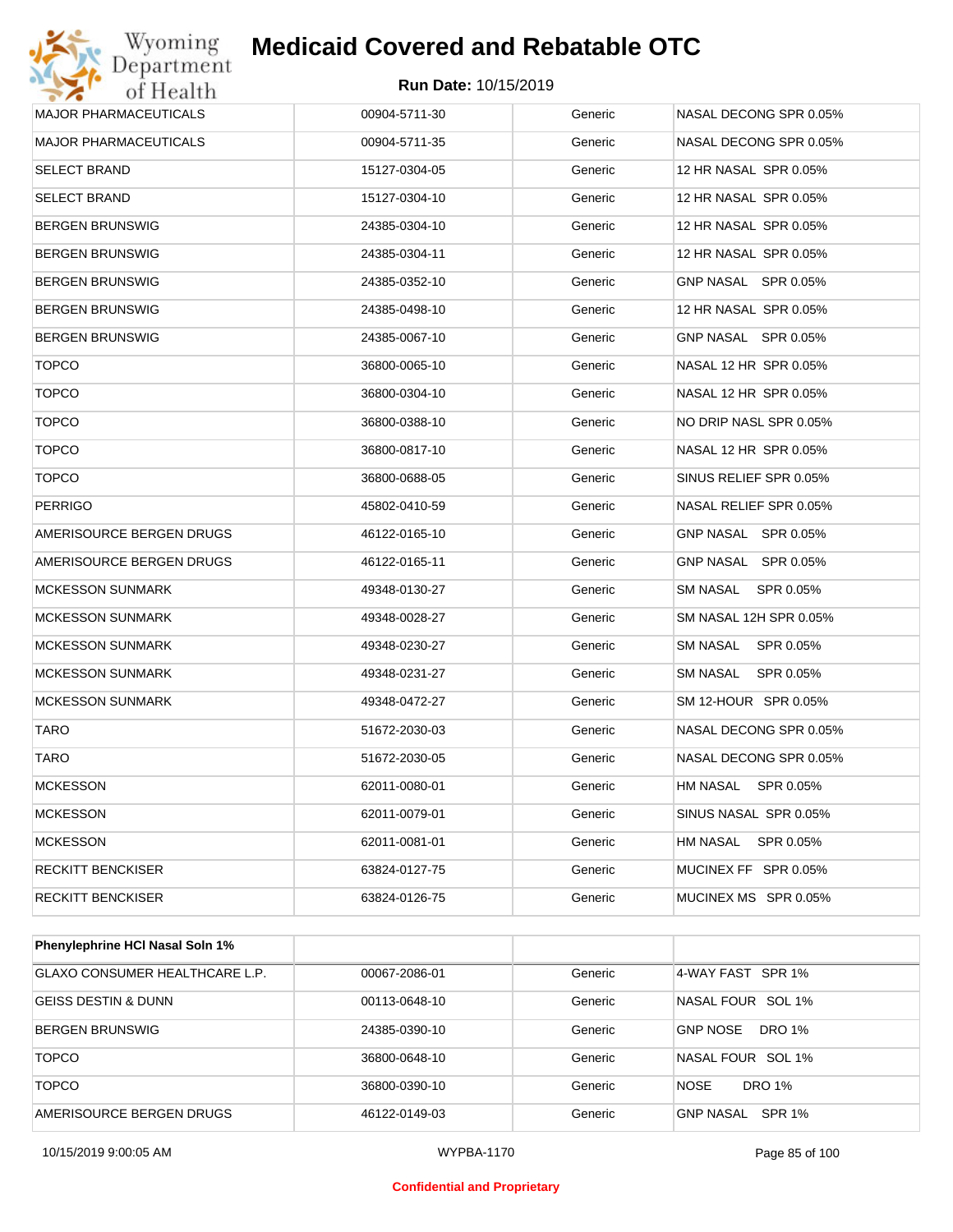| Wyoming<br>Department   | <b>Medicaid Covered and Rebatable OTC</b> |         |                          |  |
|-------------------------|-------------------------------------------|---------|--------------------------|--|
| of Health               | <b>Run Date: 10/15/2019</b>               |         |                          |  |
| LEADER BRAND PRODUCTS   | 37205-0483-10                             | Generic | DECONGESTANT SOL 1%      |  |
| <b>MCKESSON SUNMARK</b> | 49348-0197-27                             | Generic | SM NOSE<br>DRO 1%        |  |
| <b>MCKESSON</b>         | 62011-0085-01                             | Generic | <b>DRO 1%</b><br>HM NOSE |  |

| Phenylephrine HCI Tab 10 MG  |               |         |                       |
|------------------------------|---------------|---------|-----------------------|
| <b>PERRIGO</b>               | 00113-0094-23 | Generic | NASAL DECONG TAB 10MG |
| PERRIGO                      | 00113-0094-89 | Generic | NASAL DECONG TAB 10MG |
| <b>PERRIGO</b>               | 00113-0094-68 | Generic | NASAL DECONG TAB 10MG |
| <b>MAJOR PHARMACEUTICALS</b> | 00904-5733-49 | Generic | SUDOGEST PE TAB 10MG  |
| <b>MAJOR PHARMACEUTICALS</b> | 00904-5733-73 | Generic | SUDOGEST PE TAB 10MG  |
| <b>BERGEN BRUNSWIG</b>       | 24385-0603-89 | Generic | NASAL DECONG TAB 10MG |
| <b>BERGEN BRUNSWIG</b>       | 24385-0603-68 | Generic | NASAL DECONG TAB 10MG |
| <b>TOPCO</b>                 | 36800-0094-23 | Generic | NASAL DECONG TAB 10MG |
| <b>TOPCO</b>                 | 36800-0094-68 | Generic | NASAL DECONG TAB 10MG |
| <b>LEADER BRAND PRODUCTS</b> | 37205-0473-89 | Generic | NASAL DECONG TAB 10MG |
| <b>TOPCO</b>                 | 36800-0094-89 | Generic | NASAL DECONG TAB 10MG |
| <b>TOPCO</b>                 | 36800-0094-47 | Generic | NASAL DECONG TAB 10MG |
| <b>LEADER BRAND PRODUCTS</b> | 37205-0473-69 | Generic | NASAL DECONG TAB 10MG |
| <b>MCKESSON SUNMARK</b>      | 49348-0700-48 | Generic | NASAL DECONG TAB 10MG |
| <b>MCKESSON SUNMARK</b>      | 49348-0700-07 | Generic | NASAL DECONG TAB 10MG |
| <b>MCKESSON</b>              | 62011-0077-01 | Generic | NASAL DECONG TAB 10MG |
| <b>MCKESSON</b>              | 62011-0077-02 | Generic | NASAL DECONG TAB 10MG |

| <b>Pseudoephedrine HCI Lig 15 MG/5ML</b> |               |         |                           |
|------------------------------------------|---------------|---------|---------------------------|
| <b>SILARX</b>                            | 54838-0104-40 | Generic | CHILD SILFED LIQ 15MG/5ML |
| <b>SILARX</b>                            | 54838-0104-70 | Generic | CHILD SILFED LIQ 15MG/5ML |

| <b>Pseudoephedrine HCI Lig 30 MG/5ML</b> |               |       |                           |
|------------------------------------------|---------------|-------|---------------------------|
| RUGBY LABORATORIES                       | 00536-1850-97 | Brand | NASAL DECONG LIQ 30MG/5ML |

| <b>Pseudoephedrine HCI Syrup 30 MG/5ML</b> |               |              |                           |
|--------------------------------------------|---------------|--------------|---------------------------|
| <b>RUGBY LABORATORIES</b>                  | 00536-1850-85 | <b>Brand</b> | INASAL DECON SYP 30MG/5ML |

| <b>Pseudoephedrine HCI Tab 30 MG</b> |               |         |                       |
|--------------------------------------|---------------|---------|-----------------------|
| GEISS DESTIN & DUNN                  | 00113-0432-62 | Generic | NASAL DECONG TAB 30MG |
| <b>PERRIGO</b>                       | 00113-2432-67 | Generic | NASAL DECONG TAB 30MG |
| <b>PERRIGO</b>                       | 00113-2432-62 | Generic | NASAL DECONG TAB 30MG |
| <b>PERRIGO</b>                       | 00113-2432-80 | Generic | NASAL DECONG TAB 30MG |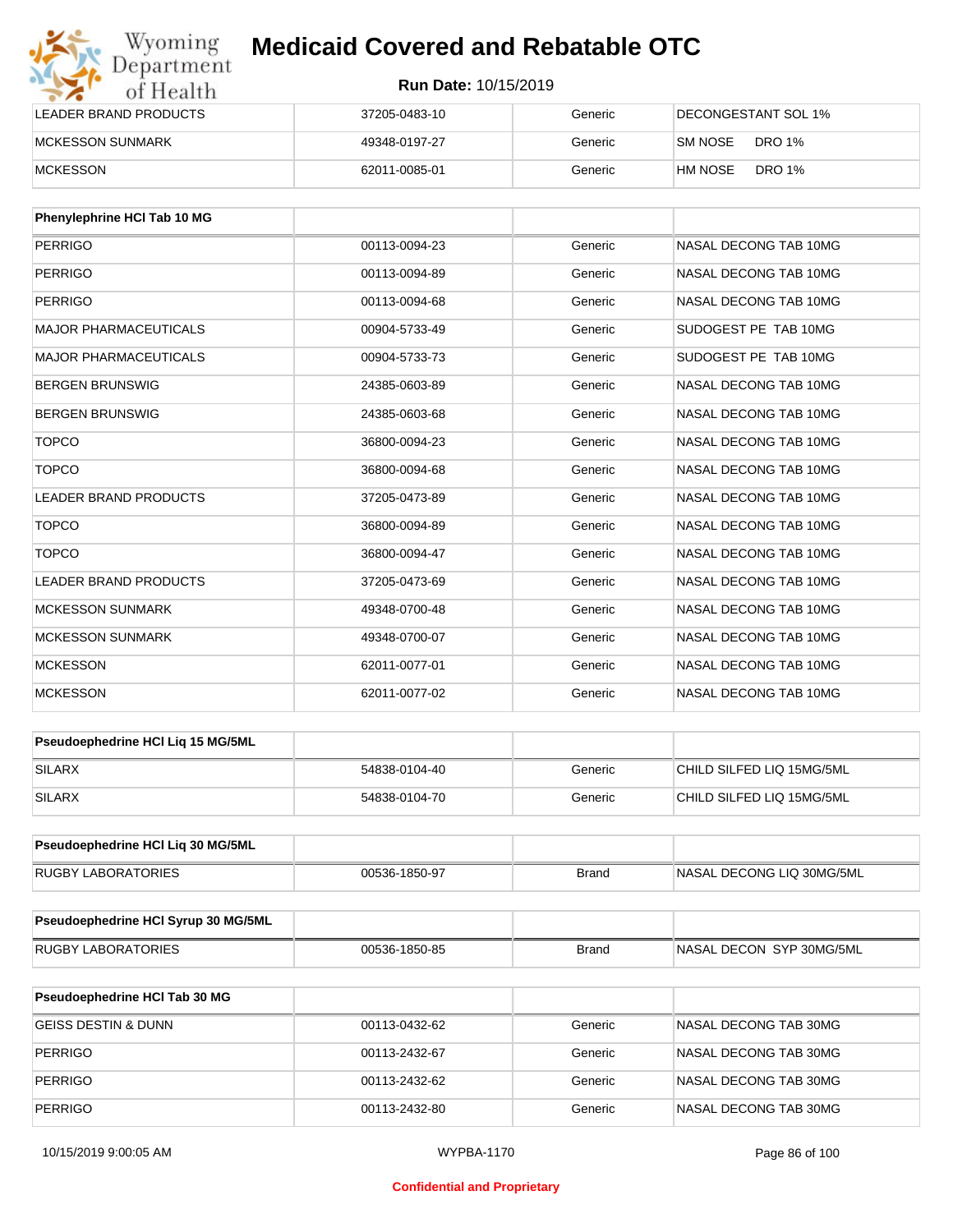#### **Run Date:** 10/15/2019

| Wyoming<br>Department             | <b>Medicaid Covered and Rebatable OTC</b> |         |                             |
|-----------------------------------|-------------------------------------------|---------|-----------------------------|
| of Health                         | <b>Run Date: 10/15/2019</b>               |         |                             |
| <b>RUGBY LABORATORIES</b>         | 00536-3607-35                             | Generic | NASAL DECONG TAB 30MG       |
| <b>MAJOR PHARMACEUTICALS</b>      | 00904-5053-24                             | Generic | <b>SUDOGEST</b><br>TAB 30MG |
| <b>MAJOR PHARMACEUTICALS</b>      | 00904-5053-59                             | Generic | <b>SUDOGEST</b><br>TAB 30MG |
| <b>MAJOR PHARMACEUTICALS</b>      | 00904-5053-60                             | Generic | <b>SUDOGEST</b><br>TAB 30MG |
| <b>MAJOR PHARMACEUTICALS</b>      | 00904-6338-60                             | Generic | <b>SUDOGEST</b><br>TAB 30MG |
| <b>BERGEN BRUNSWIG</b>            | 24385-0432-62                             | Generic | NASAL DECONG TAB 30MG       |
| <b>BERGEN BRUNSWIG</b>            | 24385-0432-80                             | Generic | NASAL DECONG TAB 30MG       |
| <b>TOPCO</b>                      | 36800-0432-62                             | Generic | NASAL DECONG TAB 30MG       |
| <b>TOPCO</b>                      | 36800-0432-67                             | Generic | NASAL DECONG TAB 30MG       |
| <b>LEADER BRAND PRODUCTS</b>      | 37205-0445-80                             | Generic | PSEUDOEPHEDR TAB 30MG       |
| PERRIGO PHARMACEUTICALS           | 45802-0432-62                             | Generic | PSEUDOEPHEDR TAB 30MG       |
| <b>MCKESSON SUNMARK</b>           | 49348-0024-04                             | Generic | SM NASAL DEC TAB 30MG       |
| <b>MCKESSON SUNMARK</b>           | 49348-0024-08                             | Generic | SM NASAL DEC TAB 30MG       |
| <b>MCKESSON SUNMARK</b>           | 49348-0024-34                             | Generic | SM NASAL DEC TAB 30MG       |
| <b>MCKESSON</b>                   | 62011-0078-01                             | Generic | NASAL DECONG TAB 30MG       |
| <b>MCKESSON</b>                   | 62011-0078-02                             | Generic | NASAL DECONG TAB 30MG       |
| CHAIN DRUG MARKETING ASSOC        | 63868-0146-48                             | Generic | SUPHEDRINE TAB 30MG         |
| <b>CHAIN DRUG MARKETING ASSOC</b> | 63868-0146-24                             | Generic | SUPHEDRINE TAB 30MG         |

| <b>Pseudoephedrine HCI Tab 60 MG</b> |               |         |                             |
|--------------------------------------|---------------|---------|-----------------------------|
| MAJOR PHARMACEUTICALS                | 00904-5125-46 | Generic | TAB 60MG<br><b>SUDOGEST</b> |
| MAJOR PHARMACEUTICALS                | 00904-5125-59 | Generic | TAB 60MG<br><b>SUDOGEST</b> |

| Pseudoephedrine HCI Tab ER 12HR 120<br>МG |               |         |                                 |
|-------------------------------------------|---------------|---------|---------------------------------|
| <b>PERRIGO</b>                            | 00113-2054-60 | Generic | DECONGESTANT TAB 120MG ER       |
| <b>GEISS DESTIN &amp; DUNN</b>            | 00113-0054-52 | Generic | DECONGESTANT TAB 120MG ER       |
| <b>MAJOR PHARMACEUTICALS</b>              | 00904-5803-15 | Generic | <b>SUDOGEST</b><br>TAB 120MG ER |
| <b>BERGEN BRUNSWIG</b>                    | 24385-0054-52 | Generic | PSEUDOEPHEDR TAB 120MG ER       |
| <b>TOPCO</b>                              | 36800-0054-52 | Generic | DECONGESTANT TAB 120MG ER       |
| <b>TOPCO</b>                              | 36800-0054-60 | Generic | DECONGESTANT TAB 120MG ER       |
| <b>LEADER BRAND PRODUCTS</b>              | 37205-0446-52 | Generic | DECONGESTANT TAB 120MG ER       |
| PERRIGO PHARMACEUTICALS                   | 45802-0107-52 | Generic | PSEUDOEPHEDR TAB 120MG ER       |
| AMERISOURCE BERGEN DRUGS                  | 46122-0166-60 | Generic | PSEUDOEPHEDR TAB 120MG ER       |
| <b>MCKESSON SUNMARK</b>                   | 49348-0361-01 | Generic | DECONGESTANT TAB 120MG ER       |
| <b>OHM LABS</b>                           | 51660-0204-69 | Generic | PSEUDOEPHEDR TAB 120MG ER       |
| <b>MCKESSON</b>                           | 62011-0087-01 | Generic | NASAL DECONG TAB 120MG ER       |
| CHAIN DRUG MARKETING ASSOC                | 63868-0143-10 | Generic | OC SUPHEDRIN TAB 120MG SR       |

#### **Confidential and Proprietary**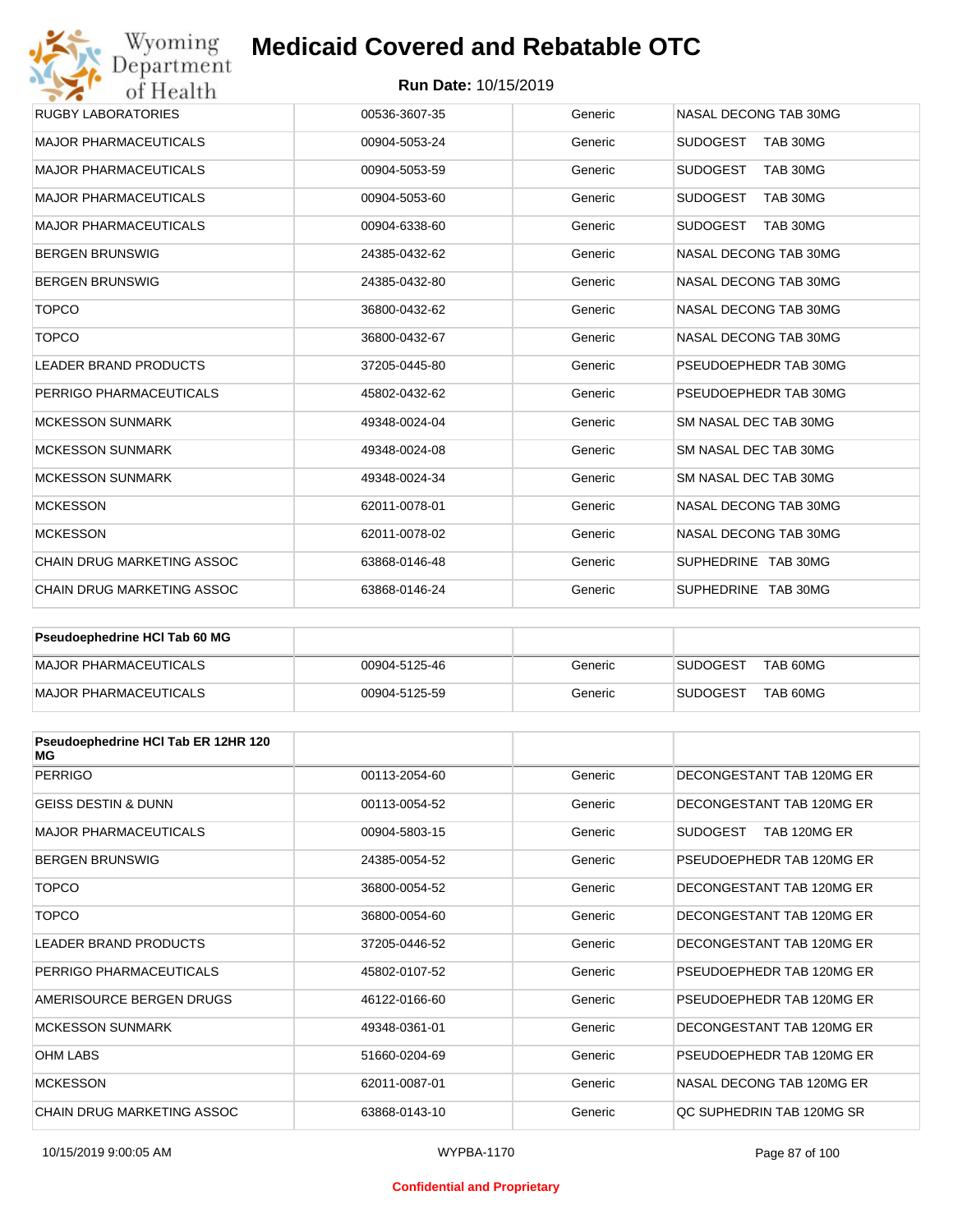

**Run Date:** 10/15/2019

**OPHTHALMIC AGENTS**

| Sodium Chloride Hypertonic Ophth Oint<br>5% |               |              |                              |
|---------------------------------------------|---------------|--------------|------------------------------|
| <b>MAJOR PHARMACEUTICALS</b>                | 00904-5315-38 | Generic      | SOD CHLORIDE OIN 5% OP       |
| <b>BAUSCH HEALTH</b>                        | 24208-0385-55 | <b>Brand</b> | <b>MURO 128</b><br>OIN 5% OP |
| <b>BAUSCH HEALTH</b>                        | 24208-0385-56 | <b>Brand</b> | <b>MURO 128</b><br>OIN 5% OP |
| <b>AKORN</b>                                | 17478-0622-35 | Generic      | SOD CHLORIDE OIN 5% OP       |

| Sodium Chloride Hypertonic Ophth Soln<br>2% |               |              |          |           |
|---------------------------------------------|---------------|--------------|----------|-----------|
| <b>BAUSCH HEALTH</b>                        | 24208-0276-15 | <b>Brand</b> | MURO 128 | SOL 2% OP |

| Sodium Chloride Hypertonic Ophth Soln<br>5%                 |               |              |                              |
|-------------------------------------------------------------|---------------|--------------|------------------------------|
| <b>MAJOR PHARMACEUTICALS</b>                                | 00904-5314-35 | Generic      | SOD CHLORIDE SOL 5% OP       |
| <b>AKORN</b>                                                | 17478-0623-12 | Generic      | SOD CHLORIDE SOL 5% OP       |
| <b>BAUSCH HEALTH</b>                                        | 24208-0277-15 | <b>Brand</b> | <b>MURO 128</b><br>SOL 5% OP |
| <b>BAUSCH HEALTH</b>                                        | 24208-0277-30 | <b>Brand</b> | <b>MURO 128</b><br>SOL 5% OP |
| <b>PSYCHOTHERAPEUTIC AND</b><br>NEUROLOGICAL AGENTS - MISC. |               |              |                              |

| <b>Nicotine Polacrilex Gum 2 MG</b>   |               |              |                                         |
|---------------------------------------|---------------|--------------|-----------------------------------------|
| <b>PERRIGO</b>                        | 00113-0206-25 | Generic      | NICOTINE POL GUM 2MG MINT               |
| <b>GLAXO CONSUMER HEALTHCARE L.P.</b> | 00135-0157-07 | <b>Brand</b> | NICORETTE ST GUM 2MG ORIG               |
| <b>GLAXO CONSUMER HEALTHCARE L.P.</b> | 00135-0474-01 | <b>Brand</b> | <b>NICORETTE</b><br><b>GUM 2MG MINT</b> |
| <b>GLAXO CONSUMER HEALTHCARE L.P.</b> | 00135-0474-02 | <b>Brand</b> | <b>NICORETTE</b><br><b>GUM 2MG MINT</b> |
| <b>GLAXO CONSUMER HEALTHCARE L.P.</b> | 00135-0157-10 | <b>Brand</b> | <b>NICORETTE</b><br><b>GUM 2MG ORIG</b> |
| <b>GLAXO CONSUMER HEALTHCARE L.P.</b> | 00135-0225-03 | <b>Brand</b> | <b>NICORETTE</b><br><b>GUM 2MG MINT</b> |
| <b>GLAXO CONSUMER HEALTHCARE L.P.</b> | 00135-0229-04 | <b>Brand</b> | <b>NICORETTE</b><br><b>GUM 2MG MINT</b> |
| <b>GLAXO CONSUMER HEALTHCARE L.P.</b> | 00135-0241-05 | <b>Brand</b> | <b>NICORETTE</b><br><b>GUM 2MGFRUIT</b> |
| <b>GLAXO CONSUMER HEALTHCARE L.P.</b> | 00135-0241-08 | <b>Brand</b> | <b>NICORETTE</b><br><b>GUM 2MGFRUIT</b> |
| <b>GLAXO CONSUMER HEALTHCARE L.P.</b> | 00135-0466-05 | <b>Brand</b> | <b>NICORETTE</b><br><b>GUM 2MG CINN</b> |
| <b>GLAXO CONSUMER HEALTHCARE L.P.</b> | 00135-0474-05 | <b>Brand</b> | <b>NICORETTE</b><br><b>GUM 2MG MINT</b> |
| <b>GLAXO CONSUMER HEALTHCARE L.P.</b> | 00135-0474-08 | <b>Brand</b> | <b>NICORETTE</b><br><b>GUM 2MG MINT</b> |
| <b>GLAXO CONSUMER HEALTHCARE L.P.</b> | 00135-0157-11 | <b>Brand</b> | <b>NICORETTE</b><br><b>GUM 2MG ORIG</b> |
| <b>GLAXO CONSUMER HEALTHCARE L.P.</b> | 00135-0225-02 | <b>Brand</b> | NICORETTE ST GUM 2MG MINT               |
| <b>GLAXO CONSUMER HEALTHCARE L.P.</b> | 00135-0229-05 | <b>Brand</b> | <b>NICORETTE</b><br><b>GUM 2MG MINT</b> |
| <b>GLAXO CONSUMER HEALTHCARE L.P.</b> | 00135-0241-03 | <b>Brand</b> | <b>NICORETTE</b><br><b>GUM 2MGFRUIT</b> |
| <b>GLAXO CONSUMER HEALTHCARE L.P.</b> | 00135-0241-06 | <b>Brand</b> | <b>NICORETTE</b><br><b>GUM 2MGFRUIT</b> |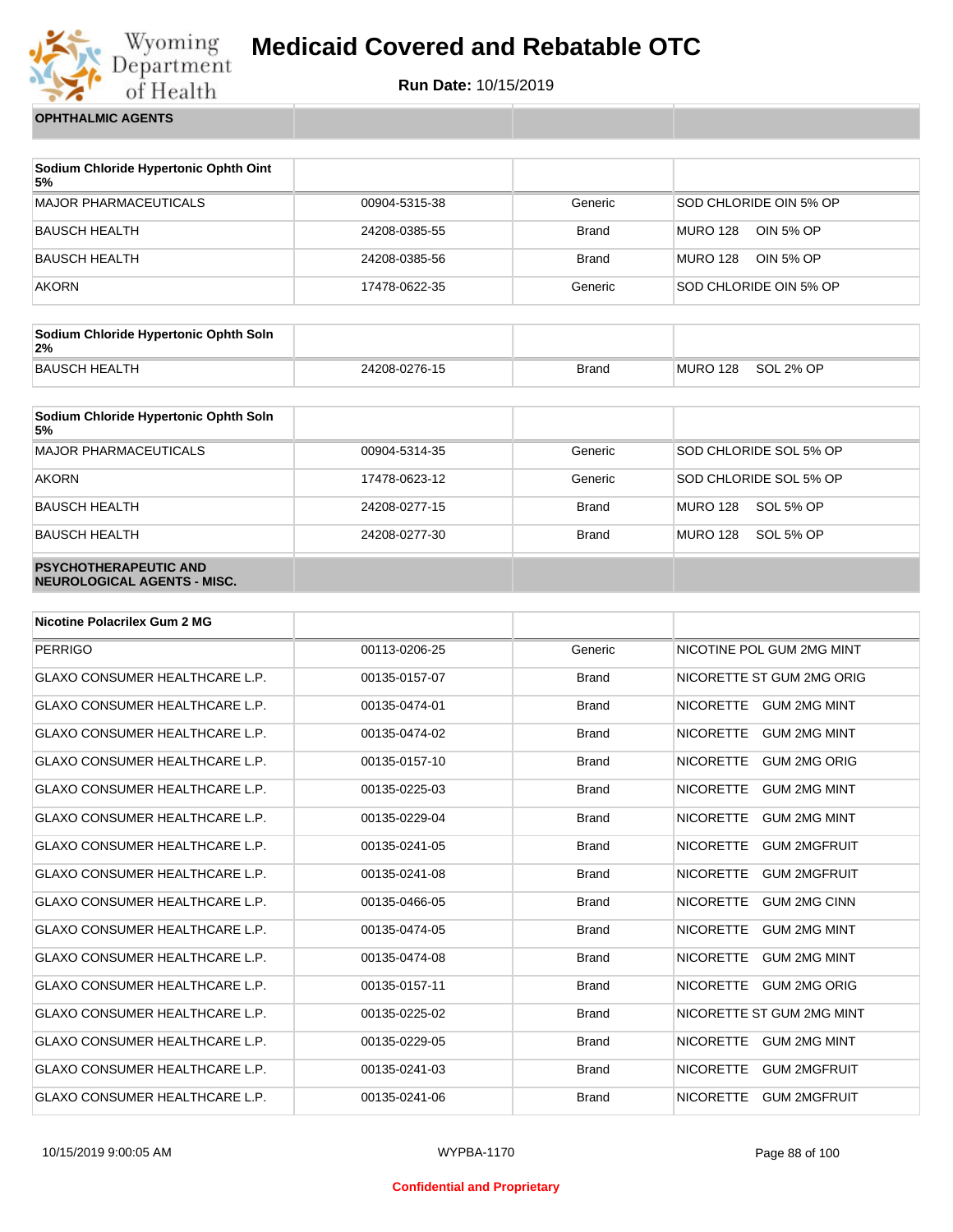

| <b>GLAXO CONSUMER HEALTHCARE L.P.</b> | 00135-0466-03 | <b>Brand</b> | NICORETTE GUM 2MG CINN           |
|---------------------------------------|---------------|--------------|----------------------------------|
| <b>GLAXO CONSUMER HEALTHCARE L.P.</b> | 00135-0474-03 | <b>Brand</b> | NICORETTE GUM 2MG MINT           |
| RUGBY LABORATORIES                    | 00536-3112-37 | Generic      | NICOTINE POL GUM 2MG MINT        |
| <b>MAJOR PHARMACEUTICALS</b>          | 00904-5736-11 | Generic      | NICORELIEF GUM 2MG MINT          |
| <b>RUGBY LABORATORIES</b>             | 00536-3112-01 | Generic      | NICOTINE POL GUM 2MG MINT        |
| <b>RUGBY LABORATORIES</b>             | 00536-3404-01 | Generic      | NICOTINE POL GUM 2MG CINN        |
| <b>MAJOR PHARMACEUTICALS</b>          | 00904-5736-51 | Generic      | NICORELIEF GUM 2MG MINT          |
| <b>MAJOR PHARMACEUTICALS</b>          | 00904-5734-11 | Generic      | NICORELIEF GUM 2MG ORIG          |
| <b>MAJOR PHARMACEUTICALS</b>          | 00904-5734-51 | Generic      | NICORELIEF GUM 2MG ORIG          |
| GLAXO CONSUMER HEALTHCARE L.P.        | 00135-0241-02 | <b>Brand</b> | NICORETTE GUM 2MGFRUIT           |
| GLAXO CONSUMER HEALTHCARE L.P.        | 00135-0466-01 | <b>Brand</b> | NICORETTE GUM 2MG CINN           |
| <b>GLAXO CONSUMER HEALTHCARE L.P.</b> | 00135-0466-02 | <b>Brand</b> | NICORETTE GUM 2MG CINN           |
| <b>RUGBY LABORATORIES</b>             | 00536-1362-06 | Generic      | NICOTINE POL GUM 2MG             |
| <b>RUGBY LABORATORIES</b>             | 00536-1362-23 | Generic      | NICOTINE POL GUM 2MG             |
| <b>RUGBY LABORATORIES</b>             | 00536-1362-34 | Generic      | NICOTINE POL GUM 2MG             |
| <b>RUGBY LABORATORIES</b>             | 00536-3029-06 | Generic      | NICOTINE POL GUM 2MG ORIG        |
| <b>RUGBY LABORATORIES</b>             | 00536-3029-23 | Generic      | NICOTINE POL GUM 2MG ORIG        |
| <b>RUGBY LABORATORIES</b>             | 00536-3029-34 | Generic      | NICOTINE POL GUM 2MG ORIG        |
| <b>RUGBY LABORATORIES</b>             | 00536-3386-01 | Generic      | NICOTINE POL GUM 2MGFRUIT        |
| <b>BERGEN BRUNSWIG</b>                | 24385-0594-71 | Generic      | <b>GNP NICOTINE GUM 2MG MINT</b> |
| <b>BERGEN BRUNSWIG</b>                | 24385-0170-58 | Generic      | <b>GNP NICOTINE GUM 2MG MINT</b> |
| <b>TOPCO</b>                          | 36800-0352-78 | Generic      | NICOTINE POL GUM 2MGFRUIT        |
| <b>TOPCO</b>                          | 36800-0456-78 | Generic      | NICOTINE POL GUM 2MG MINT        |
| <b>TOPCO</b>                          | 36800-0029-25 | Generic      | NICOTINE POL GUM 2MG ORIG        |
| <b>TOPCO</b>                          | 36800-0206-25 | Generic      | NICOTINE POL GUM 2MG MINT        |
| <b>LEADER BRAND PRODUCTS</b>          | 37205-0203-71 | Generic      | NICOTINE POL GUM 2MG             |
| LEADER BRAND PRODUCTS                 | 37205-0967-78 | Generic      | NICOTINE POL GUM 2MG MINT        |
| LEADER BRAND PRODUCTS                 | 37205-0967-58 | Generic      | NICOTINE POL GUM 2MG MINT        |
| <b>PERRIGO</b>                        | 45802-0206-25 | Generic      | NICOTINE POL GUM 2MG MINT        |
| <b>MCKESSON SUNMARK</b>               | 49348-0691-36 | Generic      | SM NICOTINE GUM 2MG MINT         |
| <b>MCKESSON SUNMARK</b>               | 49348-0787-10 | Generic      | SM NICOTINE GUM 2MG MINT         |
| AMERISOURCE BERGEN DRUGS              | 46122-0173-20 | Generic      | <b>GNP NICOTINE GUM 2MG ORIG</b> |
| <b>MCKESSON SUNMARK</b>               | 49348-0573-08 | Generic      | SM NICOTINE GUM 2MG              |
| <b>MCKESSON SUNMARK</b>               | 49348-0573-36 | Generic      | SM NICOTINE GUM 2MG              |
| <b>MCKESSON</b>                       | 62011-0047-02 | Generic      | HM NICOTINE GUM 2MG MINT         |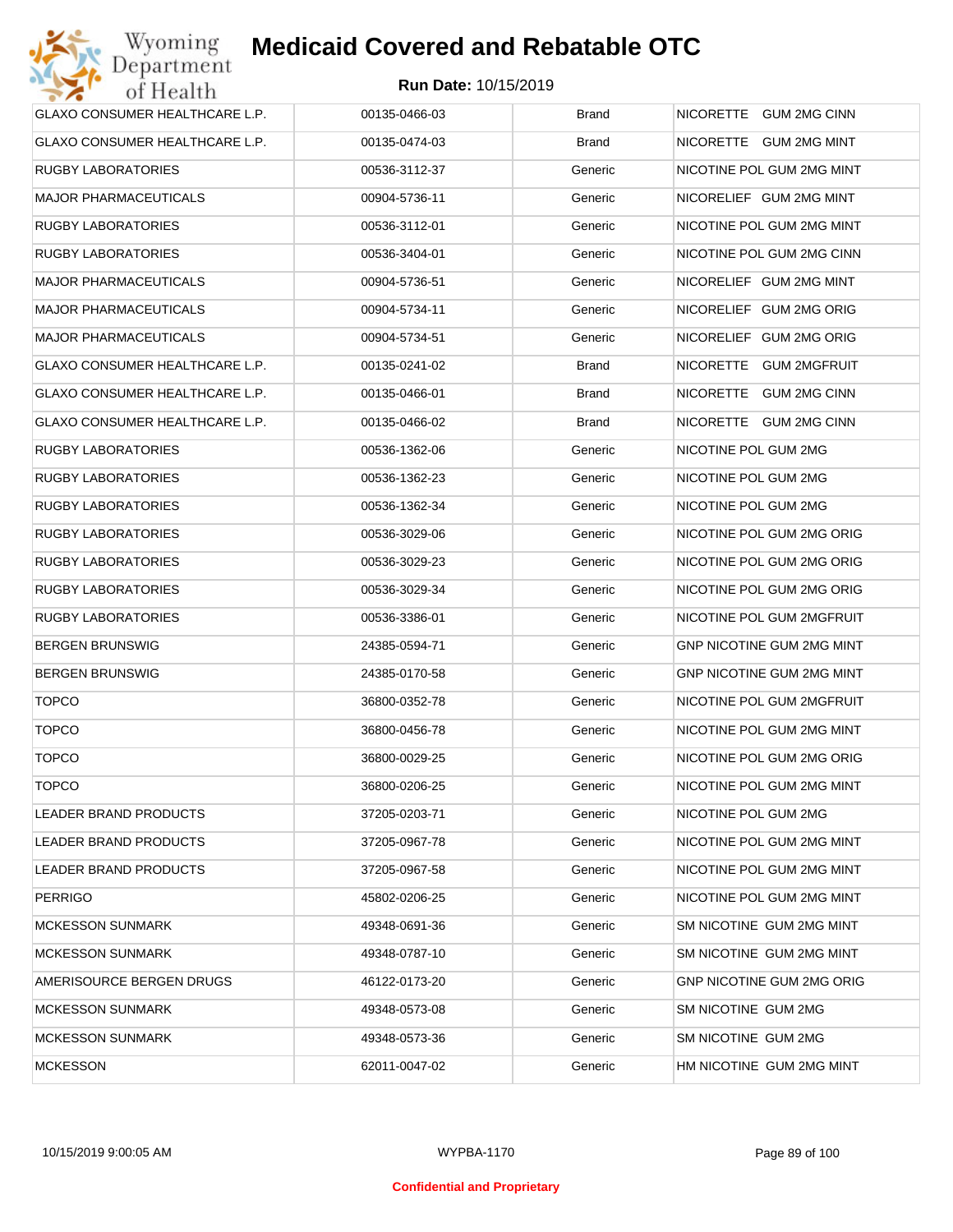

| <b>Nicotine Polacrilex Gum 4 MG</b>   |               |              |                           |
|---------------------------------------|---------------|--------------|---------------------------|
| GLAXO CONSUMER HEALTHCARE L.P.        | 00135-0158-07 | <b>Brand</b> | NICORETTE ST GUM 4MG ORIG |
| GLAXO CONSUMER HEALTHCARE L.P.        | 00135-0226-02 | <b>Brand</b> | NICORETTE GUM 4MG MINT    |
| GLAXO CONSUMER HEALTHCARE L.P.        | 00135-0226-03 | <b>Brand</b> | NICORETTE GUM 4MG MINT    |
| GLAXO CONSUMER HEALTHCARE L.P.        | 00135-0242-01 | <b>Brand</b> | NICORETTE GUM 4MGFRUIT    |
| GLAXO CONSUMER HEALTHCARE L.P.        | 00135-0242-02 | <b>Brand</b> | NICORETTE GUM 4MGFRUIT    |
| <b>GLAXO CONSUMER HEALTHCARE L.P.</b> | 00135-0242-03 | <b>Brand</b> | NICORETTE GUM 4MGFRUIT    |
| <b>GLAXO CONSUMER HEALTHCARE L.P.</b> | 00135-0242-05 | <b>Brand</b> | NICORETTE GUM 4MGFRUIT    |
| GLAXO CONSUMER HEALTHCARE L.P.        | 00135-0242-06 | <b>Brand</b> | NICORETTE GUM 4MGFRUIT    |
| <b>PERRIGO</b>                        | 00113-0422-25 | Generic      | NICOTINE POL GUM 4MG MINT |
| PERRIGO PHARMACEUTICALS               | 00113-0532-78 | Generic      | NICOTINE POL GUM 4MG MINT |
| GLAXO CONSUMER HEALTHCARE L.P.        | 00135-0158-10 | <b>Brand</b> | NICORETTE GUM 4MG ORIG    |
| <b>GLAXO CONSUMER HEALTHCARE L.P.</b> | 00135-0230-04 | <b>Brand</b> | NICORETTE GUM 4MG MINT    |
| GLAXO CONSUMER HEALTHCARE L.P.        | 00135-0467-03 | <b>Brand</b> | NICORETTE GUM 4MG CINN    |
| <b>GLAXO CONSUMER HEALTHCARE L.P.</b> | 00135-0158-11 | <b>Brand</b> | NICORETTE GUM 4MG ORIG    |
| GLAXO CONSUMER HEALTHCARE L.P.        | 00135-0230-05 | <b>Brand</b> | NICORETTE GUM 4MG MINT    |
| GLAXO CONSUMER HEALTHCARE L.P.        | 00135-0242-08 | <b>Brand</b> | NICORETTE GUM 4MGFRUIT    |
| GLAXO CONSUMER HEALTHCARE L.P.        | 00135-0467-02 | <b>Brand</b> | NICORETTE GUM 4MG CINN    |
| GLAXO CONSUMER HEALTHCARE L.P.        | 00135-0467-05 | <b>Brand</b> | NICORETTE GUM 4MG CINN    |
| GLAXO CONSUMER HEALTHCARE L.P.        | 00135-0475-08 | <b>Brand</b> | NICORETTE GUM 4MG MINT    |
| <b>RUGBY LABORATORIES</b>             | 00536-1372-06 | Generic      | NICOTINE POL GUM 4MG MINT |
| <b>RUGBY LABORATORIES</b>             | 00536-1372-34 | Generic      | NICOTINE POL GUM 4MG MINT |
| <b>RUGBY LABORATORIES</b>             | 00536-3030-06 | Generic      | NICOTINE POL GUM 4MG ORIG |
| <b>RUGBY LABORATORIES</b>             | 00536-3113-37 | Generic      | NICOTINE POL GUM 4MG MINT |
| <b>MAJOR PHARMACEUTICALS</b>          | 00904-5735-51 | Generic      | NICORELIEF GUM 4MG ORIG   |
| RUGBY LABORATORIES                    | 00536-1372-23 | Generic      | NICOTINE POL GUM 4MG MINT |
| <b>RUGBY LABORATORIES</b>             | 00536-3030-23 | Generic      | NICOTINE POL GUM 4MG ORIG |
| <b>RUGBY LABORATORIES</b>             | 00536-3113-01 | Generic      | NICOTINE POL GUM 4MG MINT |
| <b>RUGBY LABORATORIES</b>             | 00536-3405-01 | Generic      | NICOTINE POL GUM 4MG      |
| <b>MAJOR PHARMACEUTICALS</b>          | 00904-5735-11 | Generic      | NICORELIEF GUM 4MG ORIG   |
| <b>GLAXO CONSUMER HEALTHCARE L.P.</b> | 00135-0475-01 | <b>Brand</b> | NICORETTE GUM 4MG MINT    |
| <b>GLAXO CONSUMER HEALTHCARE L.P.</b> | 00135-0475-02 | <b>Brand</b> | NICORETTE GUM 4MG MINT    |
| GLAXO CONSUMER HEALTHCARE L.P.        | 00135-0475-03 | <b>Brand</b> | NICORETTE GUM 4MG MINT    |
| GLAXO CONSUMER HEALTHCARE L.P.        | 00135-0475-05 | <b>Brand</b> | NICORETTE GUM 4MG MINT    |
| RUGBY LABORATORIES                    | 00536-3387-01 | Generic      | NICOTINE POL GUM 4MG      |
| <b>MAJOR PHARMACEUTICALS</b>          | 00904-5737-11 | Generic      | NICORELIEF GUM 4MG MINT   |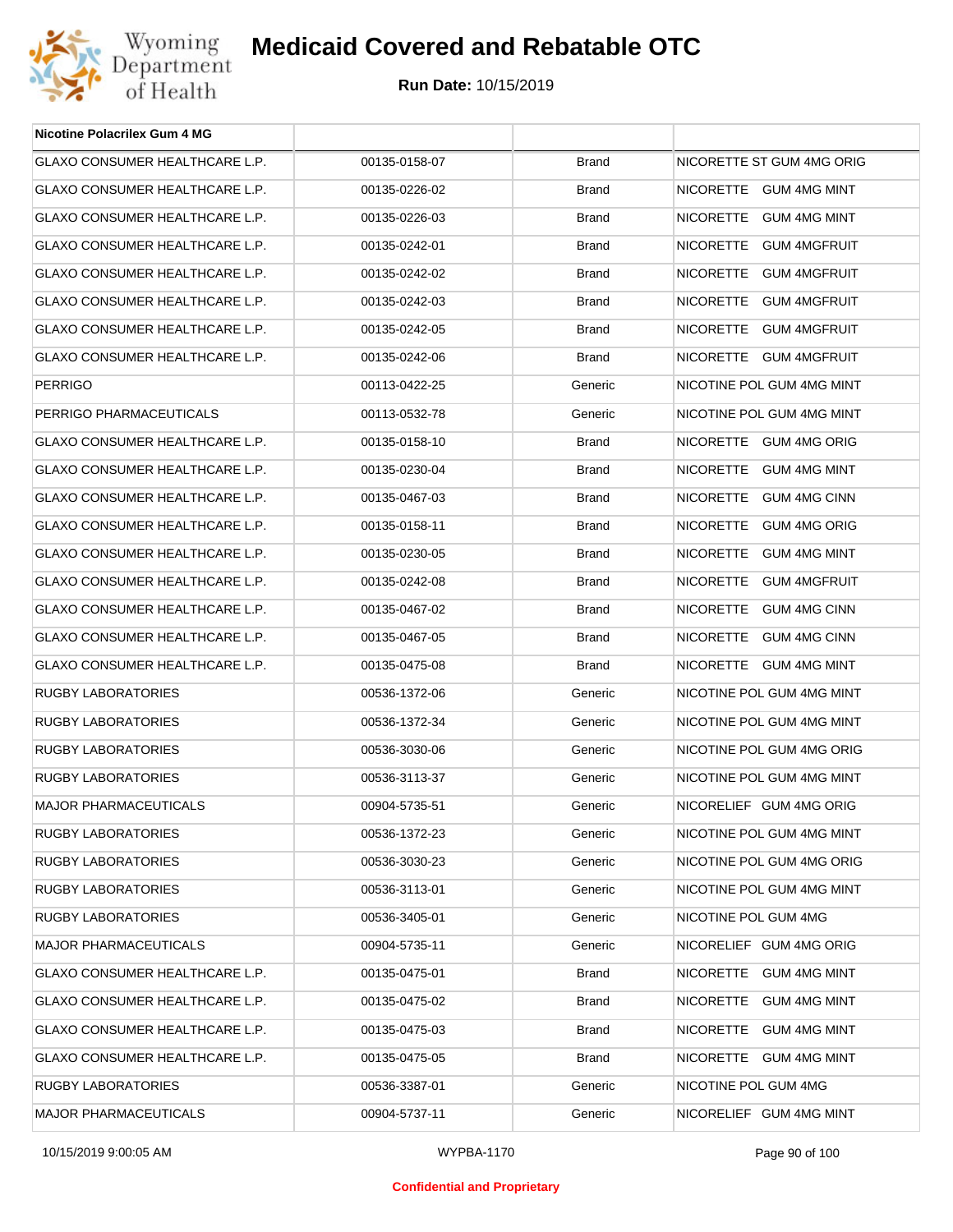

| <b>MAJOR PHARMACEUTICALS</b> | 00904-5737-51 | Generic | NICORELIEF GUM 4MG MINT          |
|------------------------------|---------------|---------|----------------------------------|
| <b>TOPCO</b>                 | 36800-0170-71 | Generic | NICOTINE POL GUM 4MG ORIG        |
| <b>TOPCO</b>                 | 36800-0854-78 | Generic | NICOTINE POL GUM 4MGFRUIT        |
| <b>TOPCO</b>                 | 36800-0422-71 | Generic | NICOTINE POL GUM 4MG MINT        |
| <b>TOPCO</b>                 | 36800-0532-78 | Generic | NICOTINE POL GUM 4MG MINT        |
| <b>LEADER BRAND PRODUCTS</b> | 37205-0204-71 | Generic | NICOTINE POL GUM 4MG             |
| <b>BERGEN BRUNSWIG</b>       | 24385-0598-71 | Generic | <b>GNP NICOTINE GUM 4MG MINT</b> |
| <b>TOPCO</b>                 | 36800-0170-25 | Generic | NICOTINE POL GUM 4MG ORIG        |
| <b>PERRIGO</b>               | 45802-0001-25 | Generic | NICOTINE POL GUM 4MG MINT        |
| <b>LEADER BRAND PRODUCTS</b> | 37205-0968-58 | Generic | NICOTINE POL GUM 4MG MINT        |
| <b>PERRIGO</b>               | 45802-0110-78 | Generic | NICOTINE POL GUM 4MG MINT        |
| AMERISOURCE BERGEN DRUGS     | 46122-0286-60 | Generic | <b>GNP NICOTINE GUM 4MG MINT</b> |
| <b>MCKESSON SUNMARK</b>      | 49348-0692-36 | Generic | SM NICOTINE GUM 4MG MINT         |
| <b>MCKESSON SUNMARK</b>      | 49348-0788-10 | Generic | SM NICOTINE GUM 4MG MINT         |
| <b>LEADER BRAND PRODUCTS</b> | 37205-0968-78 | Generic | NICOTINE POL GUM 4MG MINT        |
| <b>MCKESSON SUNMARK</b>      | 49348-0572-08 | Generic | SM NICOTINE GUM 4MG              |
| <b>MCKESSON SUNMARK</b>      | 49348-0572-36 | Generic | SM NICOTINE GUM 4MG              |
| <b>MCKESSON</b>              | 62011-0170-01 | Generic | HM NICOTINE GUM 4MG MINT         |

| <b>Nicotine Polacrilex Lozenge 2 MG</b> |               |              |                                  |
|-----------------------------------------|---------------|--------------|----------------------------------|
| PERRIGO PHARMACEUTICALS                 | 00113-0344-05 | Generic      | NICOTINE POL LOZ 2MG MINT        |
| <b>GLAXO CONSUMER HEALTHCARE L.P.</b>   | 00135-0510-03 | <b>Brand</b> | NICORETTE LOZ 2MG MINT           |
| <b>GLAXO CONSUMER HEALTHCARE L.P.</b>   | 00135-0514-03 | <b>Brand</b> | <b>NICORETTE</b><br>LOZ 2MG ORIG |
| <b>GLAXO CONSUMER HEALTHCARE L.P.</b>   | 00135-0508-02 | <b>Brand</b> | <b>NICORETTE</b><br>LOZ 2MG MINT |
| <b>GLAXO CONSUMER HEALTHCARE L.P.</b>   | 00135-0510-05 | <b>Brand</b> | NICORETTE LOZ 2MG MINT           |
| <b>RUGBY LABORATORIES</b>               | 00536-1038-81 | Generic      | NICOTINE POL LOZ 2MG MINT        |
| <b>GLAXO CONSUMER HEALTHCARE L.P.</b>   | 00135-0512-01 | <b>Brand</b> | <b>NICORETTE</b><br>LOZ 2MG CHRY |
| <b>GLAXO CONSUMER HEALTHCARE L.P.</b>   | 00135-0512-05 | <b>Brand</b> | <b>NICORETTE</b><br>LOZ 2MG CHRY |
| <b>GLAXO CONSUMER HEALTHCARE L.P.</b>   | 00135-0508-03 | <b>Brand</b> | <b>NICORETTE</b><br>LOZ 2MG MINT |
| <b>GLAXO CONSUMER HEALTHCARE L.P.</b>   | 00135-0510-01 | <b>Brand</b> | <b>NICORETTE</b><br>LOZ 2MG MINT |
| <b>GLAXO CONSUMER HEALTHCARE L.P.</b>   | 00135-0510-02 | <b>Brand</b> | NICORETTE LOZ 2MG MINT           |
| <b>TOPCO</b>                            | 36800-0344-05 | Generic      | NICOTINE POL LOZ 2MG MINT        |
| <b>LEADER BRAND PRODUCTS</b>            | 37205-0987-69 | Generic      | NICOTINE POL LOZ 2MG MINT        |
| PERRIGO PHARMACEUTICALS                 | 45802-0344-05 | Generic      | NICOTINE POL LOZ 2MG MINT        |
| AMERISOURCE BERGEN DRUGS                | 46122-0176-08 | Generic      | <b>GNP NICOTINE LOZ 2MG MINT</b> |
| AMERISOURCE BERGEN DRUGS                | 46122-0254-15 | Generic      | <b>GNP NICOTINE LOZ MINI 2MG</b> |
| <b>MCKESSON SUNMARK</b>                 | 49348-0852-16 | Generic      | SM NICOTINE LOZ 2MG MINT         |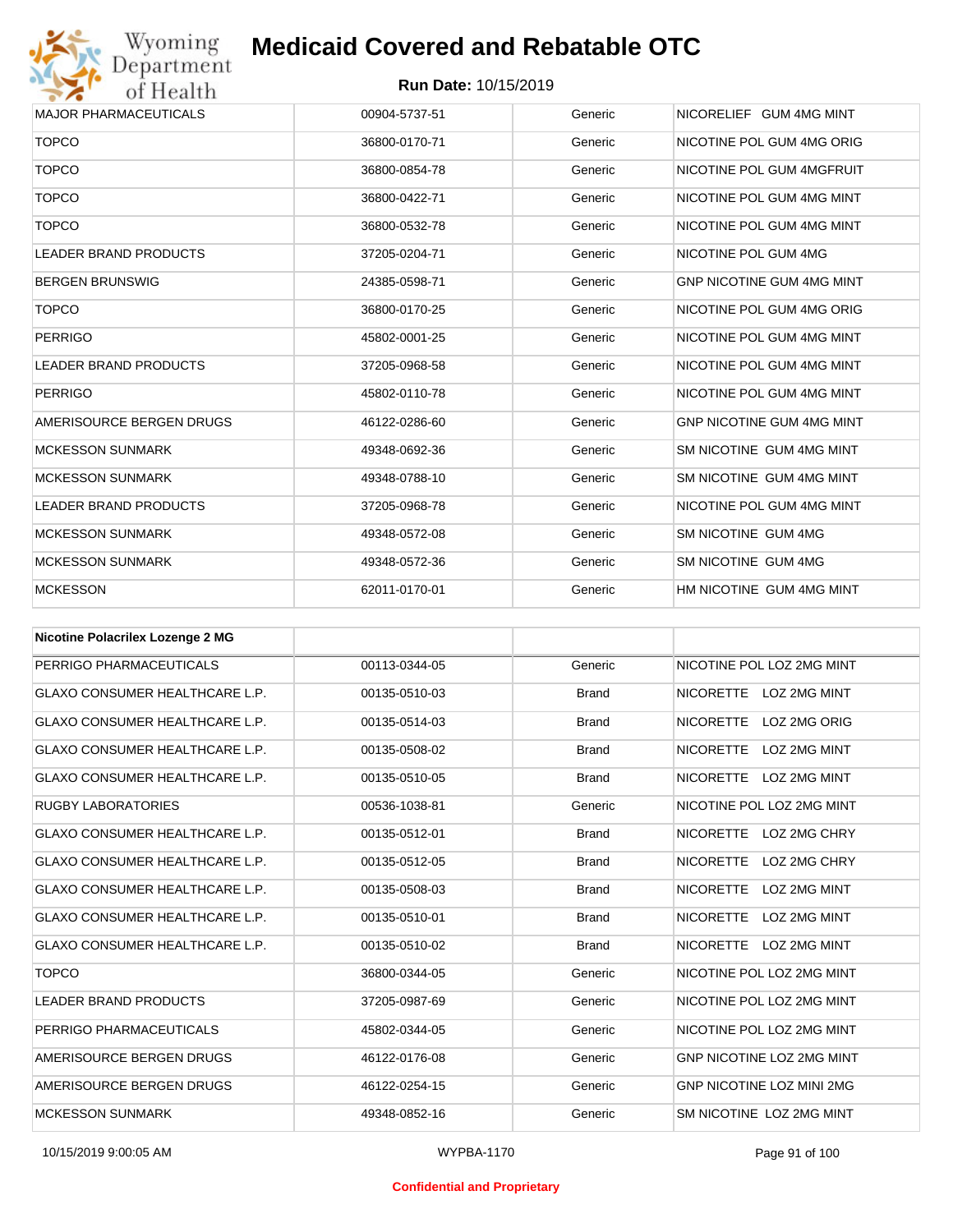# Wyoming<br>Department<br>of Health

## **Medicaid Covered and Rebatable OTC**

| __________<br><b>MCKESSON</b> | 62011-0048-01 | Generic | HM NICOTINE LOZ 2MG MINT |
|-------------------------------|---------------|---------|--------------------------|
| <b>MCKESSON</b>               | 62011-0199-01 | Generic | HM NICOTINE LOZ 2MG MINT |

| <b>Nicotine Polacrilex Lozenge 4 MG</b> |               |              |                                  |
|-----------------------------------------|---------------|--------------|----------------------------------|
| <b>GEISS DESTIN &amp; DUNN</b>          | 00113-0873-05 | Generic      | NICOTINE POL LOZ 4MG MINT        |
| <b>GLAXO CONSUMER HEALTHCARE L.P.</b>   | 00135-0511-05 | <b>Brand</b> | NICORETTE LOZ 4MG MINT           |
| <b>GLAXO CONSUMER HEALTHCARE L.P.</b>   | 00135-0511-01 | <b>Brand</b> | NICORETTE LOZ 4MG MINT           |
| <b>RUGBY LABORATORIES</b>               | 00536-1039-81 | Generic      | NICOTINE POL LOZ 4MG MINT        |
| <b>GLAXO CONSUMER HEALTHCARE L.P.</b>   | 00135-0511-02 | <b>Brand</b> | NICORETTE LOZ 4MG MINT           |
| <b>GLAXO CONSUMER HEALTHCARE L.P.</b>   | 00135-0513-05 | <b>Brand</b> | NICORETTE LOZ 4MG CHRY           |
| <b>GLAXO CONSUMER HEALTHCARE L.P.</b>   | 00135-0515-03 | <b>Brand</b> | NICORETTE LOZ 4MG ORIG           |
| <b>GLAXO CONSUMER HEALTHCARE L.P.</b>   | 00135-0513-01 | <b>Brand</b> | <b>NICORETTE</b><br>LOZ 4MG CHRY |
| <b>GLAXO CONSUMER HEALTHCARE L.P.</b>   | 00135-0509-02 | <b>Brand</b> | NICORETTE LOZ 4MG MINT           |
| <b>GLAXO CONSUMER HEALTHCARE L.P.</b>   | 00135-0509-03 | <b>Brand</b> | NICORETTE LOZ 4MG MINT           |
| <b>TOPCO</b>                            | 36800-0873-05 | Generic      | NICOTINE POL LOZ 4MG MINT        |
| <b>LEADER BRAND PRODUCTS</b>            | 37205-0988-69 | Generic      | NICOTINE POL LOZ 4MG MINT        |
| PERRIGO PHARMACEUTICALS                 | 45802-0873-05 | Generic      | NICOTINE POL LOZ 4MG MINT        |
| <b>MCKESSON SUNMARK</b>                 | 49348-0853-16 | Generic      | SM NICOTINE LOZ 4MG MINT         |
| AMERISOURCE BERGEN DRUGS                | 46122-0177-08 | Generic      | <b>GNP NICOTINE LOZ 4MG MINT</b> |
| AMERISOURCE BERGEN DRUGS                | 46122-0255-15 | Generic      | GNP NICOTINE LOZ 4MG MINT        |
| <b>MCKESSON</b>                         | 62011-0171-01 | Generic      | HM NICOTINE LOZ 4MG MINT         |
| <b>MCKESSON</b>                         | 62011-0200-01 | Generic      | HM NICOTINE LOZ 4MG MINT         |
| <b>MCKESSON</b>                         | 62011-0171-02 | Generic      | HM NICOTINE LOZ 4MG MINT         |

| Nicotine TD Patch 24 HR Kit 21-14-7<br>MG/24HR |               |         |                            |
|------------------------------------------------|---------------|---------|----------------------------|
| IDR.REDDY'S LABORATORIES                       | 00067-6045-56 | Generic | INICOTINE SYS KIT TRANSDER |
| DR.REDDY'S LABORATORIES. INC.                  | 43598-0445-56 | Generic | INICOTINE SYS KIT TRANSDER |

| Nicotine TD Patch 24HR 14 MG/24HR |               |              |                                        |
|-----------------------------------|---------------|--------------|----------------------------------------|
| DR.REDDY'S LABORATORIES           | 00067-5125-07 | Generic      | <b>NICOTINE</b><br><b>DIS 14MG/24H</b> |
| <b>MCKESSON SUNMARK</b>           | 00067-6129-14 | Generic      | SM NICOTINE DIS 14MG/24H               |
| GLAXO CONSUMER HEALTHCARE L.P.    | 00135-0195-05 | <b>Brand</b> | NICODERM CO DIS 14MG/24H               |
| DR.REDDY'S LABORATORIES           | 00067-5125-14 | Generic      | <b>NICOTINE</b><br><b>DIS 14MG/24H</b> |
| RUGBY LABORATORIES                | 00536-5895-88 | Generic      | NICOTINE TD DIS 14MG/24H               |
| GLAXO CONSUMER HEALTHCARE L.P.    | 00135-0195-02 | <b>Brand</b> | NICODERM CO DIS 14MG/24H               |
| GLAXO CONSUMER HEALTHCARE L.P.    | 00135-0195-03 | <b>Brand</b> | NICODERM CO DIS 14MG/24H               |
| LEADER BRAND PRODUCTS             | 37205-0361-74 | Generic      | NICOTINE TD DIS 14MG/24H               |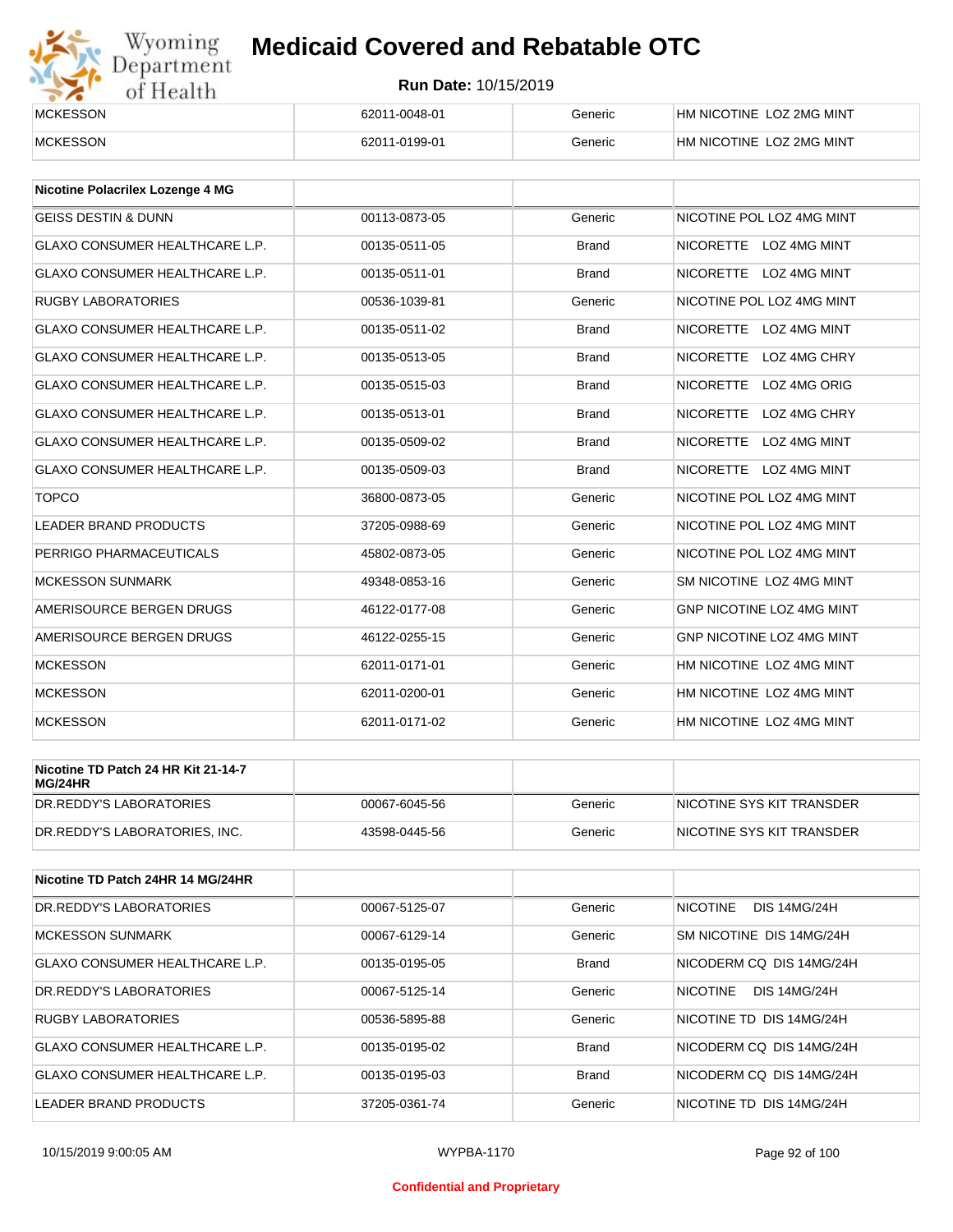| Wyoming<br>Department         | <b>Medicaid Covered and Rebatable OTC</b> |         |                          |  |  |
|-------------------------------|-------------------------------------------|---------|--------------------------|--|--|
| of Health                     | <b>Run Date: 10/15/2019</b>               |         |                          |  |  |
| DR.REDDY'S LABORATORIES, INC. | 43598-0447-70                             | Generic | NICOTINE TD DIS 14MG/24H |  |  |
| DR.REDDY'S LABORATORIES, INC. | 43598-0447-74                             | Generic | NICOTINE TD DIS 14MG/24H |  |  |
| <b>MCKESSON</b>               | 62011-0172-01                             | Generic | HM NICOTINE DIS 14MG/24H |  |  |

| Nicotine TD Patch 24HR 21 MG/24HR     |               |              |                                        |
|---------------------------------------|---------------|--------------|----------------------------------------|
| DR. REDDY'S LABORATORIES              | 00067-5126-14 | Generic      | <b>NICOTINE</b><br><b>DIS 21MG/24H</b> |
| DR. REDDY'S LABORATORIES              | 00067-5126-28 | Generic      | <b>NICOTINE</b><br><b>DIS 21MG/24H</b> |
| <b>GLAXO CONSUMER HEALTHCARE L.P.</b> | 00135-0145-02 | <b>Brand</b> | NICODERM CO DIS 21MG/24H               |
| DR. REDDY'S LABORATORIES              | 00067-5126-07 | Generic      | <b>NICOTINE</b><br>DIS 21MG/24H        |
| <b>GLAXO CONSUMER HEALTHCARE L.P.</b> | 00135-0194-02 | <b>Brand</b> | NICODERM CO DIS 21MG/24H               |
| <b>MCKESSON SUNMARK</b>               | 00067-6130-14 | Generic      | SM NICOTINE DIS 21MG                   |
| <b>GLAXO CONSUMER HEALTHCARE L.P.</b> | 00135-0194-01 | <b>Brand</b> | NICODERM CO DIS 21MG/24H               |
| <b>RUGBY LABORATORIES</b>             | 00536-5896-88 | Generic      | NICOTINE TD DIS 21MG/24H               |
| <b>GLAXO CONSUMER HEALTHCARE L.P.</b> | 00135-0194-03 | <b>Brand</b> | NICODERM CO DIS 21MG/24H               |
| <b>GLAXO CONSUMER HEALTHCARE L.P.</b> | 00135-0194-05 | <b>Brand</b> | NICODERM CO DIS 21MG/24H               |
| LEADER BRAND PRODUCTS                 | 37205-0358-74 | Generic      | NICOTINE TD DIS 21MG/24H               |
| DR.REDDY'S LABORATORIES, INC.         | 43598-0448-28 | Generic      | NICOTINE TD DIS 21MG/24H               |
| DR.REDDY'S LABORATORIES, INC.         | 43598-0448-74 | Generic      | NICOTINE TD DIS 21MG/24H               |
| DR. REDDY'S LABORATORIES. INC.        | 43598-0448-70 | Generic      | NICOTINE TD DIS 21MG/24H               |
| <b>MCKESSON</b>                       | 62011-0173-01 | Generic      | HM NICOTINE DIS 21MG/24H               |

| Nicotine TD Patch 24HR 7 MG/24HR                                 |               |              |                                 |
|------------------------------------------------------------------|---------------|--------------|---------------------------------|
| DR.REDDY'S LABORATORIES                                          | 00067-5124-07 | Generic      | DIS 7MG/24HR<br><b>NICOTINE</b> |
| <b>GLAXO CONSUMER HEALTHCARE L.P.</b>                            | 00135-0196-05 | <b>Brand</b> | NICODERM CQ DIS 7MG/24HR        |
| DR. REDDY'S LABORATORIES                                         | 00067-5124-14 | Generic      | NICOTINE<br>DIS 7MG/24HR        |
| <b>MCKESSON SUNMARK</b>                                          | 00067-6128-14 | Generic      | SM NICOTINE DIS 7MG/24HR        |
| <b>GLAXO CONSUMER HEALTHCARE L.P.</b>                            | 00135-0196-02 | <b>Brand</b> | NICODERM CQ DIS 7MG/24HR        |
| RUGBY LABORATORIES                                               | 00536-5894-88 | Generic      | NICOTINE TD DIS 7MG/24HR        |
| LEADER BRAND PRODUCTS                                            | 37205-0363-74 | Generic      | NICOTINE TD DIS 7MG/24HR        |
| DR.REDDY'S LABORATORIES, INC.                                    | 43598-0446-74 | Generic      | NICOTINE TD DIS 7MG/24HR        |
| DR.REDDY'S LABORATORIES, INC.                                    | 43598-0446-70 | Generic      | NICOTINE TD DIS 7MG/24HR        |
| <b>MCKESSON</b>                                                  | 62011-0050-01 | Generic      | NICOTINE TD DIS 7MG/24HR        |
| <b>ULCER</b><br>DRUGS/ANTISPASMODICS/ANTICHOLINE<br><b>RGICS</b> |               |              |                                 |

| <b>Cimetidine Tab 200 MG</b> |               |         |                            |                   |
|------------------------------|---------------|---------|----------------------------|-------------------|
| <b>TOPCO</b>                 | 36800-0022-39 | 3eneric | ARTBURN<br>HF <sub>F</sub> | <b>TAB RELIEF</b> |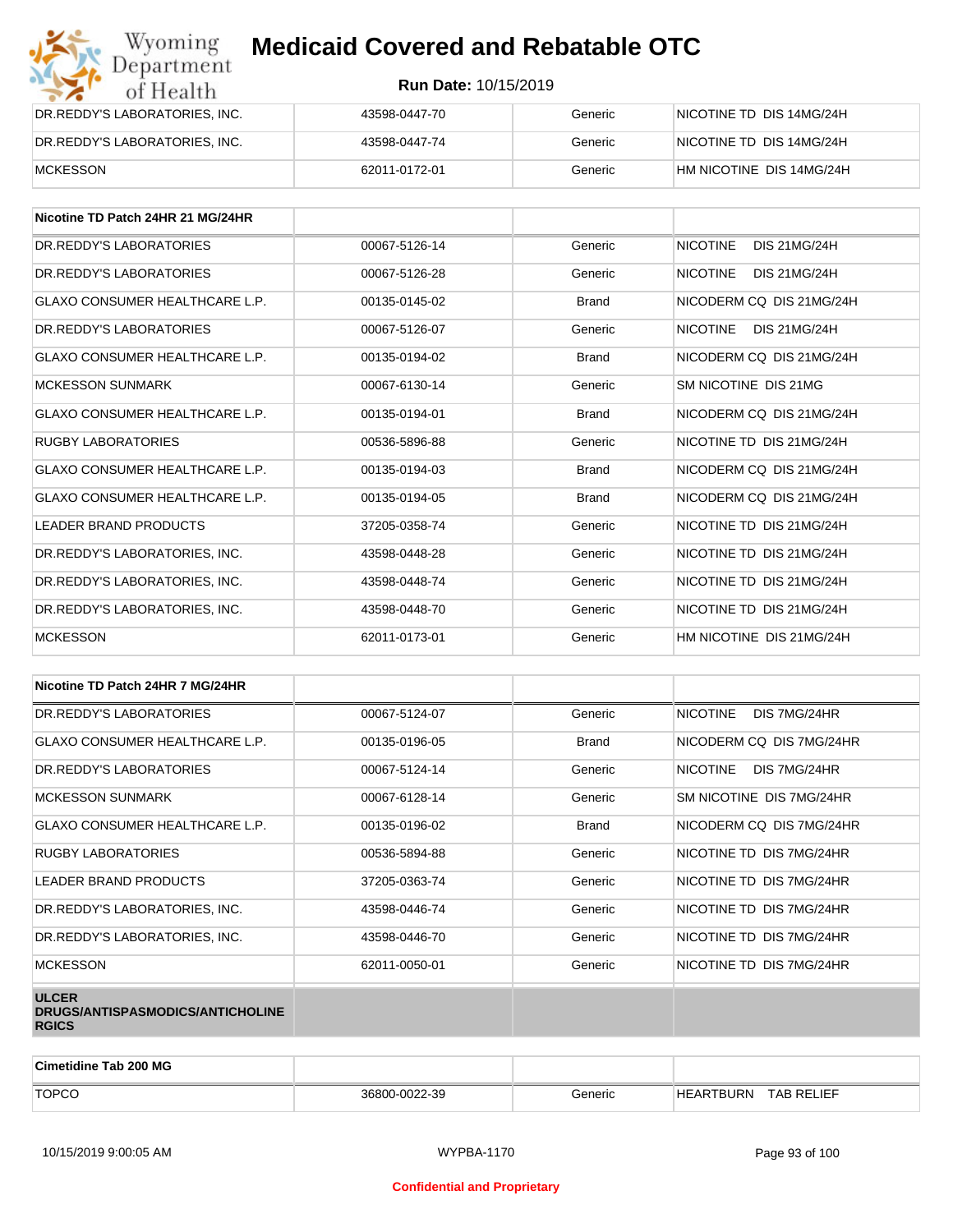| Wyoming    |
|------------|
| Department |
| of Health  |

| <b>BERGEN BRUNSWIG</b> | 24385-0111-65 | Generic | <b>TAB 200MG</b><br><b>HEARTBURN</b> |
|------------------------|---------------|---------|--------------------------------------|
| MCKESSON SUNMARK       | 49348-0246-44 | Generic | <b>SM ACID REDU TAB 200MG</b>        |

| <b>Famotidine Tab 10 MG</b>  |               |         |                                |
|------------------------------|---------------|---------|--------------------------------|
| TEVA PHARMACEUTICALS USA     | 00093-2748-65 | Generic | FAMOTIDINE TAB 10MG            |
| TEVA PHARMACEUTICALS USA     | 00093-2748-92 | Generic | FAMOTIDINE TAB 10MG            |
| TEVA PHARMACEUTICALS USA     | 00093-2748-94 | Generic | FAMOTIDINE TAB 10MG            |
| PERRIGO PHARMACEUTICALS      | 00113-0141-65 | Generic | ACID REDUCER TAB 10MG          |
| <b>MAJOR PHARMACEUTICALS</b> | 00904-5529-52 | Generic | <b>HEARTBURN TAB RELIEF</b>    |
| <b>MAJOR PHARMACEUTICALS</b> | 00904-5529-87 | Generic | HEARTBURN<br><b>TAB RELIEF</b> |
| <b>BERGEN BRUNSWIG</b>       | 24385-0255-72 | Generic | ACID REDUCER TAB 10MG          |
| <b>TOPCO</b>                 | 36800-0141-72 | Generic | ACID REDUCER TAB 10MG          |
| <b>SELECT BRAND</b>          | 15127-0370-30 | Generic | ACID REDUCER TAB 10MG          |
| <b>TOPCO</b>                 | 36800-0141-65 | Generic | ACID REDUCER TAB 10MG          |
| <b>LEADER BRAND PRODUCTS</b> | 37205-0614-65 | Generic | ACID REDUCER TAB 10MG          |
| <b>MCKESSON SUNMARK</b>      | 49348-0442-13 | Generic | ACID REDUCER TAB 10MG          |
| <b>MCKESSON</b>              | 62011-0142-01 | Generic | FAMOTIDINE TAB 10MG            |
| CHAIN DRUG MARKETING ASSOC   | 63868-0714-30 | Generic | ACID CONTROL TAB 10MG          |

| <b>Famotidine Tab 20 MG</b>       |               |         |                              |
|-----------------------------------|---------------|---------|------------------------------|
| PERRIGO PHARMACEUTICALS           | 00113-0194-02 | Generic | ACID REDUCER TAB 20MG        |
| <b>MAJOR PHARMACEUTICALS</b>      | 00904-5780-17 | Generic | <b>HEARTBURN TAB 20MG</b>    |
| <b>MAJOR PHARMACEUTICALS</b>      | 00904-5780-51 | Generic | TAB 20MG<br><b>HEARTBURN</b> |
| <b>BERGEN BRUNSWIG</b>            | 24385-0385-63 | Generic | ACID REDUCER TAB 20MG        |
| <b>BERGEN BRUNSWIG</b>            | 24385-0385-51 | Generic | ACID REDUCER TAB 20MG        |
| <b>TOPCO</b>                      | 36800-0194-51 | Generic | ACID REDUCER TAB 20MG        |
| <b>BERGEN BRUNSWIG</b>            | 24385-0385-71 | Generic | ACID REDUCER TAB 20MG        |
| <b>LEADER BRAND PRODUCTS</b>      | 37205-0861-63 | Generic | ACID REDUCER TAB 20MG        |
| <b>TOPCO</b>                      | 36800-0194-02 | Generic | ACID REDUCER TAB 20MG        |
| <b>TOPCO</b>                      | 36800-0194-71 | Generic | ACID REDUCER TAB 20MG        |
| AMERISOURCE BERGEN DRUGS          | 46122-0168-78 | Generic | ACID REDUCER TAB 20MG        |
| <b>MCKESSON SUNMARK</b>           | 49348-0817-09 | Generic | ACID REDUCER TAB 20MG        |
| <b>MCKESSON SUNMARK</b>           | 49348-0817-05 | Generic | ACID REDUCER TAB 20MG        |
| <b>MCKESSON</b>                   | 62011-0143-01 | Generic | FAMOTIDINE TAB 20MG          |
| <b>CHAIN DRUG MARKETING ASSOC</b> | 63868-0486-25 | Generic | ACID CONTROL TAB 20MG        |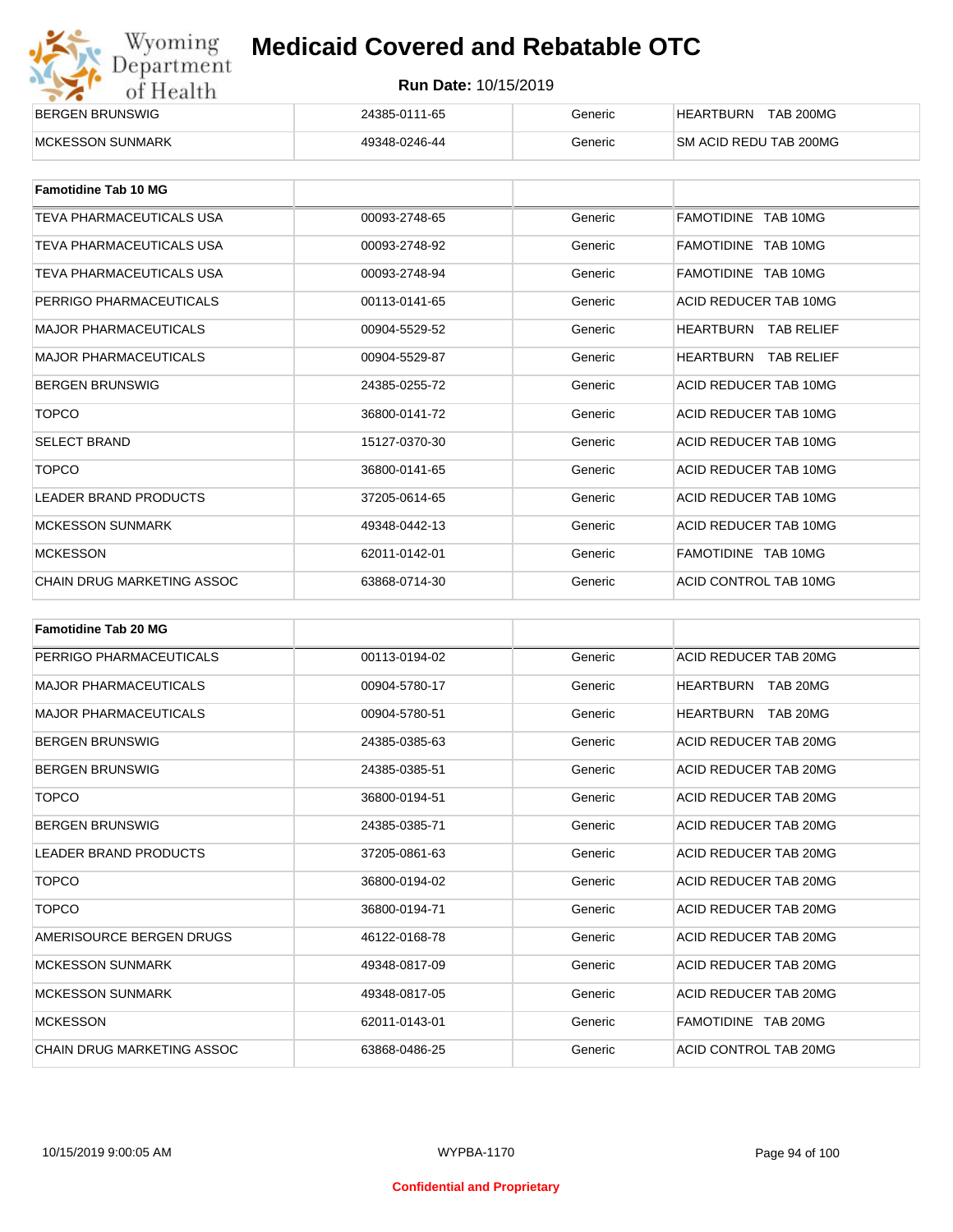

| Famotidine-Ca Carbonate-Mag Hydroxide<br>Chew Tab 10-800-165 MG |               |         |                                 |
|-----------------------------------------------------------------|---------------|---------|---------------------------------|
| PERRIGO PHARMACEUTICALS                                         | 00113-0321-63 | Generic | DUAL ACTION CHW COMPLETE        |
| <b>BERGEN BRUNSWIG</b>                                          | 24385-0201-63 | Generic | DUAL ACTION CHW COMPLETE        |
| <b>BERGEN BRUNSWIG</b>                                          | 24385-0202-63 | Generic | DUAL ACTION CHW COMPLETE        |
| <b>TOPCO</b>                                                    | 36800-0321-63 | Generic | DUAL ACTION CHW COMPLETE        |
| <b>TOPCO</b>                                                    | 36800-0546-63 | Generic | DUAL ACTION CHW COMPLETE        |
| <b>TOPCO</b>                                                    | 36800-0546-71 | Generic | DUAL ACTION CHW COMPLETE        |
| <b>TOPCO</b>                                                    | 36800-0321-71 | Generic | DUAL ACTION CHW COMPLETE        |
| <b>LEADER BRAND PRODUCTS</b>                                    | 37205-0680-63 | Generic | ACID REDUCER CHW COMPLETE       |
| <b>MCKESSON SUNMARK</b>                                         | 49348-0403-05 | Generic | SM COMPLETE CHW DUAL ACT        |
| <b>MCKESSON</b>                                                 | 62011-0182-01 | Generic | <b>COMPLETE</b><br>CHW DUAL ACT |

| Lansoprazole Cap Delayed Release 15 MG |               |              |                              |
|----------------------------------------|---------------|--------------|------------------------------|
| <b>GLAXO CONSUMER HEALTHCARE L.P.</b>  | 00067-6286-42 | <b>Brand</b> | PREVACID 24H CAP 15MG DR     |
| <b>GLAXO CONSUMER HEALTHCARE L.P.</b>  | 00067-6286-14 | <b>Brand</b> | PREVACID 24H CAP 15MG DR     |
| <b>GLAXO CONSUMER HEALTHCARE L.P.</b>  | 00067-6286-28 | <b>Brand</b> | PREVACID 24H CAP 15MG DR     |
| <b>RUGBY LABORATORIES</b>              | 00536-1034-13 | Generic      | <b>HEARTBURN TR CAP 15MG</b> |
| <b>RUGBY LABORATORIES</b>              | 00536-1034-71 | Generic      | <b>HEARTBURN TR CAP 15MG</b> |
| <b>RUGBY LABORATORIES</b>              | 00536-1034-88 | Generic      | <b>HEARTBURN TR CAP 15MG</b> |
| <b>LEADER BRAND PRODUCTS</b>           | 37205-0661-74 | Generic      | LANSOPRAZOLE CAP 15MG DR     |
| PERRIGO PHARMACEUTICALS                | 45802-0245-02 | Generic      | LANSOPRAZOLE CAP 15MG DR     |
| <b>MCKESSON SUNMARK</b>                | 49348-0301-46 | Generic      | LANSOPRAZOLE CAP 15MG DR     |
| <b>MCKESSON SUNMARK</b>                | 49348-0301-78 | Generic      | LANSOPRAZOLE CAP 15MG DR     |
| PERRIGO PHARMACEUTICALS                | 45802-0245-01 | Generic      | LANSOPRAZOLE CAP 15MG DR     |
| PERRIGO PHARMACEUTICALS                | 45802-0245-03 | Generic      | LANSOPRAZOLE CAP 15MG DR     |
| AMERISOURCE BERGEN DRUGS               | 46122-0107-03 | Generic      | LANSOPRAZOLE CAP 15MG DR     |
| AMERISOURCE BERGEN DRUGS               | 46122-0107-04 | Generic      | LANSOPRAZOLE CAP 15MG DR     |
| AMERISOURCE BERGEN DRUGS               | 46122-0107-74 | Generic      | LANSOPRAZOLE CAP 15MG DR     |
| <b>MCKESSON SUNMARK</b>                | 49348-0301-61 | Generic      | LANSOPRAZOLE CAP 15MG DR     |
| <b>MCKESSON</b>                        | 62011-0168-03 | Generic      | LANSOPRAZOLE CAP 15MG DR     |
| <b>MCKESSON</b>                        | 62011-0168-01 | Generic      | LANSOPRAZOLE CAP 15MG DR     |
| <b>MCKESSON</b>                        | 62011-0168-02 | Generic      | LANSOPRAZOLE CAP 15MG DR     |

| Omeprazole Delayed Release Tab 20 MG |               |         |                     |
|--------------------------------------|---------------|---------|---------------------|
| PERRIGO PHARMACEUTICALS              | 00113-0915-30 | Generic | OMEPRAZOLE TAB 20MG |
| PERRIGO PHARMACEUTICALS              | 00113-0915-55 | Generic | OMEPRAZOLE TAB 20MG |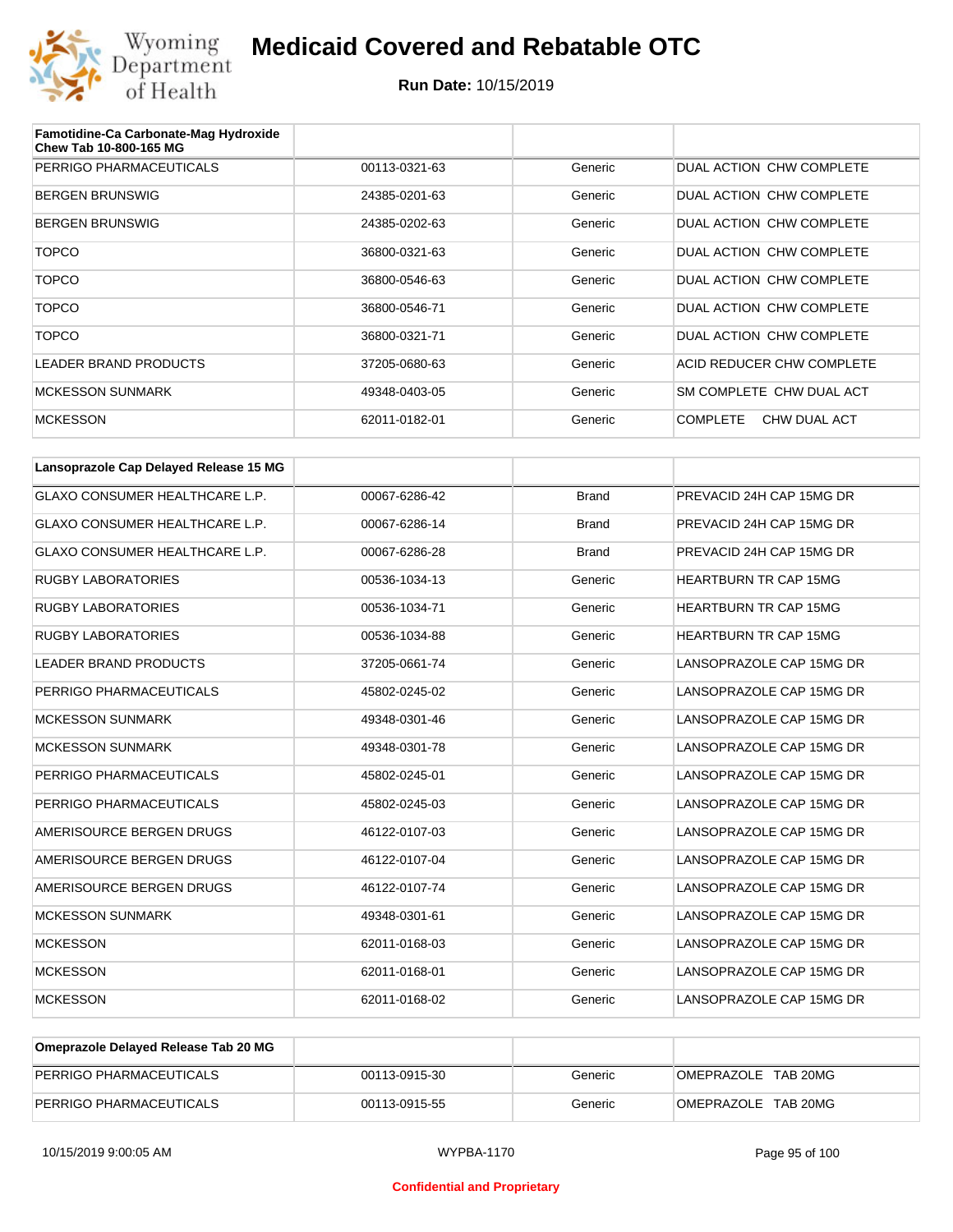

| Wyoming                             | <b>Medicaid Covered and Rebatable OTC</b> |         |                     |
|-------------------------------------|-------------------------------------------|---------|---------------------|
| Department<br>of Health             | <b>Run Date: 10/15/2019</b>               |         |                     |
| PERRIGO PHARMACEUTICALS             | 00113-0915-74                             | Generic | OMEPRAZOLE TAB 20MG |
| MAJOR PHARMACEUTICALS               | 00904-5834-71                             | Generic | OMEPRAZOLE TAB 20MG |
| <b>MAJOR PHARMACEUTICALS</b>        | 00904-5834-41                             | Generic | OMEPRAZOLE TAB 20MG |
| <b>MAJOR PHARMACEUTICALS</b>        | 00904-5834-42                             | Generic | OMEPRAZOLE TAB 20MG |
| <b>TOPCO</b>                        | 36800-0915-55                             | Generic | OMEPRAZOLE TAB 20MG |
| <b>LEADER BRAND PRODUCTS</b>        | 37205-0837-74                             | Generic | OMEPRAZOLE TAB 20MG |
| <b>TOPCO</b>                        | 36800-0915-01                             | Generic | OMEPRAZOLE TAB 20MG |
| <b>TOPCO</b>                        | 36800-0915-30                             | Generic | OMEPRAZOLE TAB 20MG |
| <b>TOPCO</b>                        | 36800-0915-74                             | Generic | OMEPRAZOLE TAB 20MG |
| <b>LEADER BRAND PRODUCTS</b>        | 37205-0837-66                             | Generic | OMEPRAZOLE TAB 20MG |
| <b>PERRIGO</b>                      | 45802-0888-30                             | Generic | OMEPRAZOLE TAB 20MG |
| AMERISOURCE BERGEN DRUGS            | 46122-0029-03                             | Generic | OMEPRAZOLE TAB 20MG |
| AMERISOURCE BERGEN DRUGS            | 46122-0029-74                             | Generic | OMEPRAZOLE TAB 20MG |
| <b>LEADER BRAND PRODUCTS</b>        | 37205-0837-06                             | Generic | OMEPRAZOLE TAB 20MG |
| <b>LEADER BRAND PRODUCTS</b>        | 37205-0837-15                             | Generic | OMEPRAZOLE TAB 20MG |
| AMERISOURCE BERGEN DRUGS            | 46122-0029-99                             | Generic | OMEPRAZOLE TAB 20MG |
| <b>PERRIGO</b>                      | 45802-0888-55                             | Generic | OMEPRAZOLE TAB 20MG |
| AMERISOURCE BERGEN DRUGS            | 46122-0029-04                             | Generic | OMEPRAZOLE TAB 20MG |
| <b>MCKESSON SUNMARK</b>             | 49348-0846-46                             | Generic | OMEPRAZOLE TAB 20MG |
| <b>MCKESSON SUNMARK</b>             | 49348-0846-61                             | Generic | OMEPRAZOLE TAB 20MG |
| <b>MCKESSON SUNMARK</b>             | 49348-0846-78                             | Generic | OMEPRAZOLE TAB 20MG |
| <b>MCKESSON</b>                     | 62011-0157-02                             | Generic | OMEPRAZOLE TAB 20MG |
| <b>MCKESSON</b>                     | 62011-0157-01                             | Generic | OMEPRAZOLE TAB 20MG |
| <b>MCKESSON</b>                     | 62011-0157-03                             | Generic | OMEPRAZOLE TAB 20MG |
| Omeprazole Magnesium Cap DR 20.6 MG |                                           |         |                     |

| $(20 \text{ MG Base}$ Equiv)      |               |         |                                   |
|-----------------------------------|---------------|---------|-----------------------------------|
| <b>CHAIN DRUG MARKETING ASSOC</b> | 63868-0177-42 | Generic | CAP 20.6MGDR<br><b>OMEPRAZOLE</b> |

| Ranitidine HCI Tab 150 MG |               |              |                                   |
|---------------------------|---------------|--------------|-----------------------------------|
| <b>PERRIGO</b>            | 00113-0852-02 | Generic      | ACID REDUCER TAB 150MG            |
| <b>PERRIGO</b>            | 00113-0852-71 | Generic      | ACID REDUCER TAB 150MG            |
| CHATTEM INC               | 00597-0120-24 | <b>Brand</b> | ZANTAC<br><b>TAB 150MG</b>        |
| CHATTEM INC               | 00597-0121-68 | <b>Brand</b> | <b>ZANTAC</b><br><b>TAB 150MG</b> |
| CHATTEM INC               | 00597-0121-95 | <b>Brand</b> | ZANTAC<br><b>TAB 150MG</b>        |
| CHATTEM INC               | 00597-0121-90 | <b>Brand</b> | <b>ZANTAC</b><br><b>TAB 150MG</b> |
| CHATTEM INC               | 00597-0120-50 | <b>Brand</b> | ZANTAC<br><b>TAB 150MG</b>        |
| CHATTEM INC               | 00597-0120-68 | <b>Brand</b> | ZANTAC<br><b>TAB 150MG</b>        |

#### **Confidential and Proprietary**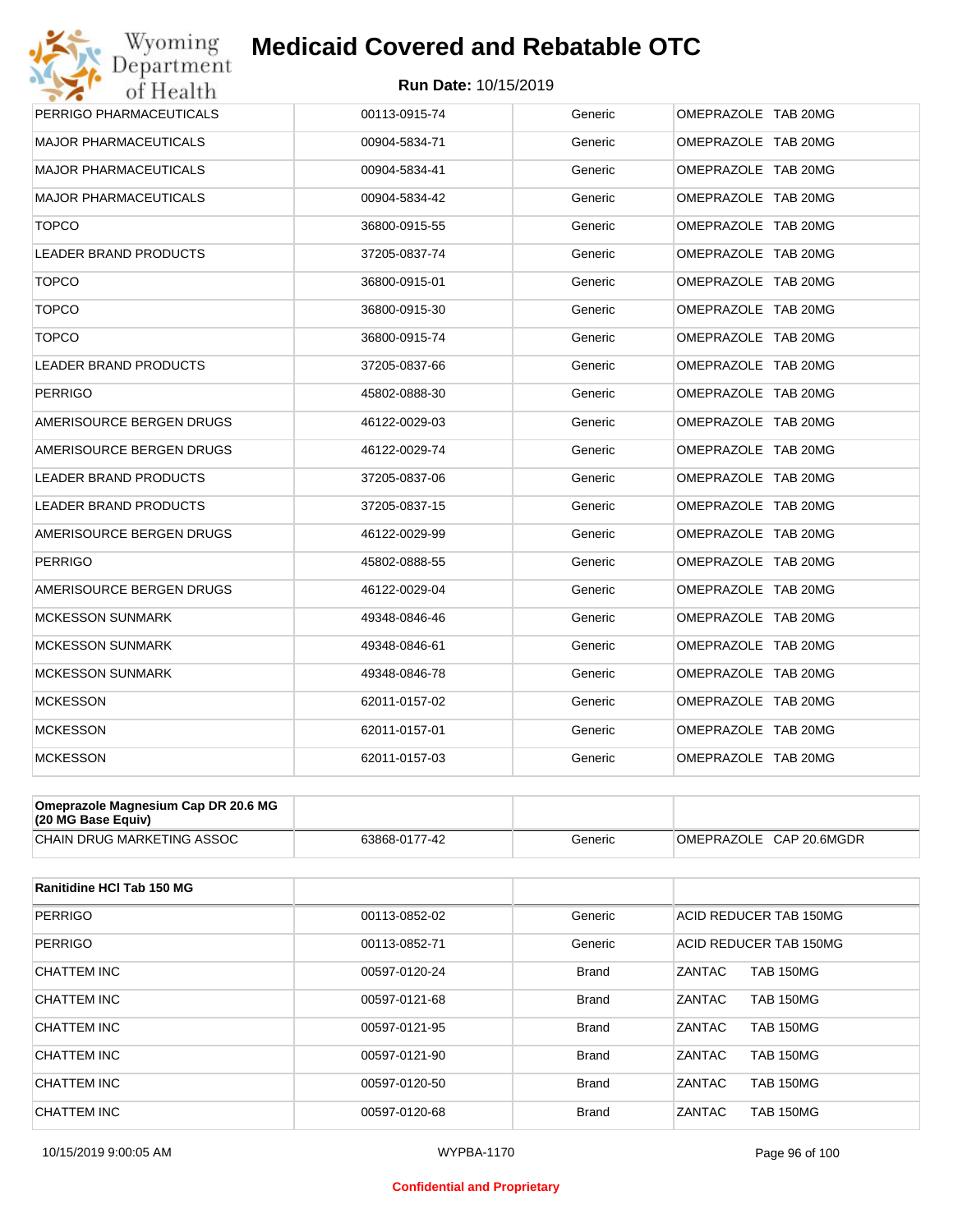| CHATTEM INC                  | 00597-0121-24 | <b>Brand</b> | ZANTAC<br><b>TAB 150MG</b> |
|------------------------------|---------------|--------------|----------------------------|
| CHATTEM INC                  | 00597-0121-50 | <b>Brand</b> | <b>TAB 150MG</b><br>ZANTAC |
| <b>MAJOR PHARMACEUTICALS</b> | 00904-6350-24 | Generic      | RANITIDINE TAB 150MG       |
| <b>MAJOR PHARMACEUTICALS</b> | 00904-6350-51 | Generic      | RANITIDINE TAB 150MG       |
| <b>TOPCO</b>                 | 36800-0047-71 | Generic      | HEARTBURN TAB 150MG        |
| <b>BERGEN BRUNSWIG</b>       | 24385-0268-62 | Generic      | ACID CONTROL TAB 150MG     |
| <b>BERGEN BRUNSWIG</b>       | 24385-0268-71 | Generic      | ACID CONTROL TAB 150MG     |
| <b>TOPCO</b>                 | 36800-0047-02 | Generic      | HEARTBURN TAB 150MG        |
| AMERISOURCE BERGEN DRUGS     | 46122-0041-62 | Generic      | ACID CONTROL TAB 150MG     |
| AMERISOURCE BERGEN DRUGS     | 46122-0041-71 | Generic      | ACID CONTROL TAB 150MG     |
| <b>MCKESSON SUNMARK</b>      | 49348-0026-54 | Generic      | ACID REDUCER TAB 150MG     |
| AMERISOURCE BERGEN DRUGS     | 46122-0224-62 | Generic      | ACID CONTROL TAB 150MG     |
| OHM LABS                     | 51660-0351-60 | Generic      | ACID REDUCER TAB 150MG     |
| <b>MCKESSON</b>              | 62011-0227-01 | Generic      | ACID REDUCER TAB 150MG     |

| <b>Ranitidine HCI Tab 75 MG</b> |               |              |                              |
|---------------------------------|---------------|--------------|------------------------------|
| <b>CHATTEM INC</b>              | 00597-0122-13 | <b>Brand</b> | TAB 75MG<br>ZANTAC           |
| <b>MAJOR PHARMACEUTICALS</b>    | 00904-6349-46 | Generic      | RANITIDINE TAB 75MG          |
| <b>CHATTEM INC</b>              | 00597-0122-27 | <b>Brand</b> | ZANTAC<br>TAB 75MG           |
| <b>CHATTEM INC</b>              | 00597-0122-37 | <b>Brand</b> | ZANTAC<br>TAB 75MG           |
| <b>CHATTEM INC</b>              | 00597-0122-54 | <b>Brand</b> | ZANTAC<br>TAB 75MG           |
| <b>CHATTEM INC</b>              | 00597-0122-81 | <b>Brand</b> | ZANTAC<br>TAB 75MG           |
| <b>MAJOR PHARMACEUTICALS</b>    | 00904-6349-52 | Generic      | RANITIDINE TAB 75MG          |
| <b>TOPCO</b>                    | 36800-0271-39 | Generic      | HEARTBRN REL TAB 75MG        |
| <b>TOPCO</b>                    | 36800-0271-72 | Generic      | <b>HEARTBRN REL TAB 75MG</b> |
| AMERISOURCE BERGEN DRUGS        | 46122-0223-72 | Generic      | ACID REDUCER TAB 75MG        |
| AMERISOURCE BERGEN DRUGS        | 46122-0223-65 | Generic      | ACID REDUCER TAB 75MG        |
| <b>MCKESSON SUNMARK</b>         | 49348-0473-44 | Generic      | ACID REDUCER TAB 75MG        |
| <b>MCKESSON SUNMARK</b>         | 49348-0473-12 | Generic      | ACID REDUCER TAB 75MG        |
| <b>OHM LABS</b>                 | 51660-0352-30 | Generic      | ACID REDUCER TAB 75MG        |
| <b>MCKESSON</b>                 | 62011-0144-02 | Generic      | ACID REDUCER TAB 75MG        |
| <b>MCKESSON</b>                 | 62011-0144-01 | Generic      | ACID REDUCER TAB 75MG        |
| <b>MCKESSON</b>                 | 62011-0225-01 | Generic      | ACID REDUCER TAB 75MG        |
| <b>MCKESSON</b>                 | 62011-0225-02 | Generic      | ACID REDUCER TAB 75MG        |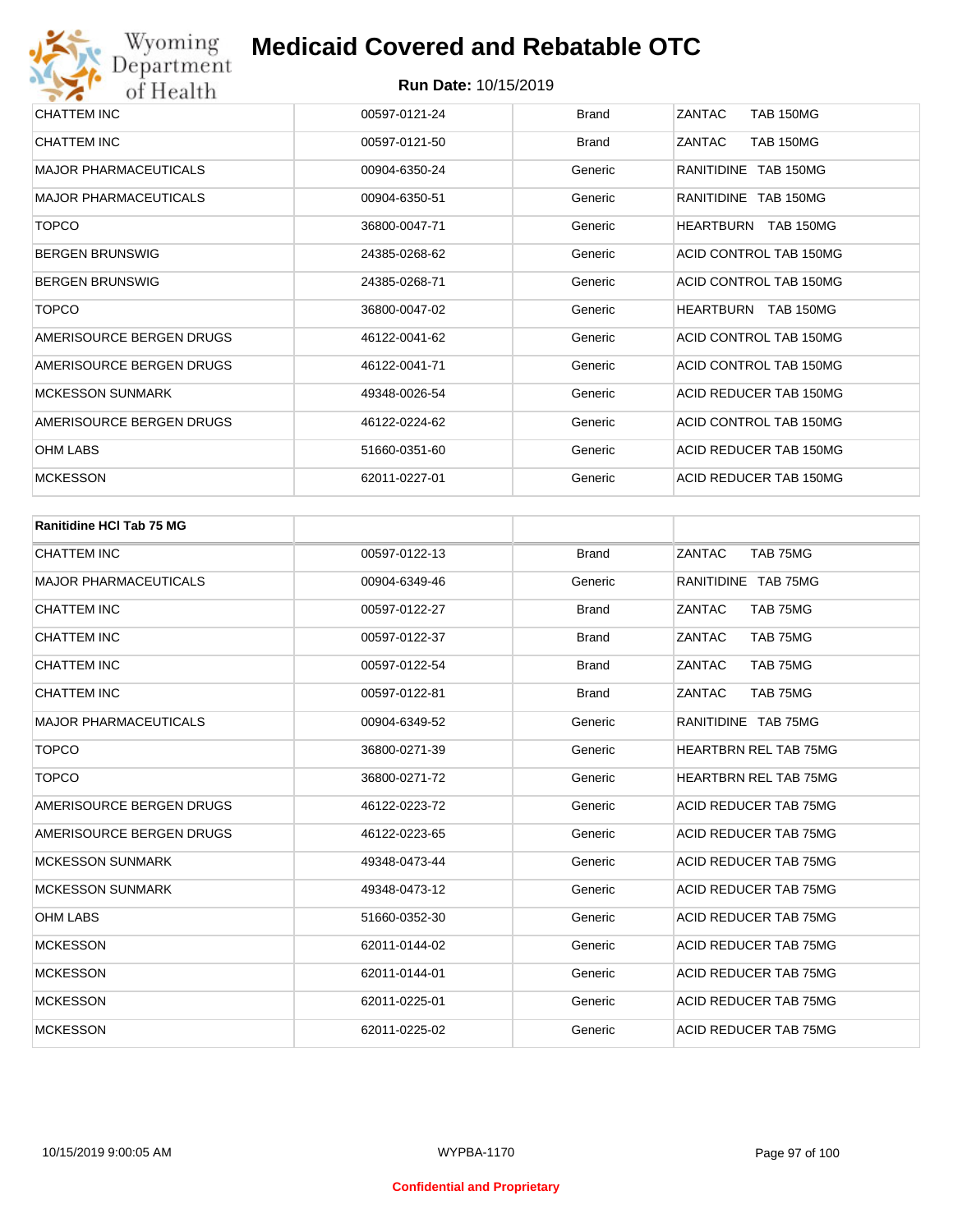## Wyoming<br>Department<br>of Health **Medicaid Covered and Rebatable OTC**



**VAGINAL AND RELATED PRODUCTS**

| <b>Clotrimazole Vaginal Cream 1%</b> |               |         |                                |
|--------------------------------------|---------------|---------|--------------------------------|
| ACTAVIS MID ATLANTIC                 | 00472-0220-63 | Generic | <b>CLOTRIMAZOLE CRE 1%</b>     |
| ACTAVIS MID ATLANTIC                 | 00472-0220-41 | Generic | <b>CLOTRIMAZOLE CRE 1%</b>     |
| <b>MCKESSON SUNMARK</b>              | 49348-0793-76 | Generic | <b>CLOTRIMAZOLE CRE 1% VAG</b> |
| TARO                                 | 51672-2003-06 | Generic | CLOTRIMAZOLE CRE 1% VAG        |

| <b>Clotrimazole Vaginal Cream 2%</b> |               |         |                               |
|--------------------------------------|---------------|---------|-------------------------------|
| BERGEN BRUNSWIG                      | 24385-0110-09 | Generic | <b>CLOTRIMAZOLE CRE 3 DAY</b> |
| IMCKESSON SUNMARK                    | 49348-0379-54 | Generic | 3 DAY VAGINL CRE 2%           |
| <b>TARO</b>                          | 51672-2062-00 | Generic | 3 DAY VAGINL CRE 2%           |

| Miconazole Nitrate Vaginal App 200 MG &<br>2% Cream 9 GM Kit |               |         |                           |
|--------------------------------------------------------------|---------------|---------|---------------------------|
| <b>TOPCO</b>                                                 | 36800-0982-00 | Generic | MICONAZOLE 3 KIT COMBINAT |
| AMERISOURCE BERGEN DRUGS                                     | 46122-0144-04 | Generic | MICONAZOLE 3 KIT COMBO PK |
| MCKESSON SUNMARK                                             | 49348-0645-73 | Generic | MICONAZOLE 3 KIT COMBINAT |

| <b>Miconazole Nitrate Vaginal Cream 2%</b> |               |         |                           |
|--------------------------------------------|---------------|---------|---------------------------|
| <b>GEISS DESTIN &amp; DUNN</b>             | 00113-0214-29 | Generic | MICONAZOLE 7 CRE TUBE/KIT |
| <b>GEISS DESTIN &amp; DUNN</b>             | 00113-0825-29 | Generic | MICONAZOLE 7 CRE 2%       |
| ACTAVIS MID ATLANTIC                       | 00472-0730-63 | Generic | MICONAZOLE CRE 2%         |
| <b>ACTAVIS MID ATLANTIC</b>                | 00472-0730-41 | Generic | MICONAZOLE CRE 2%         |
| <b>COSETTE PHARMACEUTICALS</b>             | 00713-0252-37 | Generic | MICONAZOLE CRE 2%         |
| <b>MAJOR PHARMACEUTICALS</b>               | 00904-7734-57 | Generic | MICONAZOLE 7 CRE 2%       |
| <b>BERGEN BRUNSWIG</b>                     | 24385-0590-29 | Generic | MICONAZOLE 7 CRE 2%       |
| <b>MAJOR PHARMACEUTICALS</b>               | 00904-7734-45 | Generic | MICONAZOLE 7 CRE 2%       |
| <b>TOPCO</b>                               | 36800-0825-29 | Generic | MICONAZOLE 7 CRE 2%       |
| <b>MCKESSON SUNMARK</b>                    | 49348-0530-77 | Generic | MICONAZOLE 7 CRE 2%       |
| <b>TARO</b>                                | 51672-2035-06 | Generic | MICONAZOLE CRE 2%         |
| <b>MCKESSON SUNMARK</b>                    | 49348-0872-77 | Generic | MICONAZOLE 7 CRE 2%       |

| Miconazole Nitrate Vaginal Cream 4% (200<br>MG/5GM) |               |         |                      |
|-----------------------------------------------------|---------------|---------|----------------------|
| CHAIN DRUG MARKETING ASSOC                          | 63868-0197-25 | Generic | 13 DAY VAGNAL CRE 4% |

| Miconazole Nitrate Vaginal Supp 1200 MG<br>8. 2% Cream Kit |               |         |                          |
|------------------------------------------------------------|---------------|---------|--------------------------|
| <b>TOPCO</b>                                               | 36800-0737-45 | Generic | <b>IMICONAZOLE 1 KIT</b> |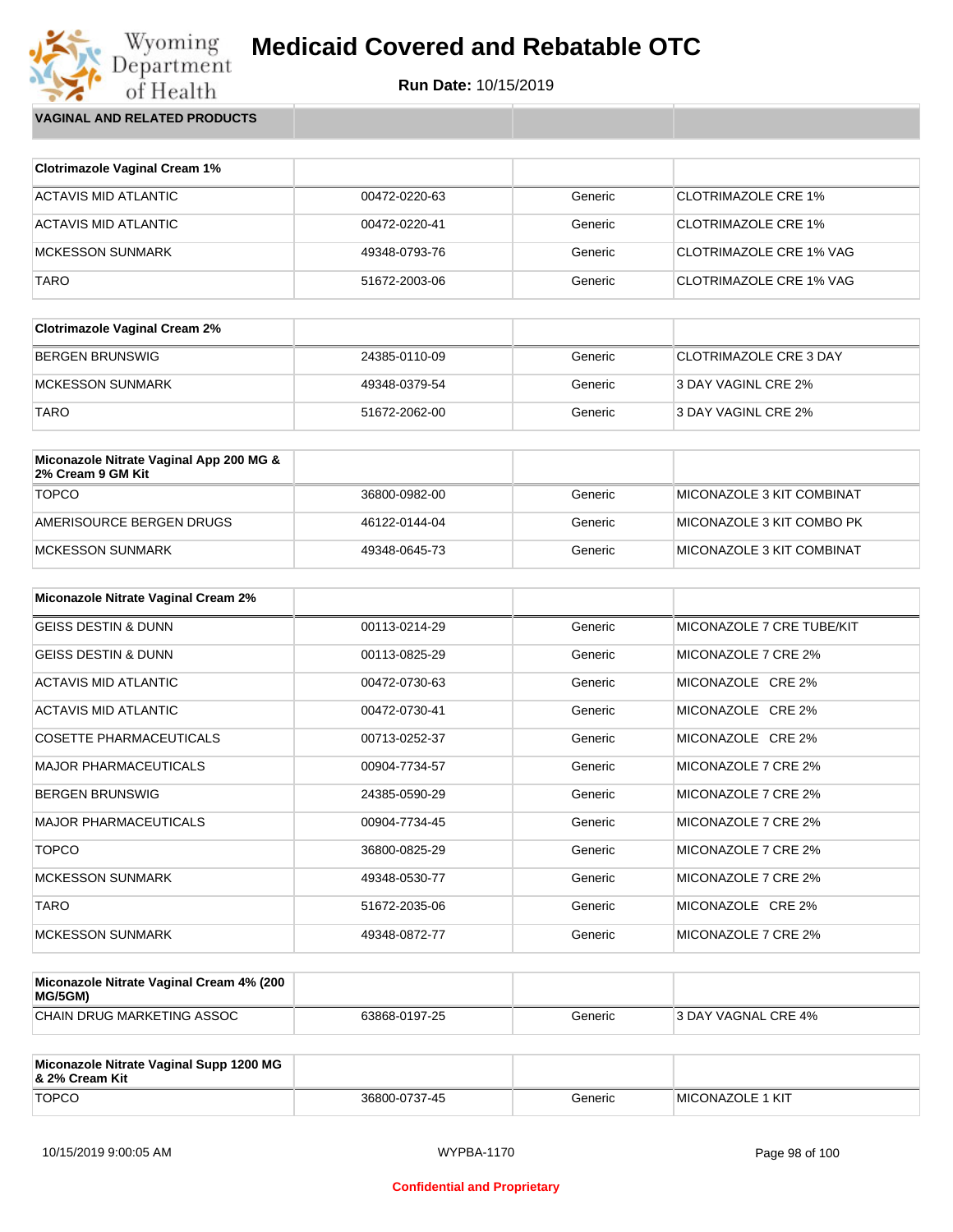| <b>Run Date: 10/15/2019</b> |  |  |
|-----------------------------|--|--|
|                             |  |  |

| ---                      |               |         |                          |
|--------------------------|---------------|---------|--------------------------|
| LEADER BRAND PRODUCTS    | 37205-0640-03 | Generic | MICONAZOLE 1 KIT 1200-2% |
| AMERISOURCE BERGEN DRUGS | 46122-0027-02 | Generic | <b>IMICONAZOLE 1 KIT</b> |

| Miconazole Nitrate Vaginal Supp 200 MG &<br>2% Cream 9 GM Kit |               |         |                           |
|---------------------------------------------------------------|---------------|---------|---------------------------|
| <b>GLAXO CONSUMER HEALTHCARE L.P.</b>                         | 00067-2091-03 | Generic | VAGISTAT-3 KIT COMBO PK   |
| <b>GEISS DESTIN &amp; DUNN</b>                                | 00113-0081-00 | Generic | MICONAZOLE 3 KIT COMBO PK |
| MAJOR PHARMACEUTICALS                                         | 00904-5415-01 | Generic | MICONAZOLE 3 KIT COMBO PK |
| BERGEN BRUNSWIG                                               | 24385-0606-02 | Generic | MICONAZOLE 3 KIT COMBO PK |
| <b>TOPCO</b>                                                  | 36800-0081-00 | Generic | MICONAZOLE 3 KIT COMBO PK |
| MCKESSON SUNMARK                                              | 49348-0355-43 | Generic | MICONAZOLE 3 KIT COMBO PK |

| Miconazole Nitrate Vaginal Suppos 100 MG |               |         |                        |
|------------------------------------------|---------------|---------|------------------------|
| ACTAVIS MID ATLANTIC                     | 00472-1736-07 | Generic | MICONAZOLE 7 SUP 100MG |
| COSETTE PHARMACEUTICALS                  | 00713-0197-57 | Generic | MICONAZOLE SUP 100MG   |
| MCKESSON SUNMARK                         | 49348-0833-61 | Generic | SM MICON 7 SUP 100MG   |

| Nonoxynol-9 Film 28% |               |              |                          |
|----------------------|---------------|--------------|--------------------------|
| <b>APOTHECUS</b>     | 52925-0112-03 | Brand        | VCF VAGINAL MIS CONTRACP |
| <b>APOTHECUS</b>     | 52925-0112-01 | <b>Brand</b> | VCF VAGINAL MIS CONTRACP |
| <b>APOTHECUS</b>     | 52925-0112-02 | Brand        | VCF VAGINAL MIS CONTRACP |

| Nonoxynol-9 Foam 12.5% |               |              |                               |
|------------------------|---------------|--------------|-------------------------------|
| <b>APOTHECUS</b>       | 52925-0312-14 | <b>Brand</b> | . AER CONTRACP<br>VCF VAGINAL |

| Nonoxynol-9 Gel 2% |               |       |                            |
|--------------------|---------------|-------|----------------------------|
| <b>MILEX</b>       | 00396-4010-00 | Brand | <b>GEL 2%</b><br>SHUR-SEAL |

| Nonoxynol-9 Gel 3%              |               |       |          |        |
|---------------------------------|---------------|-------|----------|--------|
| <b>CALDWELL CONSUMER HEALTH</b> | 34362-0302-13 | Brand | GYNOL II | GEL 3% |

| Nonoxynol-9 Gel 4%       |               |              |                   |
|--------------------------|---------------|--------------|-------------------|
| CALDWELL CONSUMER HEALTH | 34362-0300-10 | <b>Brand</b> | CONCEPTROL GEL 4% |

| Nonoxynol-9 Vaginal Sponge 1000 MG |               |       |                         |
|------------------------------------|---------------|-------|-------------------------|
| MAYER LABORATORIES                 | 16169-0404-03 | Brand | <b>TODAY SPONGE MIS</b> |

| Nonoxynol-9 Vaginal Suppos 100 MG |               |              |               |           |
|-----------------------------------|---------------|--------------|---------------|-----------|
| <b>BLAIREX LABS</b>               | 50486-0221-12 | <b>Brand</b> | <b>ENCARE</b> | SUP 100MG |